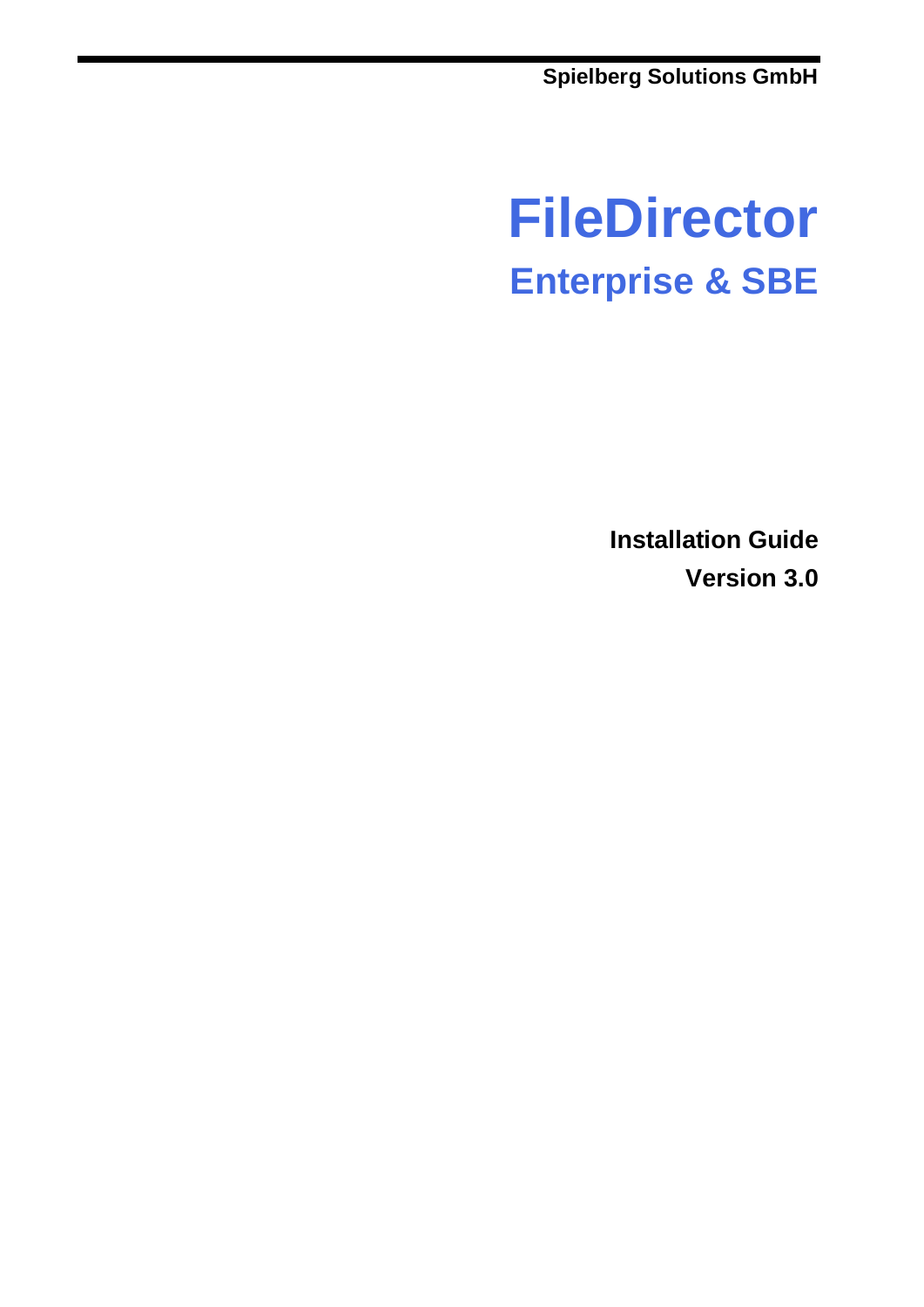#### **Disclaimer**

Spielberg Solutions GmbH makes no representation or warranties with respect to the contents or use of this document and specifically disclaims any express or implied warranties of merchantability or fitness for any particular purpose. Further, Spielberg Solutions GmbH reserves the right to revise this publication and to make changes to its content, at any time, without obligation to notify any person or entity of such revisions or changes.

Further, Spielberg Solutions GmbH makes no representations or warranties with respect to any FileDirector software, and specifically disclaims any express or implied warranties of merchantability or fitness for any particular purpose. Further, Spielberg Solutions GmbH reserves the right to make changes to any or all parts of FileDirector software, at any time, without obligation to notify any person or entity of such changes.

#### Copyright

© 2013 Spielberg Solutions GmbH. All Rights Reserved.

No part of this document may be reproduced, transmitted or stored in any form or by any means, electronic or mechanical, for any purpose, without the express written permission of Spielberg Solutions GmbH.



FileDirector is a registered trademark of Spielberg Solutions GmbH.

Windows is a registered trademark of Microsoft Corporation in the United States and other countries.

Other product and company names mentioned herein may be trademarks of their respective owners.

#### **Africa, Asia, Australia, Europe and USA**

Spielberg Solutions GmbH Obere Kaiserswerther Str. 17 D-47249 Duisburg **Germany** Email: *[info@spielberg.de](mailto:info@spielberg.de)* Web: *[www.spielberg.de](http://www.spielberg.de/)*

#### **UK and Eire**

Spielberg Solutions Ltd Unit 11 Basepoint Business Centre Metcalf Way, Crawley RH11 7XX, UK Email: *[info@spielbergsolutions.com](mailto:info@spielbergsolutions.com)* Web: *[www.spielbergsolutions.co.uk](http://www.spielbergsolutions.co.uk/)*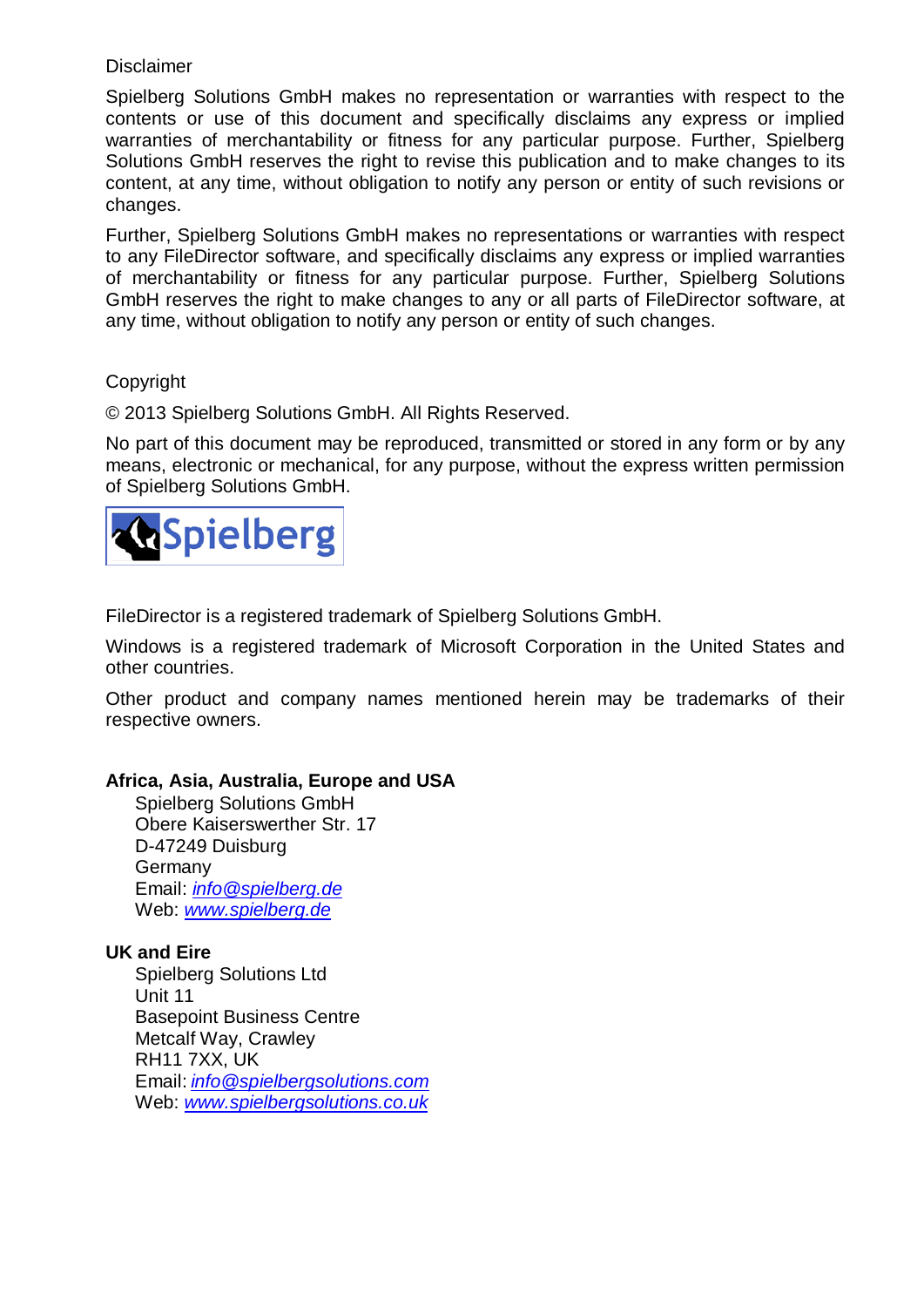Software Licence Agreement

IMPORTANT: Read this agreement before installing FileDirector. By installing FileDirector you are deemed to agree to be bound by this agreement.

This license agreement is a legal document between you and Spielberg Solutions GmbH. If you do not agree to the terms of this agreement return the software CD and accompanying documentation (the "Documentation") and other items to the place from where you obtained them for a refund before they are marked or damaged in any way.

In consideration of the right to use the Software you agree to abide by the terms and conditions of this agreement.

#### GRANT OF LICENSE

The Software consists of the software modules by:

Spielberg Solutions GmbH, a German public listed company having its place of business at Obere Kaiserswerther Str. 17, 47249 Duisburg, Germany ("Spielberg");

Microsoft Corp., a Washington Corporation having its place of business at 1 Microsoft Way, Redmond, WA 98052-6399, USA ("Microsoft");

Stellent Inc., an Illinois Corporation having its place of business at 330 N. Wabash Ave., 15th Floor, Chicago, IL 60611, USA ("Stellent");

MICROPLEX Trading GmbH, a German Company having its place of business at Leipziger Chaussee 191g, 06112 Halle, Germany("Microplex");

ScanSoft B.V., a Dutch Company having its place of business at Randstad 22-139, 1316 BW Almere, Netherlands ("ScanSoft");

Developer Express Inc., a Nevada company having its place of business at 6340 Mcleod Dr. Suite1, Las Vegas, NV 89120, USA ("DevExpress");

Pixel Translations a Division of Captiva Software Corporation, a Californian company having its place of business at 1299 Parkmoor Drive, San Jose, California 95126, USA ("Pixel").

You understand and acknowledge that any software module included in the Software may have utility with or be able to be called by other software and/or hardware, which Spielberg considers to be an unauthorised use of the Software. Accordingly, you agree that you will use such software modules only as part of the Software and not in conjunction with, or as part of, or as a component of other software and/or hardware which makes calls to such software modules.

Spielberg grants you the personal non-exclusive rights:

For a single-user version of the Software, to install and use the Software for internal purposes only on a single computer (the Software is considered in use when it is installed in the temporary memory, i.e. RAM, or the permanent memory, i.e. Hard Disk Drive).

For a multi-user version of the Software, to install and use the Software for internal purposes only for the number of computers or simultaneous users identified in the Installation Configuration sheet of the Software package (for example, if you have purchased a 5-User license you may install the Software for simultaneous use by up to 5 Users on a network).

#### BACKUP COPY

You may make whatever copies you deem appropriate from the FileDirector "delivery" Compact Disc, the Programs, Example Files and any other promotional material that may be included thereon. The Application Manual, or any part thereof, may be reproduced in sufficient quantity to support only the number of users licensed to you and no more. You must reproduce and include on the backup copy the copyright notice and other ownership or proprietary legends that are on the original copy of the Software.

You may NOT make or attempt to make any copy whatsoever of the FileDirector License. ANY ATTEMPT TO COPY, TRANSFER OR RESTORE THE LICENSE MAY CORRUPT THE ENABLING LICENSE. The License, once enabled, represents the full purchase value of the license to use the FileDirector Software. The enabled License can be manipulated ONLY by the commands within the FileDirector application.

#### **RESTRICTIONS**

You may not market, distribute or transfer the Software or the Documentation to others, or electronically transfer the Software from one computer to another over a network except as expressly provided herein.

You may not de-compile, reverse engineer, disassemble or otherwise reduce the code of the Software to a human perceivable form.

You may not modify, adapt, translate, rent, lease or loan the Software or the Documentation or create derivative works based on the Software or the Documentation.

#### OWNERSHIP AND COPYRIGHT

Spielberg, Microsoft, Stellent, Microplex, ScanSoft, DevExpress and Pixel reserve all rights to their respective software modules of the Software and the Documentation. The Software and the Documentation is copyrighted. Unauthorised copying of the Software, including portions thereof, or the Documentation is expressly forbidden.

#### EXPORT CONTROL

You agree that the Software and Documentation will not be shipped, transferred or exported into any country or used in any manner prohibited by the United States Export Administration Act or any other applicable export control laws, restrictions or regulations of the countries involved.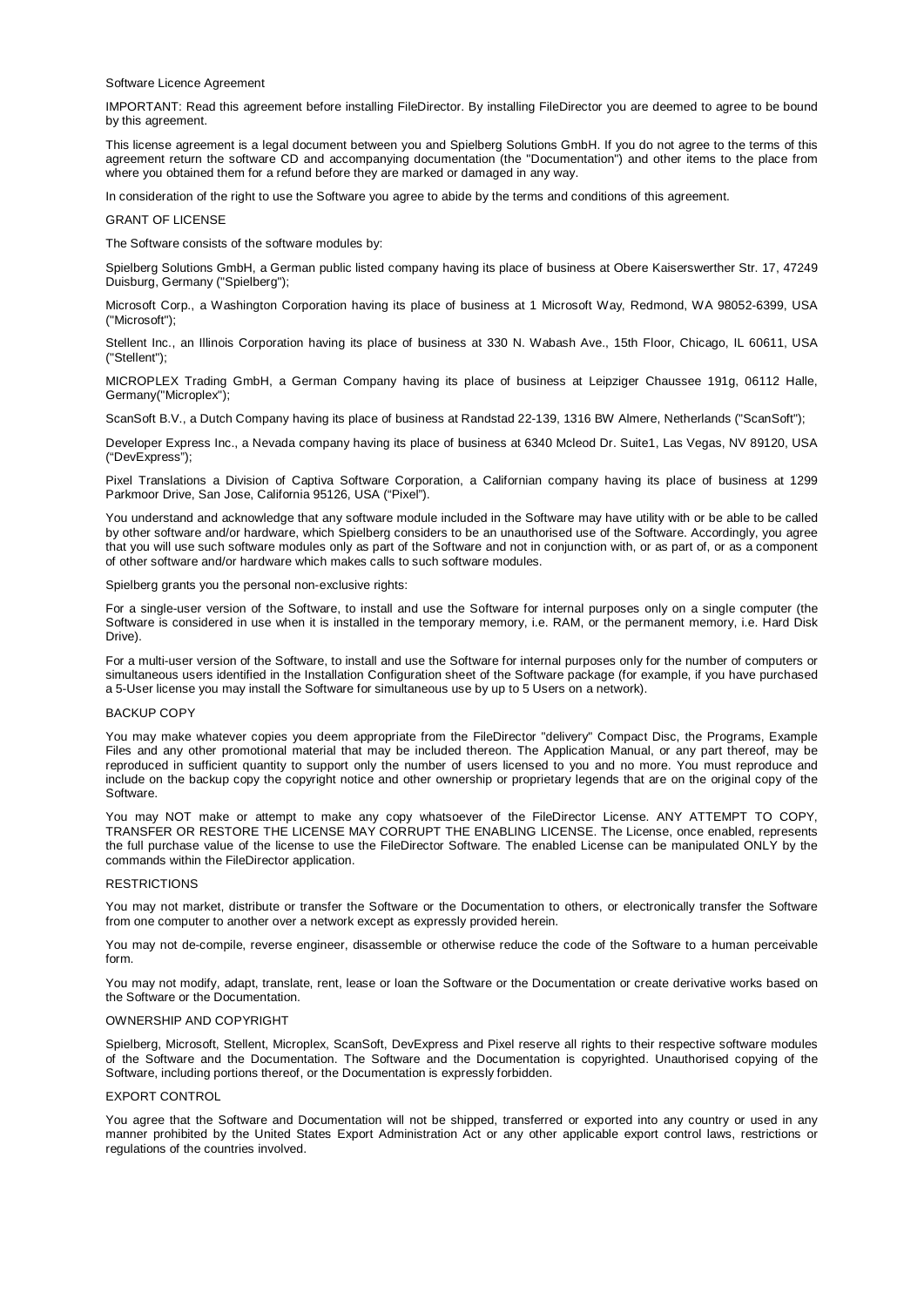#### SUPPORT AND UPDATES

Spielberg, Spielberg's subsidiaries or affiliates, their distributors and dealers are not responsible for maintaining or helping you to use the Software and the Documentation, excepting where agreements have been entered into between specific parties, i.e. Spielberg: Distributor, Distributor: Dealer, Dealer: End User.

No updates, fixes or support will be made available for the Software and Documentation other than by publishing such revisions on the Spielberg web site: http://www.spielberg.de or http://www.filedirector.com

Any updates, fixes or support will be made available on the said web site solely at the discretion of Spielberg, who is under no obligation whatsoever so to do.

#### LIMITED WARRANTY AND DISCLAIMER OF INDEMNITY

Limited Warranty. The Software and documentation is provided "as is" without warranty of any kind, either express or implied, including, but not limited to implied warranties of merchantability and fitness for a particular purpose. The entire risk as to quality and performance of the Software and documentations is with you. Should the Software prove defective you (and not Spielberg, Spielberg's affiliates, their distributors or dealers) assume the entire cost of all necessary servicing, repair or correction. Some states or jurisdictions no not allow the exclusion of implied warranties, so the above exclusion may not apply to you. This warranty gives you specific legal rights and you may also have other rights which vary according to state or jurisdiction.

Spielberg, Spielberg's affiliates, their distributors and dealers do not warrant that the functions contained in the Software will meet your requirements or that the operation of the Software will meet your requirements or that the operation of the Software will be uninterrupted or error free.

However, Spielberg or Spielberg's affiliates warrants a compact disc or diskette on which the Software is stored to be free from defects in materials and workmanship under normal use for a period of ninety (90) days from the date you purchased the same, as evidenced by a receipt or otherwise. Some states or jurisdictions do not allow limitations on duration of an implied warranty, so the above limitation may not apply to you.

#### CUSTOMER REMEDIES

Spielberg's entire liability and your exclusive remedy shall be the replacement of the Compact Disc and/or Diskette not meeting the LIMITED WARRANTY and which is returned to Spielberg or Spielberg's marketing affiliate, Spielberg Solutions Limited, with a copy of your receipt or otherwise. The LIMITED WARRANTY is void if failure of the Compact Disc has resulted from accident, abuse or misapplication of the software.

No liability for consequential damages. In no event shall Spielberg, or Spielberg's affiliates, their distributors or dealers be liable for any damages whatsoever (including without limitation, direct or indirect damages for personal injury, loss of business profits, business interruption, loss of business information, or other consequential or incidental damages) arising out of the software, the use thereof or inability to use the software even if Spielberg, Spielberg's affiliates, their distributors or dealers has been advised of the possibility of such damages. Some states or jurisdictions do not allow the exclusion or limitation of liability for consequential or incidental damages, so the above limitation may not apply to you.

Disclaimer of indemnity. Spielberg, Spielberg's affiliates, their distributors and dealers shall have no obligation to indemnify you against any claim or suit brought to you by a third party alleging that the Software or the use thereof infringes any intellectual property of such third party.

#### TERM

This agreement is effective upon the installation of FileDirector Server and Client and remains in effect until terminated. You may terminate this agreement by destroying the Software and any copy thereof. This agreement will also terminate if you fail to comply with any of the terms of this agreement. In addition to Spielberg enforcing its legal rights, you must then promptly destroy the Software and any copy thereof.

#### ACKNOWLEDGEMENT

By selecting the 'Yes, I accept the agreement' option during the software installation process, you acknowledge that you have read this agreement, understand it and agree to be bound by its terms and conditions. You further agree that this agreement is the complete and exclusive statement of agreement between you and Spielberg concerning the subject matter hereof, which supersedes any proposals or prior agreements, oral or written, and any other communication between you and Spielberg relating to the subject matter hereof. No amendment to this agreement shall be effective unless signed by a duly authorised representative of Spielberg.

Should you have any questions concerning this agreement, or if you desire to contact Spielberg for any reason, please write to your authorised supplier requesting that they pass your correspondence to Spielberg Solutions GmbH.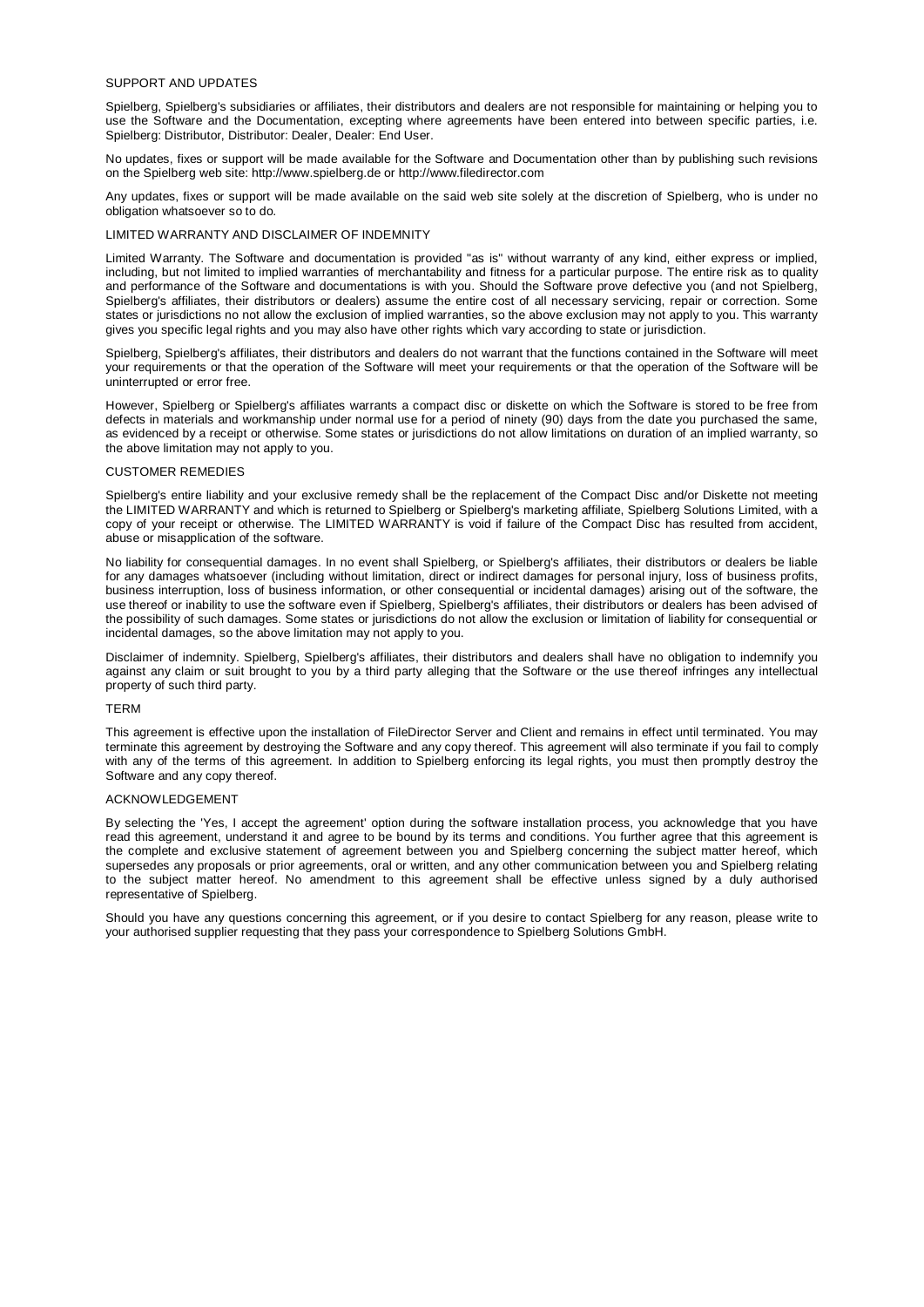# **Table of Contents**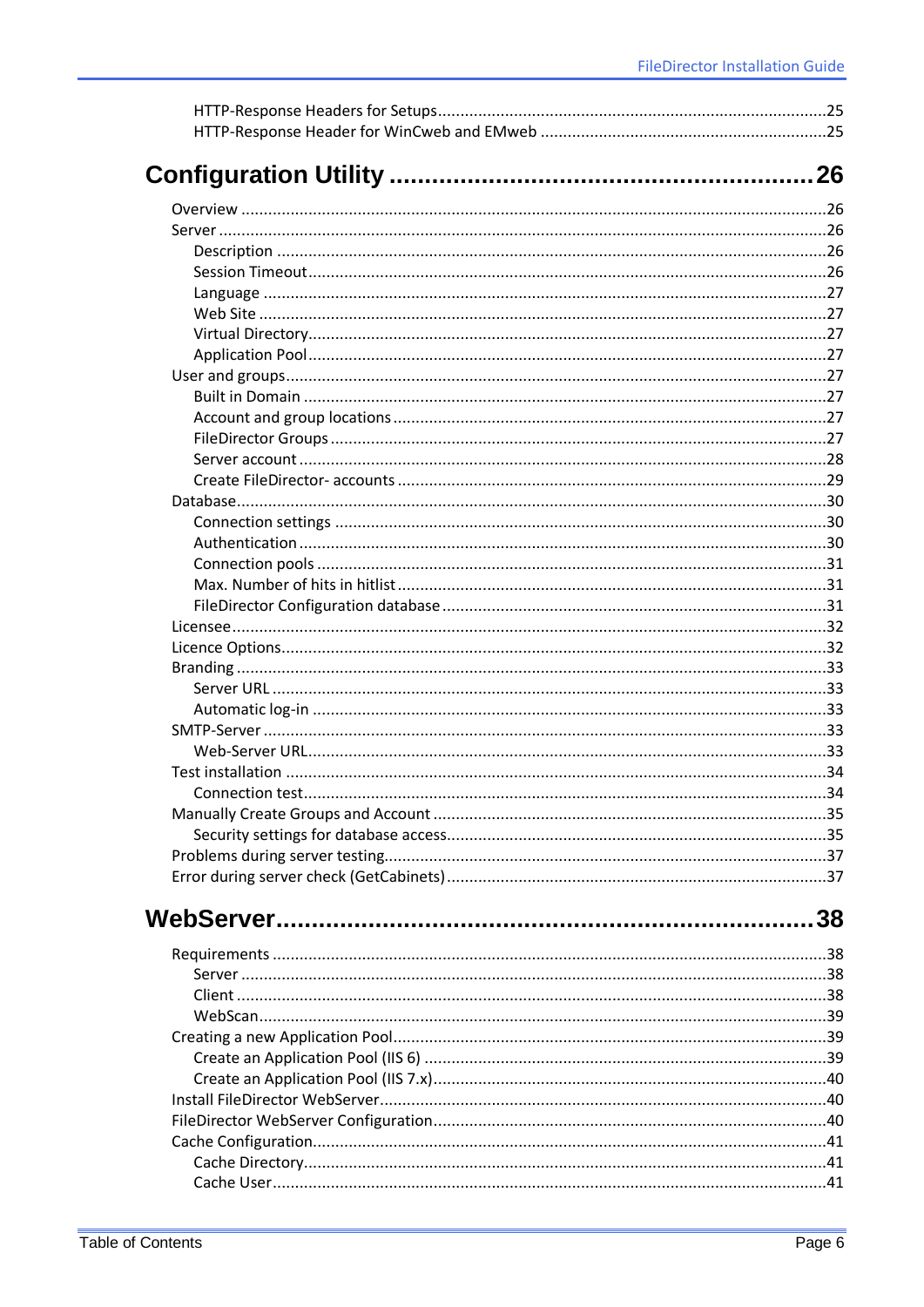| ISIS Add-on | .54 |
|-------------|-----|
|             |     |
|             |     |
|             |     |
|             |     |
|             |     |
|             |     |
|             |     |
|             | 57  |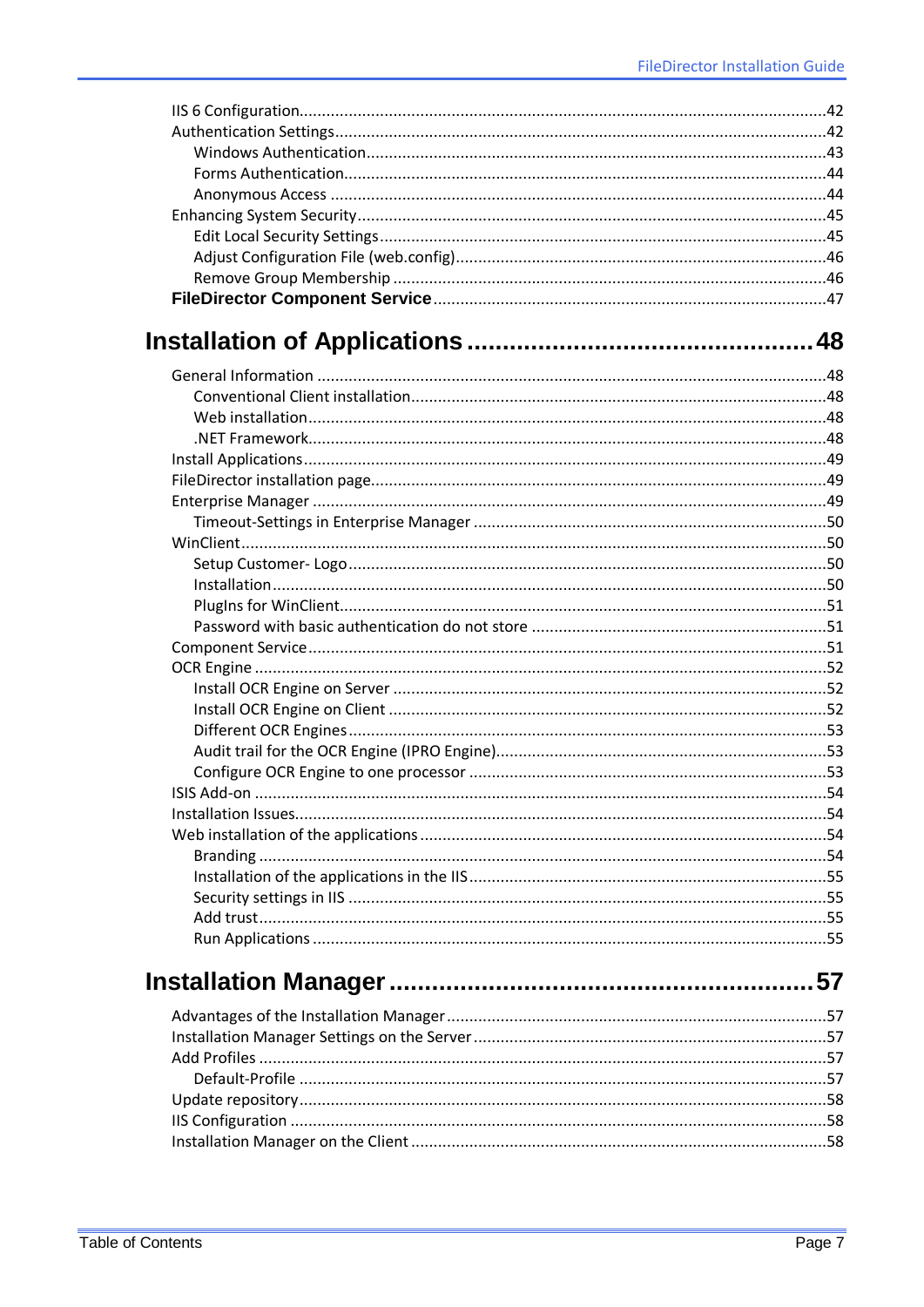## 

##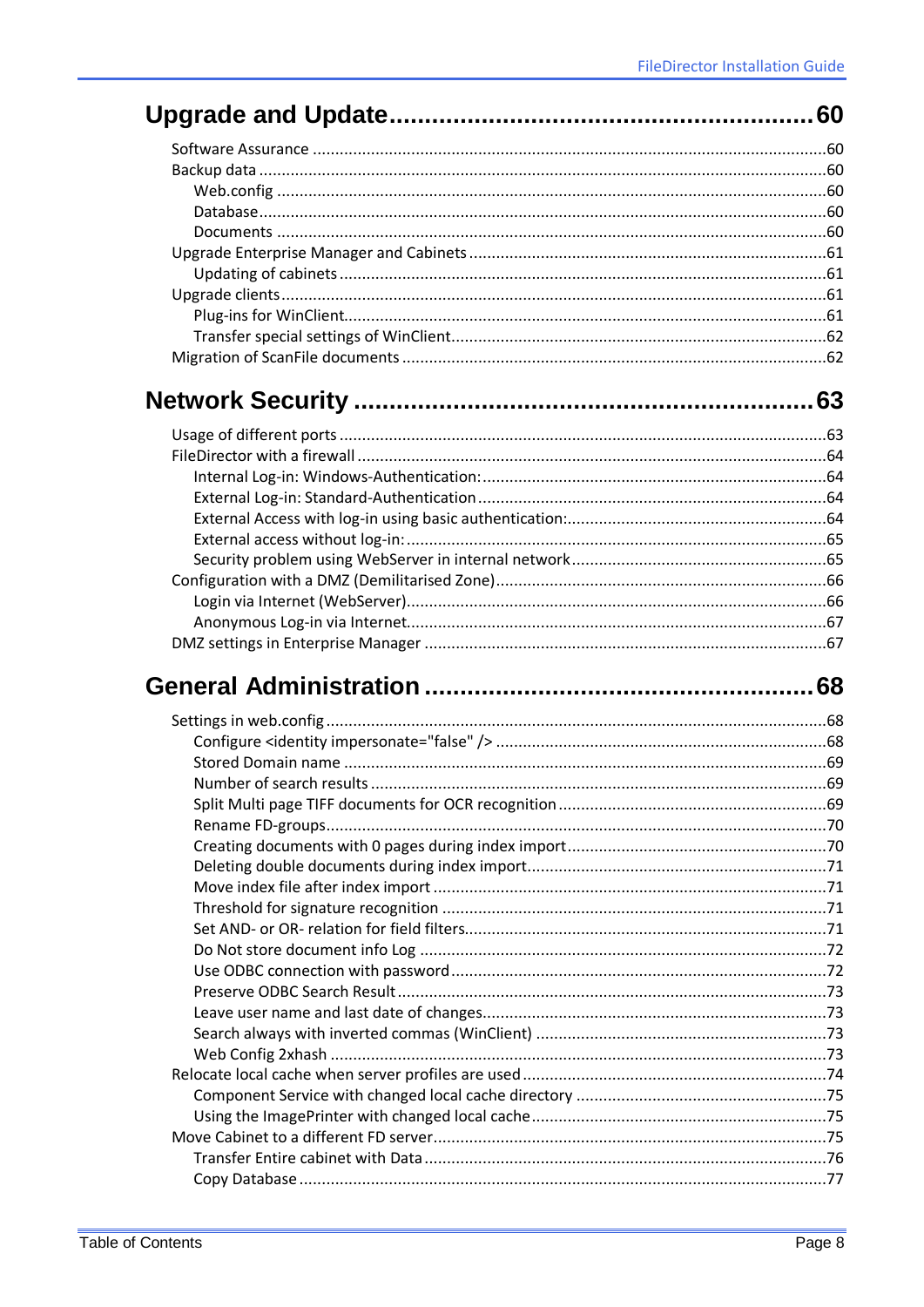##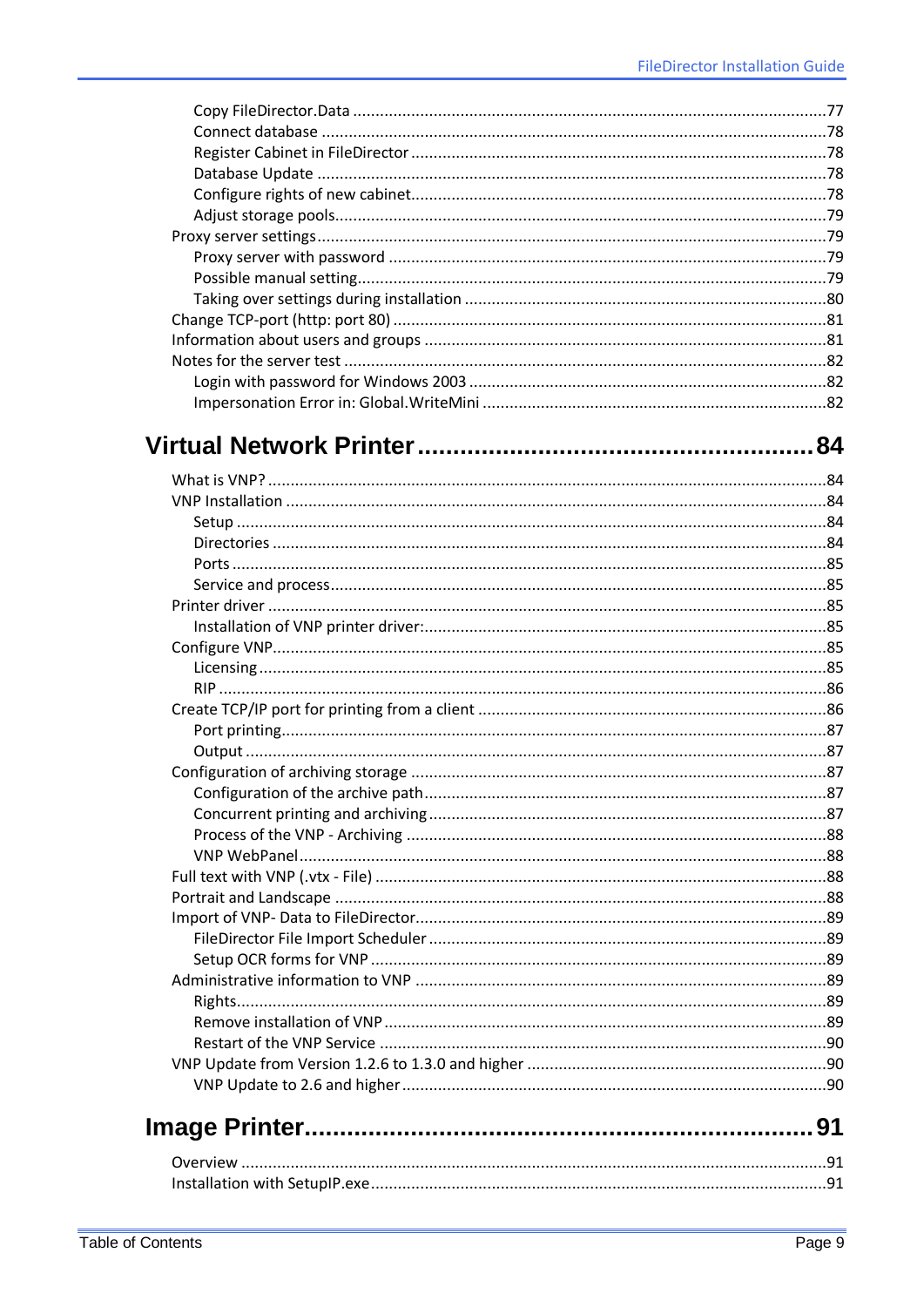## 

#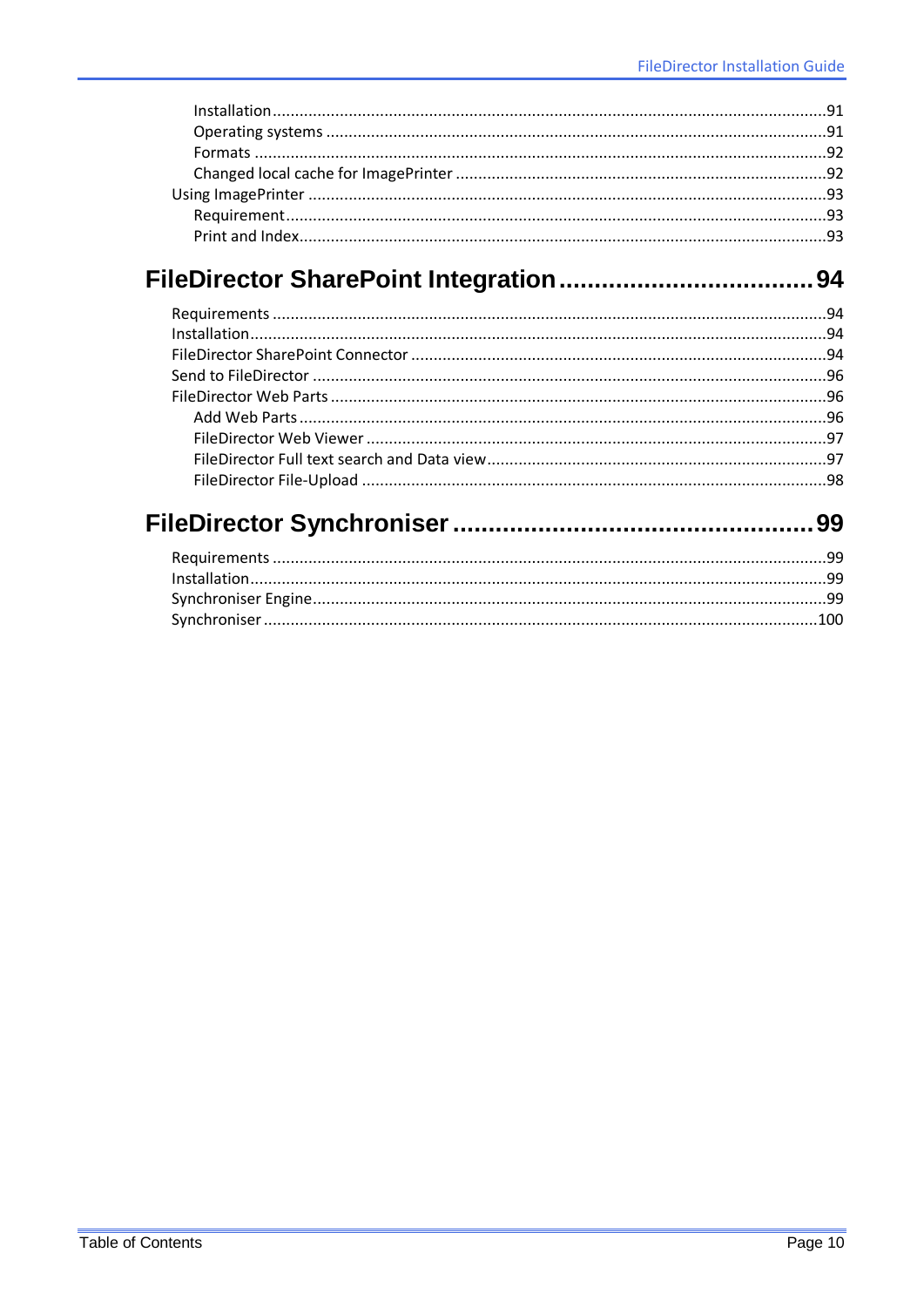# <span id="page-10-0"></span>**Welcome to FileDirector**

## <span id="page-10-1"></span>**Overview**

FileDirector is the complete solution for your document management requirements. The capture, classification and distribution of documents is fast and efficient, and FileDirector, as it is based on a modular system, allows you to effectively tailor your own solution, and as your organisation grows FileDirector can fully adapt to meet the demands.

The solution delivers fast and reliable capture scanning options through the enhanced connectivity between FileDirector and Canon's DR scanner range as well as support for TWAIN and ISIS scanner drivers. It's capability to perform intelligent searches makes for precise and speedy retrieval.

FileDirector has a host of standard and options features, including:

- Support for 32 or 64 bit operating systems
- Microsoft SQL or Oracle database
- Disaster Recovery site replication
- Zone and Full text OCR, Barcode and Forms recognition
- Full Audit trail
- Life cycle management
- Full version control
- Microsoft Office integration
- MailStore Microsoft Exchange Connector
- SharePoint Connector
- Codeless Integration
- SAP certified Integration.
- Integrated Process Management
- Advanced Scanning tools
- Virtual Network Printer
- Tiff Image Printer.
- TWAIN & ISIS Driver Support
- In built Canon Scanner Drivers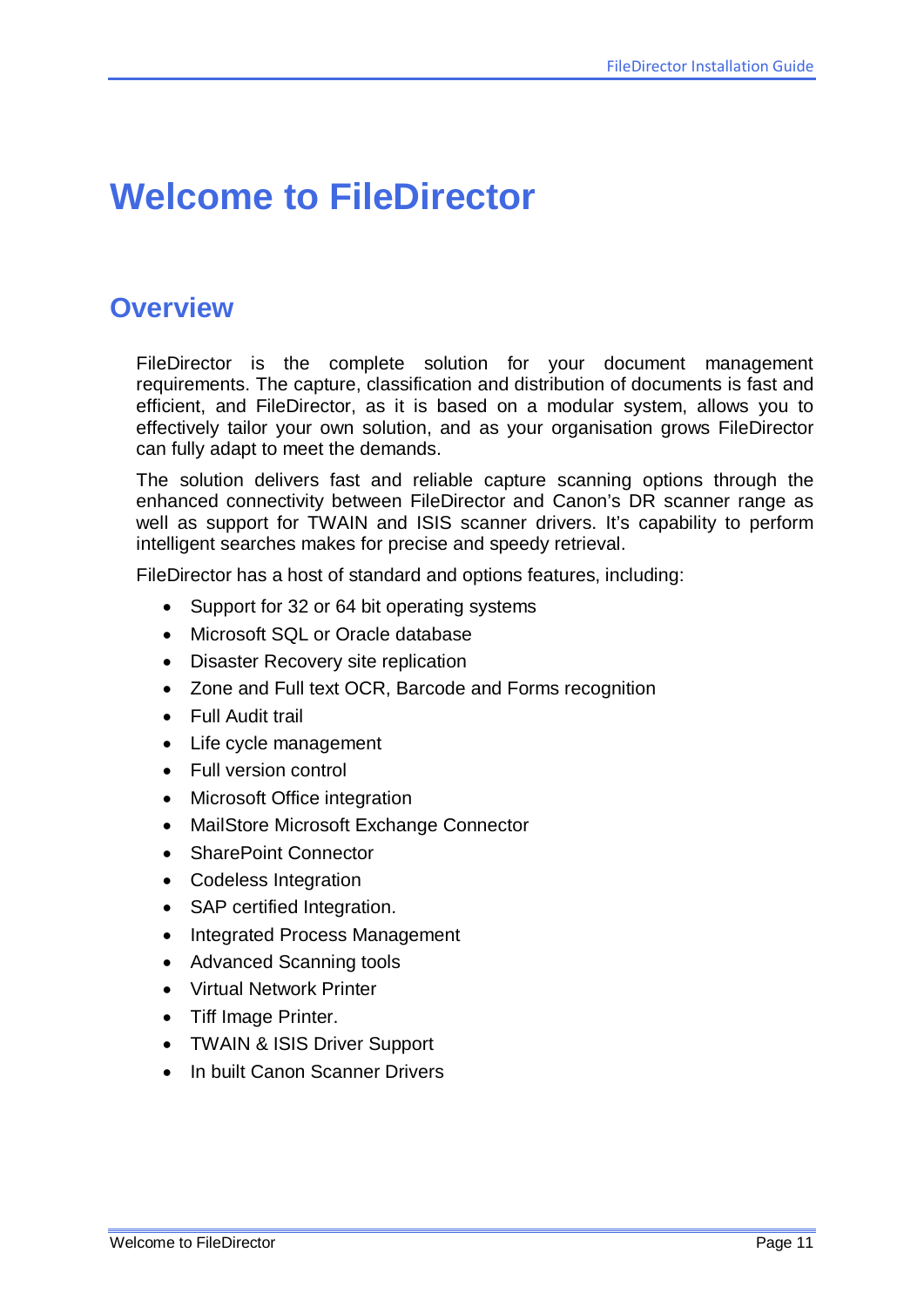### <span id="page-11-0"></span>**Microsoft .NET**

Microsoft .NET technology allows the development of XML (Extended Markup Language) based applications, processes and Web-services. The open standard and the scalability of .NET make integration of different applications and manufacturers an easy and inexpensive task for your enterprise.

The universal approach to .NET technology makes it possible for FileDirector to be linked to other applications which also support the .NET framework.

### <span id="page-11-1"></span>**XML- based data storage and exchange**

XML has become the standard for data exchange between different platforms. Especially in document management environments XML offers wide possibilities with its capability to store index and Meta data in readable format for an enterprise wide solution. The open architecture of FileDirector in connection with XML files builds a versatile combination which expands the limits of traditional archiving. Documents are not limited to the FileDirector system - External applications can access the documents – without overstepping the security requirements.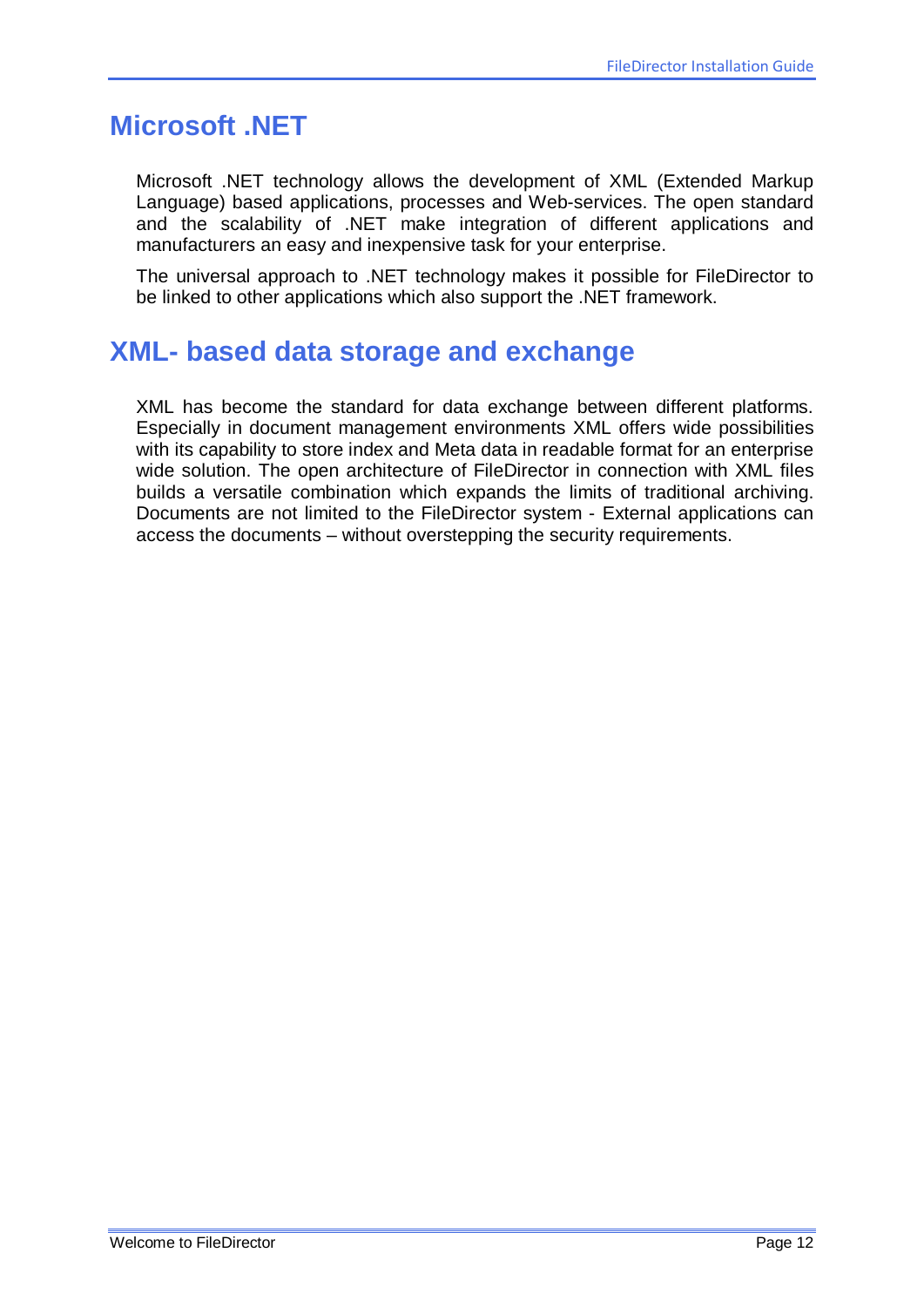# <span id="page-12-0"></span>**Requirements**

## <span id="page-12-1"></span>**Supported Operating Systems**

FileDirector is a Microsoft Windows based solution. The server is available for 32 and 64bit operating systems. IPv6 is supported. The following operating systems are recommended:

#### <span id="page-12-2"></span>**Server**

Microsoft® Windows® Server 2008 Product family Microsoft® Windows® Server 2012 Product family

Microsoft® Windows® Vista Microsoft® Windows® 7 Microsoft® Windows® 8

*Notes:*

*Windows Vista, Windows 7 and Windows 8 are only recommended for evaluation environments*

### <span id="page-12-3"></span>**Client**

Microsoft® Windows® Vista Microsoft® Windows® 7 Microsoft® Windows® 8

*Notes*

*For all listed systems, Microsoft® Internet Explorer 7 or higher and Microsoft® Windows® Installer 3.0 or higher is also required. OfficeLink supports MS Office versions from 2007*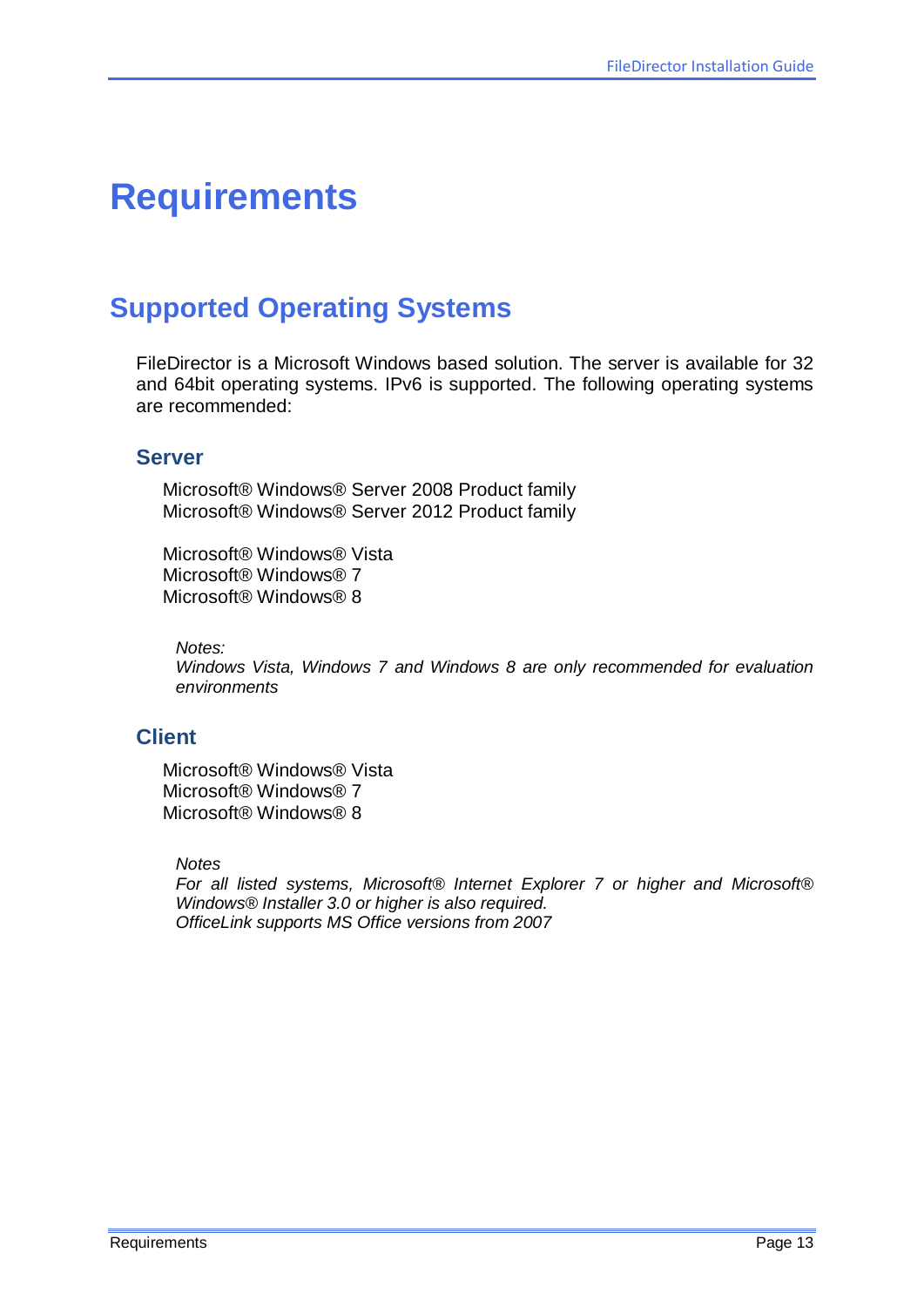### <span id="page-13-0"></span>**Database**

FileDirector requires a SQL database server. The following database systems are supported: Where appropriate the latest service packs have to be installed.

#### <span id="page-13-1"></span>**Microsoft**

SQL Server 2005 Editions SQL Server 2008 Editions SQL Server 2012 Editions

### <span id="page-13-2"></span>**Oracle**

Oracle9i® Editions Oracle10g® Editions Oracle11g® Editions

#### *Notes*

*Dedicated database servers will normally result in improved performance..*

*Before the installation of FileDirector you must have all database components such as the Oracle database with full text installed, as it is required to configure the databases.*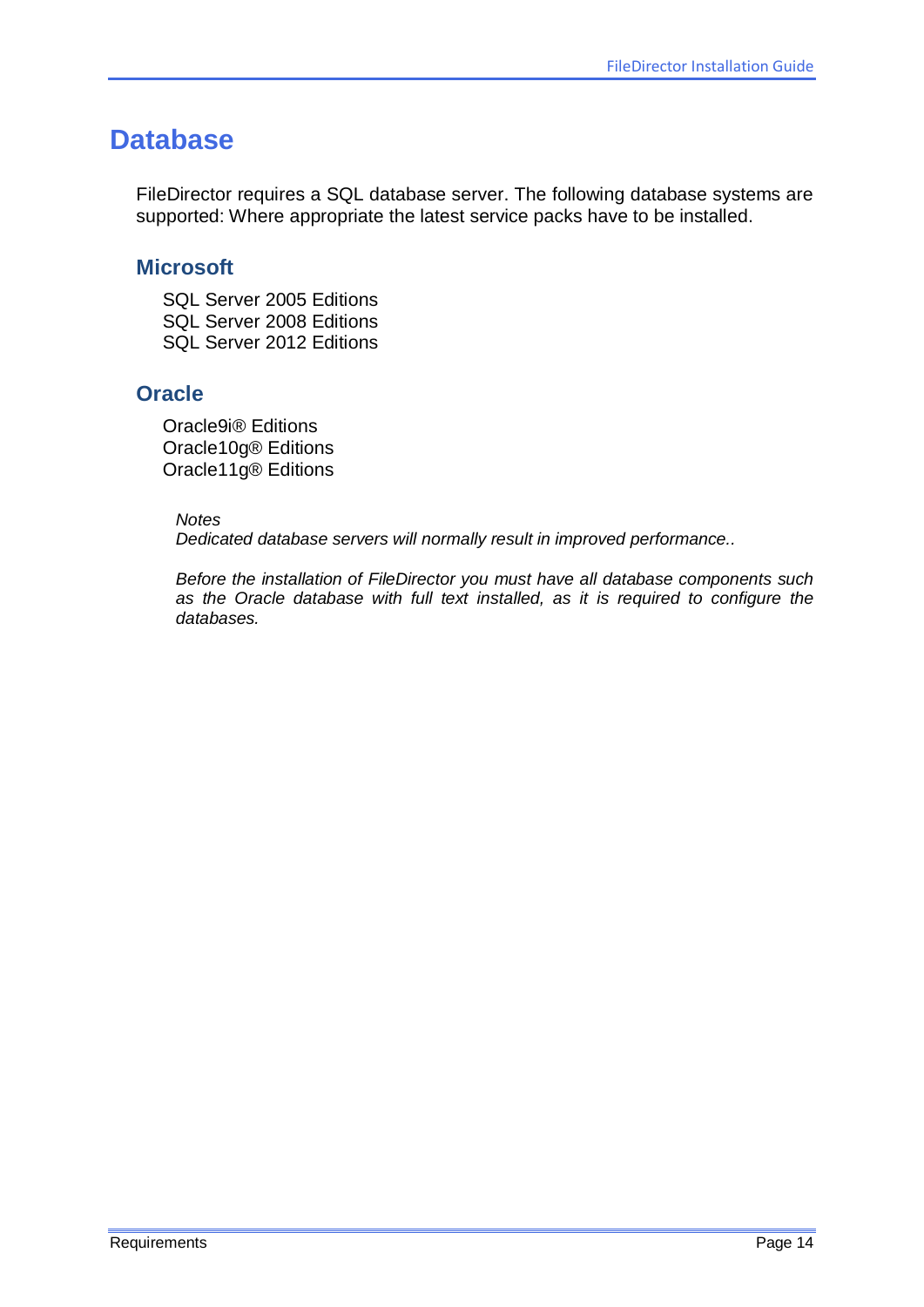# <span id="page-14-0"></span>**Licensing**

Each FileDirector server installation is authorised using a licence file which contains the name of the licensee, the licence options, serial number and specific server parameters.

### <span id="page-14-1"></span>**Serial number**

The serial number is a unique, 25 character code, which is supplied upon purchase of a FileDirector system. Enter this number when running *GetSiteCode.exe*. This will produce a Site Code file called *serialnumber.fds*

### <span id="page-14-2"></span>**Licensing through the Configuration Utility**

Licensing the FileDirector server can be carried out using the *Configuration Utility*.

Open the *Configuration Utility* on the server FileDirector is installed on. Select the *Licensee* tab, type in the serial number and press the *Get licence* button.

The Configuration Utility will then collect the licence and activate the FileDirector installation.

### <span id="page-14-3"></span>**Obtaining a Licence using a Site Code**

Copy the program *GetSiteCode.exe* to a directory located on the server where the FileDirector server application is installed.

Run *GetSiteCode.exe* and enter the serial number into the window which appears.

A file with suffix *\*.fds* is created which contains the Site Code for the server.

In your browser software, go to [www.spielbergsolutions.com/fdlicence.](http://www.spielbergsolutions.com/fdlicence) and browse to the location where the .fds file was saved, by clicking on the *Choose file* button

Click on *Get FileDirector Certificate*

The certificate for your FileDirector Installation will be created. An *\*.fdc* is generated and sent which must be saved to the FileDirector server.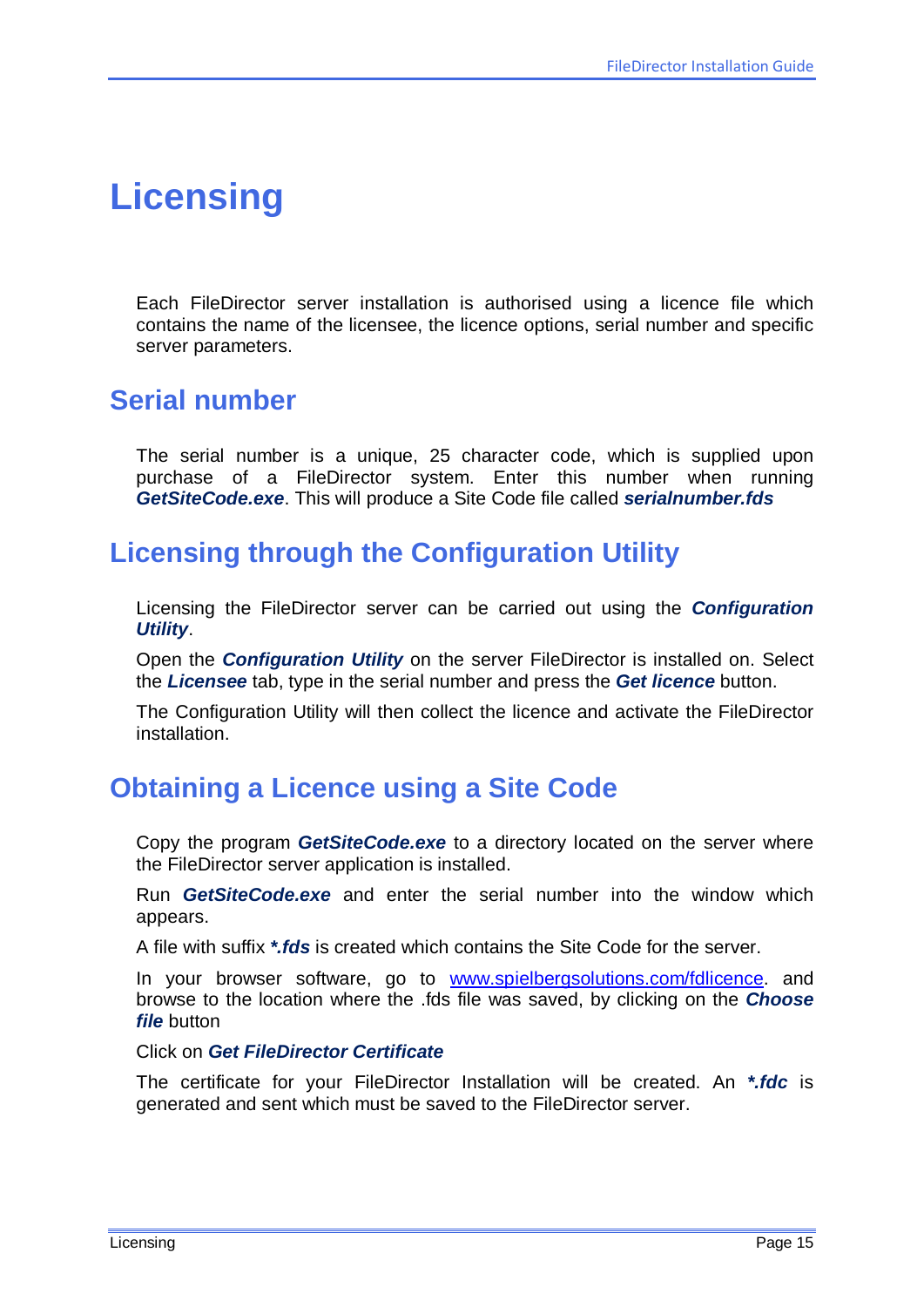In order to activate the FileDirector installation, open the *Configuration Utility* on the server FileDirector is installed on. Select the *Licensee* tab, and browse to the certificate file (\*.fdc) location. Pressing the *Apply* button will activate the installation

*Notes*

*After the licence file has been loaded in the Configuration Utility, it is stored in the virtual directory of the FileDirector Server (default path: \inetpub\wwwroot\filedirector).*

*In addition to that a file with the name of the licence and the extension \*.fda is created, which is used for VNP-licensing.*

## <span id="page-15-0"></span>**Single Server License**

If you are using multiple single servers, for each server a Single Server FileDirector licence must be 43einstalled. In this model the processes which require additional resources can be configured to run on different servers. Additionally, you can spread the FileDirector user licenses over the servers.

The following example shows 3 servers. All three allow 10 users each, and server 2 has an OCR licence and server 3 has a process management licence.

The OCR scheduler can be configured to run on Server 2 and the Process Management can run on Server 3.

#### *Example Single Server Configuration*



When the licences are distributed in this way, it is not possible for 30 users to connect to a single server, 10 users can connect to each of the single servers.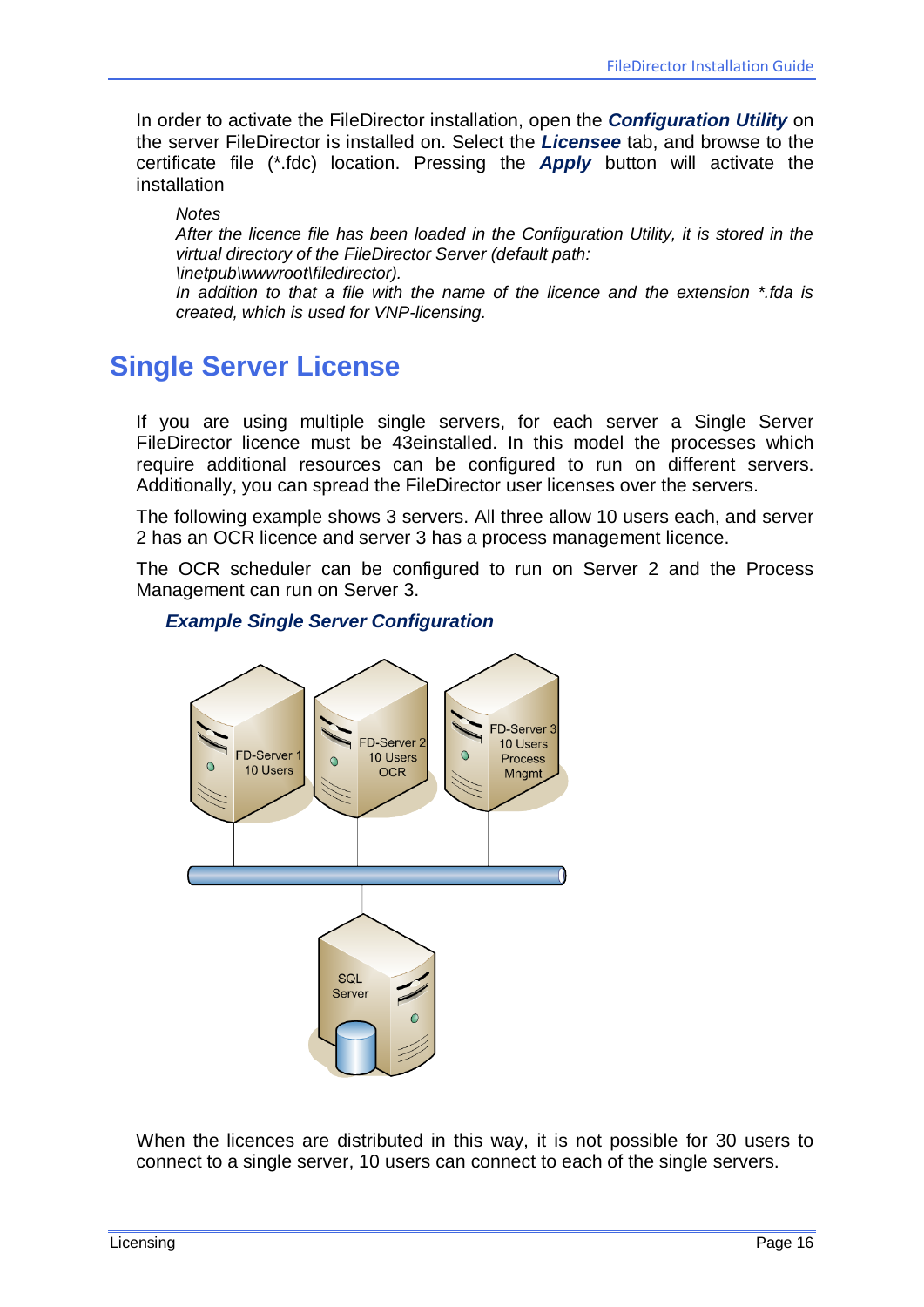## <span id="page-16-0"></span>**WebGarden-Licence**

With a WebGarden-licence the workload can be distributed to several processors. Request distribution is handled automatically and cannot be configured.

#### *Example WebGarden Configuration*



### <span id="page-16-1"></span>**Settings for IIS 6 (2003 Server)**

When using the worker process isolation mode in IIS 6.0 the majority of ASP.NET process model settings must be assigned to the relevant application pool settings. The settings for an application pool are specified in the Properties window of the application pool. The following tables show the ASP.NET process model attributes and the equivalent settings of the application pool.

More information can be found here:

*[http://msdn.microsoft.com/library/deu/default.asp?url=/library/DEU/cpguide/html/c](http://msdn.microsoft.com/library/deu/default.asp?url=/library/DEU/cpguide/html/cpconaspnetprocessmodelsettingequivalencetoapplicationpoolsettings.asp) [pconaspnetprocessmodelsettingequivalencetoapplicationpoolsettings.asp](http://msdn.microsoft.com/library/deu/default.asp?url=/library/DEU/cpguide/html/cpconaspnetprocessmodelsettingequivalencetoapplicationpoolsettings.asp)*

| <b>ASP.NET-Process model</b><br>attribute | <b>IIS 6.0-Application pool settings</b> |
|-------------------------------------------|------------------------------------------|
| webGarden                                 | WebGarden on Performance tab             |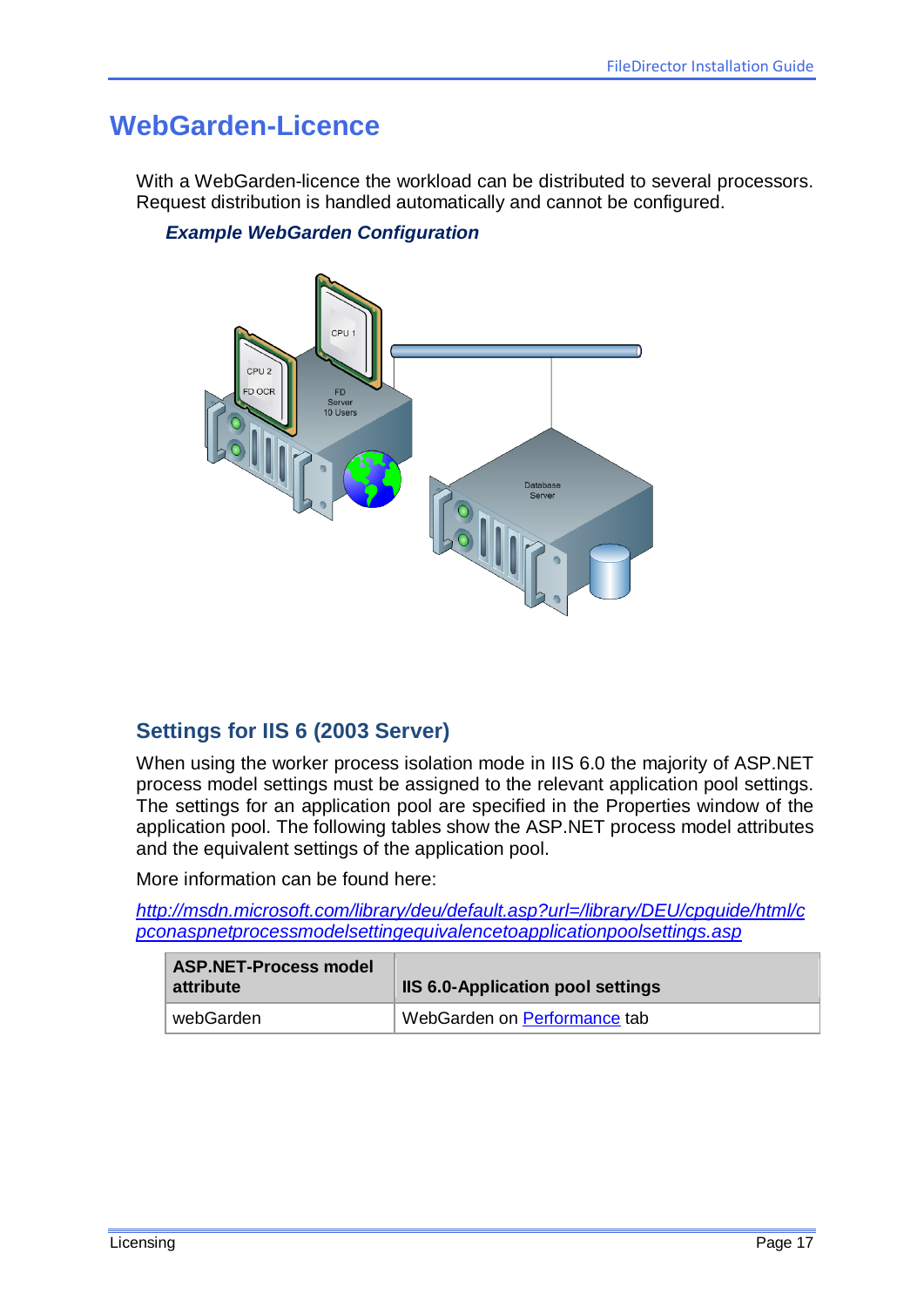## <span id="page-17-0"></span>**Web Farm License**

If a Web farm licence is used, the same FileDirector licence is installed on each server in the farm.

IIS will automatically balance the load on the servers, although options such as full text OCR and process management can be configured to run on specific servers within the farm.

#### *Example Web farm Configuration*



Each user can be logged on to any of the servers, as there is an overall licence for all servers.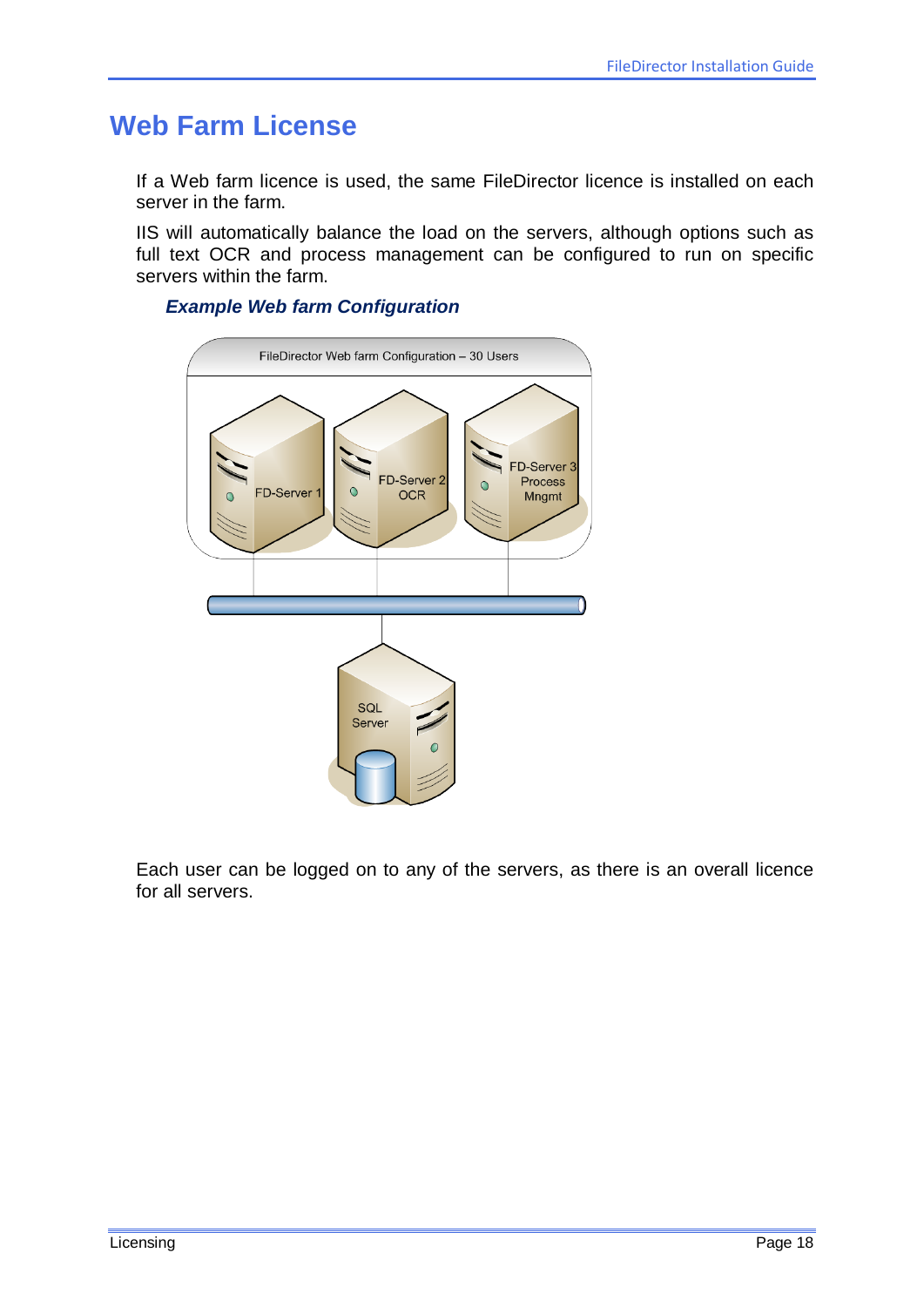# <span id="page-18-0"></span>**Server Configuration**

We recommend that prior to installing the FileDirector Server application, the configuration information given below is performed, taking into account the host operating system.

### <span id="page-18-1"></span>**Authentication**

When installing FileDirector within a domain and you are intending to use Active Directory accounts for authentication, it is recommended that you are logged in to the FileDirector host server using an account with Active Directory administrative privileges. This account must also have administrative privileges for the server FileDirector is being installed to.

During a domain installation & configuration, the FileDirector user account and user groups can be automatically created in Active Directory from within the FileDirector Configuration Utility using the currently logged in account. This account must have sufficient permissions to carry that out. If the account being used does not have Active Directory administrative privileges, the FileDirector user account and user groups will have to be created manually.

If you are intending to use the FileDirector internal user accounts for authentication, you must have administrative privileges for the server that FileDirector is being installed on to.

### <span id="page-18-2"></span>**Standard Installation Steps**

- 1. Log on using an administrative account
- 2. Operating System Configuration
- 3. FileDirector Server Installation
- 4. Run the FileDirector Configuration Utility
	- o Create the IIS application and application pool
	- o Create the fd-server user account and user groups
	- o Connect to Database Server
	- o Licence FileDirector
	- o Branding of FileDirector Client Applications
- 5. Configure the virtual directory in IIS
- 6. Test the FileDirector Server

If the server test is successful, the other FileDirector applications and modules can be installed. For Cabinet configuration, FileDirector Enterprise Manager has to be installed.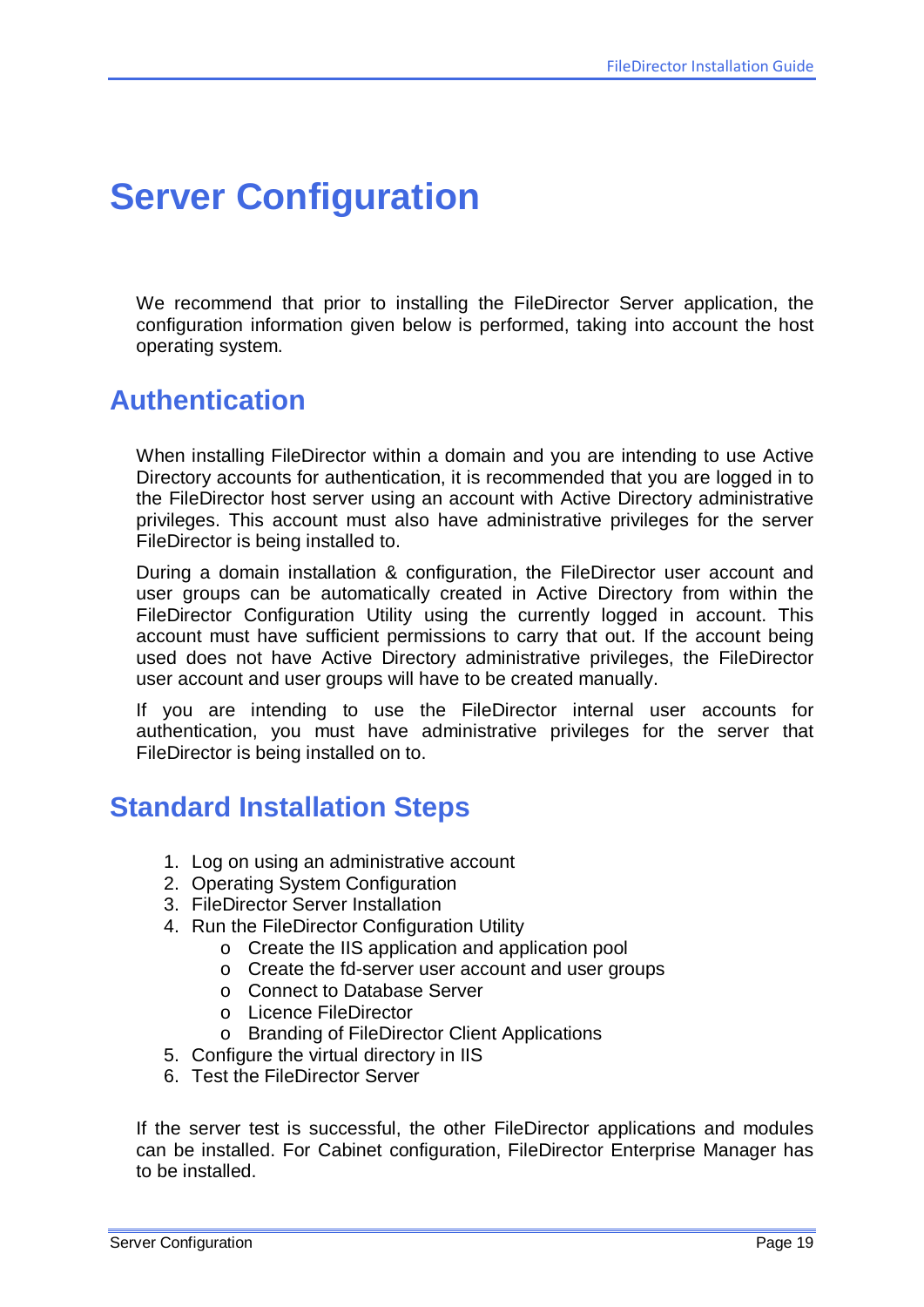### <span id="page-19-0"></span>**IIS and .NET**

FileDirector requires the .NET Framework Version 4.0. On the server hosting FileDirector, IIS must be installed BEFORE the .NET framework. If this is not done, the .NET Framework should be removed from the system and reinstalled. Just reinstalling the Framework will not work.

.NET can be reregistered from the command prompt. Please check the path for the windows version before you call this command:

*C:\WINDOWS\Microsoft.NET\Framework\v4.0.30319\aspnet\_regiis.exe –i Or C:\WINDOWS\Microsoft.NET\Framework64\v4.0.30319\aspnet\_regiis.exe –i*

### <span id="page-19-1"></span>**Physical Server Name**

The name of the server must not be the same as the FileDirector user account. By default, the FileDirector user account name is *fd-server*.

## <span id="page-19-2"></span>**Windows 2008 with IIS 7**

### <span id="page-19-3"></span>**User Account Control (UAC)**

During the installation of FileDirector user account control must be deactivated. It can be re-activated after the installation.

You can turn it on/off via *Start → user control → accounts → Turn User Account Control on or off.*

*Notes The Server must be restarted after turning the user account control on or off.*

### <span id="page-19-4"></span>**IIS 7**

IIS 7 must be an installed role on the Windows 2008 Server for FileDirector to install and run.

IIS is installed through the Server Manager as a role.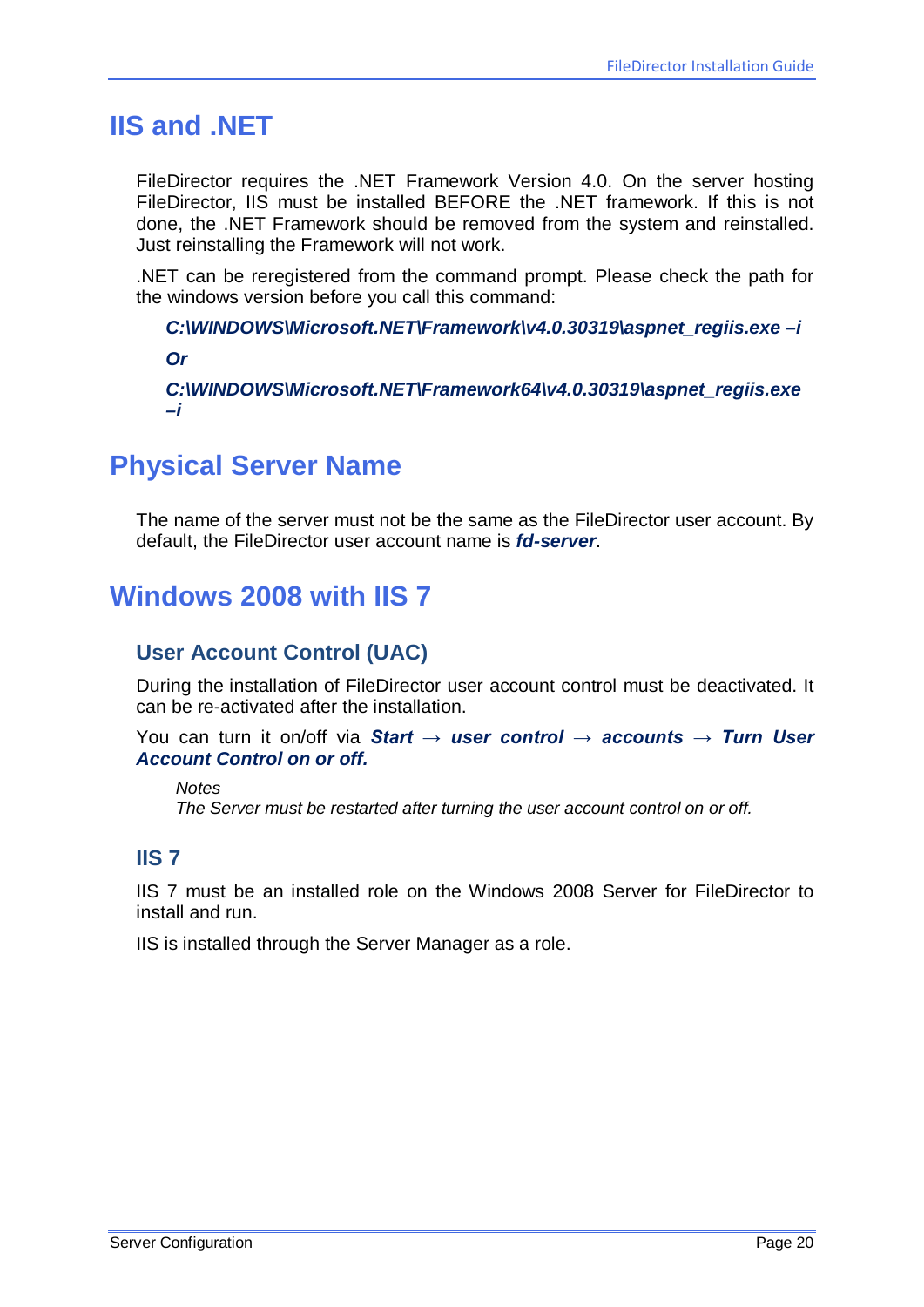After selecting Web Server (IIS) as a role, the following features have to be added to the Web Server role:

- Windows Process Activation Service, which contains the process model and configuration API's
- Security
	- o Basic Authentication
	- o Windows Authentication
	- o Digest Authentication
- Application Development
	- o ASP.NET
	- o .NET Extensibility
	- o ASP
	- o CGI
	- o ISAPI Extensions
	- o ISAPI Filters
- Management Tools
	- o IIS 6 Management Compatibility, including all its options.

### <span id="page-20-0"></span>**.NET Framework 4.0**

The .NET Framework 4.0 must be installed. This is done through the Server Manager.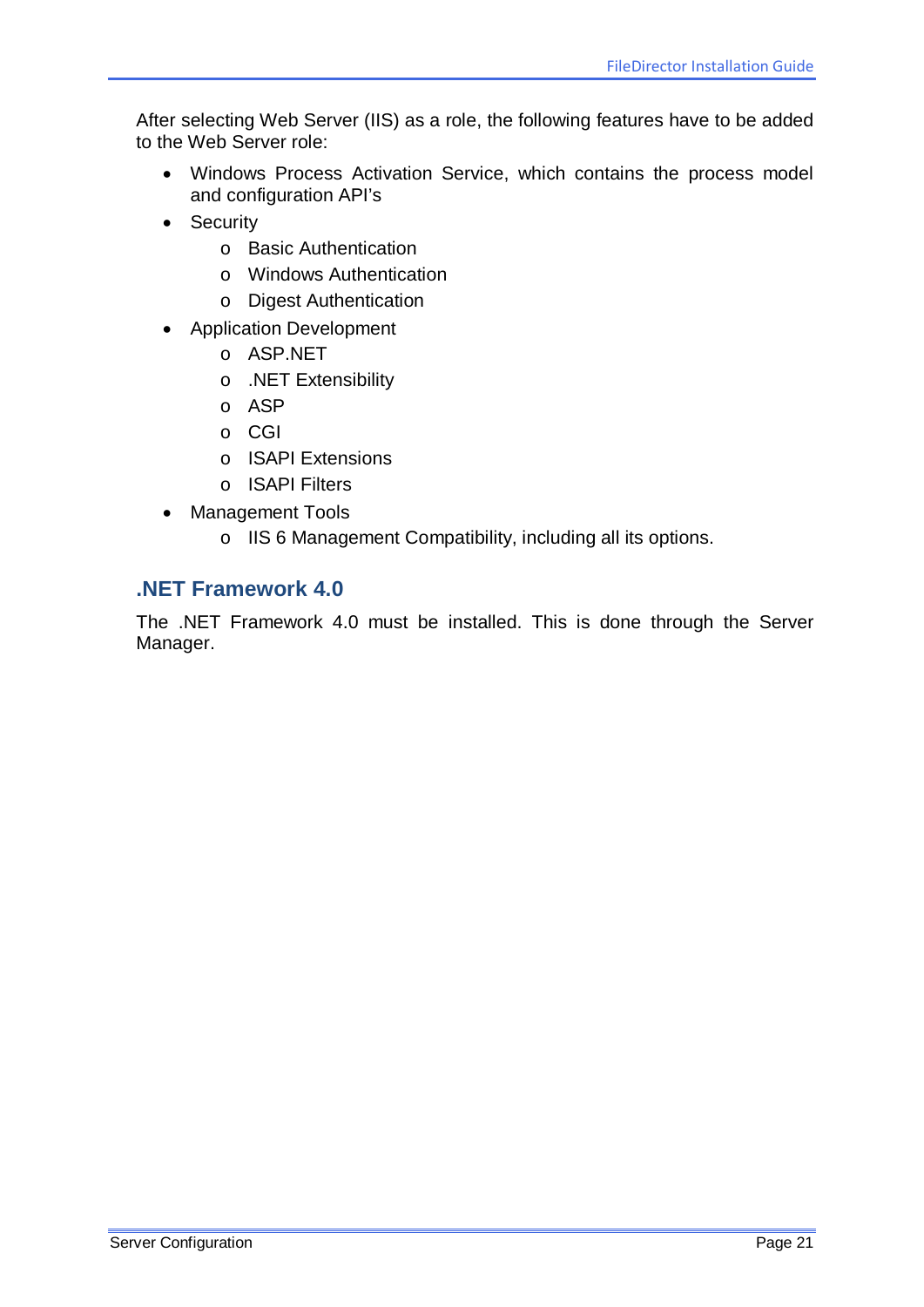# <span id="page-21-0"></span>**FileDirector Server Installation**

The FileDirector Server installation will create a program folder for FileDirector on the selected storage location of the server and installs the necessary applications and files within the folder.

### <span id="page-21-1"></span>**Installation**

To start the installation for 32bit server operating systems, run *FileDirector Server Setup.msi* from the FileDirector installation CD. For 64bit systems, run *FileDirector Server Setup x64.msi.*

The server installation displays a welcome window. After clicking the *Next* button the *Installation Folder* screen is displayed. After setting the options described below, click the *Next* button to install the server application

### <span id="page-21-2"></span>**Installation Location**

The server application will by default be installed into the Program Files folder of the server. This can be changed if a different location is required..

#### <span id="page-21-3"></span>**Everyone or Just me**

Selecting *Everyone* or *Just me* determines if the desktop icon is created for each user in start menu and on his desktop or if they are only installed for the user performing the installation.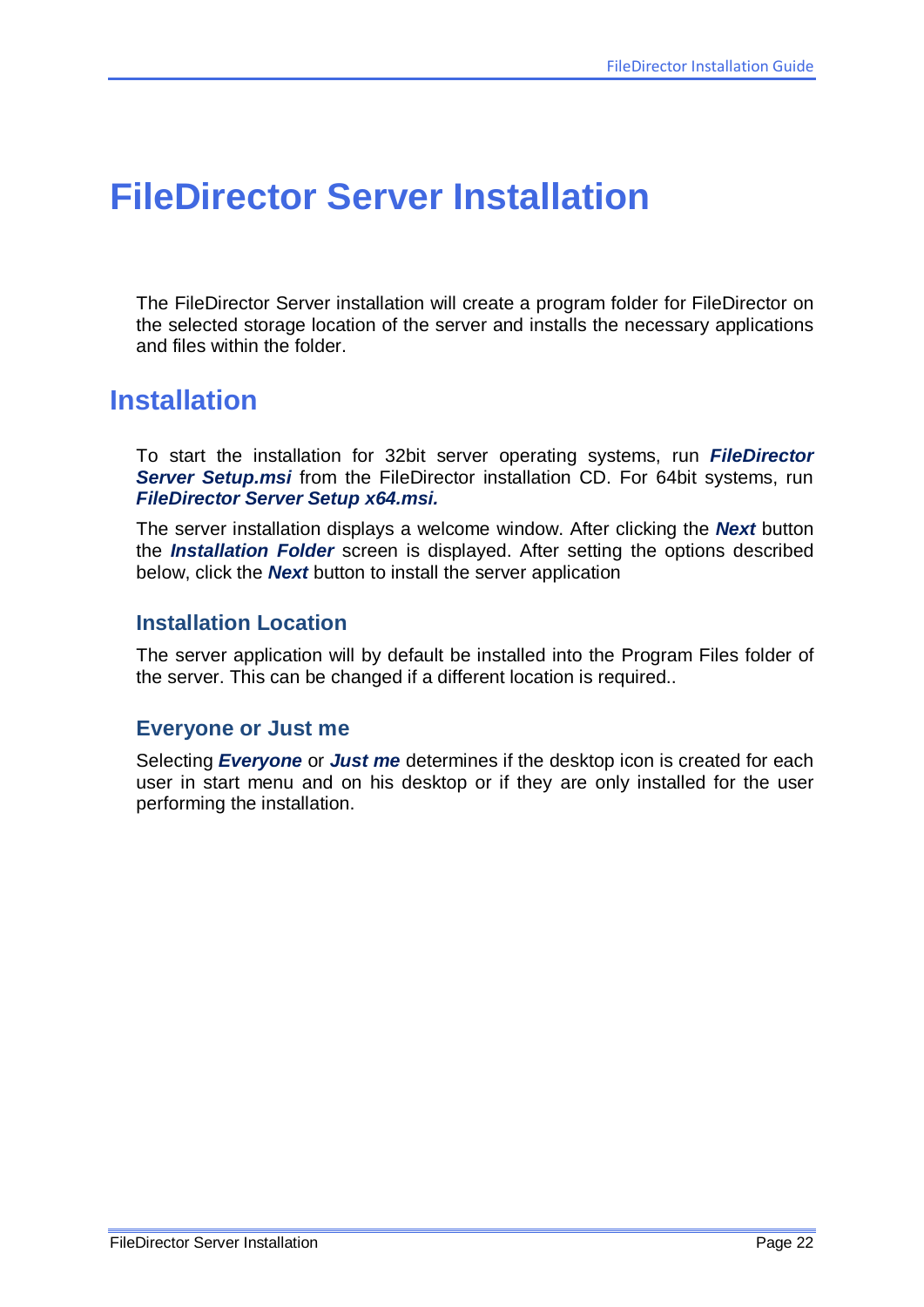### <span id="page-22-0"></span>**What is installed**

During the installation a program folder is created in the selected location. This folder contains the server application.

Additionally a sub folder called *\Setups* is created, which contains the installation files for the FileDirector client applications.

The setup files for the FileDirector client applications, such as Enterprise Manager and the Windows Client are copied during the installation,

*Notes*

*If the setup folders are manually copied to the installation location, ensure that they are not write protected.*

After installation an icon for the FileDirector Configuration Utility will appear on the desktop.

### <span id="page-22-1"></span>**Scheduler Service**

During the installation the *FileDirector Scheduler Service* is added to Windows Services. The service manages and runs the scheduled tasks configured within FileDirector.

The scheduler service will be configured and automatically started once the FileDirector server Configuration utility has been run.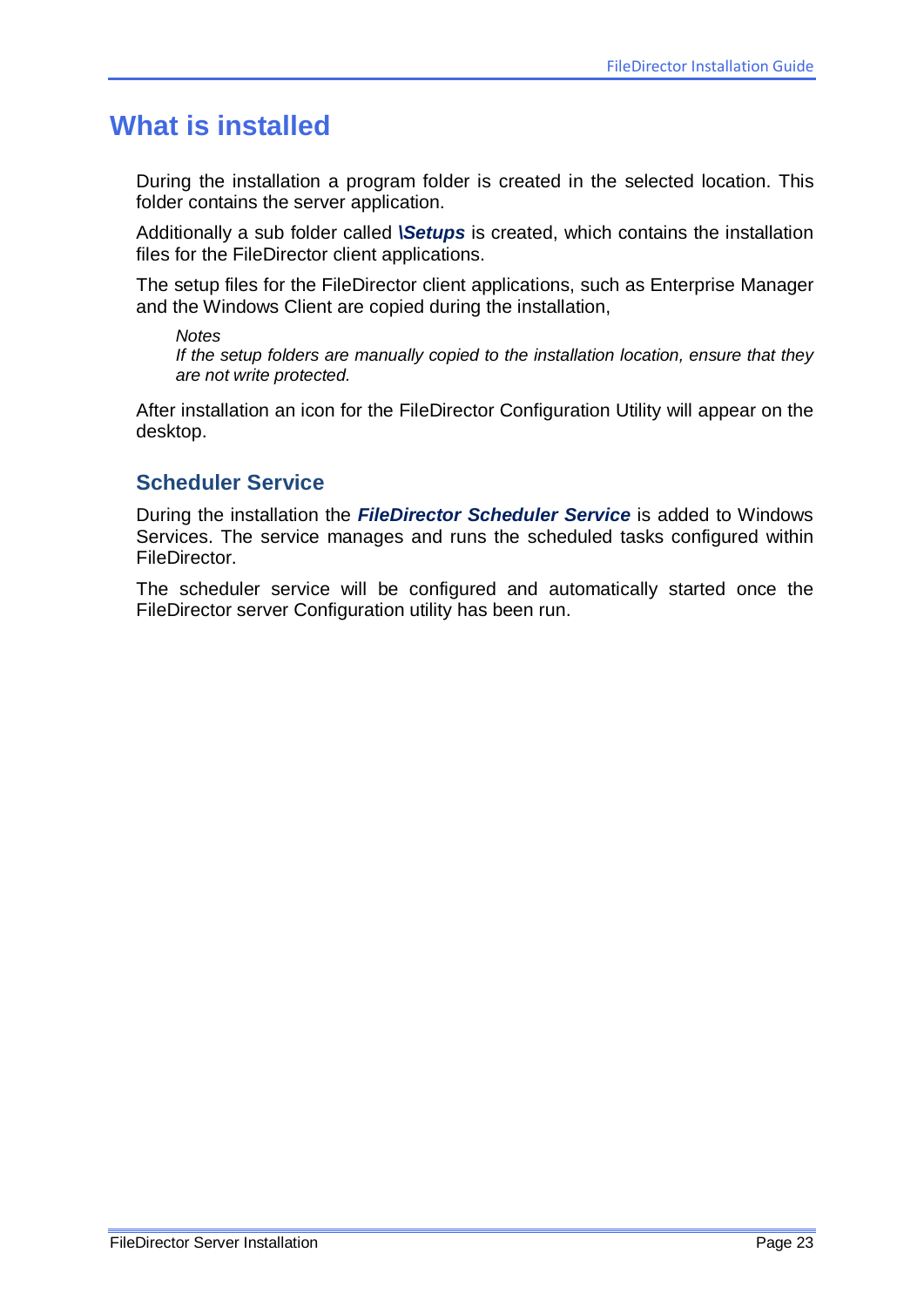# <span id="page-23-0"></span>**IIS Configuration – Windows 2008**

Once the FileDirector Server has been installed and configured, it may be necessary to alter the FileDirector virtual directory settings, depending upon how the system is to be used.

During the configuration of FileDirector a virtual directory is created in the selected web site. The name of the virtual directory is selected during installation. The default value is *FileDirector*.

The security settings of this virtual directory may have to be changed to ensure that only authorised users have access to FileDirector. The settings required will differ depending upon whether Windows User accounts or the FileDirector internal user accounts are used for authentication.

Open the Management console for Internet Information Services:

#### *Start → Settings → Administrative tools → Internet Information Services Manager.*

### <span id="page-23-1"></span>**FileDirector Authentication**

The default authentication settings for FileDirector are *Basic Authentication* and *Windows Authentication*.

Select the virtual directory of FileDirector and open *Authentication*.

#### **For Windows Accounts Authentication**

Disable Anonymous Authentication and enable Basic Authentication and Windows Authentication.

#### **For FileDirector Accounts Authentication**

Enable Anonymous Authentication and disable Basic Authentication and Windows Authentication.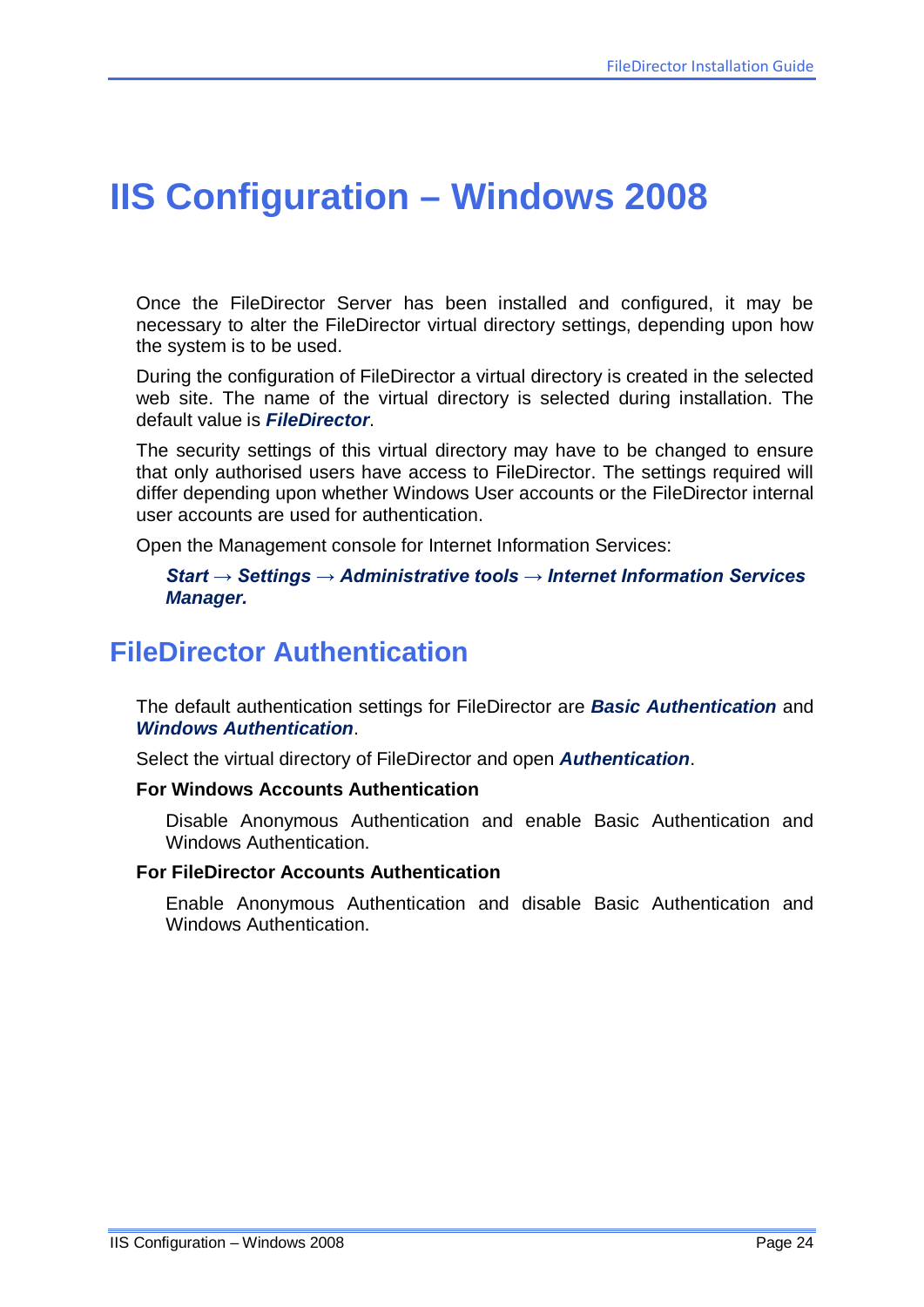## <span id="page-24-0"></span>**Filedirector Web Authentication**

The security settings of this virtual directory must be changed to ensure that only authorised users have access to FileDirector. The settings required will differ depending upon whether Windows User accounts or the FileDirector internal user accounts are used for authentication.

#### **For Windows Accounts Authentication**

Disable Anonymous Authentication and enable *ASP.NET Impersonation*, *Basic Authentication* and *Windows Authentication*.

#### **For FileDirector Accounts Authentication**

Enable *Anonymous Authentication* and disable ASP.NET Impersonation, Basic Authentication and Windows Authentication.

### <span id="page-24-1"></span>**Setups Authentication**

The directory security of the virtual directory must be set to *Anonymous Access* for workstations on the network to install from the FileDirector Website.

Enable *Anonymous Authentication* and disable all other options

### <span id="page-24-2"></span>**HTTP-Response Headers for Setups**

Select *Set Common Headers* and set *Expire Web content: After 5 minutes*.

### <span id="page-24-3"></span>**HTTP-Response Header for WinCweb and EMweb**

Select the respective virtual directories for WinCweb and EMWeb and select the window *Set Common Headers* and uncheck the option *Expire Web content*.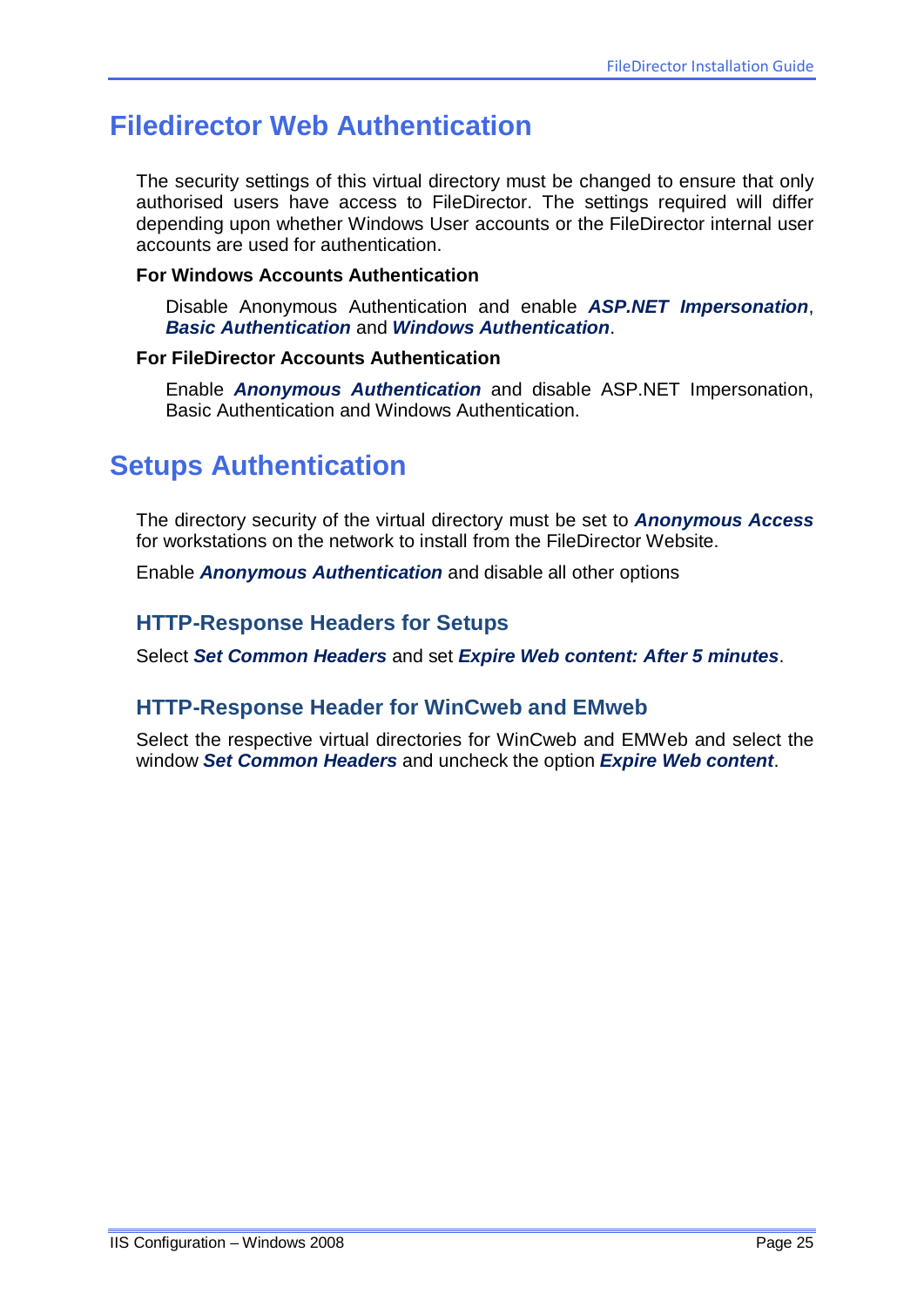# <span id="page-25-0"></span>**Configuration Utility**

### <span id="page-25-1"></span>**Overview**

The installation of the FileDirector Server will create a desktop icon for the *FileDirector Configuration Utility*. The installation must be configured before attempting to run FileDirector for the first time.

The FileDirector Configuration Utility is used to:

- Configure server settings, such as the web site and application pool
- Specify the user account which is used by the FileDirector Server.
- Create the user group's fd-admins, fd-scan, fd-scan-named, fd-user, fduser-named for FileDirector in the system.
- Connect FileDirector Server with SQL Server.
- Configure the default document storage location
- Define the URL from where the Client installations should be started. (Branding writes the URL in the APP.xml).
- Load the licence file.
- SMTP-configuration (Outgoing server for Emails) for sending Emails during process management

To configure the FileDirector Server double click on the *FileDirector Config Utility* icon on Desktop.

## <span id="page-25-2"></span>**Server**

The settings detailed below can be applied. This tab will also display the currently installed server version in the bottom right corner of the tab.

### <span id="page-25-3"></span>**Description**

You can enter a description for the FileDirector server, which by default is *FileDirector Web Service*.

### <span id="page-25-4"></span>**Session Timeout**

In session time out (minutes) you can enter the period of inactivity after which a user's FileDirector licence will be made available for other users.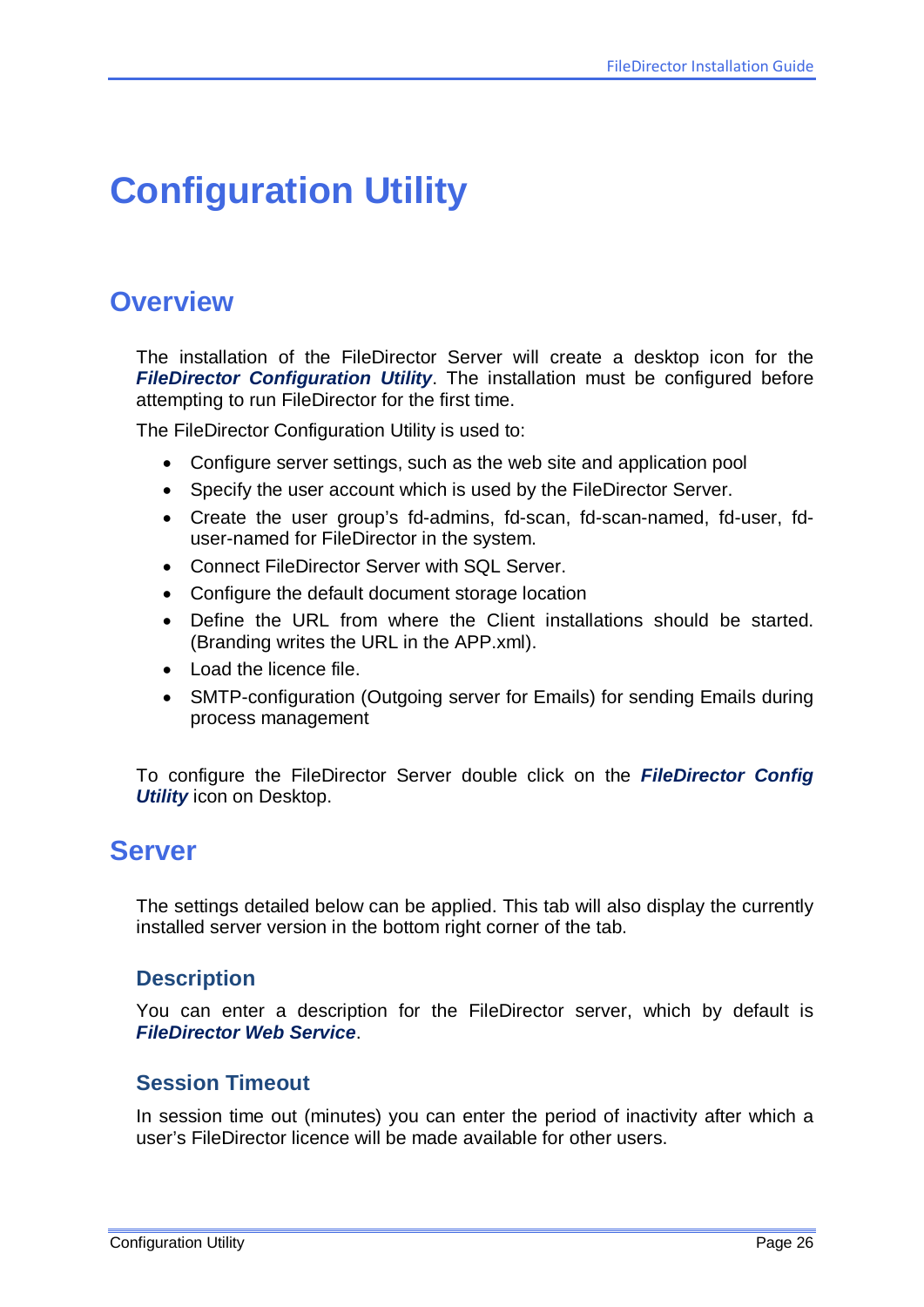#### <span id="page-26-0"></span>**Language**

Here you can select the standard language for the configuration program. When using *Windows defined* the language set in the operating system will be used.

#### <span id="page-26-1"></span>**Web Site**

From the drop down list, you can select the website on the server that the FileDirector server application is to be installed to.

#### <span id="page-26-2"></span>**Virtual Directory**

This is the name of the virtual directory representing FileDirector in IIS. If for example the web address is www.companyname.com, access to FileDirector would be by using www.companyname.com/filedirector, if the default setting is used.

### <span id="page-26-3"></span>**Application Pool**

Select the appropriate application pool to use with the FileDirector. This can be an existing pool, or select the FileDirector pool that is listed. If this does not exist, it will be automatically created with the correct settings for FileDirector.

### <span id="page-26-4"></span>**User and groups**

The Users and Groups tab allows you to configure whether FileDirector will use Active Directory, Windows accounts or FileDirector internal accounts management for authentication. You can also set the names used for the groups FileDirector requires, as well as the user account the FileDirector server will use to access resources.

### <span id="page-26-5"></span>**Built in Domain**

Here the built in domain can be defined. Multiple 'domains' can be specified, with the names separated with a comma.

#### <span id="page-26-6"></span>**Account and group locations**

Here the location is selected where the user account fd-server and the FileDirector-groups should be created. This can be the local workstation or a domain. If selecting several domains the fd-server account must be created on the primary domain.

Another option is to create the FileDirector groups with the same names in all domains and the fd-server account can then browse for these groups.

### <span id="page-26-7"></span>**FileDirector Groups**

During the installation the following groups are created: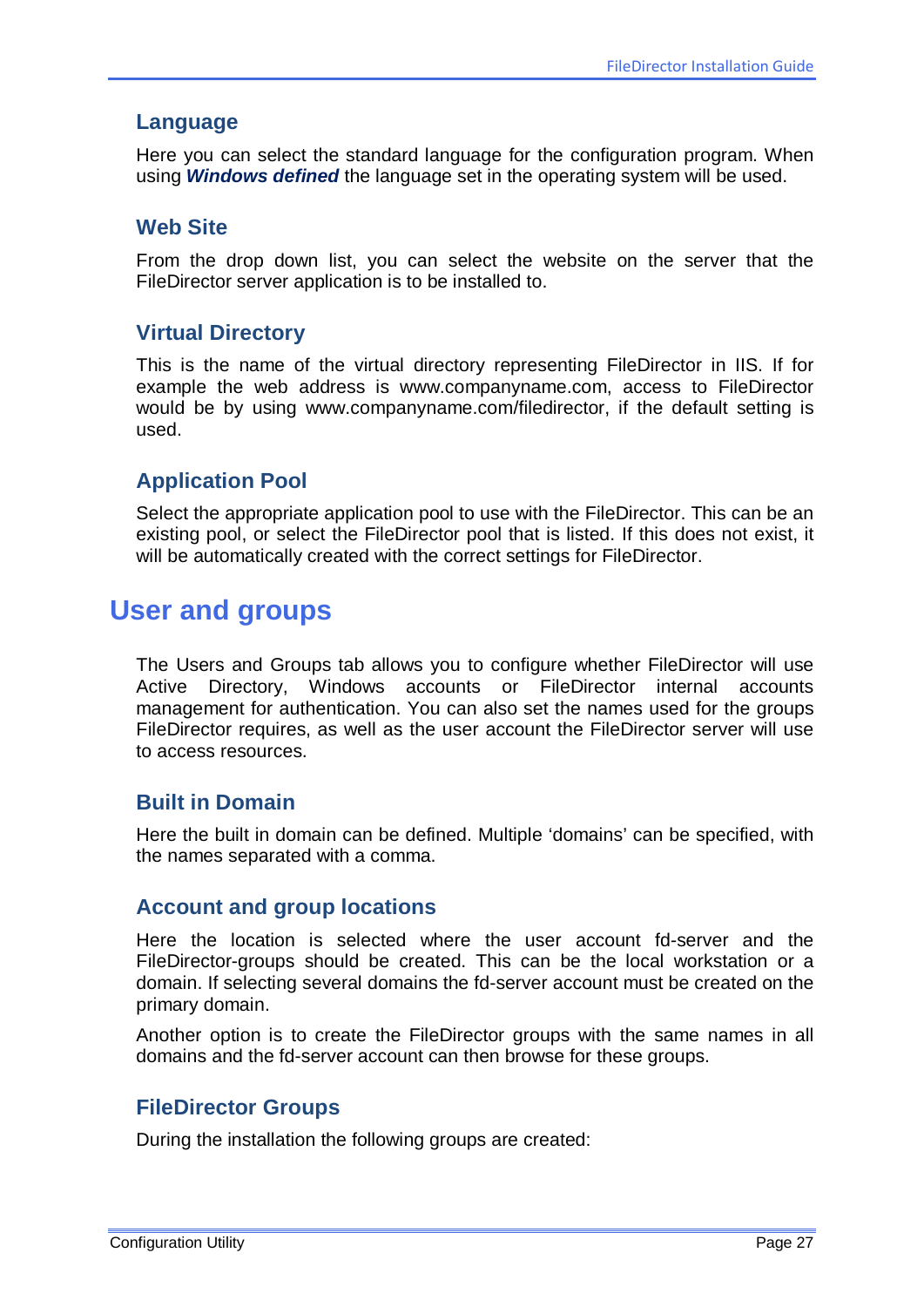#### *fd-admins*

User accounts which are added to this group have full access to all data in FileDirector. Administrators are automatically added to this group. Any member of the group can configure all options in FileDirector Enterprise Manager.

#### *fd-scan-named*

Members of this group have access to FileDirector. Within Enterprise Manager the permissions to the cabinets and document types are granted by the administrator for this group. Members of the group have no access to the system configuration even if they have all rights. With the appropriate permissions, they can manage the administrative part of the cabinets. This group can only have the same number of the members as the number of named licences purchased. Access for named users is guaranteed.

#### *fd-scan*

Members of this group have access to FileDirector. Within Enterprise Manager the permissions to the cabinets and document types are granted by the administrator for this group. Members of the group have no access to the system configuration even if they have all rights. With the appropriate permissions, they can manage the administrative part of the cabinets. Members of this group have access to a pool of concurrent licences.

#### *fd-user-named*

Members of this group are unable to scan documents. This group can only have the same number of the members as the number of named licences purchased. Access for named users is guaranteed.

#### *fd-user*

Members of this group are unable to scan documents. Members of this group have access to a pool of concurrent licences.

#### <span id="page-27-0"></span>**Server account**

FileDirector will use the account specified to access the resources it requires, such as Active Directory, SQL Server and networked storage locations. No other account, including user accounts, requires any access to FileDirector data.

The fd-server account is used for a specific purpose and cannot be used as a FileDirector user account. The account will not exist in the FD-groups and will be removed when importing the accounts.

#### *Name*

The default name given to this account is fd-server, although you can change this to another name if required. You can also select the domain or local system where the account will be created.

#### *Password*

The password for the user account must be specified, and confirmed, and must be at least 8 characters in length

If the password needs to be changed at any time, this should be done using the Configuration Utility, because the password is stored by FileDirector.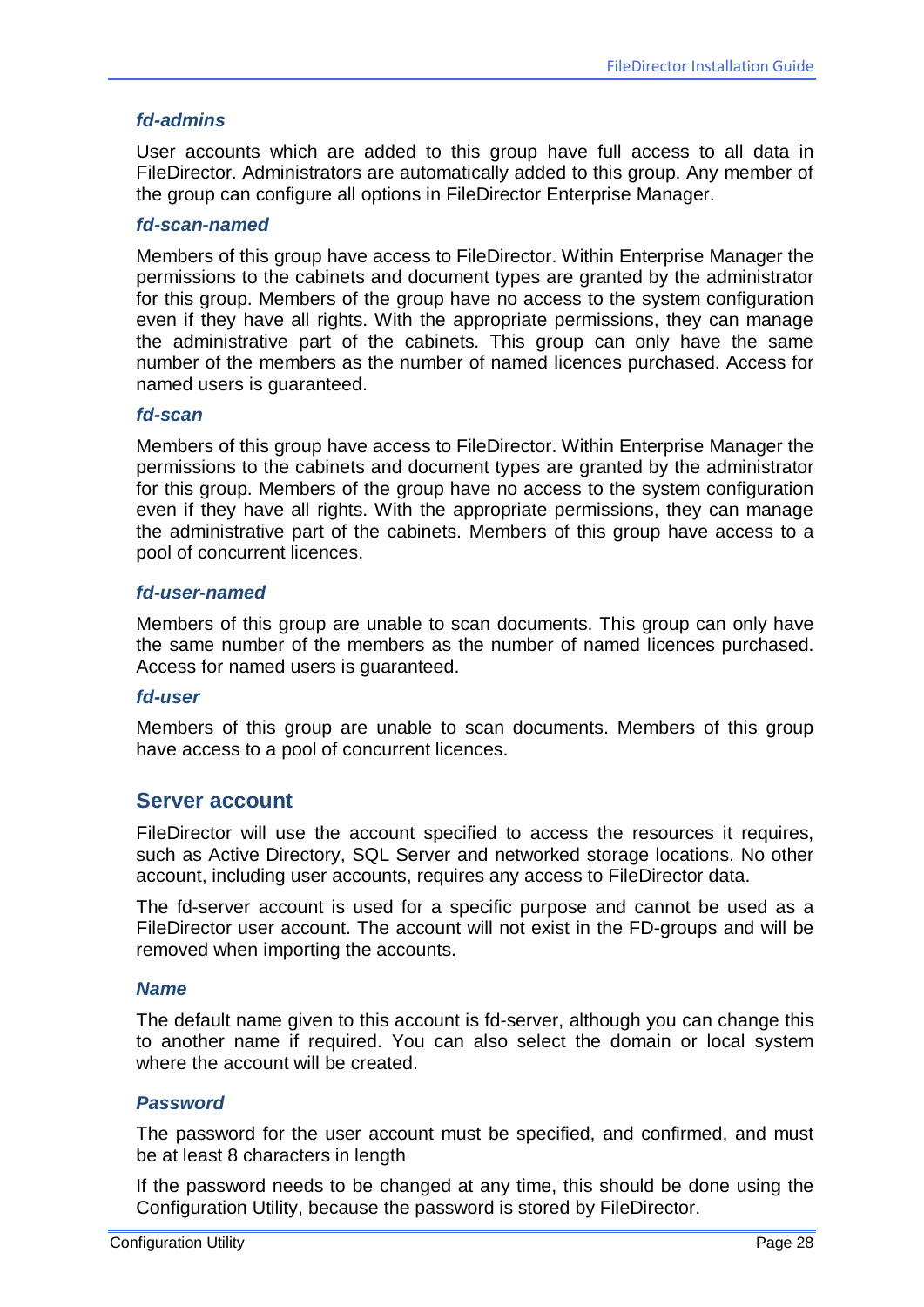*Notes*

*The computer name of the FileDirector-Server must not be the same as the name of the FileDirector Server user account.*

*Accounts refresh interval (minutes)*

*If the permissions for imported users and groups are changed, this refresh interval is the maximum time taken before FileDirector is updated with the new permissions. The default setting is 10 minutes. When restarting IIS all updates are applied immediately.*

#### <span id="page-28-0"></span>**Create FileDirector- accounts**

When the configuration settings are complete, the FileDirector groups and the FileDirector user account are created in the stated domain/computer respectively.

The user *fd-server* is added automatically to the user group of the LOCAL administrators. This simplifies the installation when installing the database on the same computer as the FileDirector server.

If the database server is located on another server, the user *fd-server* must have rights to access this.

The configuration database *FDconfig* and the groups/accounts are created by the currently logged in user. This user must have the rights to create a database and users/groups.

The logged in user will be added automatically to the *FD-Admins* group.

*Notes*

*The administrator is not automatically added to the fd-admins group. The administrator or further administrative-users can be added to the group manually.* 

*The [domain\fd-server] user must be able to access the ADS to load the [domain\accounts] into Enterprise Manager. The accounts of the users of the domain are entered in the local fd-groups.*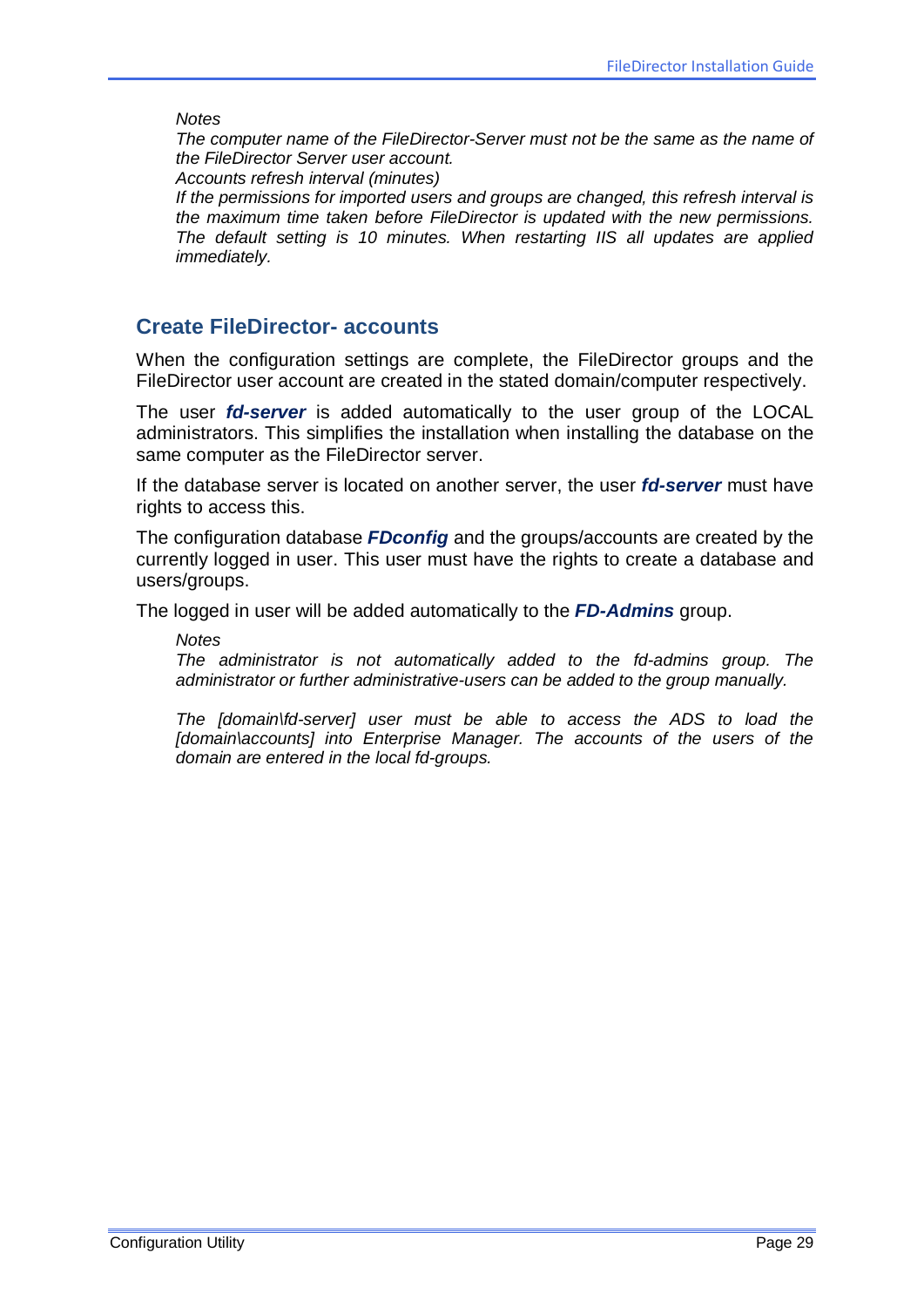### <span id="page-29-0"></span>**Database**

With the options on the database tab you can connect the FileDirector server with your SQL Server and create a configuration database in the entered path. If you chose a server type, the corresponding database connection is searched.

### <span id="page-29-1"></span>**Connection settings**

The entries in Connection settings inform FileDirector about the location, type and user-account for a connection to the SQL server.

Using Microsoft SQL Server versions the instance of the standard installation is normally the same name as the server that SQL server is installed on. Enter the computer name where the SQL Server is available on, into the field name.

If an instance of SQL-Server is a SQL Express-Version, enter the name of the instance of SQL-Server: *SQLServerName\InstanceName*

(Default instance: [server name]\SQLEXPRESS)

Define In the drop-down-list in *Server type* whether Microsoft SQL Server or Oracle database is used.

*Notes for Oracle as server type*

*For the configuration of an Oracle-Database a Tablespace must be set up manually in the Oracle-Database for FileDirector.*

*In Oracle Enterprise Manager select Storage → Tablespaces and create a Tablespace called* **FileDirector***. Set an appropriate tablespace size, as the size of the standard tablespace is only 5MB.* 

*Further, the* **Oracle Data Provider for .NET** *must be installed on the server FileDirector is installed on.* 

*The name of the connection setting must be the same as the service name of the Oracle-Servers.*

*Full text:*

*The full-text-option for the database is installed automatically during the standard installation of Oracle. If the installation of the Oracle component is done after the installation of FileDirector, an update of the cabinets via the Enterprise Manager must be performed in order for an index in the FD-images table for the full text to be set.*

### <span id="page-29-2"></span>**Authentication**

#### *Connection with windows account*

For the connection between SQL Server and FileDirector you can choose between integrated Windows authentication and usage of a special SQL user account.

The integrated windows authentication account fd-server is used.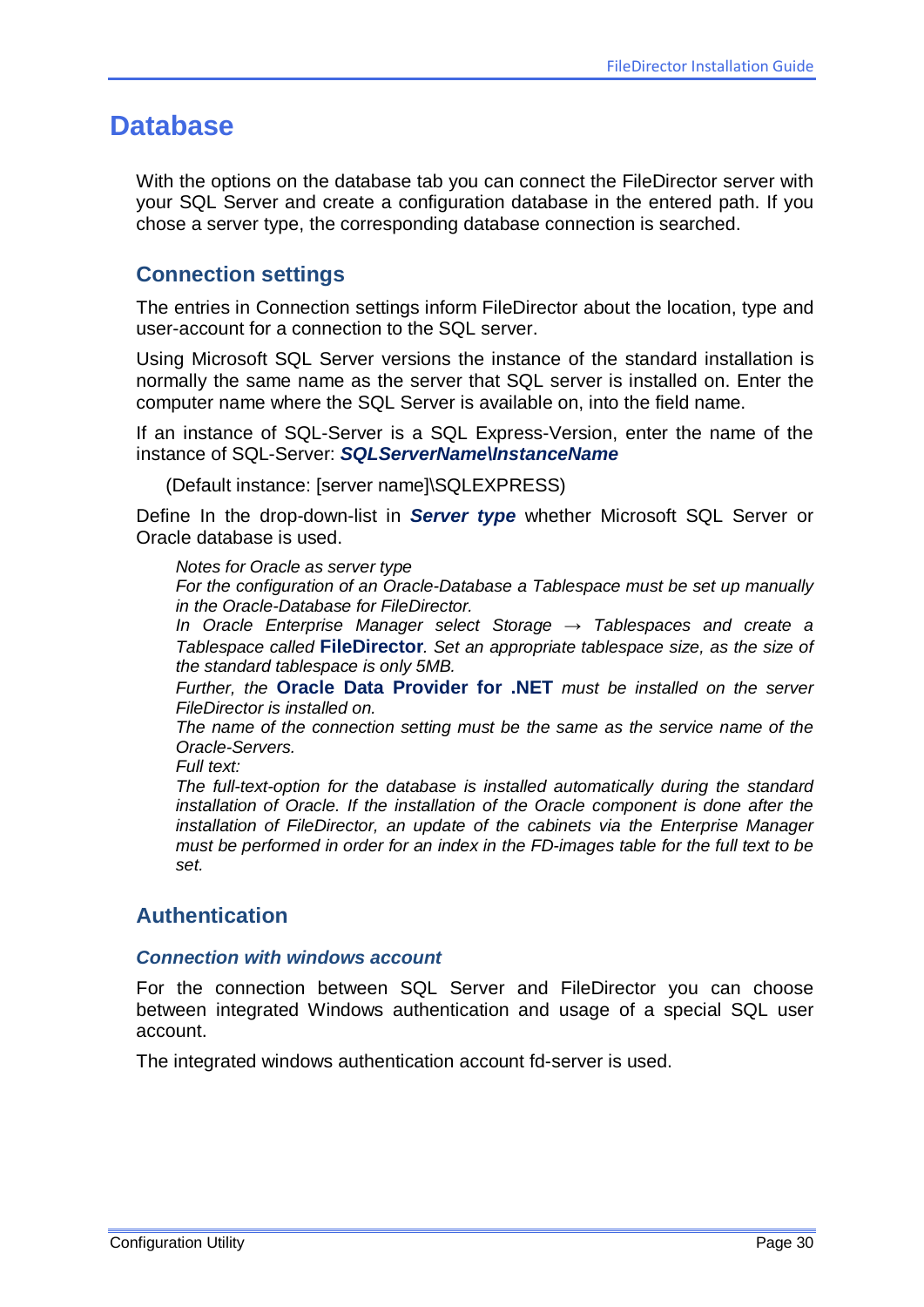#### *Connection with SQL account:*

When using a special SQL account, this account must be configured with a relevant password in SQL server.

If this connection is used, SQL server must allow this type of log in. This is set within SQL Management Studio server Properties:

#### <span id="page-30-0"></span>**Connection pools**

With Connection pooling a physical database connection can be reused and shared.

If the server accesses the database, SQL server must provide a database connection for the database operations. As the establishing of a database connection is a resource costly operation, a database is not closed immediately, after a client stops working.

If the operations with a connection are stopped, the connection is not closed but is returned into the pool of free connections. The big advantage of a connection pool against a normal database connection is that initially some connections are opened and can temporarily be provided for single clients. With this method a relatively large number of clients can work with a relatively small number of database connections.

FileDirector supports the usage of connection pools where Max. Number of connections denotes the maximum number of database connections, which FileDirector Server can establish with SQL server.

Connection time out (seconds) denotes, after which time a connection is automatically removed from the pool.

| Max. Number of connections | Default value: 5 |
|----------------------------|------------------|
|                            |                  |

Connection time out (seconds): Default value: 60

#### <span id="page-30-1"></span>**Max. Number of hits in hitlist**

In order to limit the time for a search result, the maximum number of found documents can be limited. The default value is 1000; this value can be configured in file web.config.

*[See also → General administration → Settings web.config](#page-67-1)*

#### <span id="page-30-2"></span>**FileDirector Configuration database**

In *default database location* an available folder for the FileDirector configuration database must be set. The fd-server account must have full access to this location.

That also applies to the *default storage location*. The documents in the cabinets are stored here. The storage location can also be changed individually after creating a storage location. A precondition is that the fd-server must have full access to the path.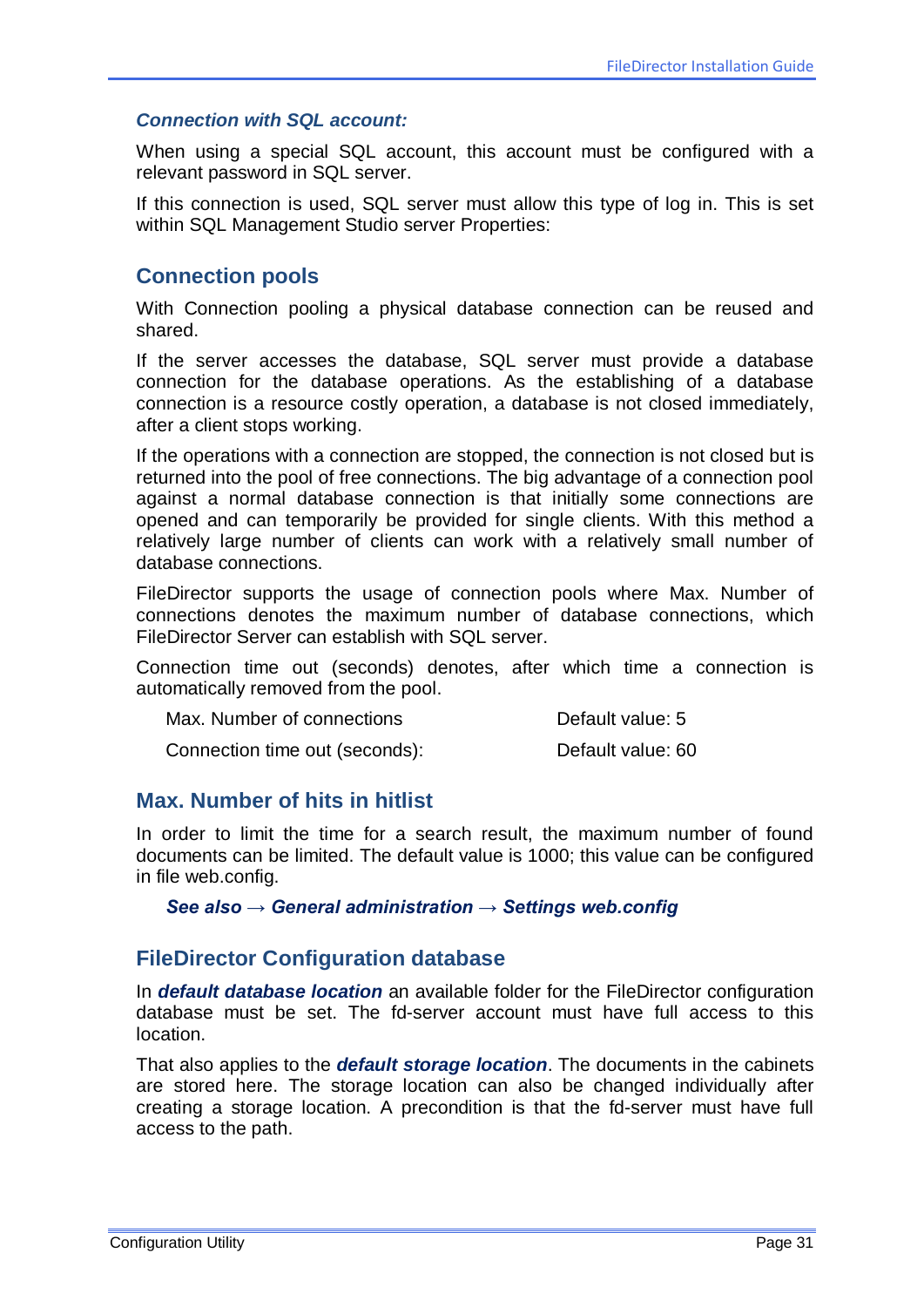The *FDconfig* database is created when the FileDirector Server is run for the first time. This can be done by performing the following steps:

- **Select** *Start Run* **and enter I***ISRESET***. This will reset IIS, ensuring that all** settings changes will be used.
- In a web browser, go to *http://servername/filedirector/dataaccess.asmx*. If the configuration has been completed correctly, the FDconfig database is created in the specified path.

Before creating the database the standard storage location for documents has to be specified:

Select a folder in the window or create a new folder and click *OK*.

If this directory is located on another server or storage medium than the FileDirector Server itself, it must be set so that the account fd-server has full control over the location.

You are then prompted for the storage location of the FileDirector configuration database (FDConfig). This can be selected from the list of available SQL storage locations. SQL server only offers storage locations already known to it. If you want to add a location to the selection, you have to create a database manually in SQL server on the new location (which can later be deleted), or the created database has to be moved.

### <span id="page-31-0"></span>**Licensee**

To licence FileDirector you will need a valid licence file. Please read the *[Licensing](#page-14-0)* chapter on obtaining a License

If you have received a valid licence file with valid signature, you can load it by selecting the file using the directory browser. If it is loaded, the licence data and available options are displayed and FileDirector can be used.

## <span id="page-31-1"></span>**Licence Options**

In Licence options the licensed modules for FileDirector are displayed. A description of the single options can be found in *Administration Guide*.

*Notes*

*After importing the licence file only the number of the added ticker will be displayed. The number of the available ticker can be found using INFO in the WinClient.*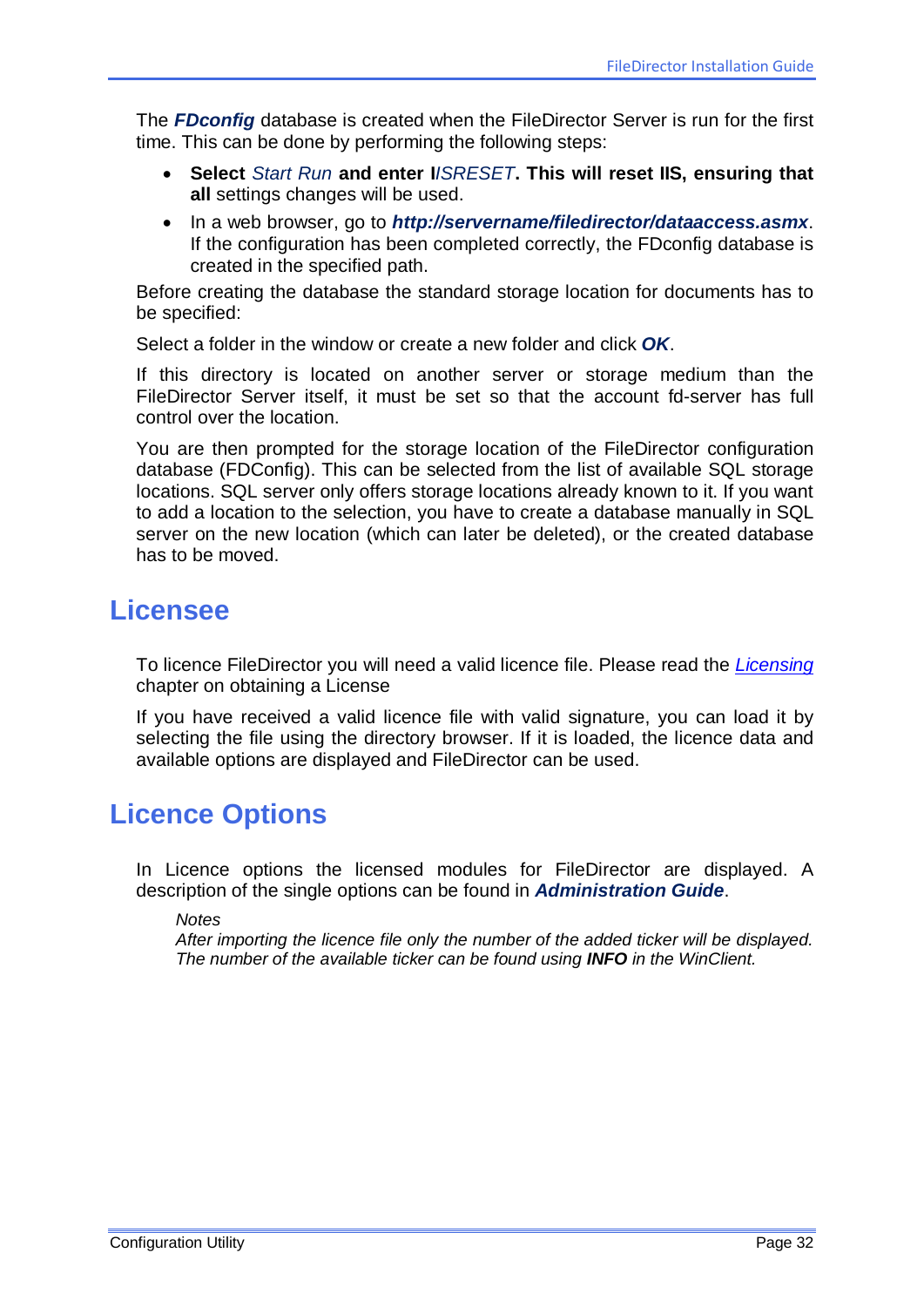### <span id="page-32-0"></span>**Branding**

Using Branding, the URL which a FileDirector client needs to connect to the FileDirector Server can be set. This path is stored in the file *APP.XML* which is located in the relevant folder in SETUPS located under the virtual directory of FileDirector.

*\inetpub\wwwroot\filedirector\Setups\[application name]*

If branding is not performed, the clients cannot be installed using a browser and the installation page, because the relevant \*.msi file for installation will not be found.

*Notes*

*If the server or files in the Setups folders are updated, branding has to be performed again.*

### <span id="page-32-1"></span>**Server URL**

This field stores the URL of FileDirector Server which is called by the clients. After installation all client requests to the server are processed using this address.

### <span id="page-32-2"></span>**Automatic log-in**

When *Automatically log-in using current windows account* is used, The WinClient and Enterprise Manager will start without having to type in a user name and password. The information of the windows account currently logged in is used.

### <span id="page-32-3"></span>**SMTP-Server**

SMTP is an abbreviation for *Simple Mail Transfer Protocol*. This protocol controls sending emails t. The File Director Process Management option can send emails with a link to the document to be processed. For this option the SMTP address of the email server must be specified. The default port is 25.

FileDirector system notifications can be configured to be sent to an email address. Enter a notification description in *Message from*: and the recipient email address in *System Notification recipient*.

In order to test the server address, valid email addresses can be typed into the fields *Message to* and *Message from*. A test mail is sent via the server when *Test it* is clicked.

### <span id="page-32-4"></span>**Web-Server URL**

If an Email is sent via the Process Management option of FileDirector and the relevant document should be viewed using WebServer, specify where WebServer located.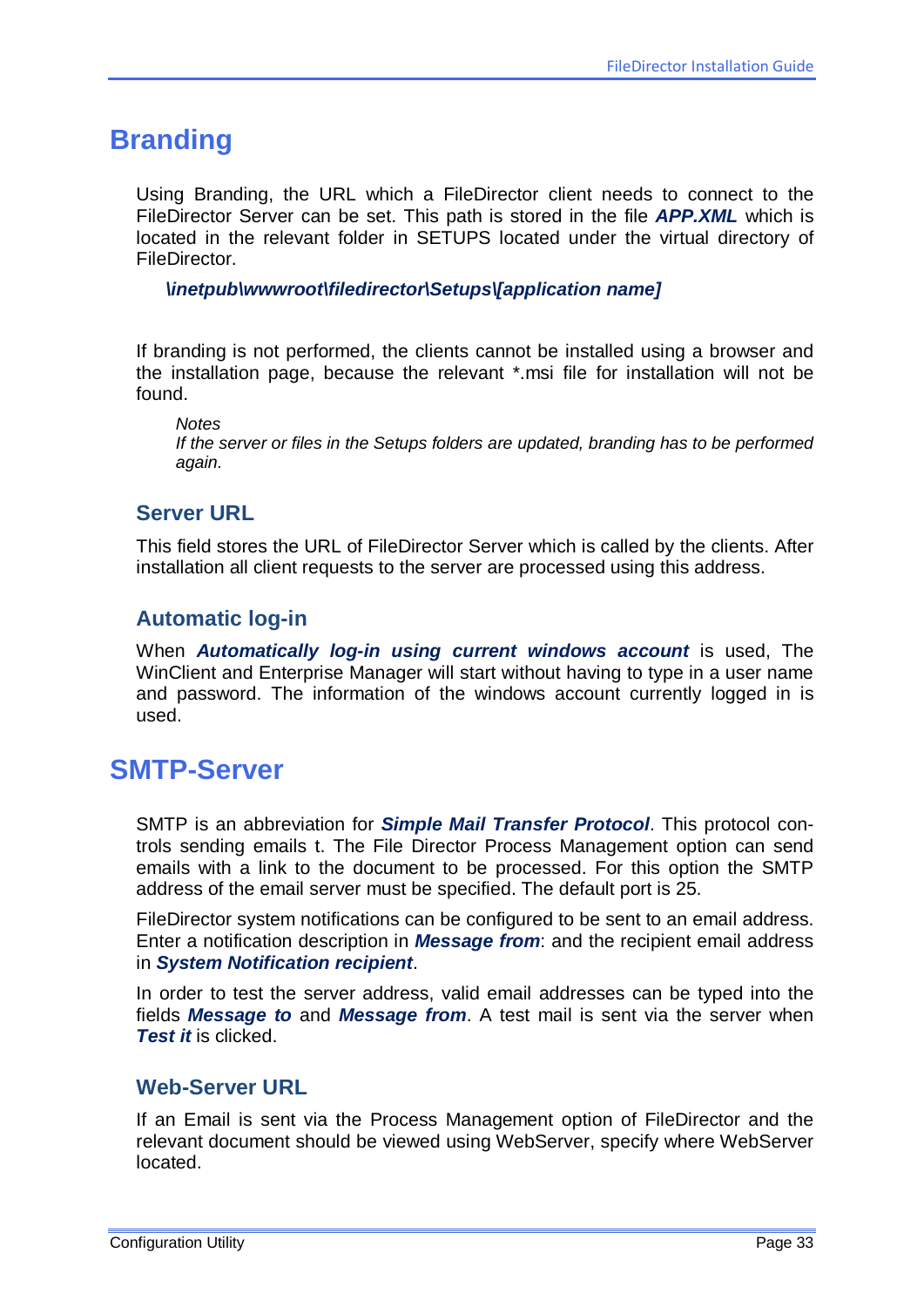### <span id="page-33-0"></span>**Test installation**

The server installation and configuration should be tested to check that everything is installed and configured correctly.

Open a browser window and specify the following virtual FileDirector address:

#### *http://localhost/filedirector/dataaccess.asmx*

For *[localhost]* the name of the FileDirector Server must be entered.

If IIS and FileDirector are configured correctly, a list of functions used by the FileDirector Server is displayed.

#### <span id="page-33-1"></span>**Connection test**

Using the function *TestConnection* log-in to IIS can be checked.

Click on *Invoke* on this page in order to check the connection to the FileDirector Server.

If this test is successful, an XML page should be returned and displayed, which shows the account currently logged in, for example:

#### *…Welcome domainname\administrator on server server name…*

#### *Notes*

*If for example Anonymous or the local name of the server is returned, either the log-in is wrong or the security settings in IIS are not configured correctly.*

#### *Test database access*

To check if FileDirector has access to the database, a further step is required. If database access fails, the WinClient and Enterprise Manager cannot establish a connection to the server. This test should principally be executed after the installation and upgrade of FileDirector Server.

While searching for malfunctions and errors this test is helpful, if the applications cannot establish a server connection. This test ensures that the server is configured and operational.

Select *Get Cabinets*; enter *true* into the field *Value* and then *Invoke*.

Even if no cabinets have been created, this information will be requested from the database and displayed in an XML page:

The Installation and configuration of FileDirector Server is complete. FileDirector Enterprise Manager can now be installed.

If an error message appears during these tests, the server must be checked again with the points listed previously. If the server is not configured and working correctly, applications such as Enterprise Manager and WinClient will have problems connecting to the server.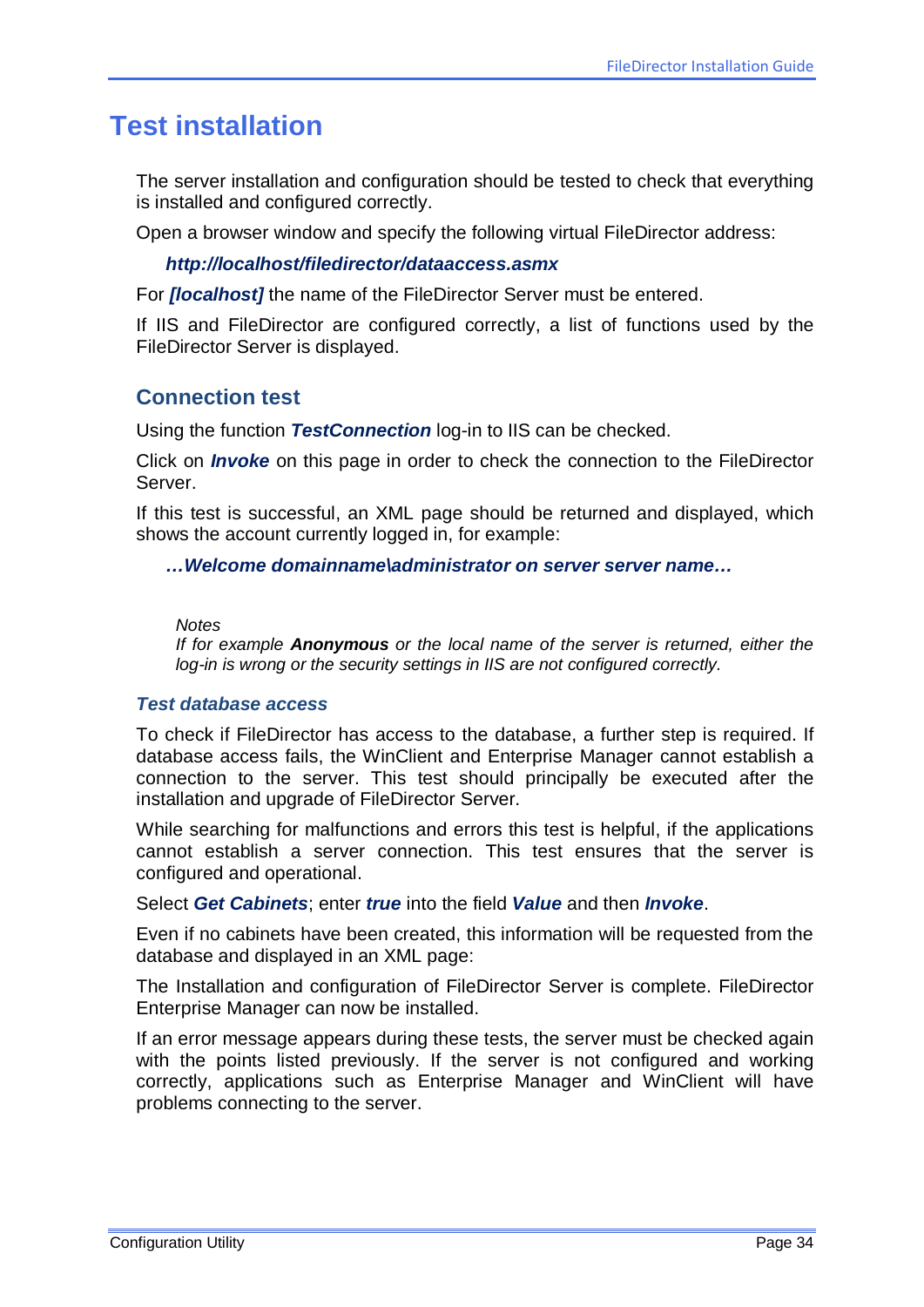## <span id="page-34-0"></span>**Manually Create Groups and Account**

During the configuration of the FileDirector Server the Configuration Utility normally creates the following accounts and groups in the domain:

Account: fd-server (+ Password)

Groups : fd-admins

fd-scan fd-scan-named fd-user fd-user-named

This requires that the account used when running the Configuration Utility is a domain administrator, and is allowed to create users and groups in a domain.

If it is not possible to log in as a domain administrator, these groups and account can also be created manually by a domain administrator.

The fd-server account must be a member of the domain users group and must be a member of the local administrator group of the FileDirector Server.

Once the account has been created, start the Configuration Utility, and enter the account name and password within the *User & Groups* tab. The password is stored encrypted in the file web.config.

After specifying these settings restart IIS on FileDirector Server and check access using */dataaccess.asmx/GetCabinets* with Internet Explorer.

### <span id="page-34-1"></span>**Security settings for database access**

If the login to SQL server is done using windows authentication, the fd-server account is used.

#### *Example 1:*

SQL-Server and FileDirector Server are installed on the same server and windows authentication is used.

Since the fd-server account is member of group local administrators, it will also have access to the SQL server.

Default settings in SQL-Server:

Security  $\rightarrow$  Accounts  $\rightarrow$  BUILTIN\Administrators  $\rightarrow$  Properties  $\rightarrow$  |server rolls|  $\rightarrow \Box$  System Administrators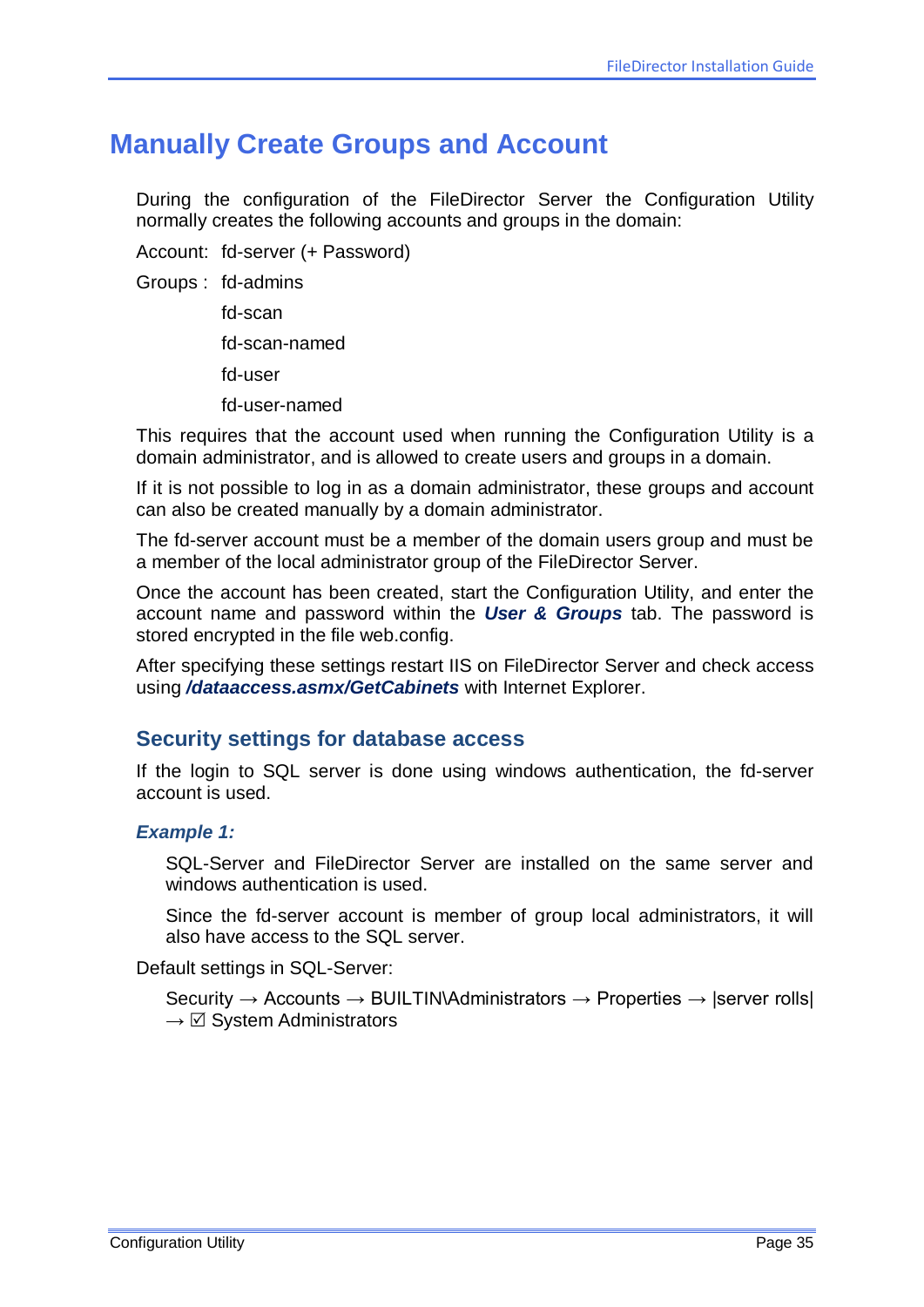#### *Example 2:*

SQL-Server and FileDirector Server are installed on the same server and authentication via SQL is used.

If the user *sa* is used in default settings, this account is configured as system administrator.

Default settings in SQL-Server:

Security  $\rightarrow$  Accounts  $\rightarrow$  sa  $\rightarrow$  Properties  $\rightarrow$  Server rolls $\rightarrow \Box$  System **Administrators** 

If minimum rights should be granted here, the account used (which need not be sa) must at least be a *Database creator*.

Security  $\rightarrow$  Accounts  $\rightarrow$  (enter SQL user)  $\rightarrow$  Properties  $\rightarrow$  |Server rolls|  $\rightarrow \Box$ Database creators

#### *Examples 3 & 4:*

SQL server and FileDirector Server are installed on different servers.

If the fd-server account should access SQL-server with windows authentication and minimum rights, fd-server must be entered to the server rolls of the database server.

In SQL server this account must at least be entered as database creator to grant access to the databases created by fd-server.

These settings are performed in the Enterprise Manager of SQL server:

#### **Using windows authentication:**

Security  $\rightarrow$  Accounts  $\rightarrow$  (enter fd-server)  $\rightarrow$  Properties  $\rightarrow$  |Server rolls|  $\rightarrow \boxtimes$ Database creators

#### **Using login to SQL:**

Security  $\rightarrow$  Accounts  $\rightarrow$  (enter SQL user)  $\rightarrow$  Properties  $\rightarrow$  Server rolls  $\rightarrow \Box$ Database creators

All databases, which are created in Enterprise Manager, are created from the user specified in ConfigUtility and get access to the databases created. Access to other database created prior to another account, must manually be accessed.

Security  $\rightarrow$  Accounts  $\rightarrow$  (select user)  $\rightarrow$  Properties  $\rightarrow$  | Database Access |  $\rightarrow$ Select Databases (FDConfig, FD\_xxxCabinets)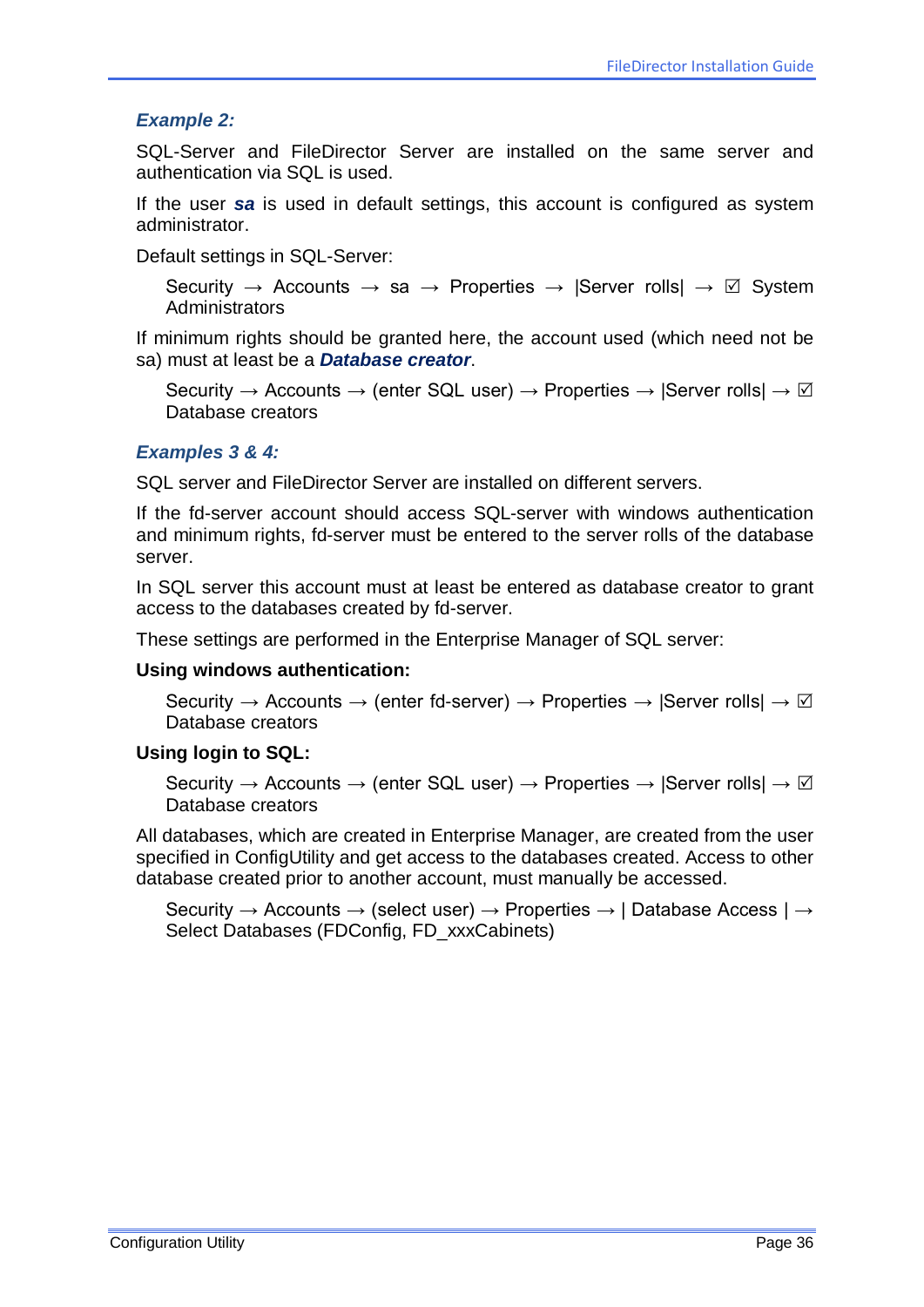# **Problems during server testing**

#### *Documents cannot be checked in*

The system time of clients must not differ more than 5 minutes from the server system time otherwise the server will refuse to check in documents.

Mandatory fields were not filled

The connection to the server is disconnected (network problem)

The storage pool is false, full or the access for fd-server is not allowed.

#### *Setting of storage pool*

Server message: No valid storage pool data found.

If this message appears when checking in documents from the WinClient, the settings or access rights of the storage pool is not OK.

Check if the storage pool points to a valid directory and if this directory is accessible for account fd-server.

# **Error during server check (GetCabinets)**

If an error appears during checking of the server, this may come from access with account *fd-server*. The following settings should be checked (more detailed information can be found in the respective sections):

The fd-server account password must conform to the rules of the host domain/operating system, and must have been entered correctly in the Configuration Utility.

- Was log-in performed as domain administrator when installing FileDirector Server?
- Have fd-groups and account fd-server been successfully created?
- Are the settings of IIS correct? (Test Connection)
- Has the database *FDConfig* been successfully created and have the accounts been imported correctly into the table *Accounts*?

*Notes*

*Even if no cabinets have been created, the server test can be carried out using* **GetCabinets***. If there are no errors, this information is also returned in an XML file.*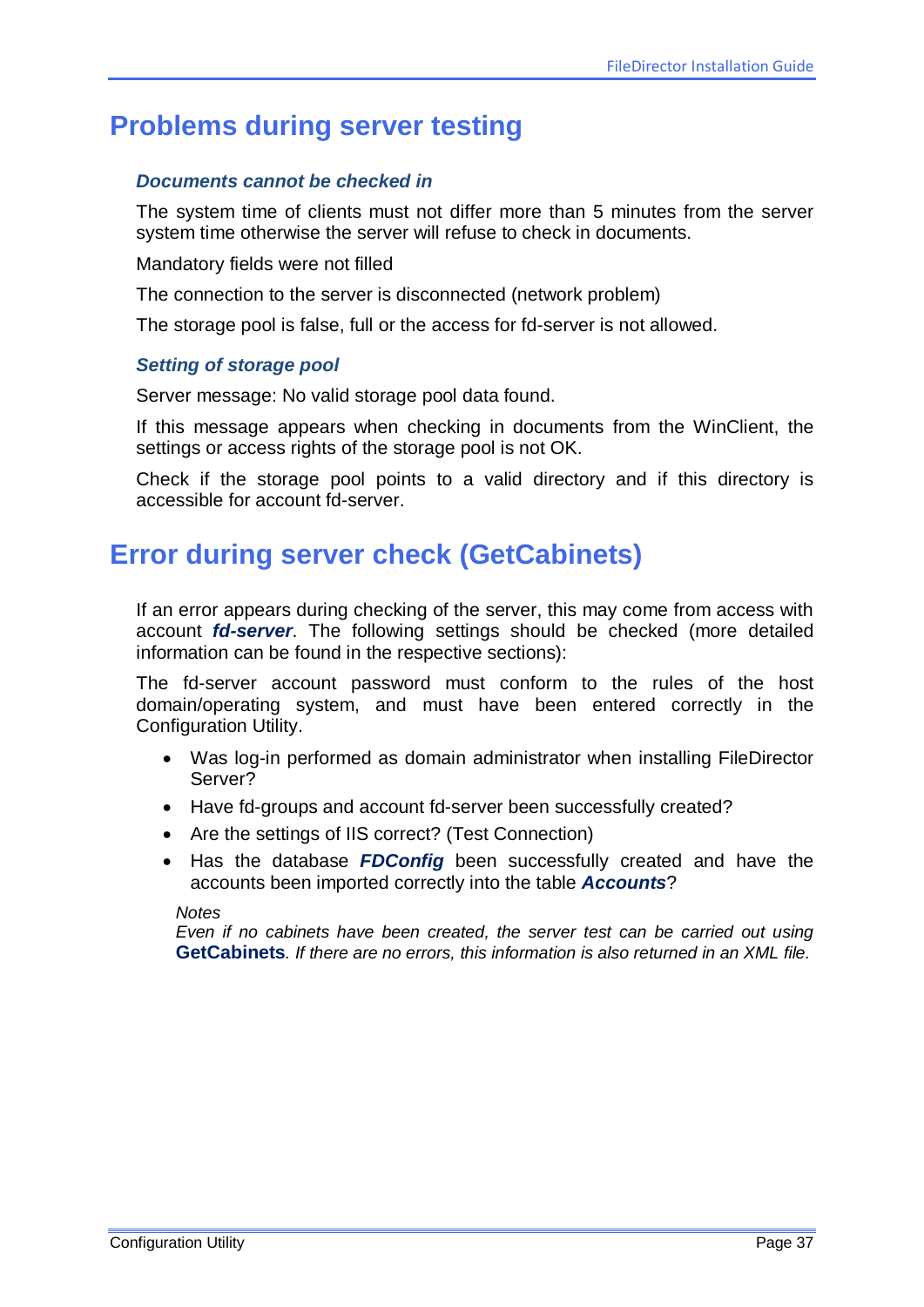# <span id="page-37-0"></span>**WebServer**

Using FileDirector WebServer you can easily access documents held in FileDirector through a browser without having to install additional client software.

FileDirector WebServer allows you to view and edit existing documents, create new documents by file upload or scanning using the WebScan client and an attached scanner. In addition, users can use their inbox and FileDirector Process Management.

Access to documents is by user account authentication, configured within FileDirector. FileDirector WebServer also allows anonymous and guest user access via user accounts configured to allow access to specified documents.

# **Requirements**

### **Server**

FileDirector WebServer can be installed on following operating systems:

- Microsoft Windows Server 2003
- Microsoft Windows Server 2008

To install FileDirector WebServer on one of the above operating systems, additional components are required:

- Microsoft Internet Information Services (IIS) version 6 or higher
- Microsoft .Net Framework 4

FileDirector WebServer needs approximately 10MB of disk space. Take into consideration that additional disk space is needed for the programs document cache. For more information see *[Cache Configuration](#page-40-0).*

### **Client**

FileDirector WebServer gives access to your documents on an intranet or the Internet. Clients can access WebServer using one of the following browsers:

- Microsoft Internet Explorer
- Mozilla Firefox
- Google Chrome
- Opera
- Safari
- Any W3C compliant browser *Notes*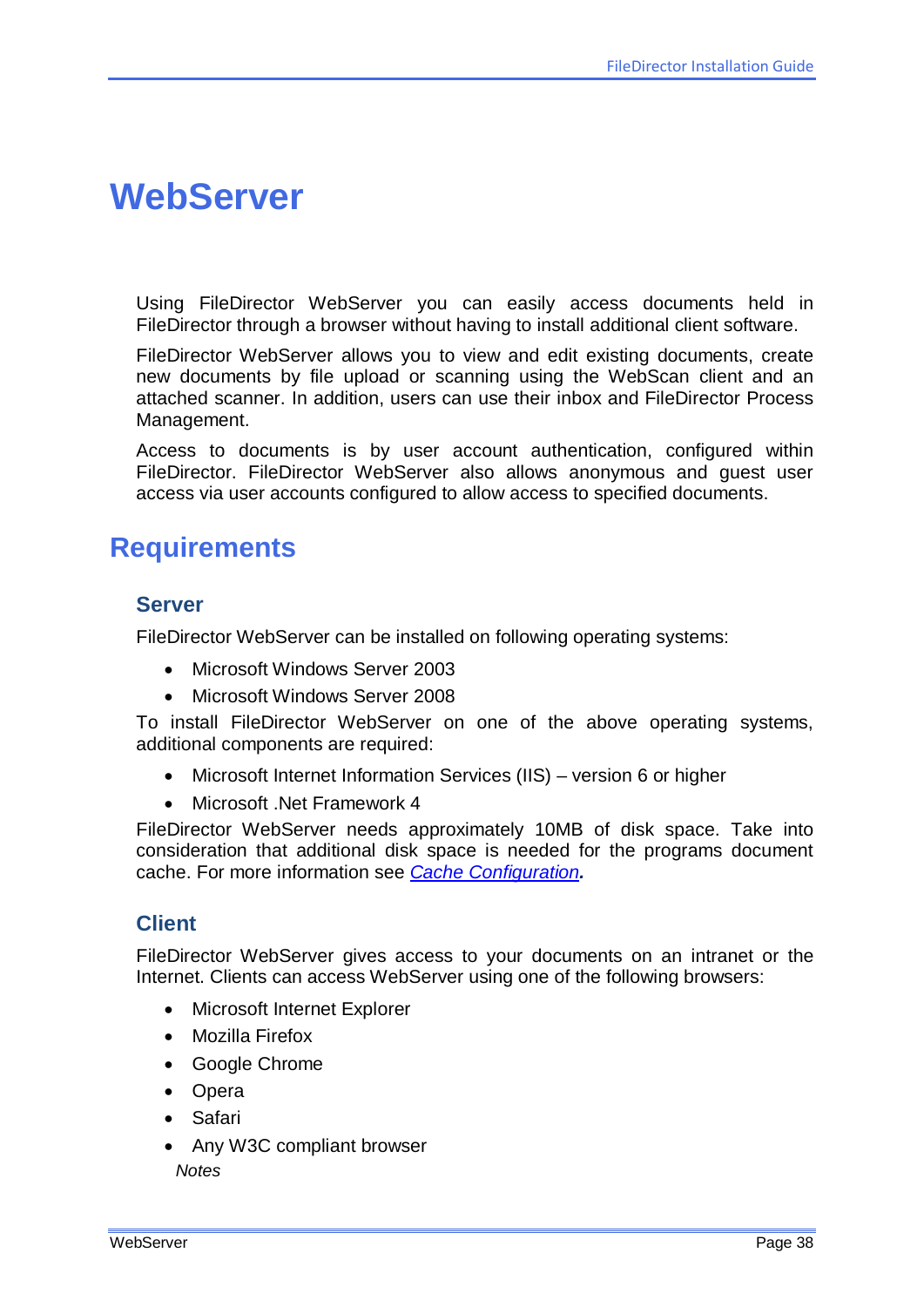*To use FileDirector WebServer's full functionality, it is recommended to keep your browser up to date. This will also increase the general security of your system when using the internet.*

#### **WebScan**

WebServer allows users with the appropriate permissions to create documents. For this purpose the WebScan Client is used. This client offers a simple way to scan documents with a connected scanner or to upload files from file system directories. These files are sent to WebServer and can then be indexed.

The WebScan Client is distributed to clients as a Click-Once solution and is started directly from the web browser. The following requirements must be met:

- Microsoft .Net Framework 3.5 or higher
- One of the following browsers:
	- o Microsoft Internet Explorer
	- o Mozilla Firefox (Add-on: Microsoft .Net Framework Assistant)
	- o Google Chrome (Add-on: Click-Once for Google Chrome)

#### *Notes*

*The browser add-ons can be acquired and installed through the respective browser's add-ons option. Additional help concerning the installation procedure can be found in your browser's help file.*

# **Creating a new Application Pool**

Before WebServer is installed, create an Application Pool for the program in IIS (Microsoft Internet Information Service). This will increase security and will protect other applications hosted by the IIS. If an Application Pool is shared, configuration changes in WebServer will cause IIS to restart the Application Pool automatically, causing other applications to be temporarily unavailable.

*Notes Create an Application Pool for FileDirector WebServer use only.*

### **Create an Application Pool (IIS 6)**

A new Application Pool is created within IIS Manager. To open the IIS Manager, select *Control Panel -> Administrative Tools -> Internet Information Services (IIS) Manager.*

Expand the nodes on the left hand side, open the context menu for *Application Pool* and select *New -> Application Pool*.

Enter a unique and descriptive Application Pool ID and create the new Application Pool with *Use default settings for new application pool* selected.

Now set the identity of the new Application pool. Open context menu for *Application Pool* and select *Properties*. IIS 6 predefines *Network Service* as the identity for new Application Pools. This needs to be changed, since WebServer requires additional access rights. Select the *Identity* tab and select *Predefined* and choose *Local System*.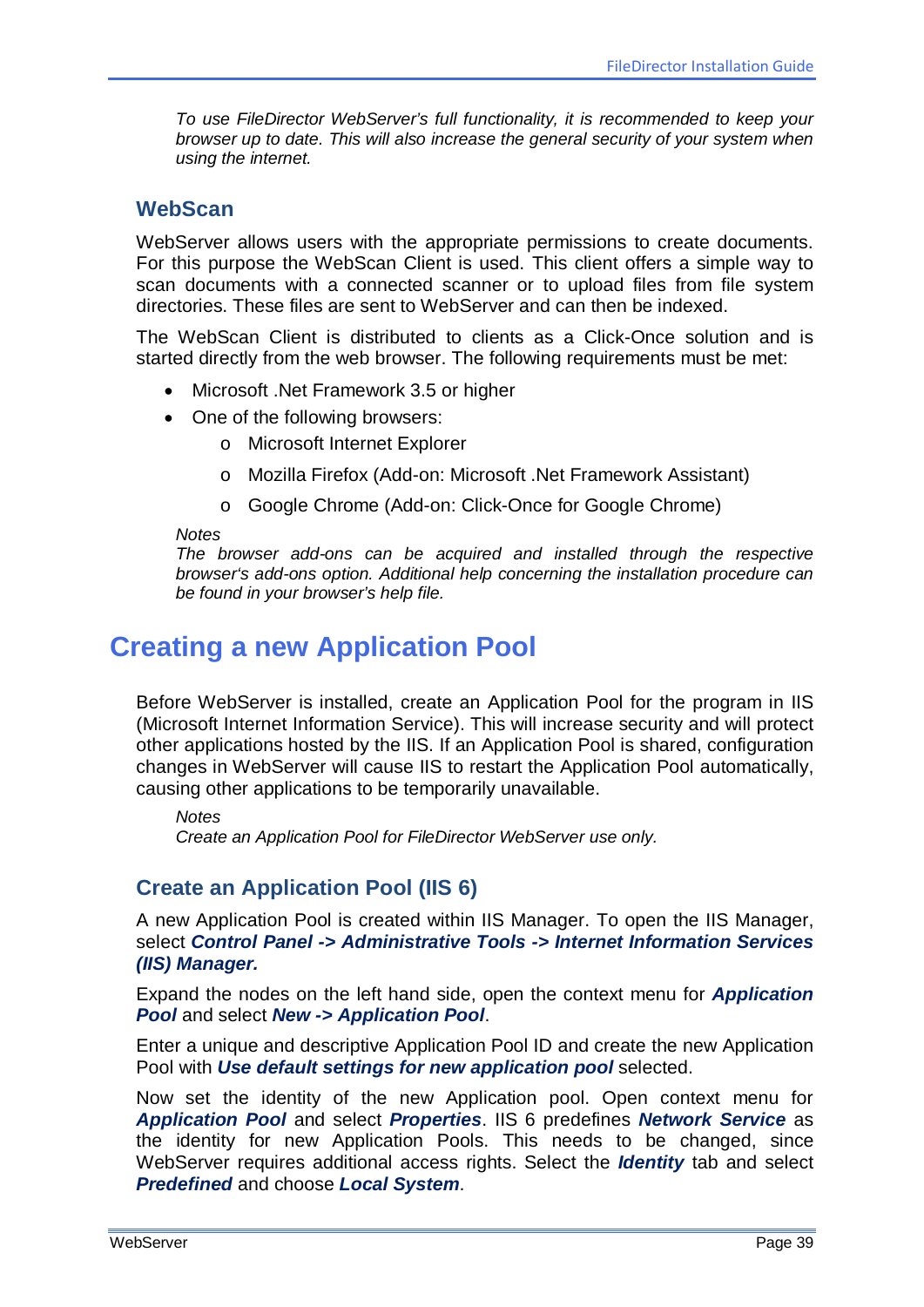### **Create an Application Pool (IIS 7.x)**

To start IIS Manager, select *Control Panel -> Administrative Tools -> Internet Information Services (IIS) Manager.*

Expand the nodes on the left hand side of the IIS Manager window, open the context menu for *Application Pools* and select *New -> Application Pool*.

Enter a unique and descriptive Application Pool ID. Select .NET Framework Version *.NET Framework v4.x*, and set *Managed pipeline mode* to *Integrated.* Press *Ok* create a new Application Pool.

Any new Application Pool in IIS7.x is equipped with *ApplicationPoolIdentity* by default. This is sufficient and does not need to be changed.

# **Install FileDirector WebServer**

After the Application Pool has been created, the preparations for the installation of FileDirector WebServer are completed. Start the installation file for FileDirector WebServer for your system and follow the instructions on the screen.

The installation process will need some information about your system.

If your IIS contains no special configuration, install as *Default Web Site*. In this case use the virtual directory *FileDirector/Web* to install WebServer as a subdirectory of the FileDirector server. *Application Pool* should be set to the newly created Application Pool.

Confirm your selection by clicking on *Next* to start the installation process.

As part of the installation a new *virtual directory* is created in the IIS and the files necessary to run WebServer are copied into this directory. In addition, the *FileDirector WebServer Config Utility* is installed to the program directory and a link is placed on the desktop. The *Config Utility* is needed to configure WebServer after installation.

# **FileDirector WebServer Configuration**

After a successful installation, IIS and WebServer must be configured before use.

Since the configuration procedure of IIS differs between the various versions, the following instructions distinguish between IIS version 6 and IIS version 7.x. Please make sure that you are using the correct configuration steps for your IIS version.

Start the *FileDirector WebServer Config Utility* to apply basic settings. Go to the *WebServer* tab and enter a valid FileDirector Server address. This allows WebServer to establish a connection to the FileDirector server. If the FileDirector Server and WebServer are installed on the same system, the FileDirector Server address is usually *http://localhost/filedirector*.

Continue with the cache configuration.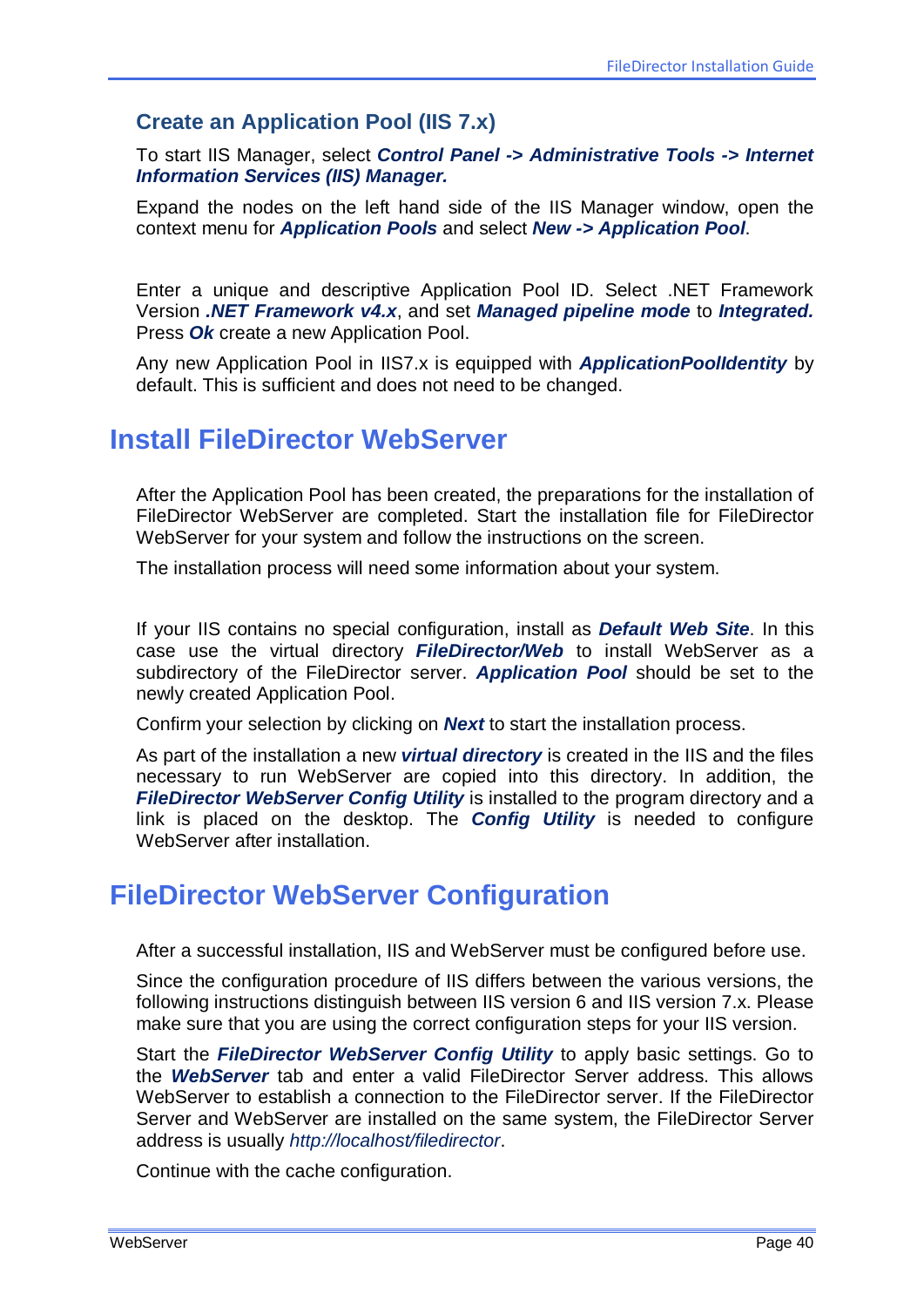# <span id="page-40-0"></span>**Cache Configuration**

The cache is required to temporarily store data received from the FileDirector Server. In addition, a user account (cache user) with read and write permissions to the cache directory is required. This is configured using the FileDirector WebServer Config Utility.

### **Cache Directory**

Data received from the FileDirector Server is temporarily stored in the cache directory. By default the following directory is used:

#### *C:\Windows\Temp\FileDirector\Web*

The cache directory can be configured using the *FileDirector WebServer Config Utility*. Start the WebServer Config Utility and open the *WebServer* tab. The option *Cache Directory* contains the current cache directory path used by WebServer. This path can be changed at any time.

*Notes*

*It is advisable to use a local drive for security and performance reasons. If the cache directory is on a network drive, the FileDirector Component Service needs additional configuration. For more detailed information about this topic, see FileDirector Component Service.*

The content of the cache directory is managed independently by WebServer. Redundant data is removed automatically after a user session has been terminated.

The disk space for the cache directory is dependent on the use of WebServer and can vary greatly. If WebServer is used by many users at the same time, the disk space required increases. The used disk space decreases when the number of simultaneous users decreases.

#### *Notes*

*The required disk space varies by the type of use. For example: a user retrieving a*  lot of documents requires more temporary disk space than a user retrieving *documents sporadically. A safe prediction for the amount of disk space required for the cache directory is therefore not possible.*

### **Cache User**

WebServer needs the cache user account to be able to read from and write to the cache directory. The user account used for this is specified in *WebServer Config Utility*.

Any account with the appropriate read and write permissions for the cache directory can be used as a cache user. For security, we suggest that you create a new user account for this purpose. If the cache directory is pointing to a local drive a local user account will suffice. The permissions of the cache user can be restricted further in order to increase the security of the system. For more information, see *[Increasing the security system](#page-44-0)*.

#### *Notes*

*If you use a cache directory on a network drive, the cache user account requires the appropriate permissions. The use of network drives is not recommended for security and performance reasons!*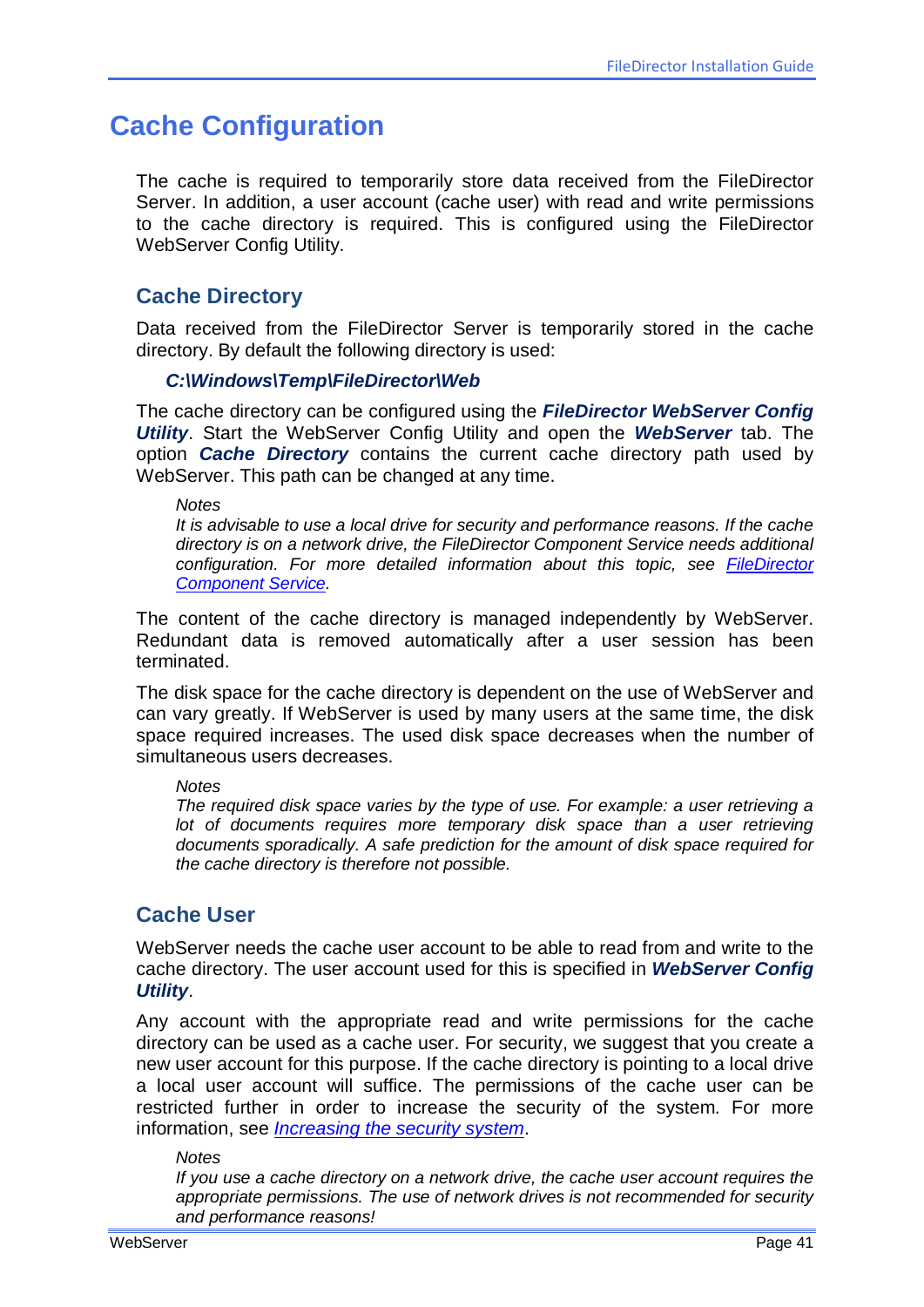# **IIS 6 Configuration**

The settings below apply to *IIS 6* only. If you use a later version of IIS, skip this section and continue with *Authentication Settings*.

To open IIS Manager, select *Control Panel -> Administrative Tools -> Internet Information Services (IIS) Manager.*

Expand the nodes on the left hand side, then open context menu for the virtual directory *Web Sites -> Default Web Site -> FileDirector -> Web* and select *Properties.*

First, set up the ASP .NET version. Change to the *ASP.Net* tab and set *ASP .NET version* to *version 4.x*. This should always be your first step, because it affects other settings and procedures.

Once the correct ASP.NET version is set, the next step is to configure a *wildcard application mapping*. Select the *Virtual Directory* tab and click on *Configuration* to edit the application configuration.

Add a *wildcard application mapping* by clicking *Insert*.

Enter the path to the *aspnet isapi.dll* file into the *Executable* text box. This file can normally be found in the directory:

#### *C:\WINDOWS\Microsoft.NET\Framework\v4.0.30319\aspnet\_isapi.dll*

*Notes*

*If the correct ASP.NET version has been selected and saved, you can copy the path from the .aspx application configuration. Please ensure that the correct version (v4.x) is always referenced.*

In addition, the option *Verify that file exists* has to be deselected. If this option is selected, the FileDirector WebServer will not be started upon requests and is therefore not accessible.

The configuration of the FileDirector Webserver's virtual directory is complete. Close the Properties window to proceed to the final step.

Select the node *Web Service Extensions* and ensure that the web service extension *ASP.NET v4.x* is set to *Allowed*. Otherwise all requests to WebServer are denied by IIS.

# **Authentication Settings**

WebServer offers different authentication methods. *Forms authentication* is used by default after installation.

Depending on the required form of authentication various authentication methods have to be enabled or disabled for the virtual directory.

Even if you want to use the default forms authentication for your system, please check your configuration, using the corresponding manual sections, in case additional settings have to be applied.

*Notes*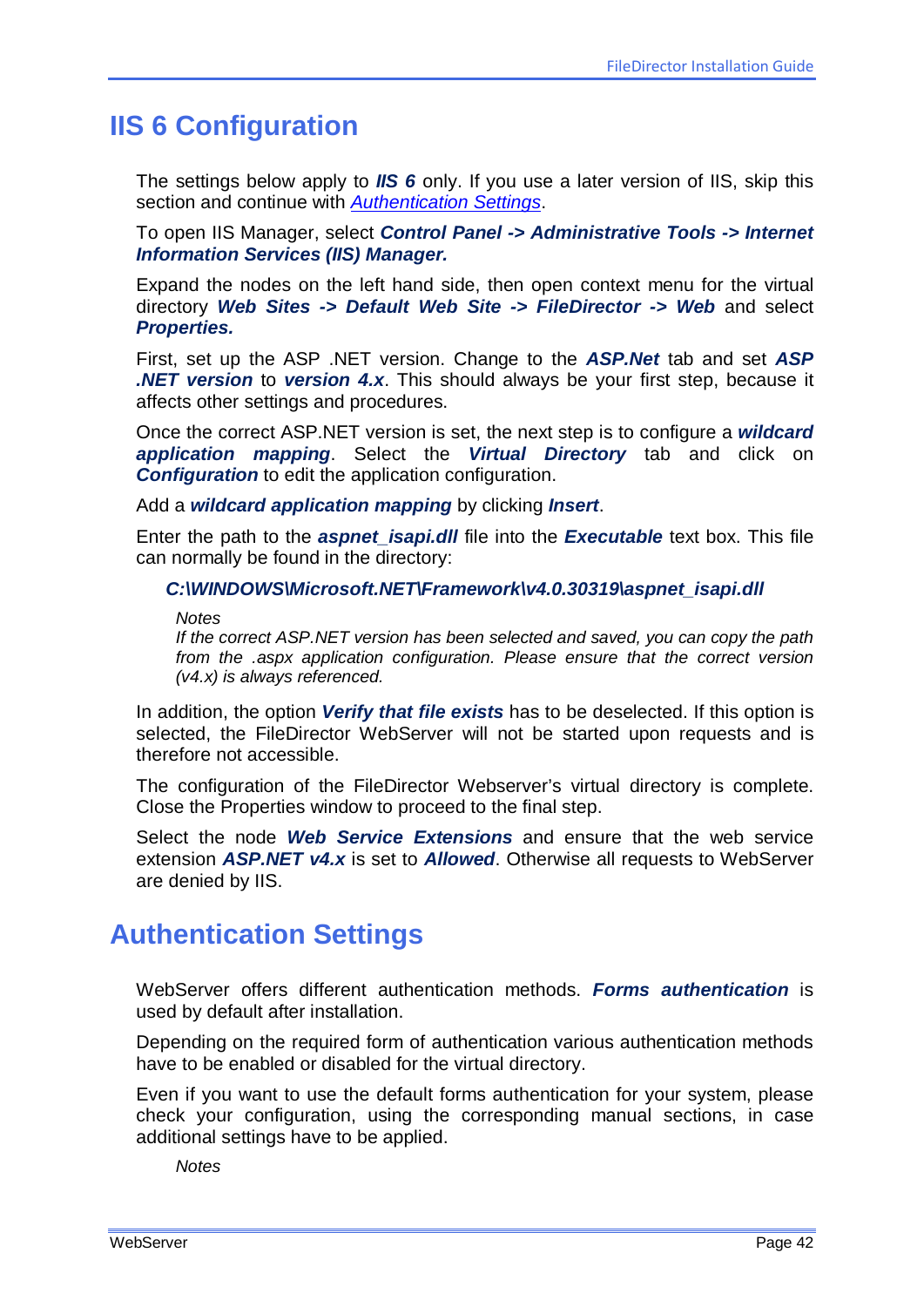*WebServer can only be configured for one of the authentication methods, because the authentication settings in IIS exclude each other. For example: it is not possible to use an integrated Windows authentication for domain users and a forms authentication for external users at the same time. In this case the forms authentication has to be used for all users.*

#### **Windows Authentication**

Windows authentication uses the Windows domain account used to log on to Windows, to access WebServer. The user will be automatically logged in to WebServer. In this case the login screen of WebServer is not displayed. A log-on using a different user account is not possible.

*Notes*

*The integrated Windows authentication is tied to the use of Windows domain accounts. It cannot be used with internal FileDirector user accounts.*

*Since the log-on always requires a valid Windows domain account for authentication, this type of log-on is usually configured for an intranet installation.*

#### *IIS 6 – Settings*

The *integrated Windows authentication* settings are configured with the IIS Manager. Go to *Control Panel -> Administrative Tools -> Internet Information Services (IIS) Manager.*

Select the virtual directory of the FileDirector WebServer (*Web Sites -> Default Web Site -> FileDirector/Web*), open the context menu and select *Properties.*

Go to *Directory Security* tab and click on *Edit* in the *Authentication and access control* section. Select *Integrated Windows authentication* and deselect all other settings, including *Enable anonymous access*. Click on *OK* to apply settings and to close the window.

Change to *ASP.NET tab* and click on *Edit Configuration*. The *ASP.NET Configuration Settings* window is displayed. Select the *Authentication* tab and switch *Authentication mode* to *Windows*.

Save settings and restart FileDirector WebServer Application Pool.

#### *IIS 7 - Settings*

The *integrated Windows authentication* settings are configured within IIS Manager. Go to *Control Panel -> Administrative Tools -> Internet Information Services (IIS) Manager*.

Select the WebServer virtual directory (*Web Sites -> Default Web Site -> FileDirector -> Web*) and open the authentication settings using *Authentication* on the right hand side.

Enable *ASP.NET Impersonation* and *Windows Authentication.* Disable all other settings

<span id="page-42-0"></span>Restart the FileDirector WebServer Application Pool to ensure the changes have been applied.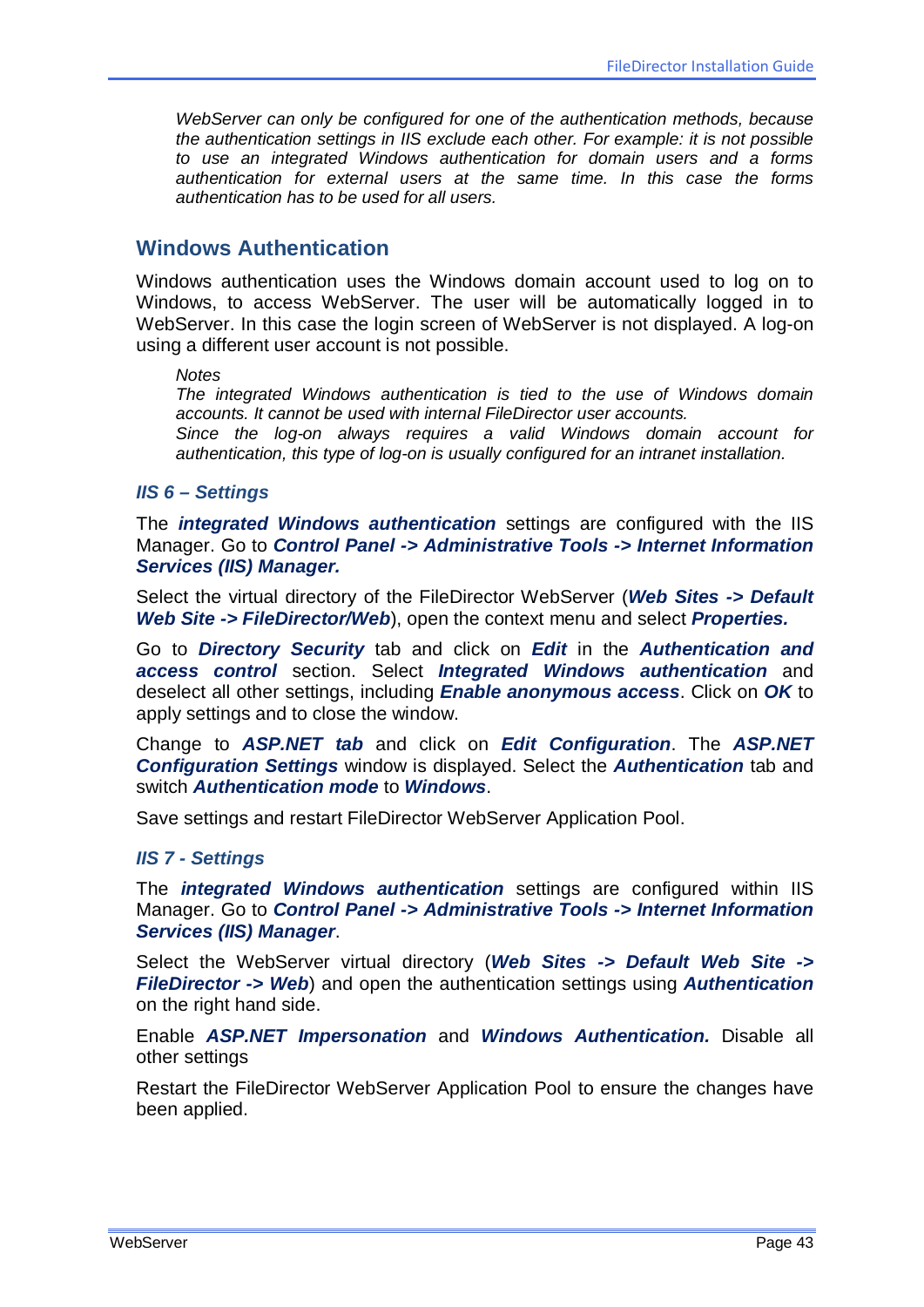## **Forms Authentication**

Forms authentication is defined after installation. Upon opening WebServer a logon form is displayed. A user can log-on with a valid user name and password.

*Notes: Forms authentication can be used with Windows domain accounts as well as internal FileDirector accounts.*

#### *IIS 6 – Settings*

The *Forms Authentication* settings are configured within IIS Manager. Go to *Control Panel -> Administrative Tools -> Internet Information Services (IIS) Manager.*

Select the WebServer virtual directory (*Web Sites -> Default Web Site -> FileDirector/Web*), and open the context menu and select *Properties.*

Select the *Directory Security* tab and click on *Edit* in the *Authentication and access control* section. Select *Enable anonymous access* and deselect all other settings. Click on *OK* to apply settings and to close the window.

Change to the *ASP.NET tab* and click on *Edit Configuration*. The *ASP.NET Configuration Settings* window is displayed. Select the *Authentication* tab and switch *Authentication mode* to *Forms*.

Save settings and restart the WebServer Application Pool.

#### *IIS 7.x - Settings*

The *Forms Authentication* settings are configured within IIS Manager. Go to *Control Panel -> Administrative Tools -> Internet Information Services (IIS) Manager*.

Select the WebServer virtual directory (*Web Sites -> Default Web Site -> FileDirector -> Web*) and open the authentication settings using *Authentication* on the right hand side.

Enable *Anonymous Authentication*, *ASP.NET Impersonation* and *Forms Authentication.* Disable all other settings

Save settings and restart the WebServer Application Pool.

#### **Anonymous Access**

Anonymous access in WebServer allows users to access documents without having an account. Anonymous users are logged-on with a standard account, which is used for all anonymous users. This account is a normal user account, whose rights can be configured within FileDirector Enterprise Manager.

WebServer can use two types of anonymous access: *Public* and *Guest*.

When using Webserver with a *public access,* the user is not asked for credentials and all users are logged-on automatically with the predefined anonymous user account. Logging-on with a different user account is not possible.

If a *guest account* is used, the log-on form is displayed. In addition, a *Guest* button is displayed on the form. The user can use their own account, log-on anonymously by clicking *Guest*. When logging-on as guest, the user is not asked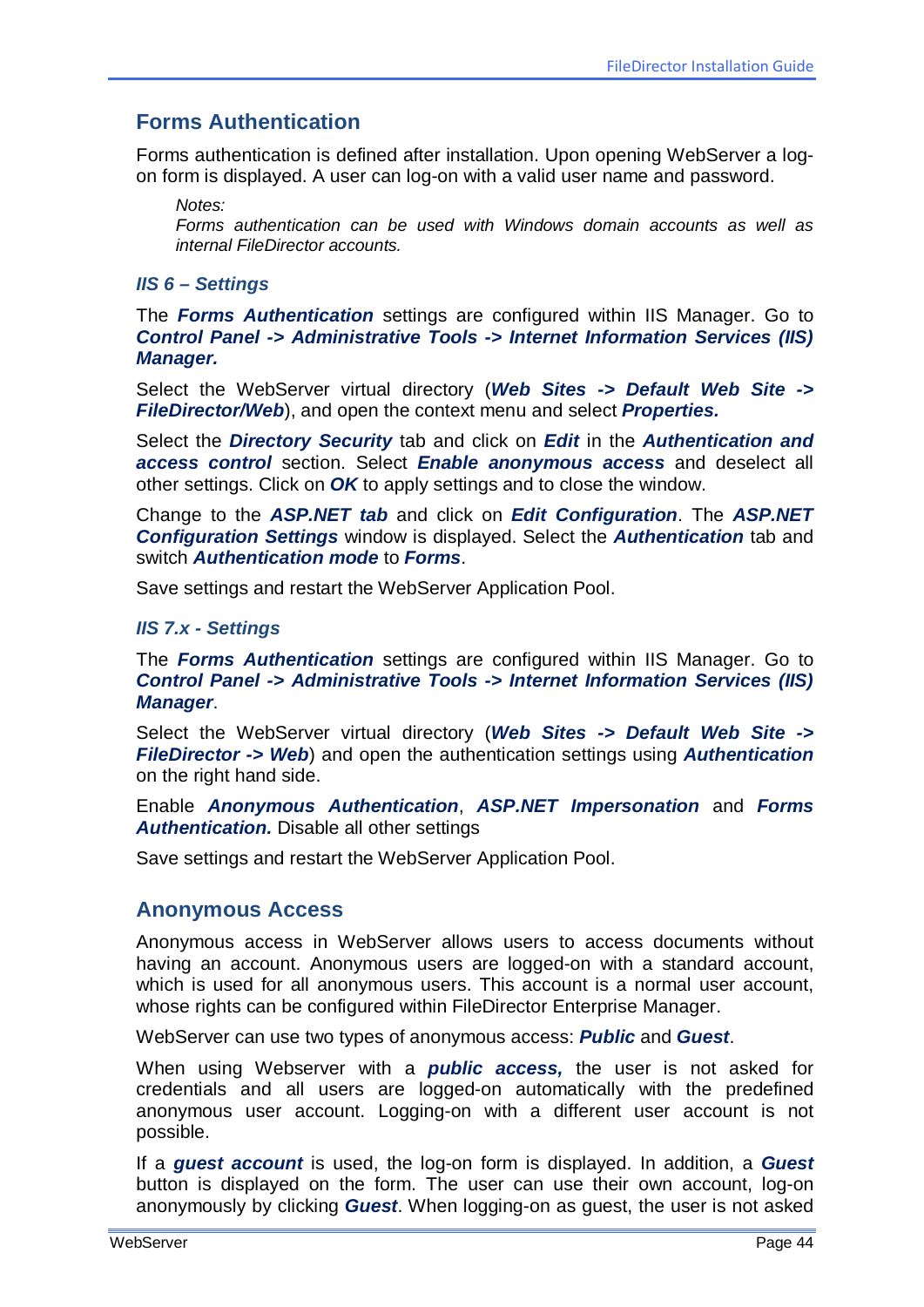for credentials and the log-on process is executed using the predefined anonymous user account.

To use WebServer with one of the two anonymous access types, you have to configure *Forms authentication*. Please follow the instructions in the relevant section of *[Forms Authentication](#page-42-0)*. Afterwards, restart the *FileDirector WebServer Config Utility* and go to *Accounts* tab. Select *Allow anonymous access* and enter the user name and password. Choose between *Public* or *Guest* access type.

*Notes*

*Ensure that the selected user account is a valid FileDirector user and a member of corresponding FileDirector user groups.*

# <span id="page-44-0"></span>**Enhancing System Security**

The following section describes settings which increase the security of your system. These settings are *optional*. WebServer is fully operational without these settings and has sufficient security.

The settings are examples for Windows Server 2003 and Windows 7. They can be applied to other Microsoft Windows operating systems.

*Notes*

*If you want to apply these settings, it is strongly recommended to create a separate account for the cache user. This will prevent possible side effects on other areas where the account is used.*

### **Edit Local Security Settings**

The steps below will stop the cache user account logging on interactively and allow the account to log-on as a batch job only. Once set, it is no longer possible to log-on to the system with the cache user's account. In case of an unauthorized access this restriction circumvents a direct log-on and prohibits an access to other system components.

#### *Windows Server 2003*

To edit the cache user's permissions, open *Control Panel -> Administrative Tools -> Local Security Policy.*

Select *Security Settings -> Local Policies -> User Rights Assignment.* On the right hand side you'll find policies *Log on as a batch Job* and *Deny log on locally.*

Add the cache user's account to both security policies.

#### *Windows 7*

To edit the cache user's permissions, open *Control Panel -> Administrative Tools -> Local Security Policy.*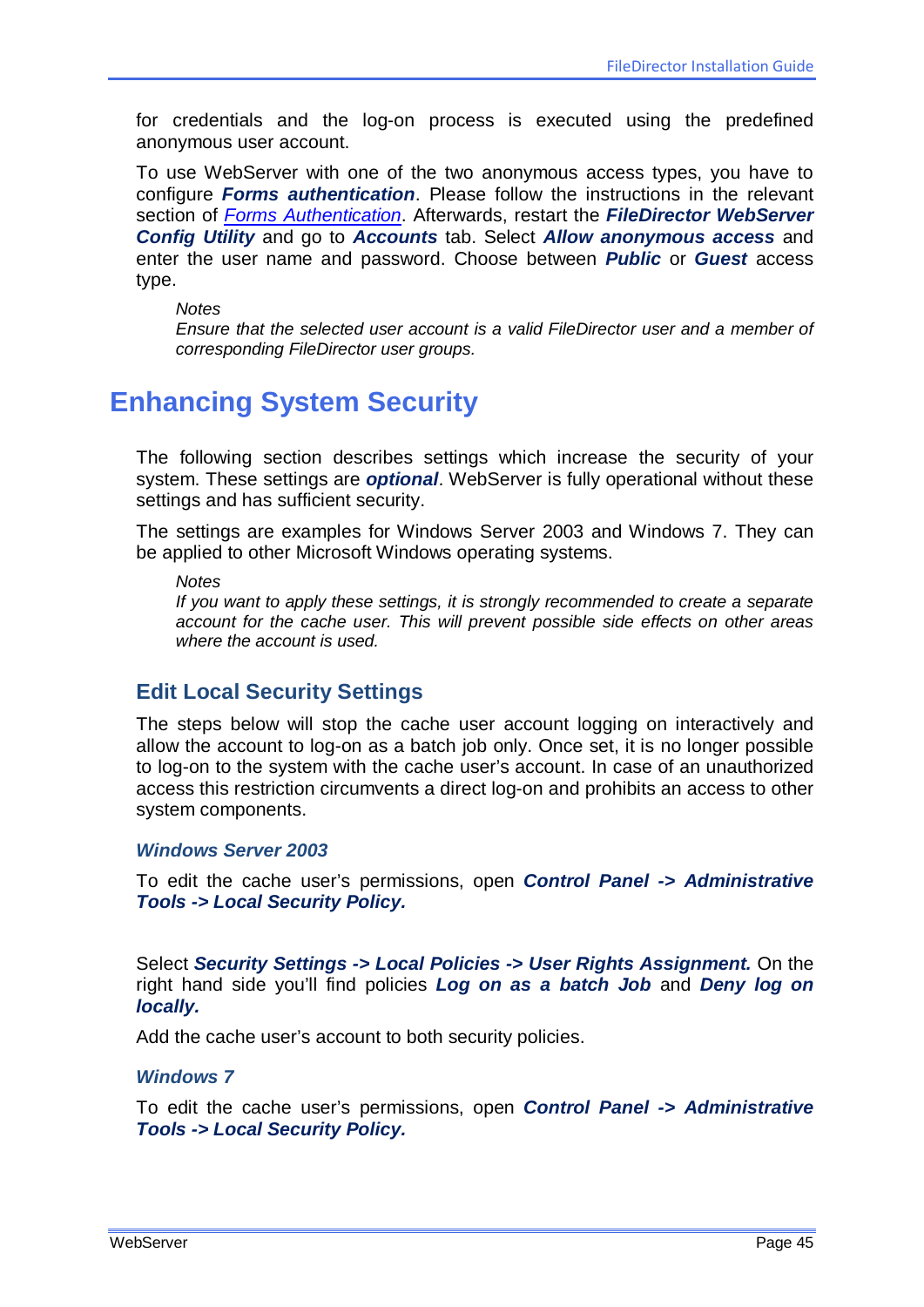Select *Security Settings -> Local Policies -> User Rights Assignment.* On the right hand side you'll find policies *Log on as a batch Job* and *Deny log on locally.*

Add the cache user's account to both security policies.

## **Adjust Configuration File (web.config)**

After restricting the cache user's permissions using security policies, the WebServer configuration file has to be adjusted. The change affects WebServer's internal log in of the cache user. Open the file *web.config* in the FileDirector WebServer installation directory and search for:

```
<add key="FDServerLogonType" value="" />
```
Change key value to *batch*.

<add key="FDServerLogonType" value="batch" />

Save the changes and restart WebServer Application Pool in order to apply the changes.

*Notes If you do not use a separate account as the cache user, take into consideration that the applied restrictions can affect other areas where the account is used.*

### **Remove Group Membership**

To restrict the rights of the cache user account further, its memberships in the local system's user groups can be removed. The user account will lose all access permissions to the system. The user account needs to be have appropriate permissions applied for the cache directory, since it will no longer have access to local files and directories.

If all group memberships are removed and only access to the cache directory is granted, any risk in the event of unauthorized access is minimized.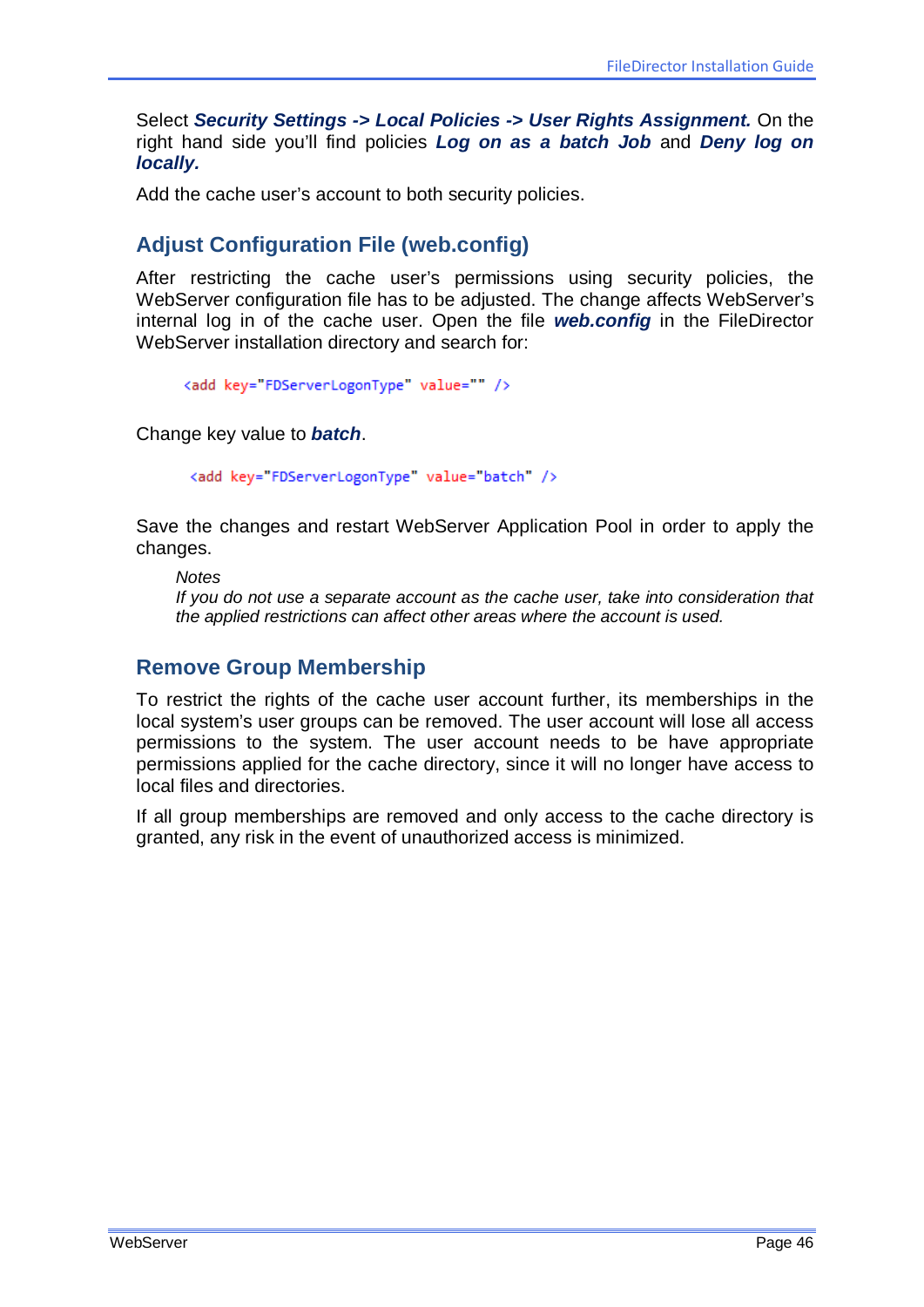# **FileDirector Component Service**

Not all stored document formats can be displayed in a web browser. For those formats not supported, WebServer has to process and convert documents in order to display them. For this purpose, FileDirector Component Service is required. The service needs to be installed and started on the server that has WebServer installed.

#### *Notes*

*It is not sufficient to install FileDirector Component Service on the system. The service needs to be started in order to convert files for WebServer. Usually the FileDirector Component Service is automatically started after installation, and no further configuration is necessary.*

If WebServer uses storage on a network drive, additional configuration is necessary. In this case, *FileDirector Component Service* needs to be started with a user account which has access to the network drive. By default, Windows will start a service with the Local System account, which has no network privileges and won't be able to access the cache directory.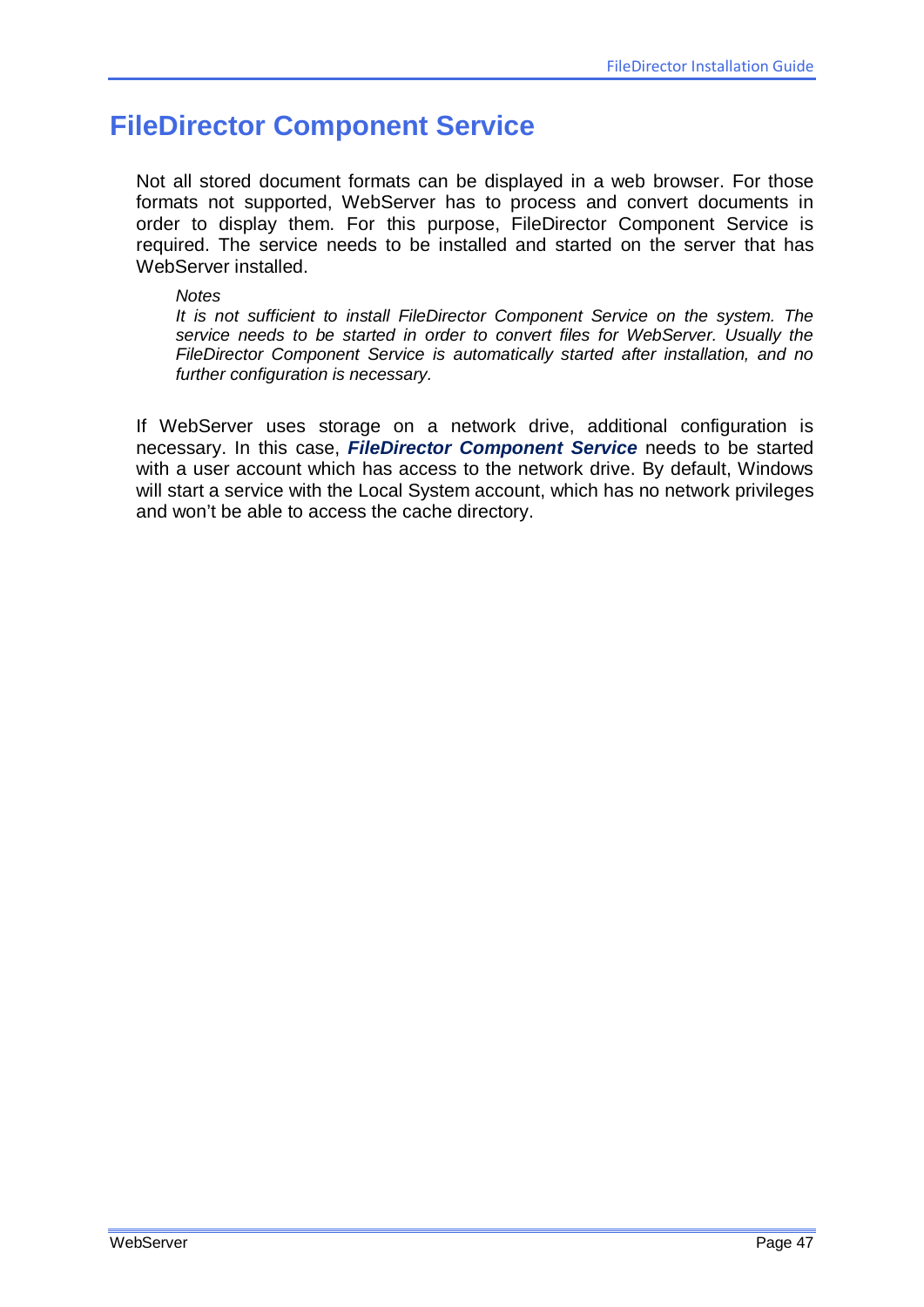# **Installation of Applications**

# **General Information**

FileDirector Client applications can be run in two ways; as traditional windows applications, or via a web browser.

### **Conventional Client installation**

This can be done from the installation page or by independent software rollout. From the FileDirector installation page the applications can be installed and this would allow a user to work within the client applications when not connected to the FileDirector Server.

### **Web installation**

The Windows Client and Enterprise Manager can be started directly from the server within a web browser. Using the browser versions allows for easier maintenance of the solution, updates and upgrades have to be applied on the server only, rather than on all the clients. The browser clients must always be connected to the server.

The client installation for use via a browser is described in the chapter *[WebServer](#page-37-0) [Installation](#page-37-0)*

### **.NET Framework**

Microsoft .NET Framework 2.0 must be installed before the FileDirector applications can be installed.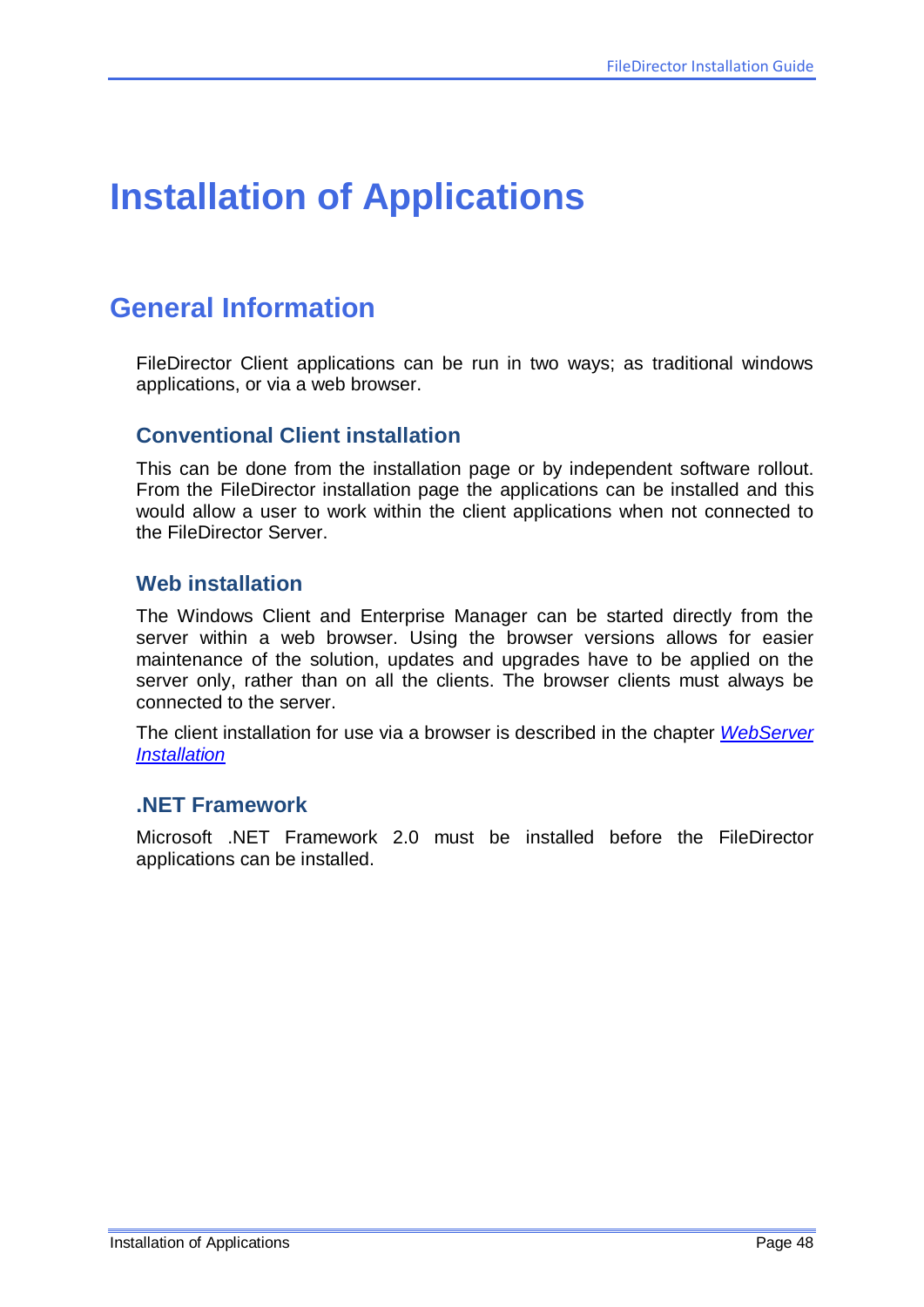# **Install Applications**

During installation you need be logged-in as an administrator or with administrative rights.

# **FileDirector installation page**

During the installation of FileDirector Server the setup files for all FileDirector applications are copied to the installation directory (located in \inetpub\wwwroot\filedirector\Setups\). The setups can be accessed by a web page on the FileDirector Server. The installation of Clients can be carried out from this page.

For example if FileDirector is installed to server *[Server name]* and to the virtual directory *FileDirector,* the address is:

*http://[Servername]/filedirector*

# <span id="page-48-0"></span>**Enterprise Manager**

Enterprise Manager is the administrative application for FileDirector. Cabinets and storage structures can be configured according to the required specifications. This application can be installed on the server and on workstations.

The account which uses Enterprise Manager for all administration tasks must be a member of the group fd-admins. For configuration of cabinets alone a member of the groups fd-scan or fd-scan-named is sufficient, if these groups are equipped with all cabinet rights.

Select *Install* for Enterprise Manager and execute the installation from here.

The first window shows that the file setup.exe was found for installation. Click to Open. If you are asked for a signature, confirm with *Yes.* Continue with *Next* in the next window.

Afterwards an installation path can be selected.

Selecting *Everyone* or *Just me* decides if the start icon is created for each user or if they are only installed for the user performing the installation.

With *Disc Cost* you can display the available storage capacity and figure out, the amount of storage space needed for the application.

The installation will start when *Next* is selected

Enterprise Manager can now be used for the creation and configuration of FileDirector cabinets.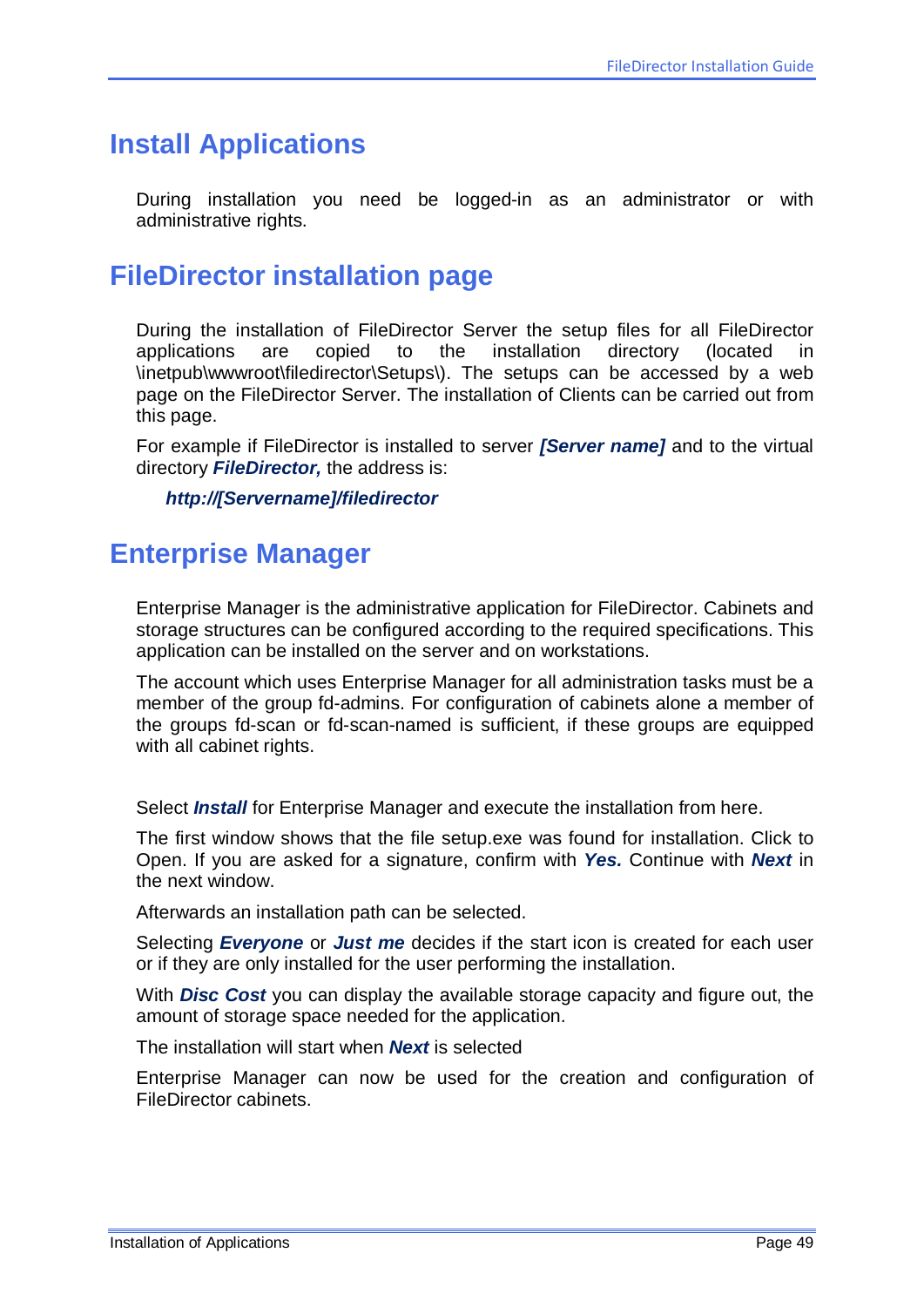### **Timeout-Settings in Enterprise Manager**

For the transfer of data from FileDirector Enterprise Manager to the server a time out period is utilised. If the Enterprise Manager does not receive a response from the server in the specified time frame a timeout is displayed. If the Enterprise Manager gets a subsequent response, it cannot be processed.

To change the time out period for the Enterprise Manager, a value in the file **app.xml** of the Enterprise Manager can be set. This file is located in the program path of the Enterprise Manager.

The following key can be found in *app.xml* with the default setting of *180*:

*<add key="TimeOutSecs" value="180" />*

# **WinClient**

### **Setup Customer- Logo**

In the WinClient a logo is displayed in the control box. This logo can be stored for standard installations and is stored in directory *FileDirector\Setups\FileDirector WinClient* as the file custlogo.gif. If you exchange this file with your own logo file, this will be displayed after installation.

If a logo file is exchanged after installation, it must be replaced in the directory *Program Files\Spielberg Solutions GmbH\FileDirector\WinClient\* on the relevant workstation.

An individual logo for each cabinet can be stored. If a logo is stored at cabinet level, it takes precedence over the logo selected during installation.

A logo at cabinet level is specified in Enterprise Manager. See the section about Cabinet configuration in Admin guide.

The FileDirector WinClient allows authorised users to access add and change documents.

#### **Installation**

Select Install for WinClient and execute the installation from here.

The initial window will open, click *Next* to continue. If you are asked for a signature, confirm with Yes.

The installation path for the WinClient can be selected, or the default location accepted.

Selecting *Everyone* or *Just me* decides if the start icon is created for each user in start menu and on his desktop or if they are only installed for the user performing the installation.

The installation will start when *Next* is selected.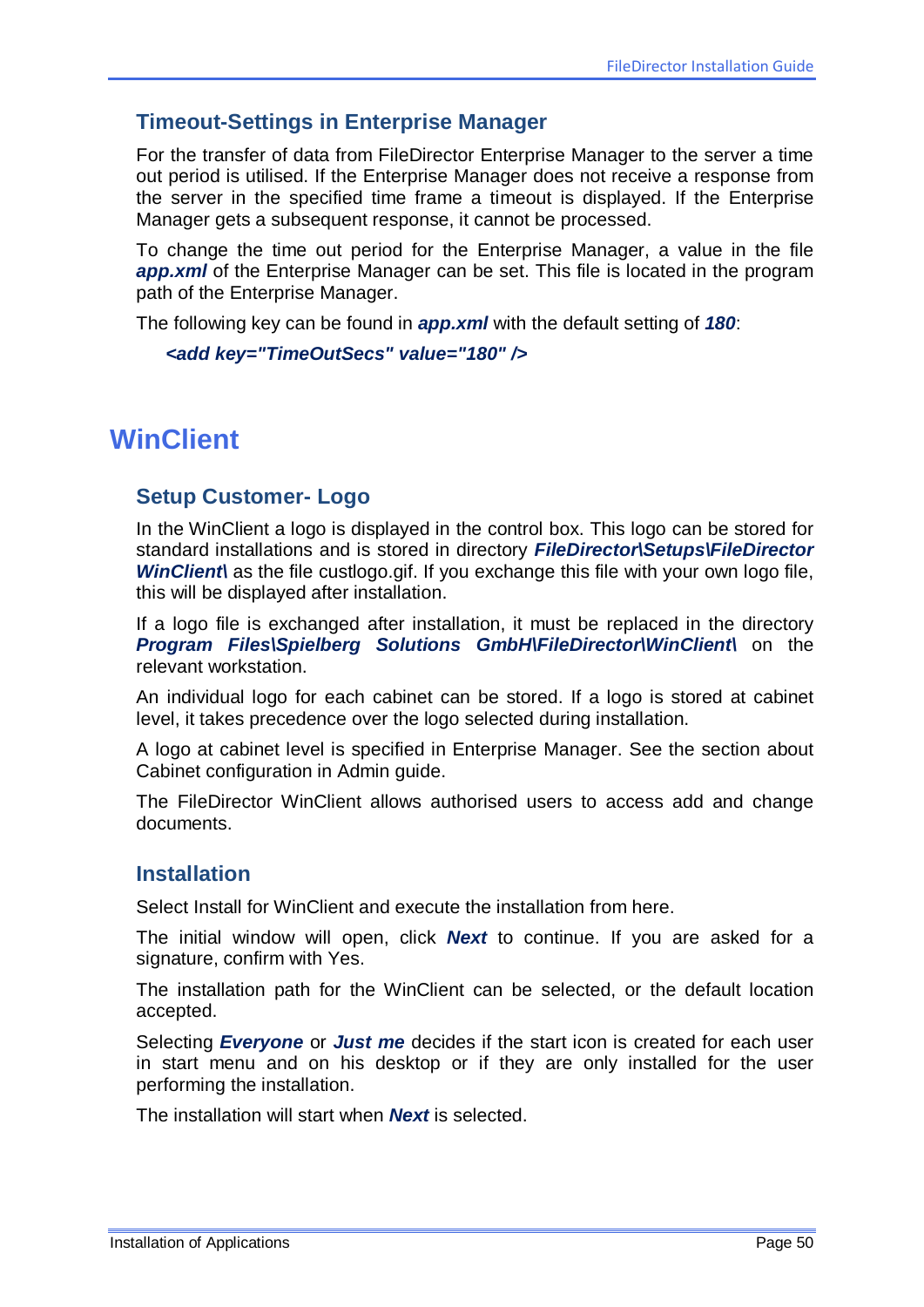## **PlugIns for WinClient**

For the WinClient different Plugins are available, which have to be copied manually to the relevant workstation into the installation directory Program files\Spielberg Solutions GmbH\FileDirector WinClient\. For more information see the WinClient user manual.

### **Password with basic authentication do not store**

If basic authentication is configured for the WinClient, the login window appears when the program is started. With the checkmark the password can be saved for the next login. If the option to save the password is not offered, the WinClient can be started with the parameter */hidesavepassword.*

To start the program with this parameter create a new link to the file *FileDirector WinClient.exe* which is in the program folder of the WinClient and write the parameter in the properties of the link behind the path to start the WinClient. When the WinClient is started with this link, the login window appears without the checkmark box to save the password.

#### *Timeout settings in the WinClient*

For the transfer of data from FileDirector WinClient to the server a time out period is utilised. If the WinClient does not receive a response from the server in the specified time frame a timeout is displayed. If the WinClient gets a subsequent response, it cannot be processed.

To change the time out period for the WinClient a value in the *app.xml* file of WinClient can be set. This file is in the program path of the WinClient. The following key with the default setting of *120* can be changed:

```
<add key="TimeOutSecs" value="120" />
```
# **Component Service**

FileDirector Component Service contains the Office Link. Office link is integrated into Microsoft Office products and allows documents to be saved directly into FileDirector from these applications.

With the Component service the EdocEngine and Stellent Viewer are installed which allows users to display electronic documents and create thumbnails of electronic documents. With the Stellent Viewer many different document formats can be displayed, without the originating application having to be installed.

Select Install for Component Service on the web page

The initial window will open, click *Next* to continue. If you are asked for a signature, confirm with *Yes*.

Afterwards an installation path can be selected. This path is later automatically used for the installation of the OCR engine.

Selecting *Next* will complete the installation.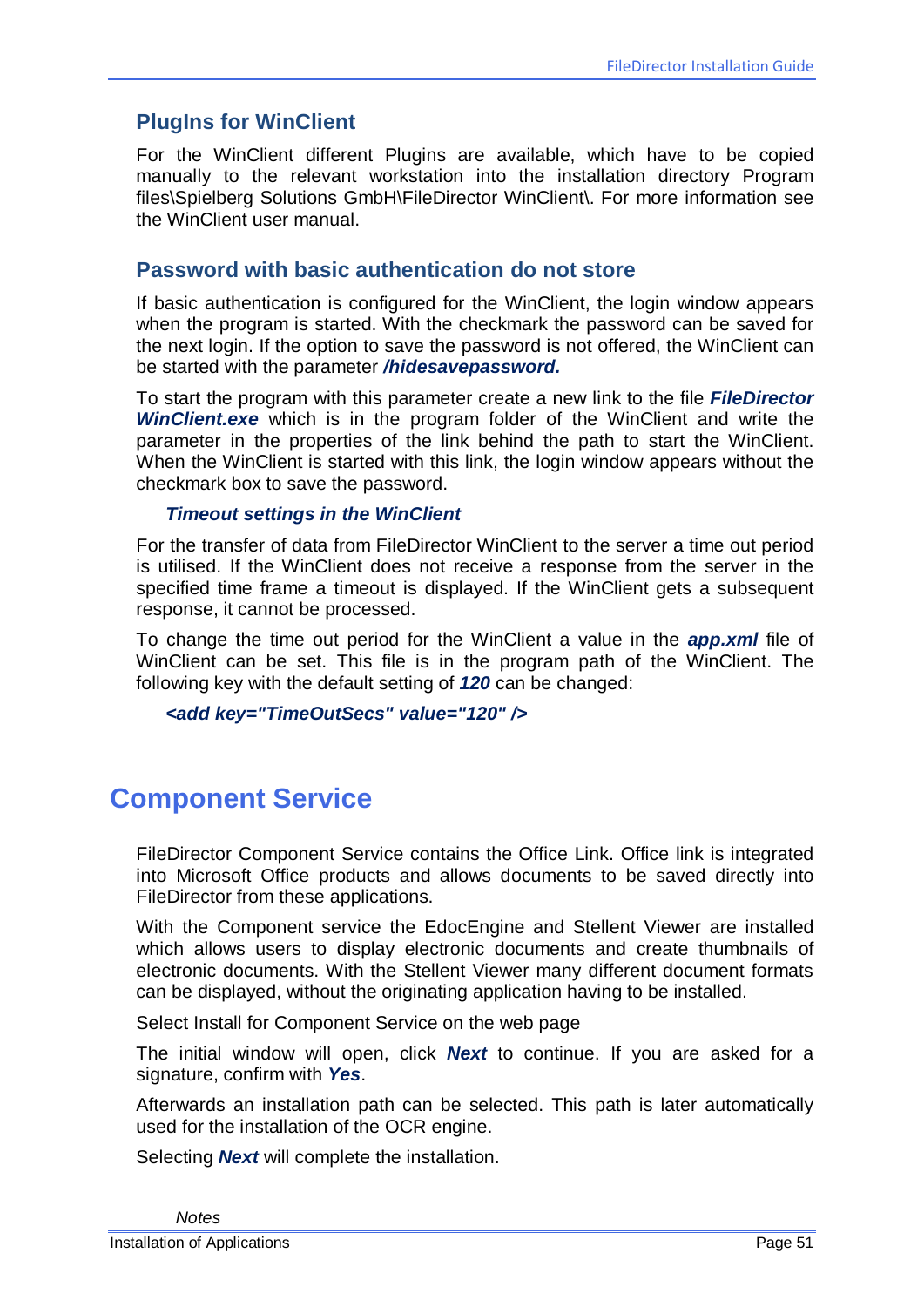*If the Component Service is installed with the option Just me the button in the Office Application only exists for the user who installed the Component Service*

# **OCR Engine**

The OCR recognition is used for configuration of full text recognition and zone recognition including forms recognition. The forms are configured with the OCR module in Enterprise Manager. The configuration covers the zone configuration, with which document types the zones are linked and which index fields should be read.

To configure OCR recognition in Enterprise Manager the OCR engine must be installed on the work station. OCR engine can only be installed if Component service is installed.

*Notes To be able to use OCR functionality a valid OCR licence is required!*

### **Install OCR Engine on Server**

For OCR recognition two modes must are available:

- Full text recognition
- Forms recognition

The OCR engine must be installed on the server if full text recognition is to be performed. Full text recognition is run on the server by a scheduler and must be configured in the database server as well. Configuration is described in the Admin guide.

For file imports using zone recognition run on the server, Component Service and the OCR Engine must be installed on the server.

## **Install OCR Engine on Client**

If zones for indexing should be read by OCR during scanning, the Component Service and OCR engine must be installed on the client work station.

Select *Install* for OCR Engine and execute the installation from here.

The first window shows that setup.exe was found for installation. Click to Open. If you are asked for a signature, confirm with *Yes*. Continue with *Next* in the next window.

During this installation no path can be specified, because the installation path is derived from the Component Service installed initially. Finish the installation by clicking *Next.*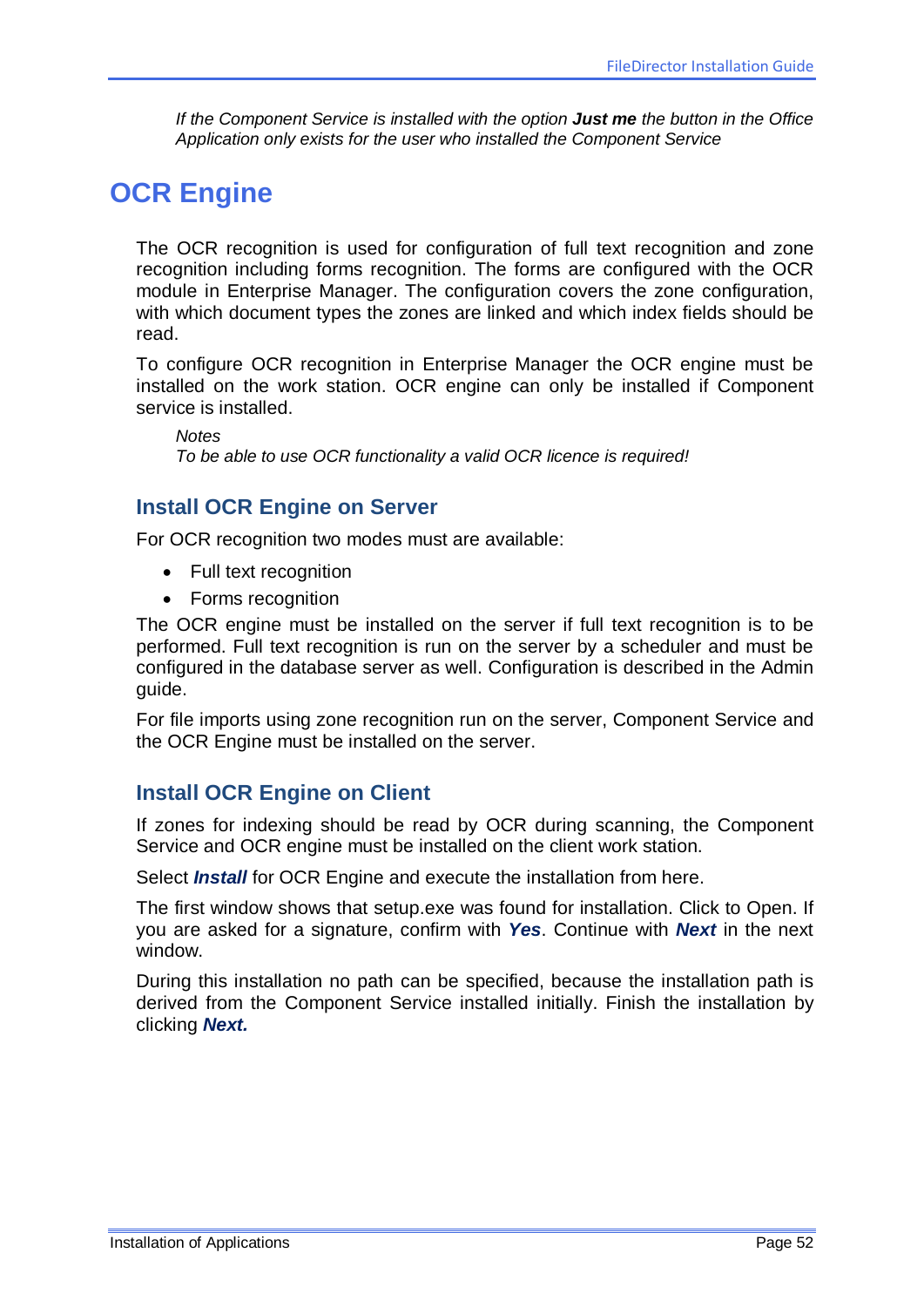### **Different OCR Engines**

#### *Western OCR Engine*

In the installation procedure described before (from the web page) the western OCR Engine is automatically installed. This installation supports the western languages

English, German, French, Dutch, Spanish, Italian, Greek and Russian.

#### *Asian OCR Engine*

For recognition of Asian languages a special OCR Engine must be installed, which needs its own licence. It must be activated in the FileDirector licence file. Additionally a licence code from ScanSoft is needed for the engine itself.

### **Audit trail for the OCR Engine (IPRO Engine)**

With the OCR Engine the service OCR Engine is installed. If an error occurs with the OCR Engine, the errors are recorded in the Windows event log.

#### **Configure OCR Engine to one processor**

In the config file of the OCR engine, the parameter *process affinity*, which is used to configure the OCR process running on only one processor, if there is trouble with the OCR recognition.

The FileDirector OCR Engine.exe.config file is in the following path:

#### *\Program Files\Spielberg Solutions GmbH\FileDirector Component Service\OCR Engine*

Very occasionally multiprocessor systems can cause problems with performance and delays with OCR reading.

- $0 =$  All processors
- 1 = First processor
- 2 = Second processor
- 3 = First and second processor
- 4 = Only on processor 3
- 5 = First and third processor

*Notes*

*Rule to configure the binary parameter: 1,2,4,8,16,32*

*(that means* **4 = 3***. position = 3. processor e.g. with 4 processors the scale is up to 1,2,4,8… now the numbers are summarised … 1(first) + 4 (third)= 5*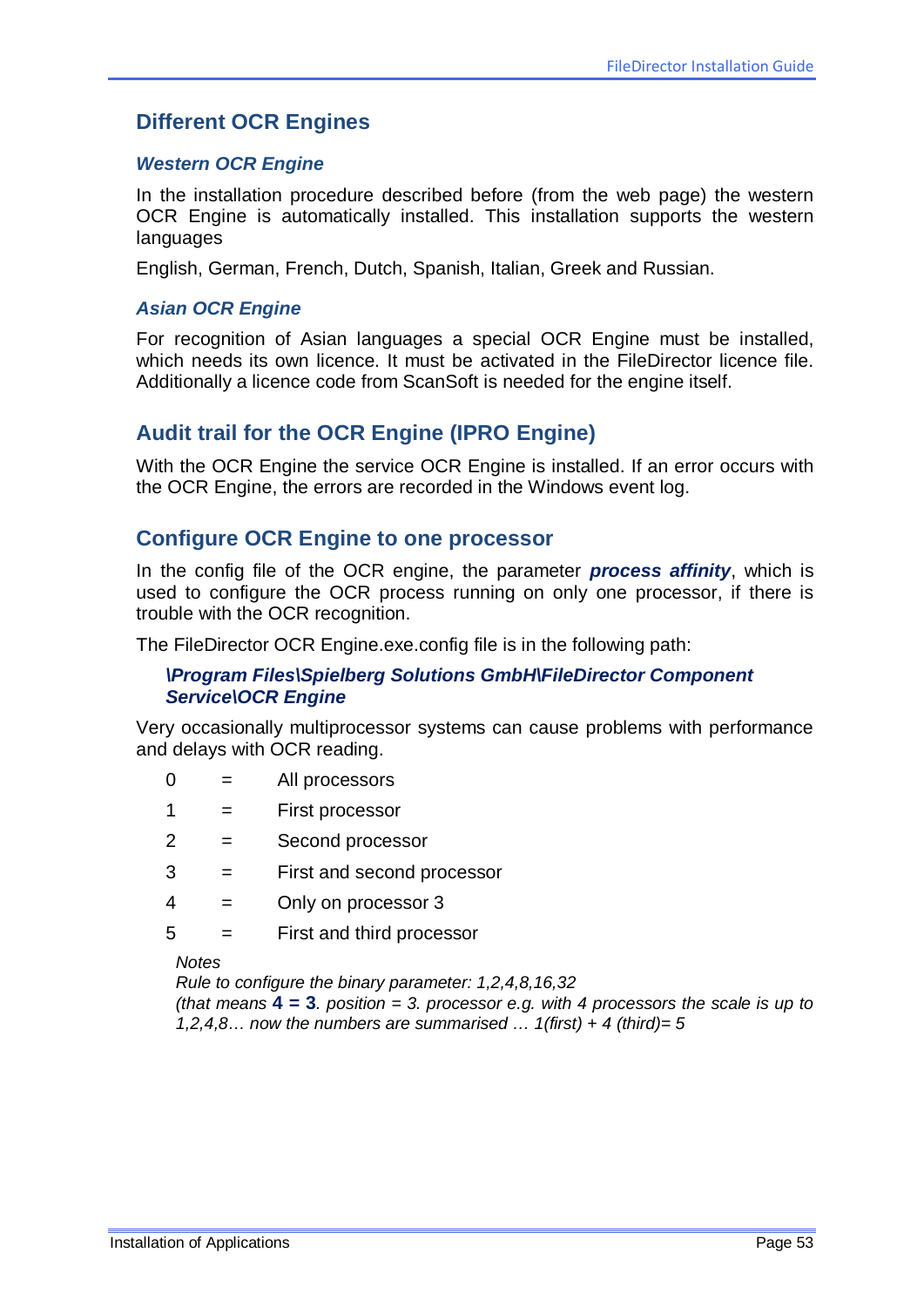# **ISIS Add-on**

By default the WinClient supports Canon and Plustek document scanners directly via integrated drivers and other scanners via TWAIN. A FileDirector ISIS Add-on can be integrated into the WinClient which offers support for scanners with ISIS drivers.

In order to use this option a licence is required.

Select the link *Install* for ISIS Add-on and execute the installation from here.

As soon as installation starts a welcome window is opened. Click *Next* and the window where the installation can be started opens. Selecting *Next* will complete the installation.

# **Installation Issues**

#### *Msi - File could not be found*

Possible reasons for the application installer file not being found are:

- Check security settings in IIS for directory \Setups
- Branding was not carried out (also after update).
- Directory FileDirector\Setups\ does not contain the setup for this application, because the server setup was started from a location, where no subdirectory \Setups was present.
- The file App.xml is write-protected because it was copied manually from a CD to directory \Setups.

#### *APP.XML or custlogo.gif cannot be found*

A file called *App.xml* is located in each application subdirectory.

If only the \*.msi file was copied into a directory and started from there it will search for file App.xml. The installation file should always be started from a complete setup directory of the relevant application.

The WinClient setup directory must contain the custlogo.gif file.

# **Web installation of the applications**

It is possible to install the applications (WinClient and Enterprise Manager) on the server to enable their use within a browser. Internet Explorer 6 or above and the .NET Framework 2.0 are required to be installed on the clients.

### **Branding**

Before the installation the branding must be run in the Configuration Utility with the correct URL to the server. During installation the setups of applications must be found in the folder: inetpub\wwwroot\filedirector\setups.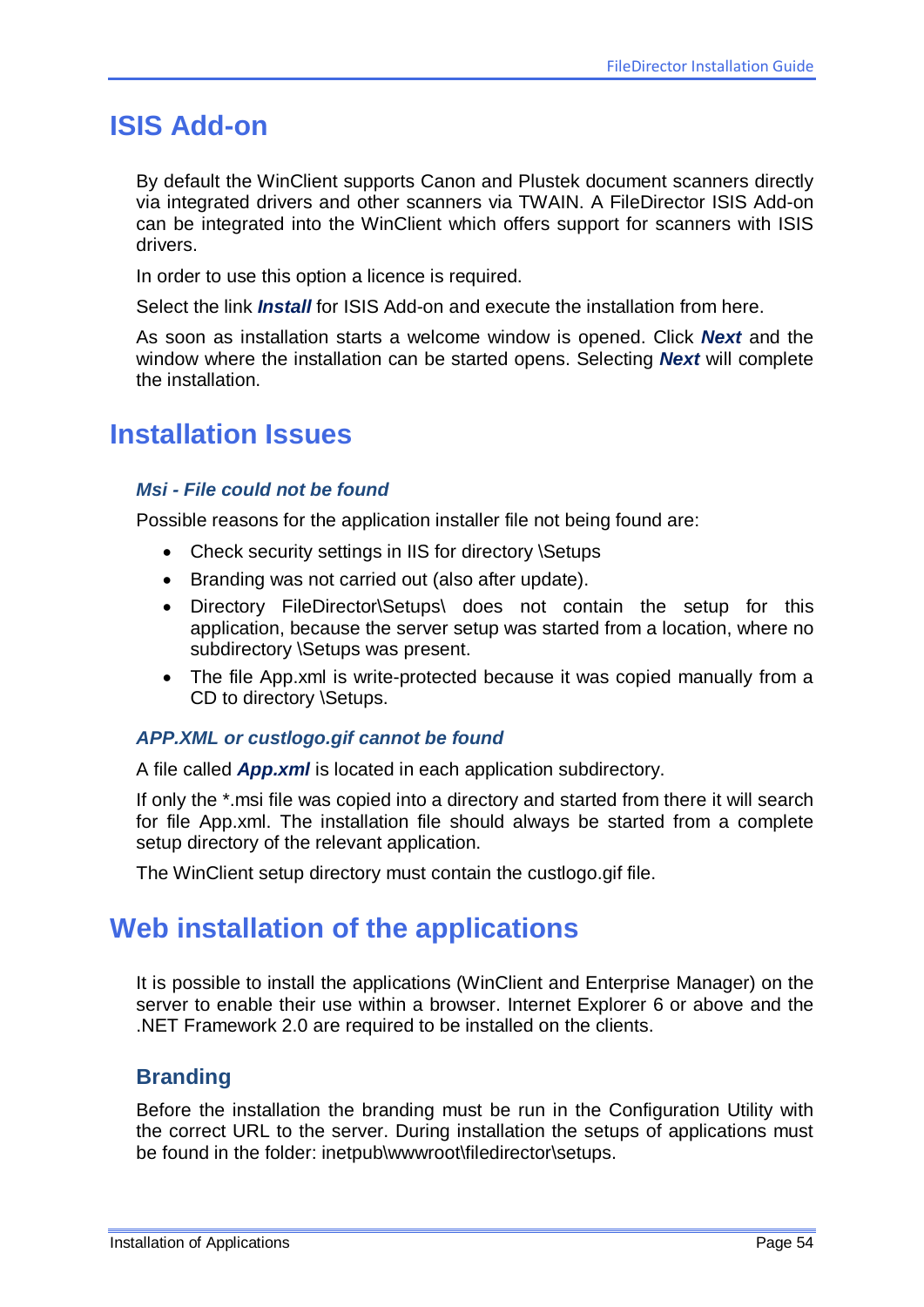During the branding the URL of the server is set to the file app.xml in the section <appSettings>:

*<add key="ServerURL" value="http://servername/filedirector" />*

### **Installation of the applications in the IIS**

After running the correct branding the Installation can be executed. First run the normal setup on the server. During this process the application, e.g. WinClient is installed in the program path. Create a folder *WinCweb* in the virtual folder of FileDirector:

#### *C:\Inetpub\wwwroot\FileDirector\WinCweb*

All installed files can be copied from the program path C:\Program Files\Spielberg Solutions GmbH\FileDirector WinClient in the folder WinCweb.

#### **Security settings in IIS**

Under normal circumstances security settings in the Internet Information Server settings are transferred from the virtual folder of FileDirector (windows authentication and basic authentication).

See → *[IIS configuration](#page-23-0)*

### **Add trust**

To start WinClient on the client machine .NET Framework version 2.0 must be installed on the client. In addition to that the security settings must be configured so that the client can work with the FileDirector. For this purpose a trust must be added. Invoke the Installation page http://server name/filedirector and run the command *Add trust to this site to allow execution of browser based applications* from the top of the site.

#### **Run Applications**

After the WinCweb folder is created and the installation files of the WinClient are copied, the client can be started from the installation page *http://servername/filedirector*.

For the WinClient and Enterprise Manager, the option *start in browser* is available, which will open the following URL's:

For WinClient: *http://servername/filedirector/wincweb/default.htm*

For Enterprise Manager: *http://servername/filedirector/emweb/default.htm*

*Notes*

*For Enterprise Manager use the same procedure as described for the WinClient. Here you just have to create the folder /EMweb.*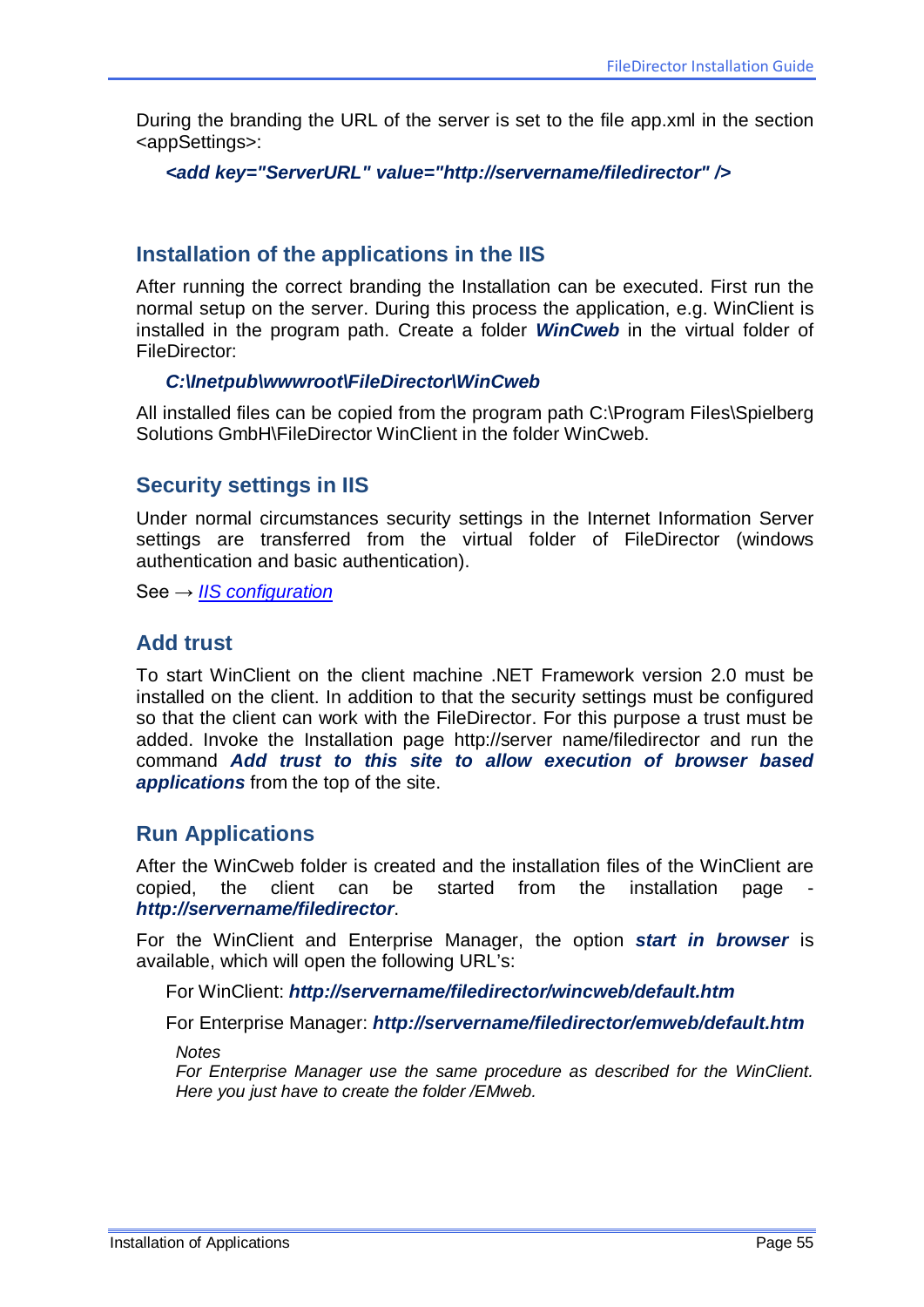If no page is displayed when attempting to open one of the pages please check the following settings:

- .NET 2.0 was not installed correctly
- Does the WinCweb folder exist and is it at the correct location
- Are the security settings in the IIS correct
- Was the branding run before the WinClient installation? Does the server URL in the app.xml exist
- Was the trust activated AFTER the URL of the server was written to the app.xml
- The date for http-header *content expires* was activated and must be unchecked. See *[http Response Header Setting for WinCWeb/EMWeb](#page-24-0)*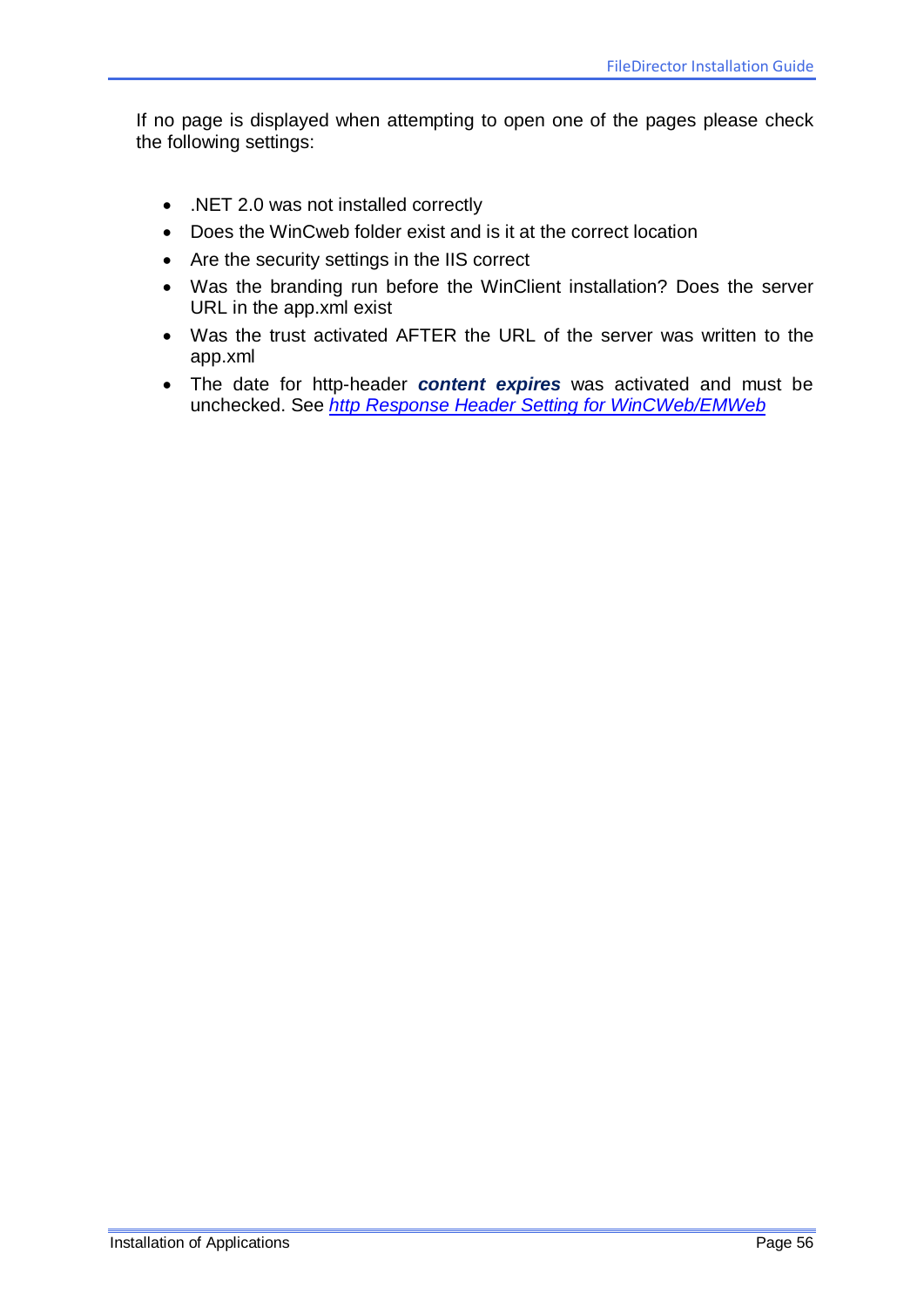# **Installation Manager**

# **Advantages of the Installation Manager**

The Installation Manager provides an easy way of rolling out the different components of FileDirector and to ensure that the components installed on clients are the latest versions.

By creating different profiles, the installation Manager offers the opportunity to adopt the roll-out to different environments. This ensures that on each workstation only the necessary components are installed and provided for further update routines.

# **Installation Manager Settings on the Server**

The Installation Manager is integrated into the server Configuration Utility after its installation.

In the upper part of the Installation Manager tab, the server-installed components are listed. In the lower part of the window, the profiles can be defined and the repository can be updated.

# **Add Profiles**

#### **Default-Profile**

After the installation a default profile is provided. If only one profile is needed the settings can be created in this profile.

#### *User Profile*

To add additional profiles, select *Add*, and enter the name of the profile. After creating the profile, it must be branded. After the branding the components for the new profile can be selected.

Within the Setups folder: a branded XML for the Installation Manager.msi for each profile will exist. These will be named *InstallationManager\_profilename*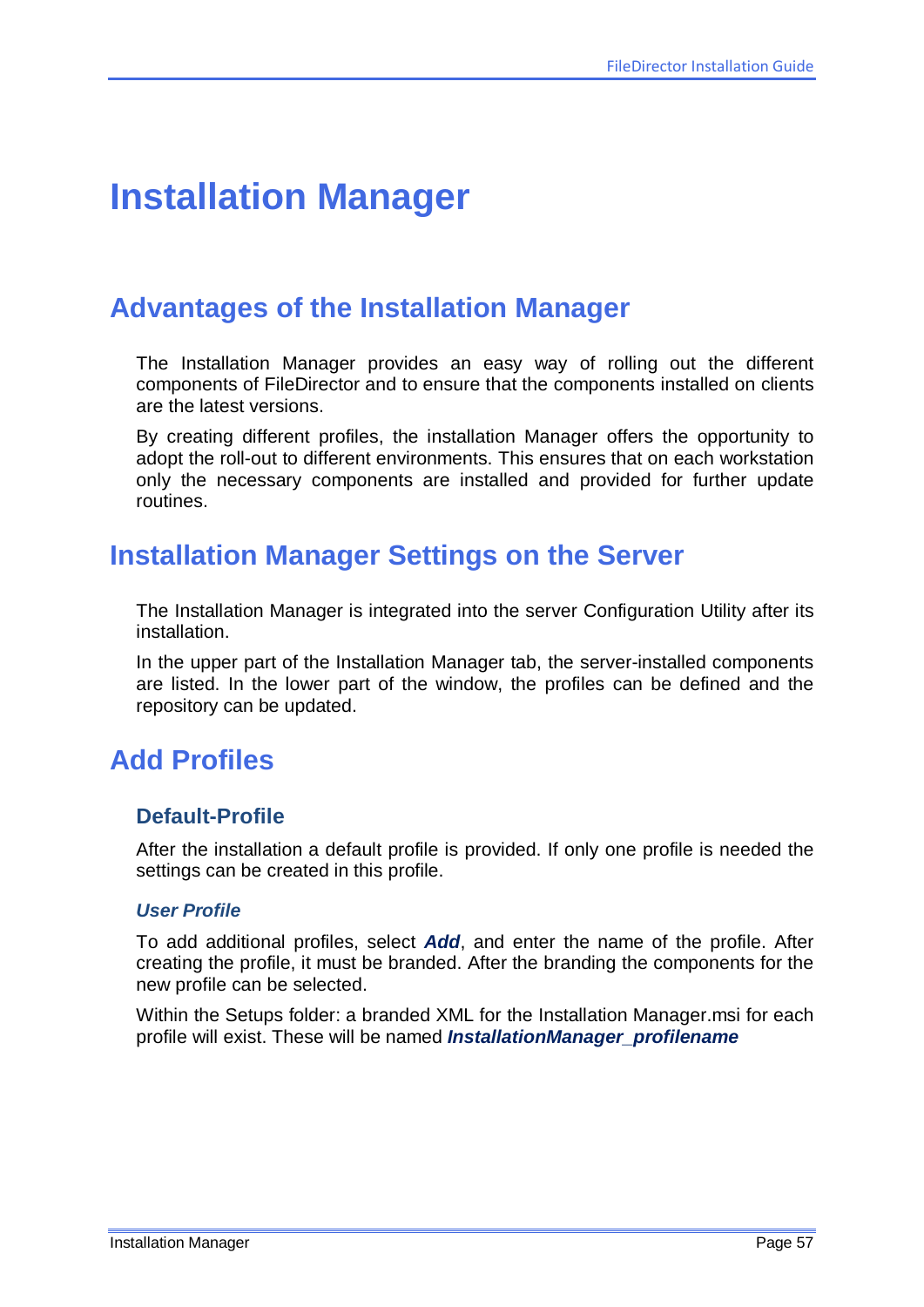# **Update repository**

The update repository is under the FileDirector path in the Inetpub folder, and is created after selecting *Update Repository.* The default path is:

#### *C:\Inetpub\wwwroot\FileDirector\Updates*

# **IIS Configuration**

Anonymous authentication for the update folder must be enabled.

Select the virtual directory of FileDirector and select the subdirectory *Updates* and open *Properties*. The configuration settings of the virtual directory are displayed. Select the tab Directory security.

Edit the option *Anonymous access and authentication*:

# **Installation Manager on the Client**

Install the Installation Manager with the appropriate profile from the setups Folder. For example, for the ScanUser profile the location to use would be:

#### *http://servername/FileDirector/setups/Installationmanager\_ScanUser/set up.exe*

For the default profile, use:

#### *http://servername/FileDirector/setups/Installationmanager/setup.exe*

Alternatively, the setups can be shared or copied to make them available to the clients.

On the client the Installation Manager runs as the service *FileDirector InstallationManager*.

If any changes are made in the app.xml of the Installation Manger, the service must be restarted. This can be done by using the two scripts *ServiceStop.bat* and *ServiceStart.bat*.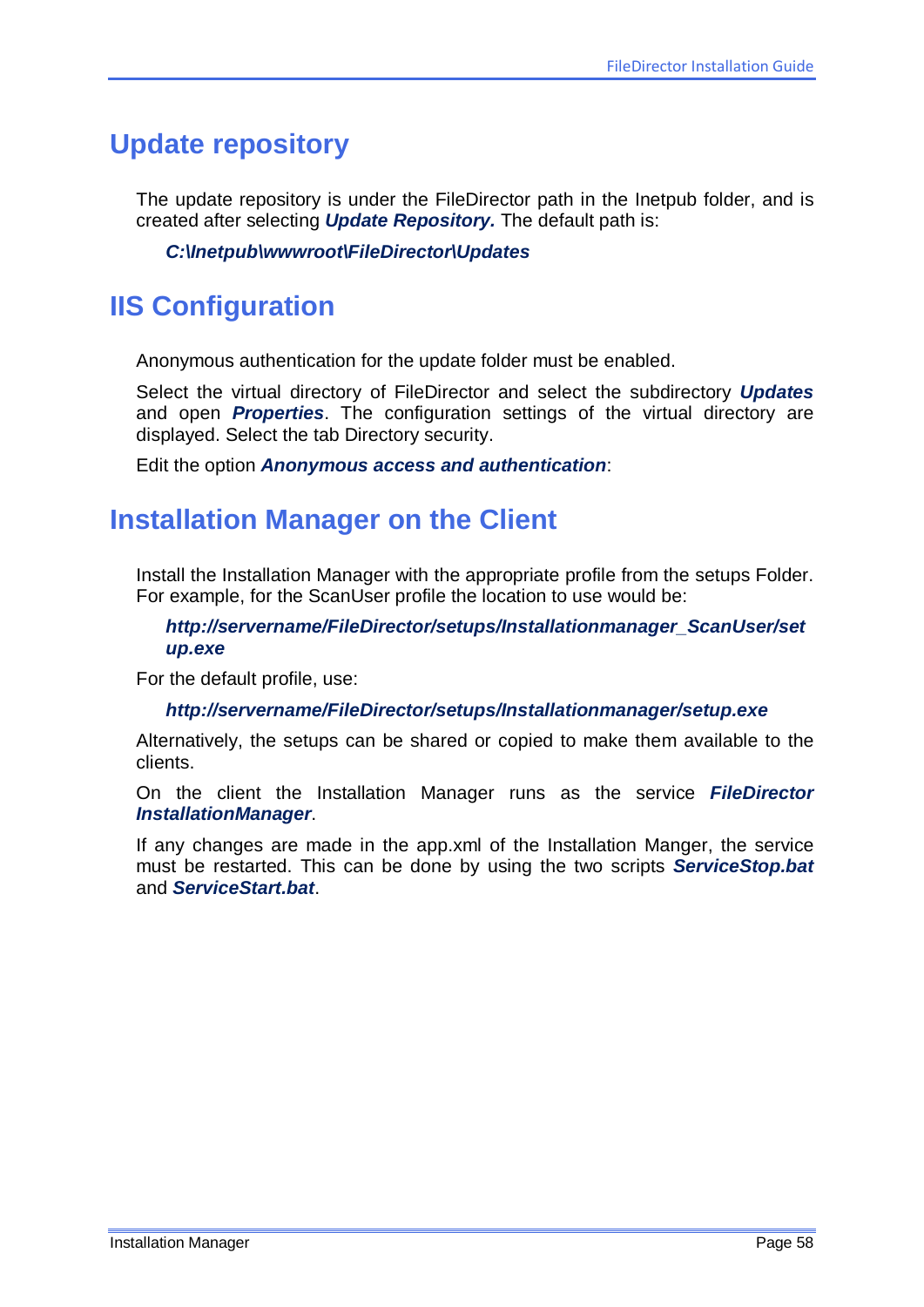The App.xml contains the following:

```
<?xml version="1.0"?>
<configuration>
<appSettings>
      <add key="ServerURL" value="http://server01/FileDirector" />
      <add key="UpdateFile" value="Products.xml" />
      <add key="CheckOnStartup" value="True" />
      <add key="CheckTime" value="17:06"/>
      <add key="CheckInterval" value="1" />
      <add key="Trace" value="True" />
</appSettings>
</configuration>
CheckOnStartup
       True: Checks for updates when the Enterprise Manager or the 
      WinClient is started.
      False: Does not check for updates
CheckTime
      Once per day on a specified time it is checked for updates.
CheckInterval
      This interval is set in minutes.
      The value 0 means no interval.
Trace
      True: A log is created on drive C:.
      False: No log is created.
```
When the Installation Manager updates the software components an update symbol is shown in the taskbar tray.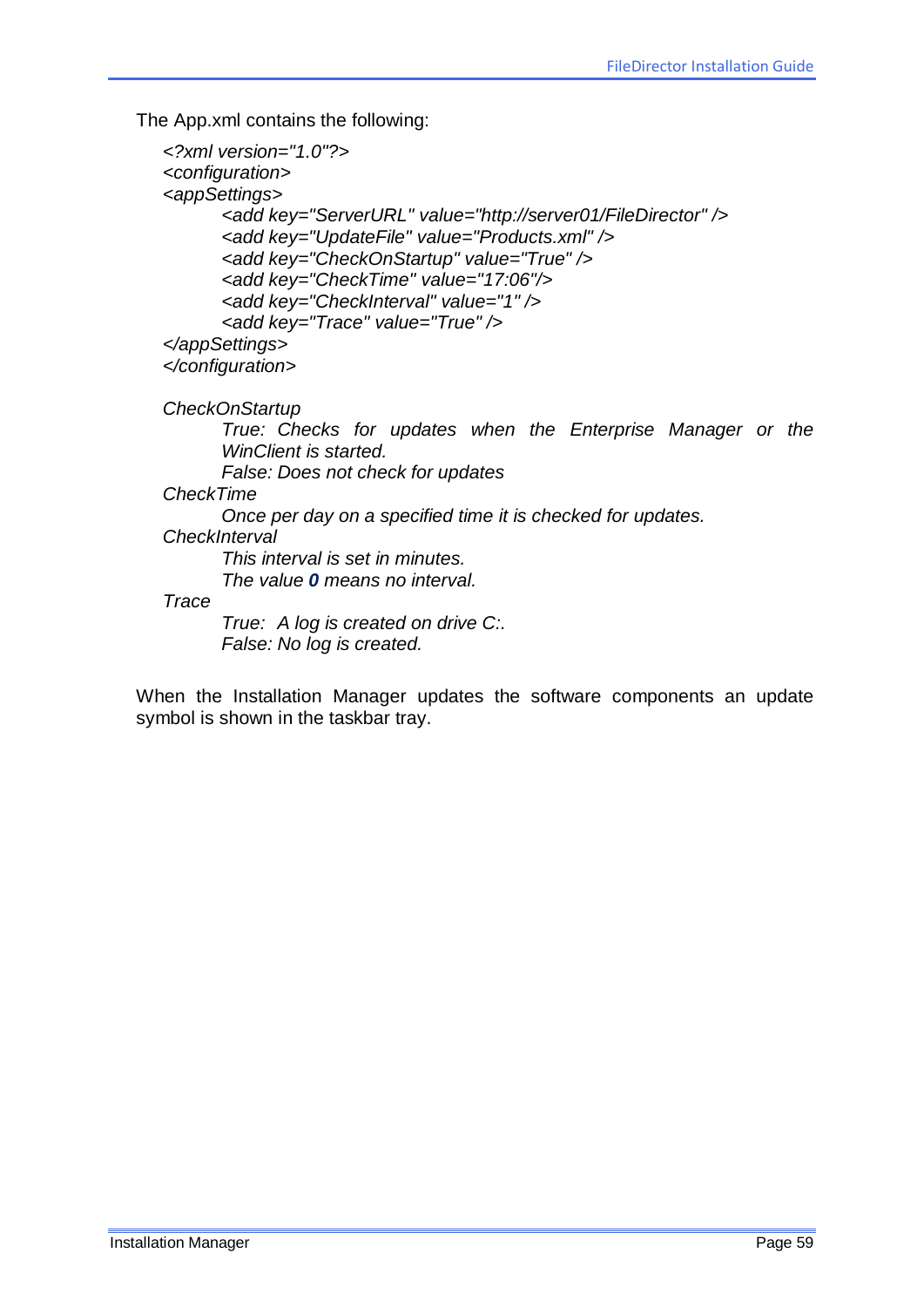# **Upgrade and Update**

# **Software Assurance**

The licensing of FileDirector must be within a valid maintenance period to be able to perform an update or upgrade. Please check the expiry date of the maintenance held in the licence. You find the information on the FileDirector server using the Configuration Utility or in Enterprise Manager.

When FileDirector is not within a valid maintenance period, the software assurance needs to be renewed. Contact your authorised reseller. You must import a renewed licence to extend the validity of the maintenance period.

Please refer to the *[Licensing](#page-14-0)* chapter

*Notes*

*Any update to FileDirector, including replacing single DLL's can only be done when the installation is within a valid maintenance period.*

# **Backup data**

#### **Web.config**

In the web.config from the virtual folder of FileDirector the configuration settings are saved. The old web.config should be saved before an update. During an update the old web.config is updated.

#### **Database**

Configuration and all document information is stored in databases. Saving databases can be done using automatic backups executed from scheduled tasks in SQLServer or be performed by physically saving files FD\_XXX.mdf and FD\_XXX.ldf.

(XXX denotes the unique cabinet ID).

#### **Documents**

The document data of cabinets is located in the directory filedirector.data. Below this directory in the subdirectory FD\_XXX.CAB is stored (XXX denotes the Cabinet-ID of the relevant cabinet). This data must be backed up.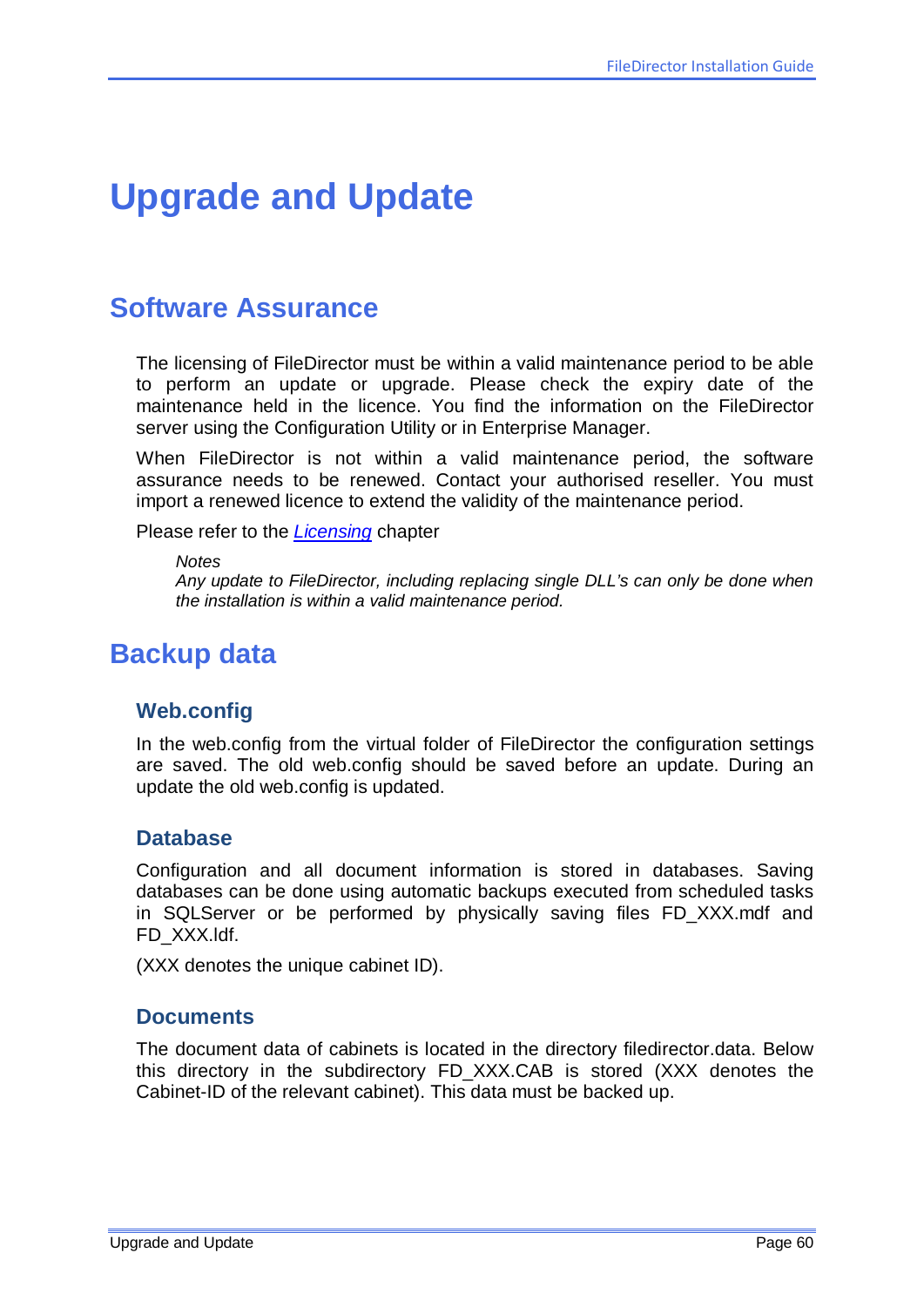# **Upgrade Enterprise Manager and Cabinets**

Enterprise Manager has to be uninstalled and reinstalled in order to update; see *[Installation of Enterprise Manager](#page-48-0)*.

# **Updating of cabinets**

After the server test, run Enterprise Manager. In order to update a cabinet, select *Cabinets* in Enterprise Manager Choose on the right side of the Enterprise Manager the Cabinets you want to update and use the command *update cabinets* from the right mouse menu.

The version numbers should be displayed with the cabinet name and description.

# **Upgrade clients**

Delete the local cache after an update. The default path is:

#### *C:\documents and settings\USER\My documents\FileDirector.*

During a restart of the WinClient the local cache is automatically created.

### **Plug-ins for WinClient**

If you have earlier versions of Plugins installed in the WinClient, they have to be updated to the new versions. The toolbar for plugins can be switched on and off in the menu.

For installation and usage of Plug-ins refer to the User Guide.

*Notes If a PlugIn is not yet available for the current version, please contact your reseller*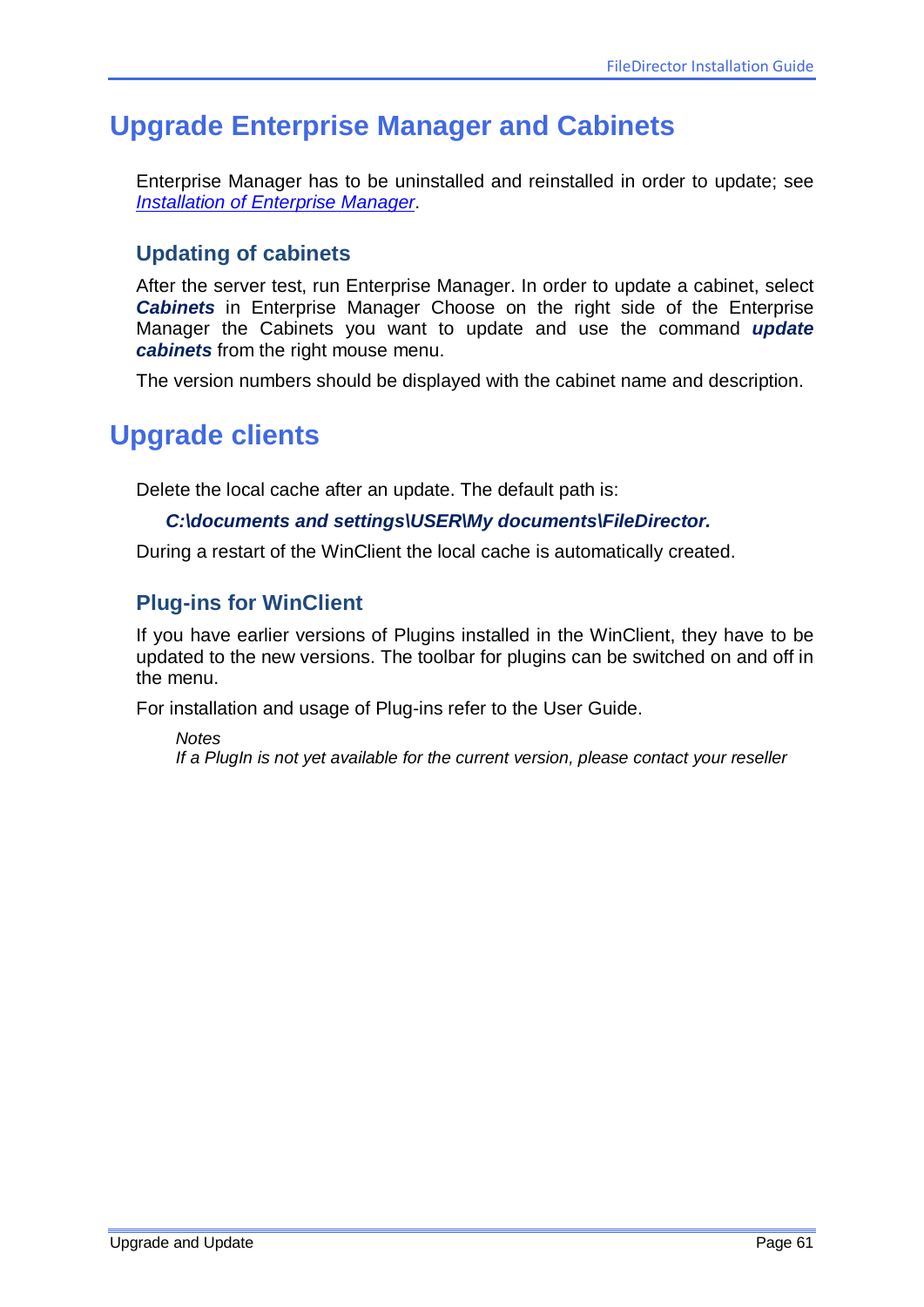# **Transfer special settings of WinClient**

#### App.xml

To set entries directly for one WinClient, the settings can be configured in the file app.xml on the client. This file can be found in the program path of the WinClient

If these settings should be taken over or configured during an update or a new installation, they must be transferred to the server to distribute them with a client rollout.

# **Migration of ScanFile documents**

The migration tool can transfer documents stored within ScanFile to FileDirector. This can be found on the installation CD. Instruction for this tool can be found in the same folder.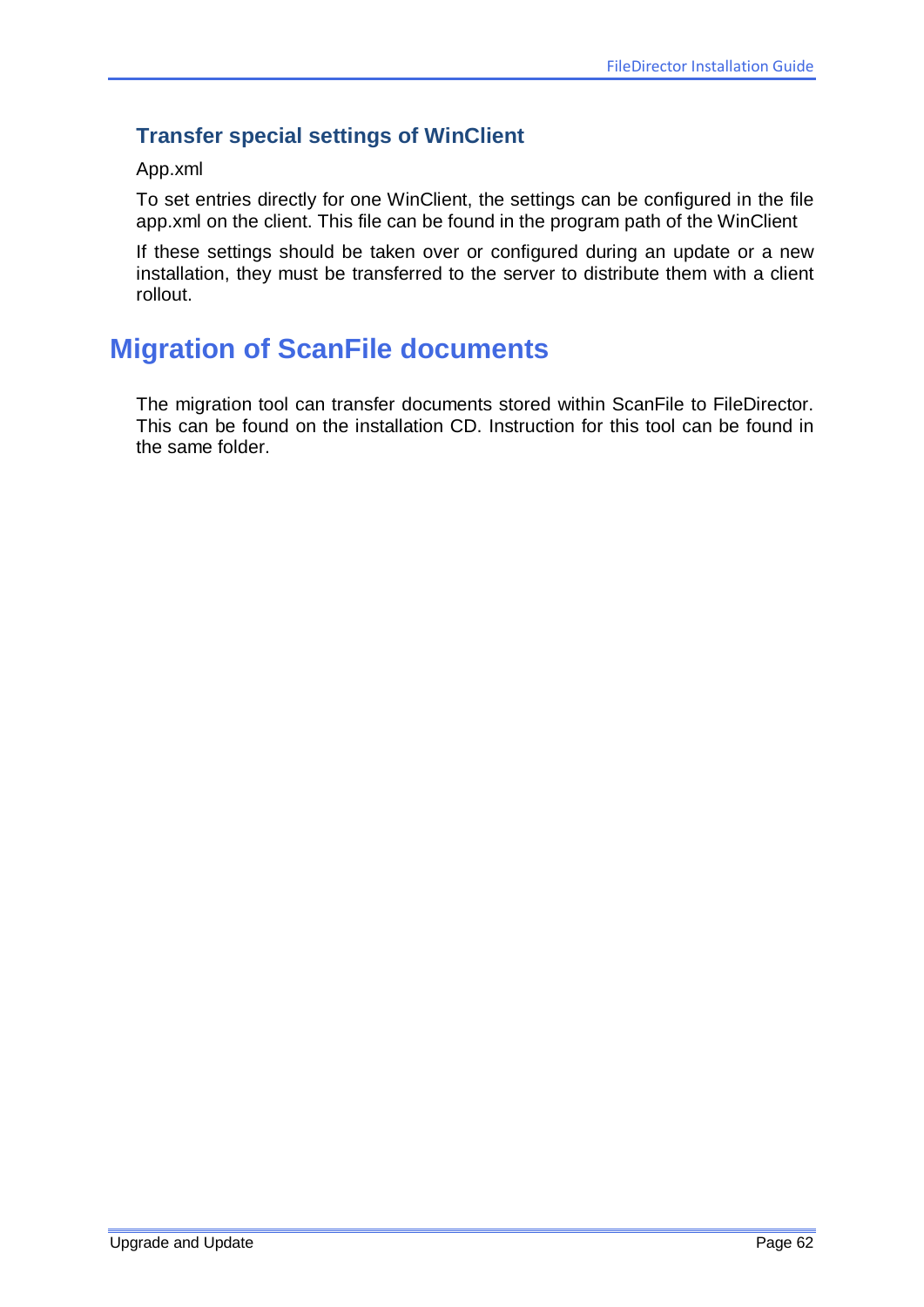# **Network Security**

# **Usage of different ports**



If a request is sent to a server, it is sent to a defined IP address and port (65535 different ports are available). In order to use windows authentication several ports must be open. For a basic authentication only one port is needed.

Post 80 is standard port for this procedure. If a connection via SSL is established, per default port 443 (standard) is used. If several servers in a local network should be called from outside using the same IP address, different ports must be used for each server (example here: port 80 for the companies Webpage and port 88 for FileDirector WebServer). If requests are sent to the external IP address (e.g. 212.17.9.50:88), they are mapped by the firewall to the internal IP addresses.

In the figure displayed above one external IP address with different ports is configured. If port 80 should be used for all applications different external IP addresses can be used. This can be configured using different network adapters.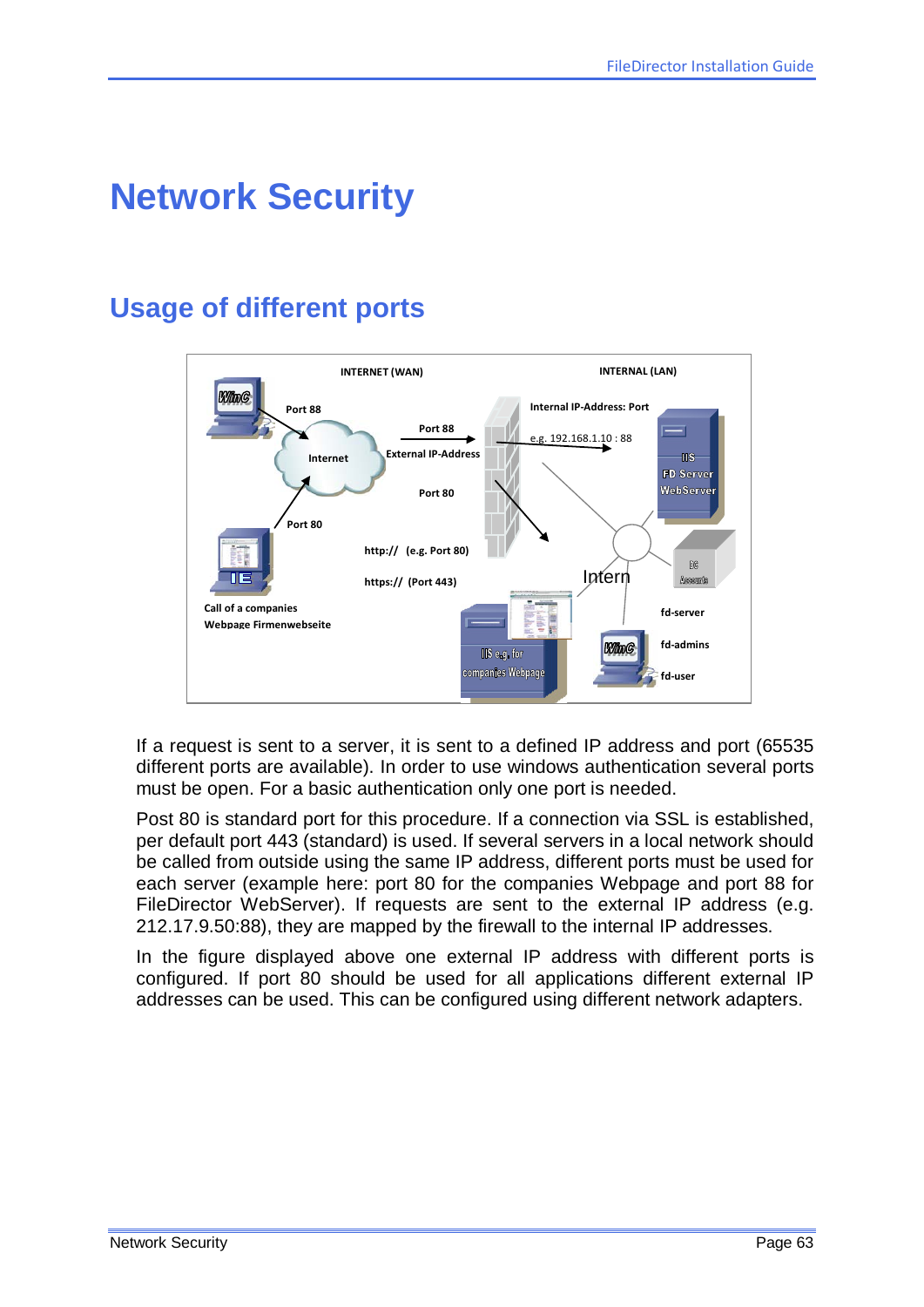

# **FileDirector with a firewall**

## **Internal Log-in: Windows-Authentication:**

In internal network normally windows authentication is used. This authentication regards all internal windows rights. For the windows authentication several ports are used. If requests come from outside access the system, only one port is normally enabled. Through this port the basic authentication must take place.

## **External Log-in: Standard-Authentication**

An external Log-In is carried out via basic authentication, because only one port is needed and through the firewall only those ports used for communication should be open. The user has to log-in with user name and password on the requested webpage. The user account must be known in LAN.

## **External Access with log-in using basic authentication:**

If a user should access data from the FileDirector sever from outside with log-in, he must be known in the LAN with his account and this account must be in one of the FileDirector groups (fd-scan). (Accounts on domain controller [6])

The user calls FileDirector with WinClient [1] or WebServer [2] via Internet [3] and receives a Login-window.

The Firewall [5] has only one open port (80) [4], which only allows basic authentication. In IIS [7] basic authentication must be allowed.

For log-in of internal clients [8] and [9] Windows-authentication can be used. This must also be activated in IIS on [7].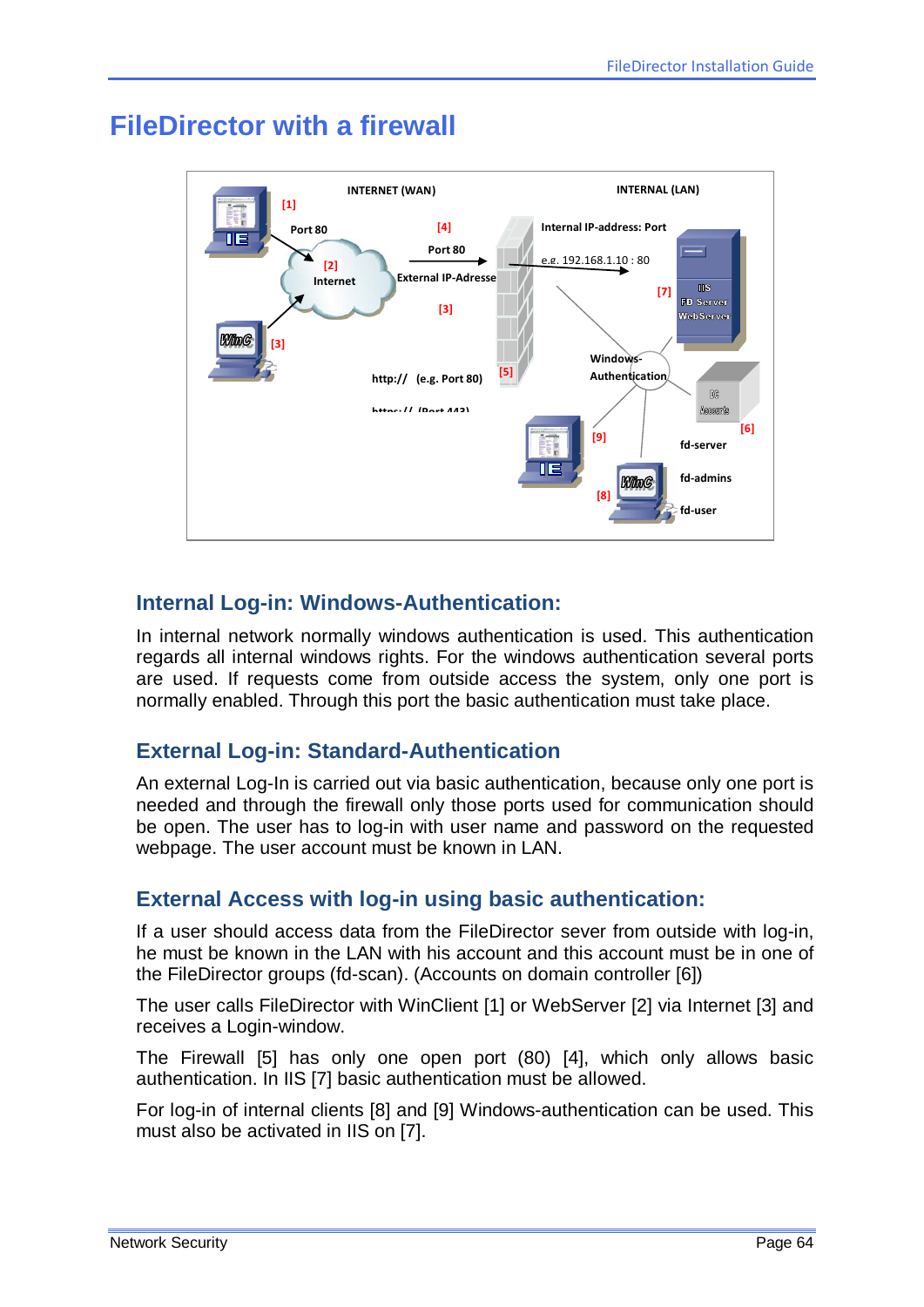### **External access without log-in:**

If a user should access data from the FileDirector sever from outside without a log-in or with not having their own account in the network, anonymous authentication can be used. A special windows user for anonymous access is configured. IIS provides a default account *IUSR\_Servername* for anonymous access.

If *IUSR\_Servername* must be able to access FileDirector data, the account must be member of one of the FileDirector groups of the domain [6], for example fdscan.

In IIS [7] anonymous access is allowed for this account in the application FileDirector\Web.

If an unknown user logs to WebServer [7], he should connect with account IUSR. This anonymous user is stored in web.config by ConfigUtility so that WebServer can automatically use it.

The Firewall [5] only offers one open port (80) [4], which only allows basic authentication. Therefore in IIS [7] basic authentication must be allowed for application FileDirector\Web.

## **Security problem using WebServer in internal network**

If for example a Trojan is infiltrated into a network (by an Email), this Trojan might open ports of its own and establish a connection over different ports. If only one firewall exists, the open ports are directly available for attacks from outside.

In order to avoid that access to the internal network is carried out directly from the internet a demilitarised zone (DMZ) can be setup using a second firewall.

FileDirector WebServer can be configured in this zone. In DMZ only basic authentication with a single port is allowed.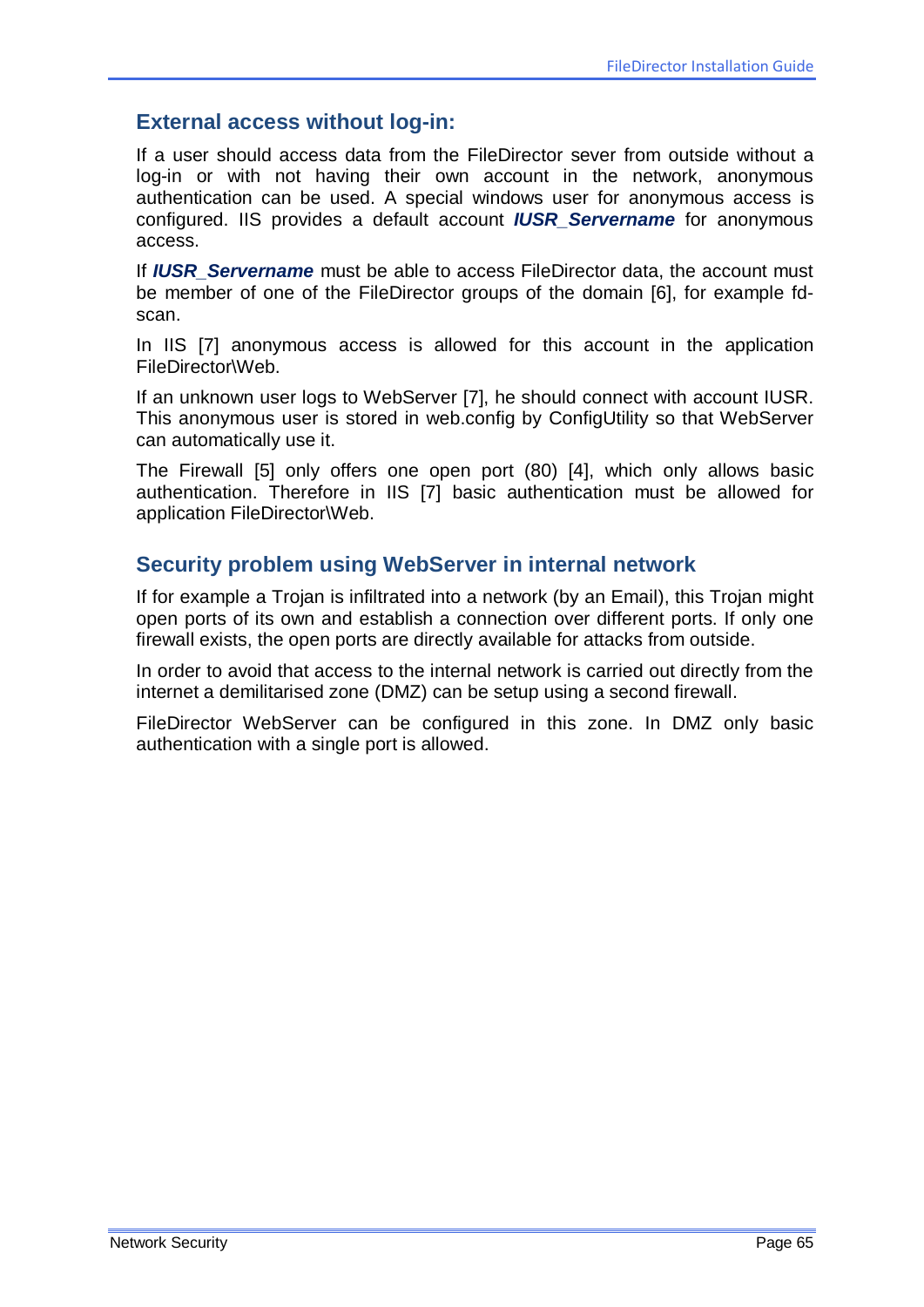# **Configuration with a DMZ (Demilitarised Zone)**



# **Login via Internet (WebServer)**

User calls WebServer with http://[external IP]/filedirector/web and receives a Login-window.

Firewall has only one open port (80), which allows basic authentication.

In IIS for application 'FileDirector\Web' only basic authentication is allowed. On server [3] a local account 'fd-server' with the same password as on FD-server [on 6] must be created to ensure that that the local cache of the external WebServer [4] can be controlled.

Since a user must log-in with an account known to FileDirector, no account should be specified in WebServer.

Firewall only has one open port (80), which allows only basic authentication.

On domain controller the account logged in must be known and be a member of one of the FD-groups (for example fd-scan).

The account is known to FD-Server because it is member in group fd-scan. In IIS basic authentication must be set, because a user can access the network only by basic authentication.

For log-in of an internal client windows authentication can be used. This must also be activated in IIS [7] for application *FileDirector*.

For internal usage of WebServer an internal WebServer [10] should be setup. For an internal windows log-in option *Windows authentication* can be set in IIS [10] for the application *FileDirector\Web*. An Internal WebServer can also be installed on the same server as the FileDirector Server [7]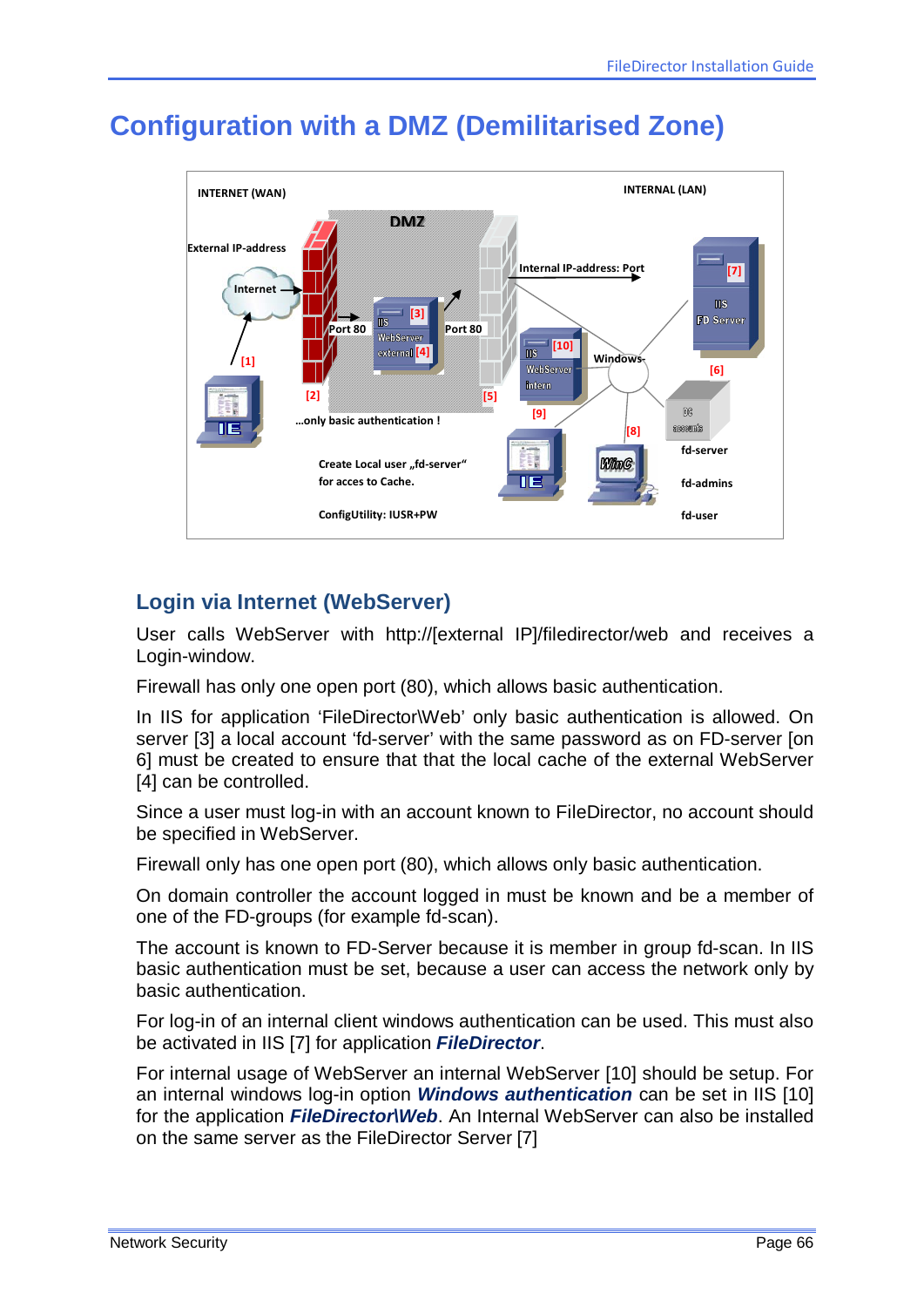### **Anonymous Log-in via Internet**

A User calls WebServer via *http://[externalIP]/filedirector/web* and receives a login-window.

The Firewall has only one open port (80), which allows basic authentication.

In IIS anonymous access is allowed (IUSR + password). On the server [3] a local account *fd-server* must be created in order to control the local cache for WebServer [4].

In WebServer this anonymous account is stored (in file web.config  $-$  settings carried out with ConfigUtility). The user is locally created on the machine where the WebServer is installed

Firewall has only one open port (80), which allows basic authentication.

In the domain the same IUSR is created with the same password as on [3]. This account must be member of fd-scan.

FD-Server knows IUSR, because the account is member of group fd-scan. In IIS basic authentication for log-in of IUSR must be activated.

For log-in of internal clients [8] and [9] windows authentication can be used. This must also be activated in IIS on [7].

# **DMZ settings in Enterprise Manager**

During the transfer of data, only specific commands to execute should be allowed.

To allow this in FileDirector the DMZ mode can be activated where just selected commands can be allowed.

The settings can be configured in Enterprise Manager:

*System configuration → server → active → select server → properties → DMZ settings*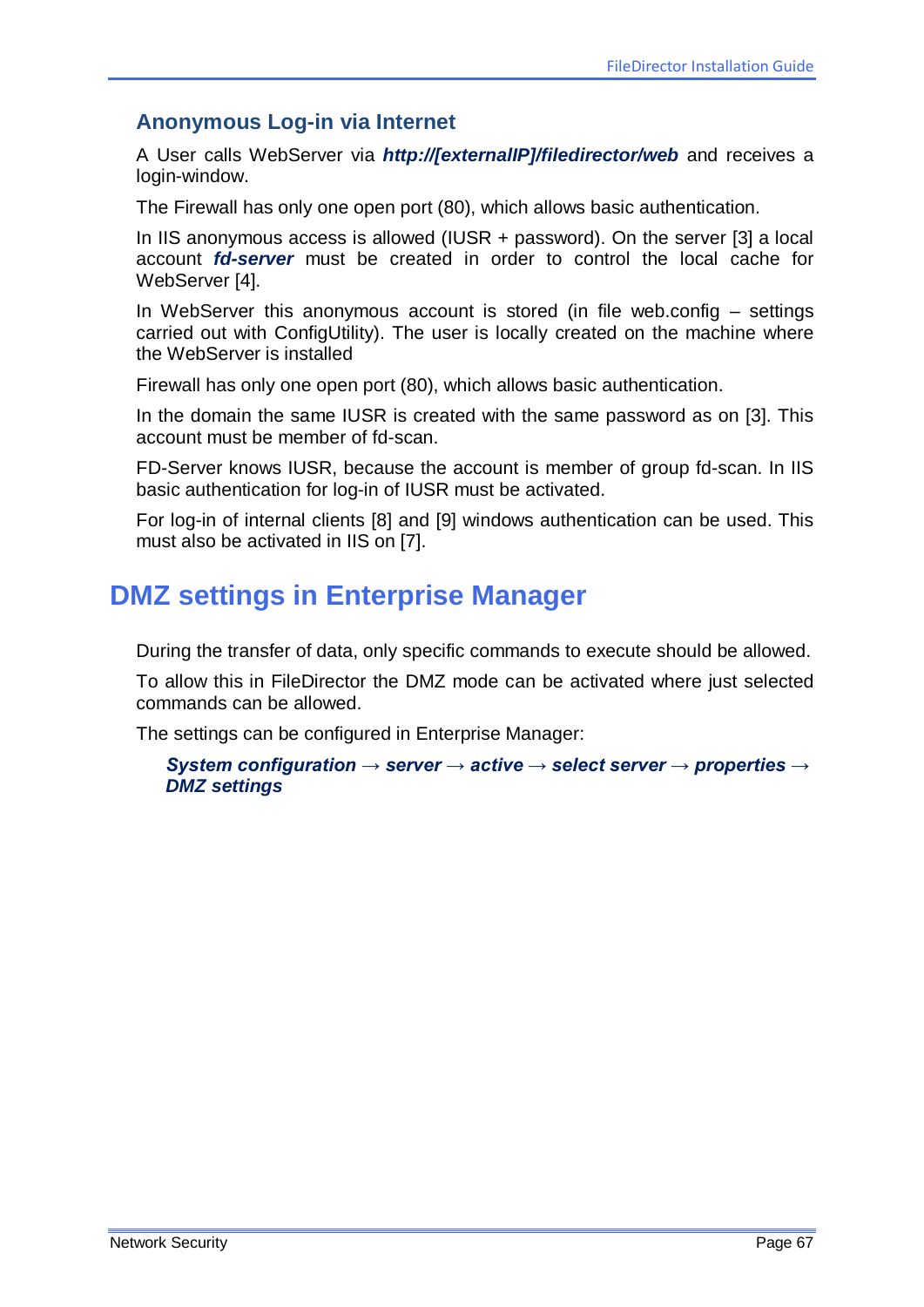# **General Administration**

# **Settings in web.config**

The file web.config is stored in the virtual directory of FileDirector for general settings. Apart from a few exceptions the keys are set by the FileDirector Configuration Utility. However, additional settings can be set for specific purposes can in the section <appSettings>.

<appSettings>

```
<add key="WebConfig.Version" value="2" />
             <add key="Server.Language" value="de" />
             <add key="Server.Description" value="FileDirector Web 
Service" />
             <add key="Server.SessionTimeOut" value="30" />
             <add key="Database.Type" value="MSSQL" />
<add key="Database.IntAuth" value="True" />
…
…
…
<appSettings>
```
After changes of the web.config a restart of the IIS should be performed. A restart can be done quickly by entering the command *iisreset* via *Start → Run* on the FileDirector Server. The IIS will be started at the next access e.g. via the WinClient or the Enterprise Manager automatically. This can lead to a short delay when accessing.

#### *Notes*

*Note that the web.config file of the new Version 2.0 must be re-created and the web.config from the old version (1.5 or earlier) cannot be used. Special items for configuration settings should be copied from the old to the new web.config.*

*There should be no other file exist in the virtual folder with the extension \*.config to load the correct configuration file.*

#### **Configure <identity impersonate="false" />**

Change this entry in the web.config to *false* if the value is still on *true* from a previous version.

If identity *impersonate="false"* in the file Web.config is set, the authentication information of the basic processes is used.

This setting is important to avoid problems during the log in.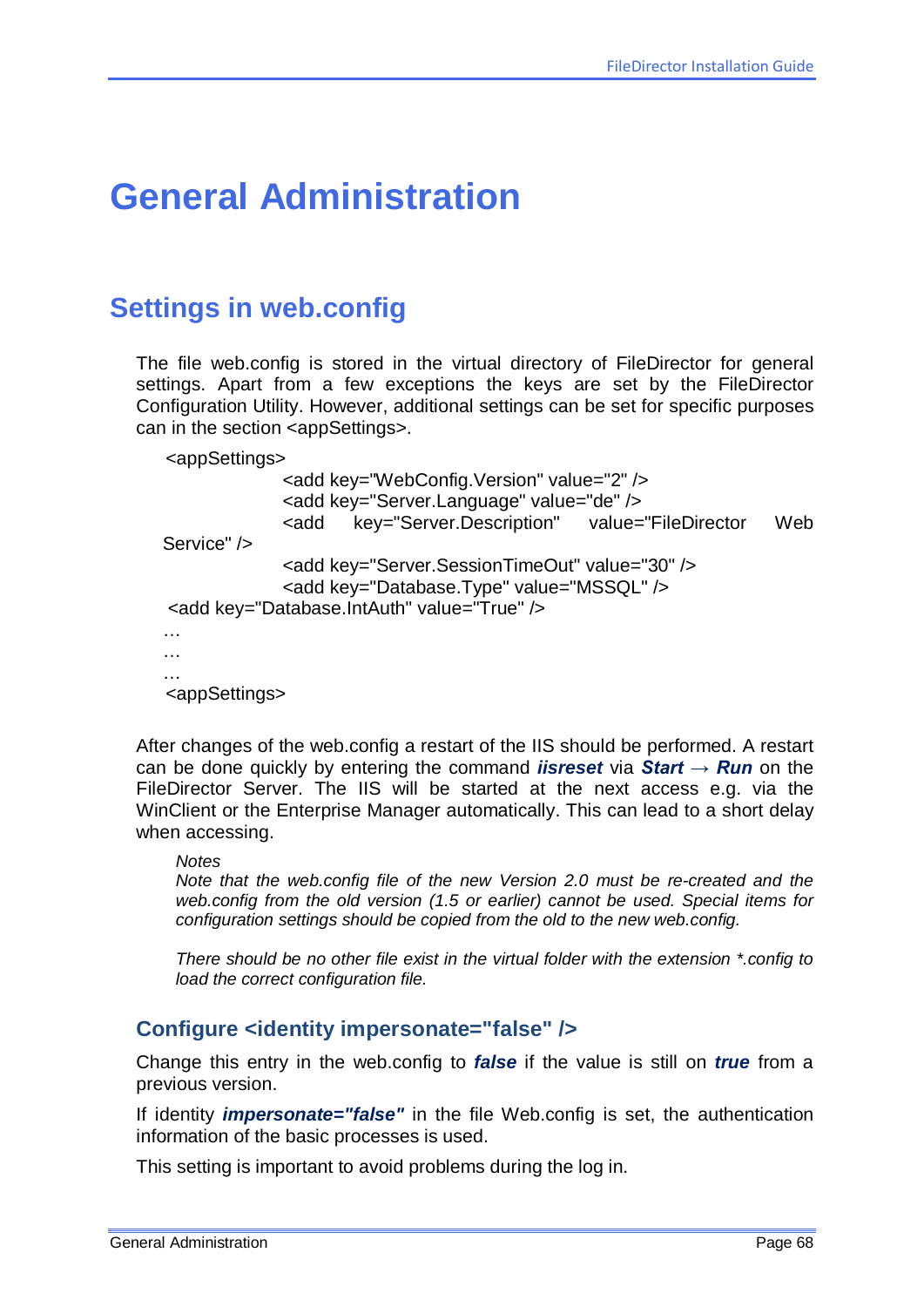### **Stored Domain name**

#### *<add key="FDServerDomain" value="Domain name" />*

Name of the domain - If the installation should be performed for a domain and the name of a local machine is listed, the ConfigUtility was started with a local log-in.

### **Number of search results**

#### *<add key="SQLMaxDocsInHitlist" value="1000" />*

This entry limits the number of search results returned to the WinClient. If a search operation results in more than 1000 entries, only the first 1000 entries are returned to the WinClient. This setting can be changed in the Configuration Utility.

### **Split Multi page TIFF documents for OCR recognition**

#### *<add key="FDServer.FileImportSplitMTiff" value = "0" />*

If this value is set to "1" this entry is active.

Normally (setting ="0") multipage TIFF-files or single files in a subdirectory are imported as a multipage document.

Example for setting "0" when importing with OCR:

- a) One Multipage TIFF file with 3 pages is imported = 3 page document in FD
- b) 3 single TIFF files in a subdirectory  $=$  3 page document in FD

Only the first page is read and indexed by OCR. The document is stored in the document type for this document. The other pages are appended.

Example for setting "1"when importing with OCR:

a) One Multipage TIFF file with 3 pages is imported = depends on recognition

A multipage file is split up into single pages and for each page, recognition is carried out. Depending on the results the pages are stored and distributed into the relevant document types.

b) 3 single TIFF files in a subdirectory  $=$  depends on recognition

The document is not archived as a 3 page document because all TIFF files are stored in a subdirectory. For each page OCR recognition is carried out. Depending on the results the pages are stored and distributed into the relevant document types.

#### *Notes*

*a) The splitting of multi-page TIFF files with this switch will only work for files in a subfolder.*

*b) This option is configured in File Import Scheduler in version 1.4.0 and later with*  **read all pages in multipage TIFF***. The entry in the web.config is not taken into account anymore.*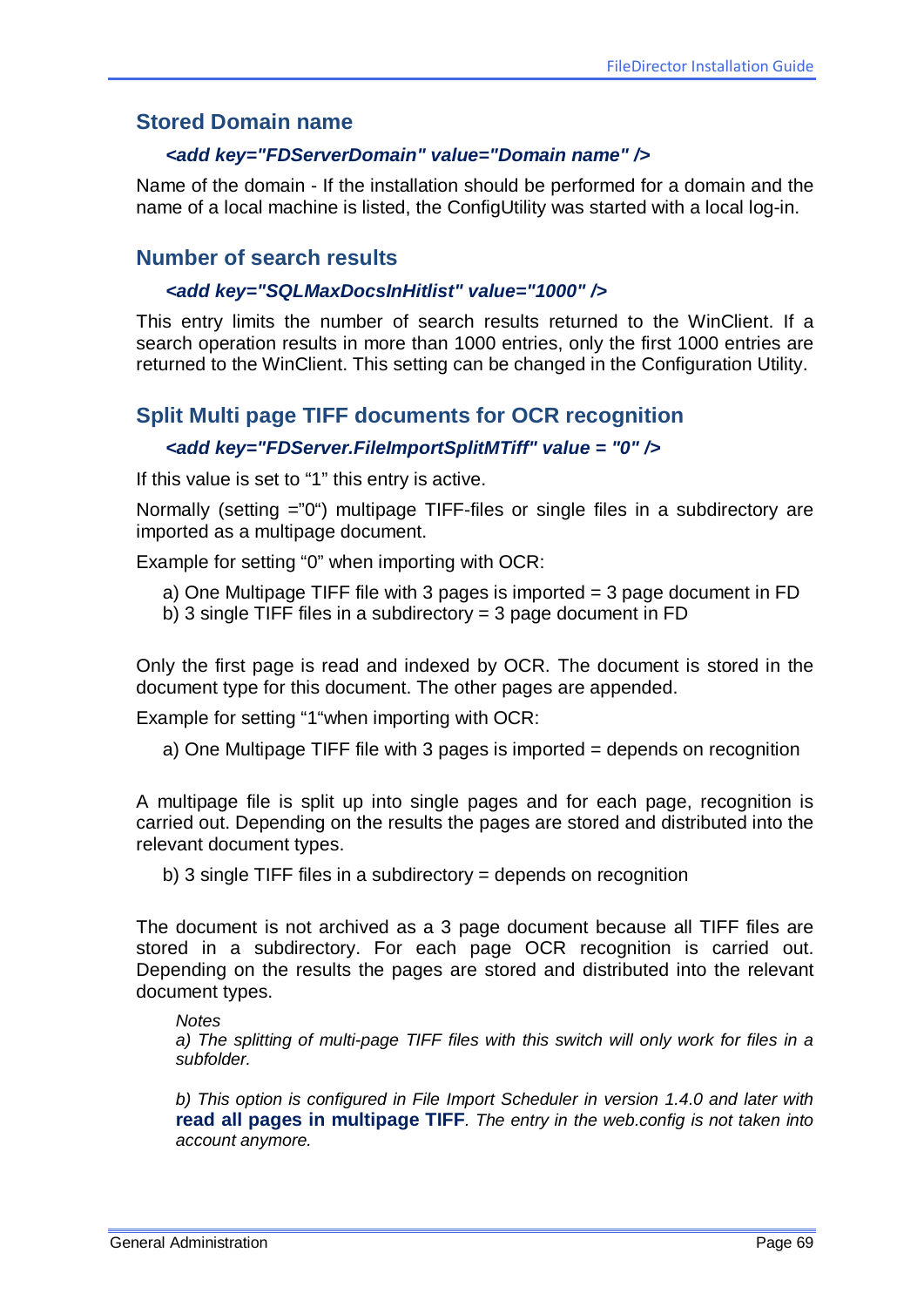## **Rename FD-groups**

It may be useful to rename the fd-groups. But it's not really recommended, as the support could be more difficult and should only be done in special cases.

In the Configuration Utility the groups can be configured and are saved in the following section *<appSettings>* of the web.config file:

```
<add key="Accounts.FDAdminsGroup" value="fd-admins" />
<add key="Accounts.FDScanNamedGroup" value="fd-scan-named" />
<add key="Accounts.FDScanConcurrentGroup" value="fd-scan" />
<add key="Accounts.FDUserNamedGroup" value="fd-user-named" />
<add key="Accounts.FDUserConcurrentGroup" value="fd-user" />
```
The value (value=…) for the default group name can be changed. For FileDirector only these groups are relevant. Own groups can be added to these groups to make them known for FileDirector.

**Notes** 

If other groups were used and created in an earlier version, these groups must be mapped. If they are not mapped, they are not included and can be deleted.

Rename FD-Groups

In some cases it can make sense to rename the FD-groups. For support reasons this should only be done in exceptional cases.

The following entries can be added in the section <appSettings> in the file web.config for that:

```
<add key="FDServer.FDAdminsGroupname" value="fd-admins" />
<add key="FDServer.FDPrioUserGroupname" value="fd-prio-user" />
<add key="FDServer.FDUserGroupName" value="fd-user" />
<add key="FDServer.FDWebUserGroupName" value="fd-web-user" />
```
The value (value=…) for the default group name can be changed.

### **Creating documents with 0 pages during index import**

If the connection field during the index import is not found in FileDirector it's possible to create documents with 0 pages.

To configure this, in the file web.config the following entry must be set:

<add key="FDServer.IndexImportCreate0PageDocs" value = ..1" />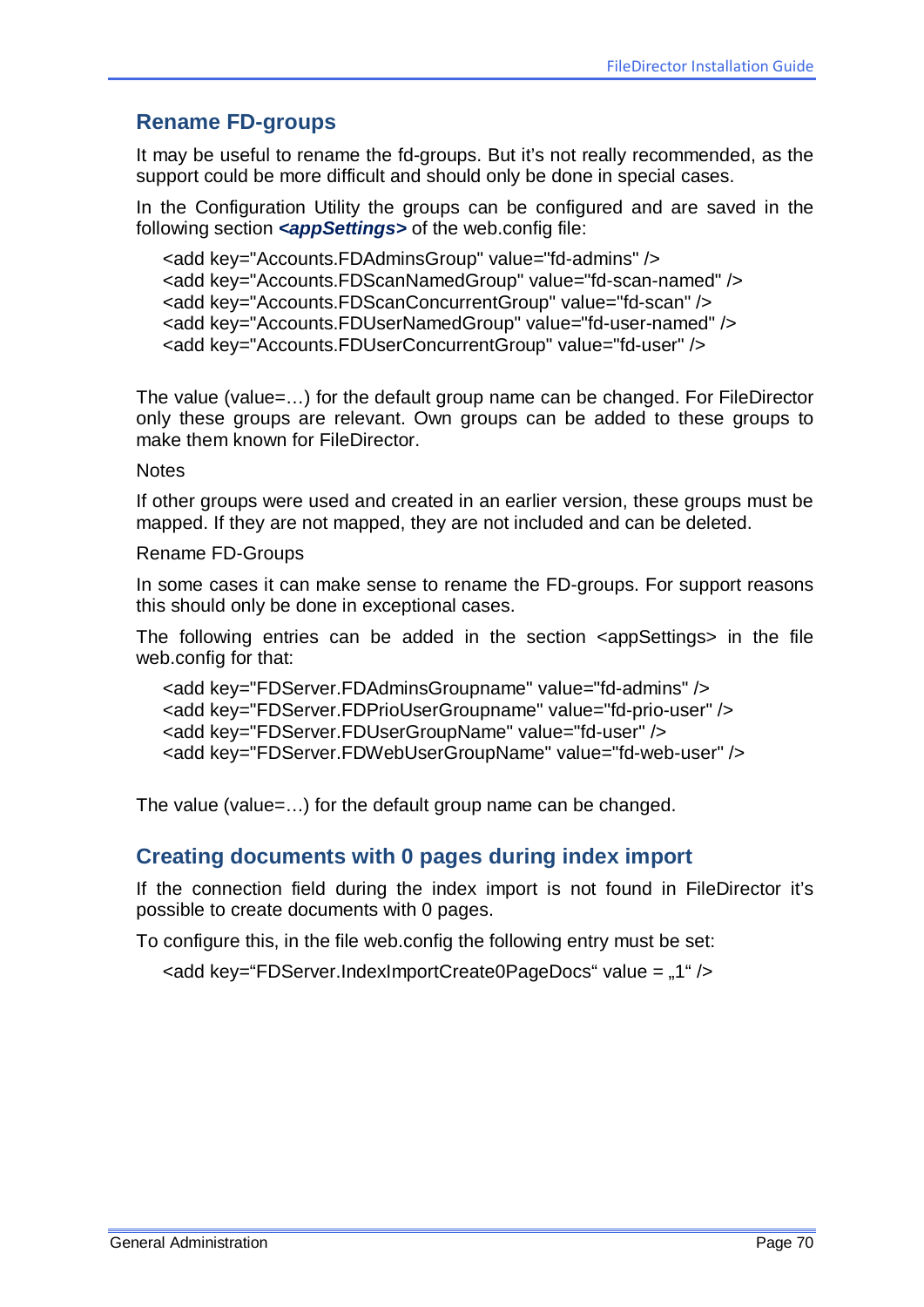### **Deleting double documents during index import**

If documents are imported several times, it's possible that repeated identical documents exist. To delete these double entries from the database and delete them also from the filedirector.data path the following key can be set in the web.config:

<add key="FDServer.DeleteDuplicateDocuments" value="D:\Pfad\" />

*Notes*

*The path must be on the same hard drive as the \Inetpub\FileDirector folder. ATTENTION: The data is moved in the path which is configured and is deleted completely from* 

## **Move index file after index import**

*the FileDirector database and storage pool.*

If the index import file should not be read after an index import, the file can be moved to a subfolder. This subfolder is automatically created in the index import folder and is named \save. To configure that the file is moved, the following switch can be set in the web.config file of the FileDirector server:

```
<add key="FDServer.ImportSourceCopyTo" value="1" />
```
### **Threshold for signature recognition**

When recognising a signature a certain tolerance must be followed. This tolerance can be set in web.config. The lower this value is, the easier a signature can be recognised.

Note, that decreasing this value also decreases security, because a signature can more easily be falsified

To set this threshold, the following value can be changed:

Default value is 80.

```
<add key="FDServer.SignatureThreshold" value="80" />
```
### **Set AND- or OR- relation for field filters**

If field filters are used for users or groups there are different conditions necessary for different requirements. With an entry in the web.config this setting can be configured generally to an AND or an OR Relation.

#### *For multiple filters within one field for a user*

The following switch is set to value "0" or "1" whereas:

"0" = OR "1" = AND

<add key="FDServer.FieldFilterSetToAND" value="0" />

#### *For filter in several fields for one user:*

 $"0" = AND "1" = OR$ 

<add key="FDServer.CombineSearchFieldsWithOR" value="0" />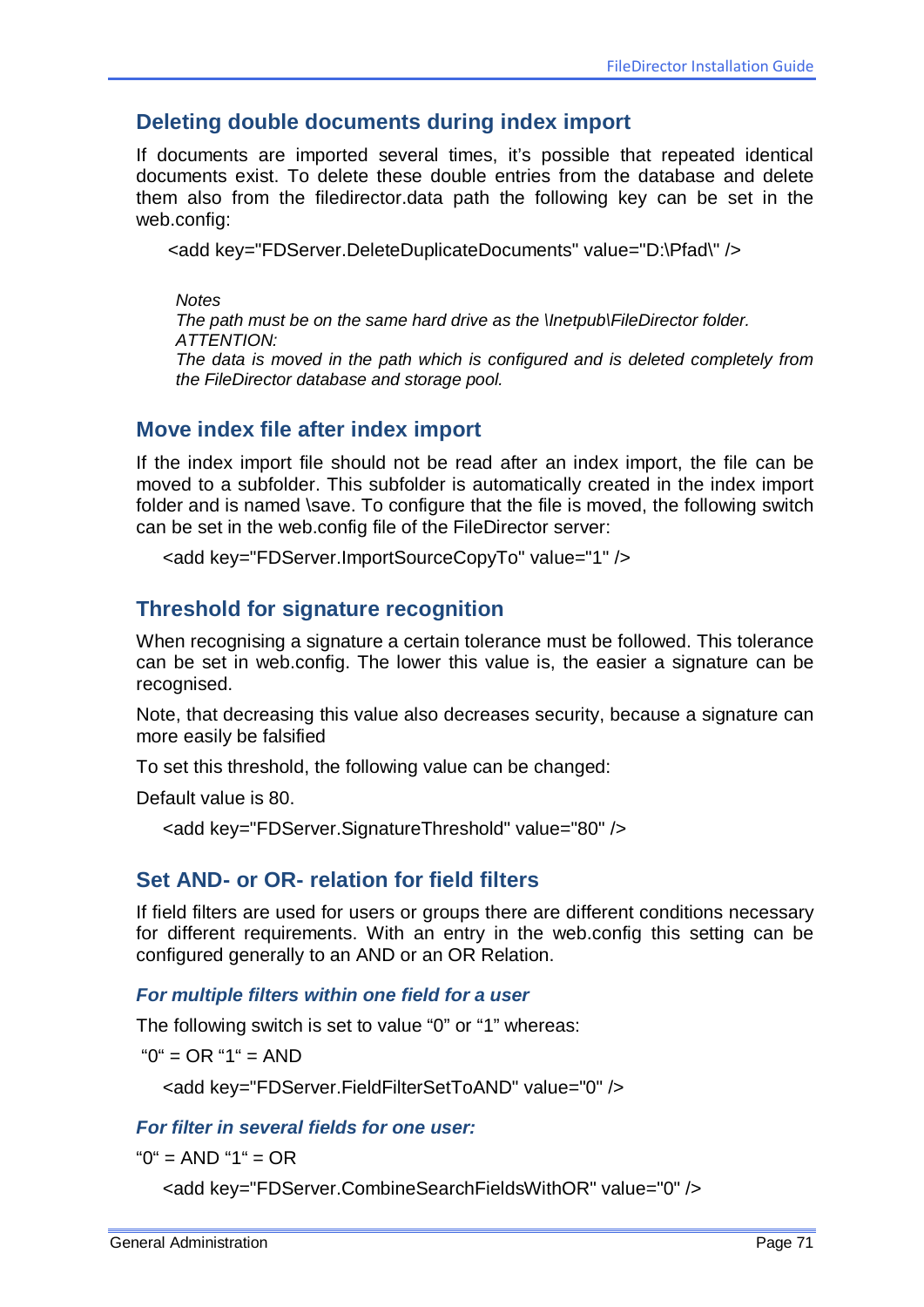When the entry is not present **AND** is set as the default value between the various fields.

*Notes*

*Please read in addition the section* **Relation of AND/OR filters** *in the administration manual.*

### **Do Not store document info Log**

For every document a history is created which can be viewed with the *Info* for the document. All actions performed upon the document are logged, - manual changes and automatic changes from the schedulers, e.g. Index-Import. This log is stored in the table *doclog* in the database.

An automatic action performed by a scheduler is an action from the user fdserver.

In some circumstances, many schedulers are used for automatic actions that the log becomes extremely large and the size of the database grows. To avoid this, the following switch can be set in the web.config:

```
<add key="FDServer.DisableDocLogLogging" value="0" />
```
With a value of **0** all automatic activities of the schedulers are logged. With a value of *1* all actions from the fd-server are not written in the table "doclog".

All manual activities performed by users are still logged.

*Notes*

*This setting only affects the document-Info, not the audit trail accessed from Enterprise Manager. Scheduler activities are still recorded when configured.*

#### **Use ODBC connection with password**

Setting up an OCBC connection which needs a password, you can set the following entry for a password in version 1.3.1 or later in the web.config file.

#### *Example1 (Standard setting):*

<add key="FDServer.ODBCConnectionString" value="DSN={0};Trusted\_Connection=Yes;Connection Timeout=600;" />

#### *Example2 (Setting with password):*

<add key="FDServer.ODBCConnectionString" value="DSN={0};UID=admin;PWD=password;Connection Timeout=600;" />

The term  $\{0\}$  – if available - is replaced in runtime with the ODBC-source, which can be selected in the ODBC-Links.

The setting {0} is not changed manually - *Trusted\_Connection=Yes* is the previous standard setting used by the fd-server as log-in. If this log-in malfunctions, you can set a user with password by using the key. UID=user, PWD= Password.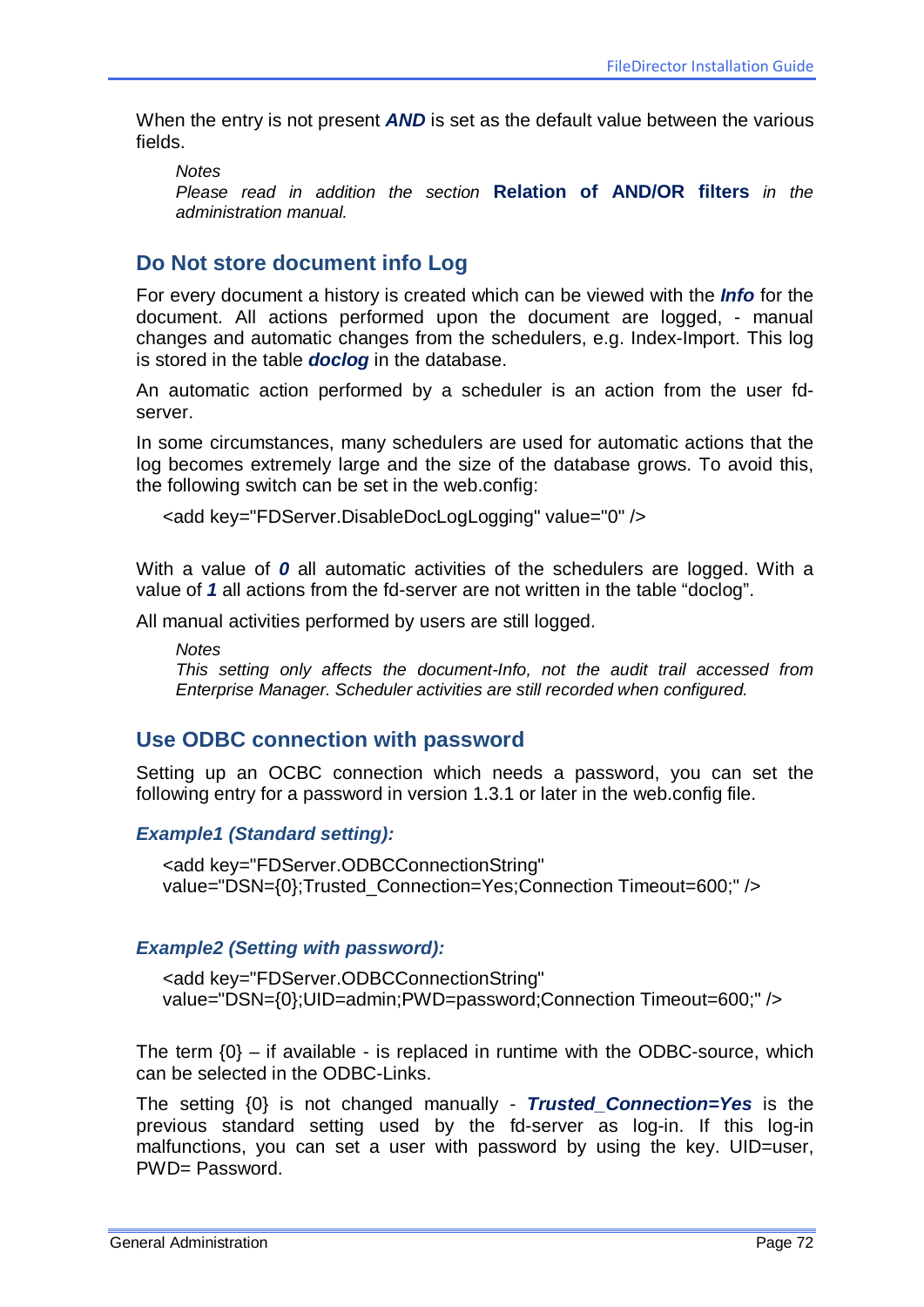*Notes*

*Exception when using external ODBC-driver:* 

*If the ODBC driver set is not windows compliant (In DSN={0}the data source will be loaded from the registry from: HKLM\Software\ODBC\ODBC.ini) the data source cannot be allocated and the connection cannot be established. For this exception you can set the data source for DSN={0} directly, but keep in mind that the result is that only one ODBC-source can be used.*

### **Preserve ODBC Search Result**

When using ODBC searches to complete index data, the key below can be set to preserve and use the data found from the previous search, when the current search does not produce a result.

```
<add key="FDServer.UseLegacyODBCResult" value="1" />
```
A value of *1* will preserve the results of the previous search. A value of *0* will clear the index fields when no results are returned.

#### **Leave user name and last date of changes**

When a document is checked in, the user and the date of last changes are saved with the document automatically. If another automatic change by a scheduler or a server plug-in takes place, the changes will be done by the user of the server *fdserver,* and the date and the user is updated to *fd-server*.

If the information should be updated only after manual changes, the following entry can be set in the configuration file web.config:

<add key="FDServer.LeaveDocumentModifiedInfo" value="1" />

If the value is set to *1*, the change date and the user are not overwritten with the user *fd-server*.

### **Search always with inverted commas (WinClient)**

In order that a search in WinClient or in WebServer is always performed with inverted commas, you set the following switch in web.config (" $0$ " = off, "1" = on):

```
<add key="FDServer.SetQuotedIndexSearch" value="1" />
```
A search is performed exactly for the string which is entered in the index field, even if a blank is used.

### **Web Config 2xhash**

To improve the security a doubled checking of the hash code can be set up in the file web.config (" $0$ " = off, " $1$ " = on):

```
<add key="FDServer.DoubleHashVerification" value="0" />
```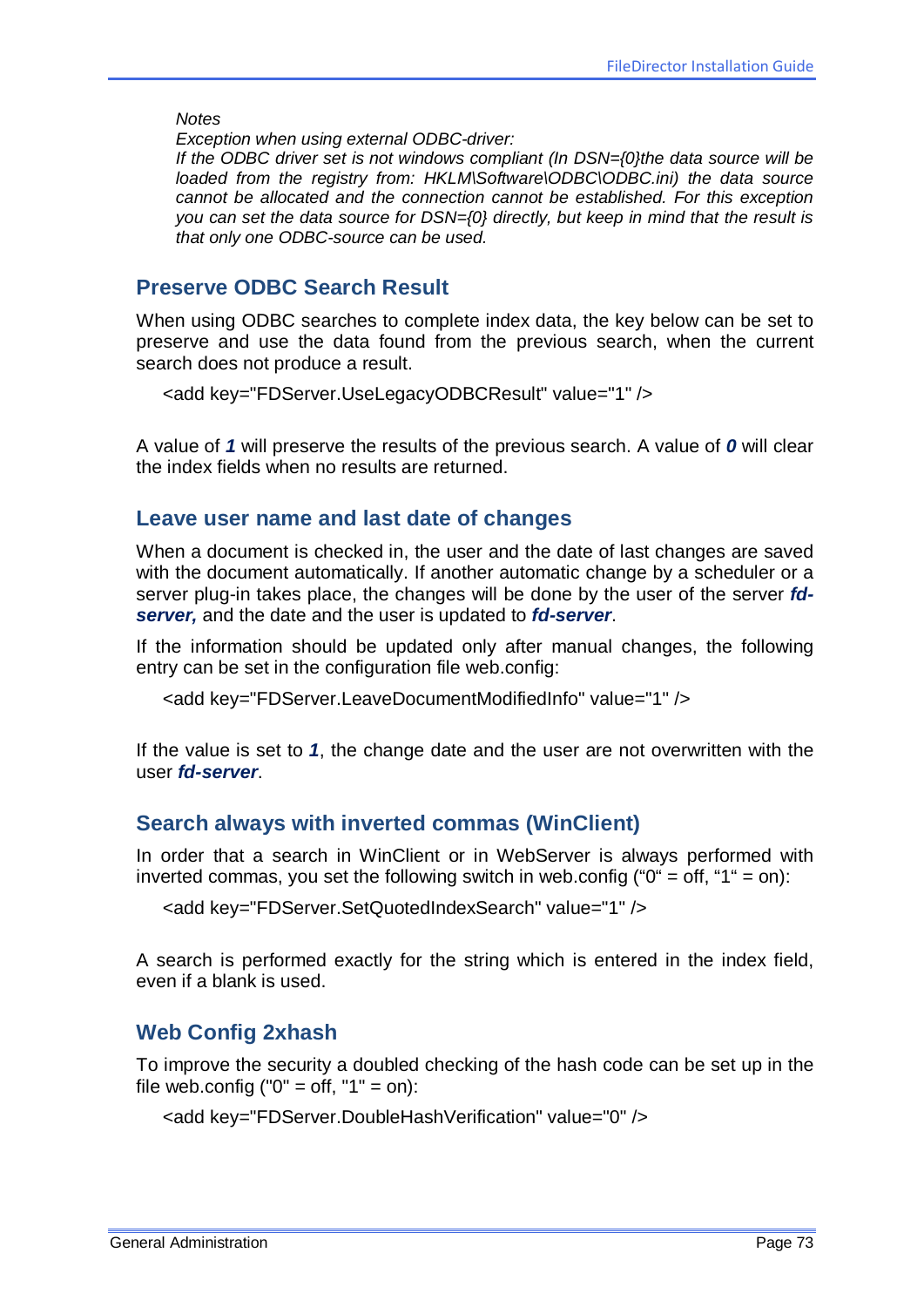## <span id="page-73-0"></span>**Relocate local cache when server profiles are used**

The WinClient and Enterprise Manager uses a local cache to store new documents, recently displayed documents and settings. This cache is normally located as a subdirectory *FileDirector* in the user accounts *My Documents*.

In some network environments the directory *My Documents* is located on a central network storage location in order to include this data in backup strategies.

Because of performance and being able to work offline (without connection to the server or network at all) it is advisable to relocate the local cache to a local directory.

The storage location of local cache can be set in the file APP.XML on the server, which is then copied to the application path of the WinClient and Enterprise Manager. If the path to the local cache is changed after installation and the relevant path entry is not available in the file APP.XML on the server, it can be changed directly in the app.xml of the WinClient and/or Enterprise Manager.

C:\Program Files\Spielberg Solutions GmbH\FileDirector WinClient C:\Program Files\Spielberg Solutions GmbH\FileDirector Enterprise Manager

<appSettings> <add key="LocalCacheKey" value="Personal" /> <add key=" LocalCachePath" value=" /> </appSettings>

#### *Set path in with keys:*

The possible values for *LocalCacheKey* are

ApplicationData CommonApplicationData **CommonProgramFiles** Desktop DesktopDirectory **Favorites** 

History InternetCache LocalApplicationData **MyComputer MyDocuments** Personal

**ProgramFiles Programs** Recent **System** 

The default value *Personal.,* When changing this value to *ApplicationData* the cache would be created in the following directory:

#### *…Documents and settings\<user name>\Application data*

#### *Set path directly:*

The key below allows you to configure a path for the local cache directly.

<add key=" LocalCachePath" value="C:\LocalCache\FileDirector\" />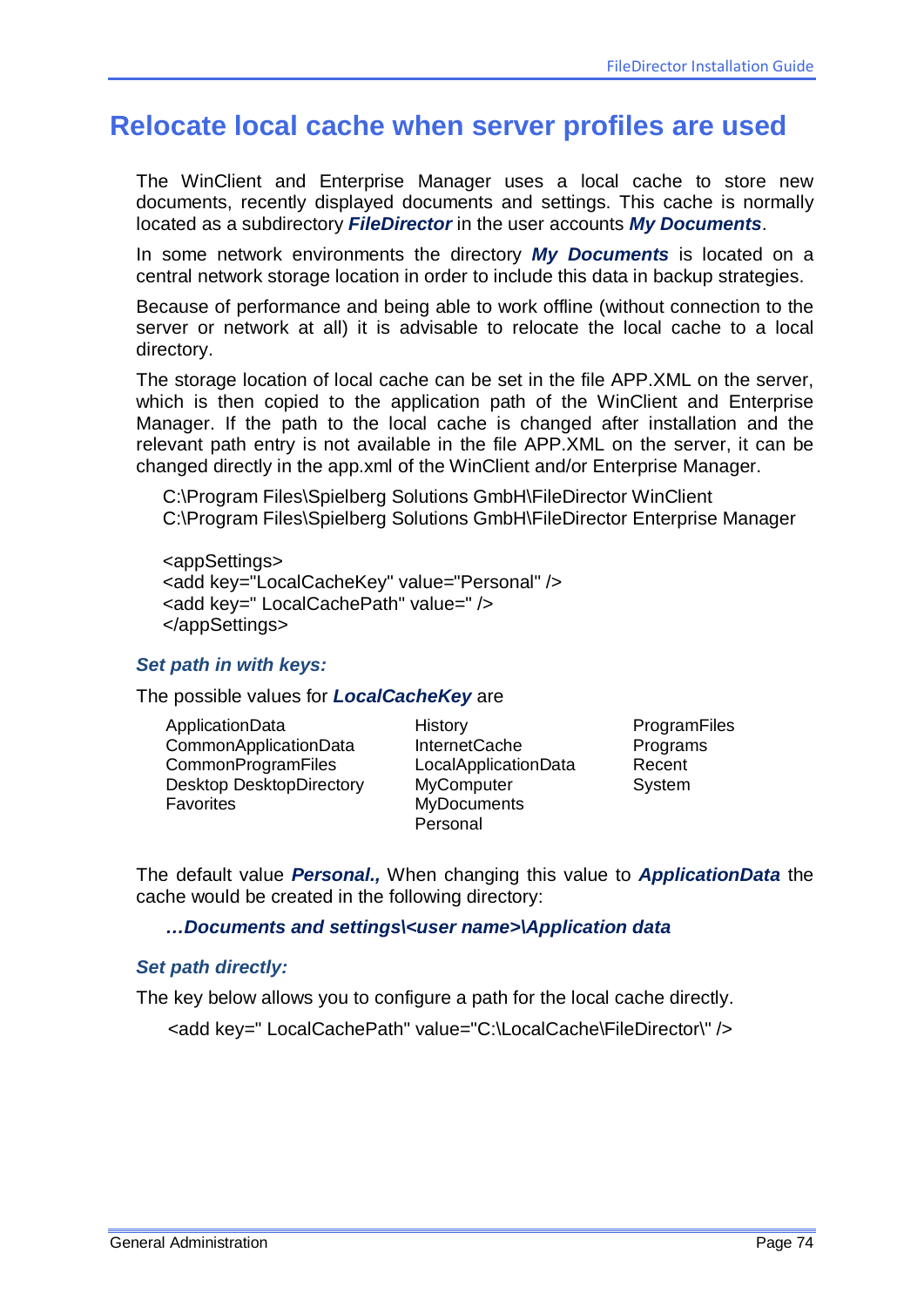### **Component Service with changed local cache directory**

If the local cache was replaced on the clients, the local cache directory may only be accessible for the currently logged on Windows user (rights settings). Component service normally starts under the account *SYSTEM*. If this account is not allowed to access the local cache directory, OCR recognition will fail and generation of thumbnails of electronic documents with the EDOC engine is not possible.

#### *Start Component Service under user Account*

The Component service on a client can be configured in services to be started under the relevant user account to ensure access to the local cache directory.

The User account and password must be entered if this user should work with OCR engine.

#### *Switch off Component service*

If the following registry entry is set to *1*, the FileDirector Component Service will control the OCR and EDOC engines. An automatically started Component service is the default setting.

This value is automatically set when Component services are installed on a client PC with Windows 2000 (or later).

[HKEY\_LOCAL\_MACHINE\SOFTWARE\FileDirector\Component Service] "Installed"=0x00000001 (1)

If the local cache location was changed, and only the user account has access to it, the entry *Installed* set to *0* can also be used to enable the usage of the OCR engine. In this case even on a Windows2000 client (or later) this registry entry must be manually set to *0*. The *Component Service* must be stopped and be set to the startup type *Manual*. As soon as the OCR is used, the OCR engine will start under the user account currently logged in and will have access to the local cache.

[HKEY\_LOCAL\_MACHINE\SOFTWARE\FileDirector\Component Service] "Installed"=0x00000000 (0)

### **Using the ImagePrinter with changed local cache**

See chapter → *[Set pointer to the changed local cache for ImagePrinter](#page-91-0)*

## **Move Cabinet to a different FD server**

The Cabinet Structure can be exported and imported to create a new Cabinet on the same or a different FileDirector server. Please read the chapter *Save structure as* in the Enterprise Manager Manual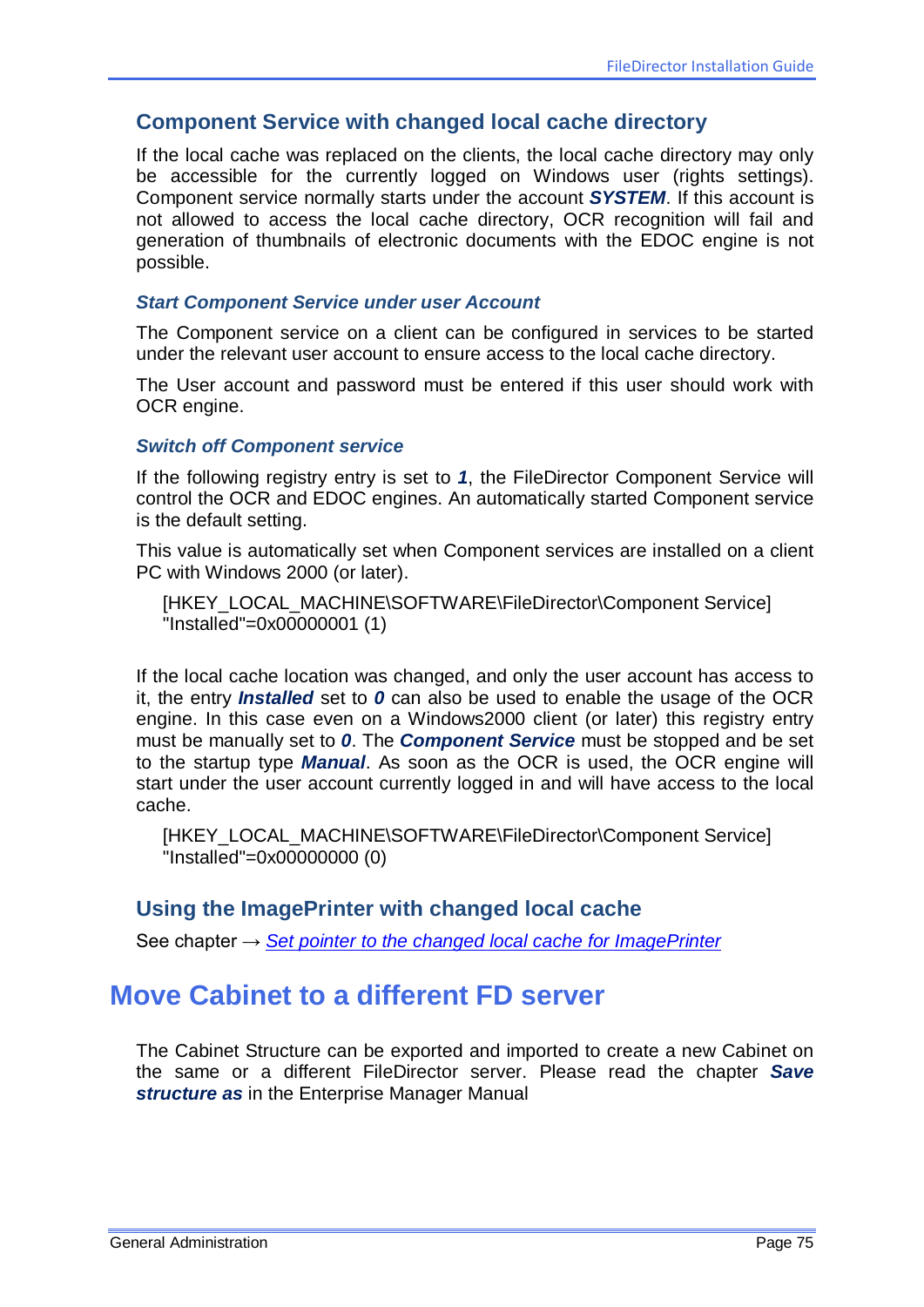## **Transfer Entire cabinet with Data**

To move a cabinet to a different server, the index data and the stored documents of a cabinet have to be copied. To grant access to the documents, accounts and account rights have to be adapted to the new environment.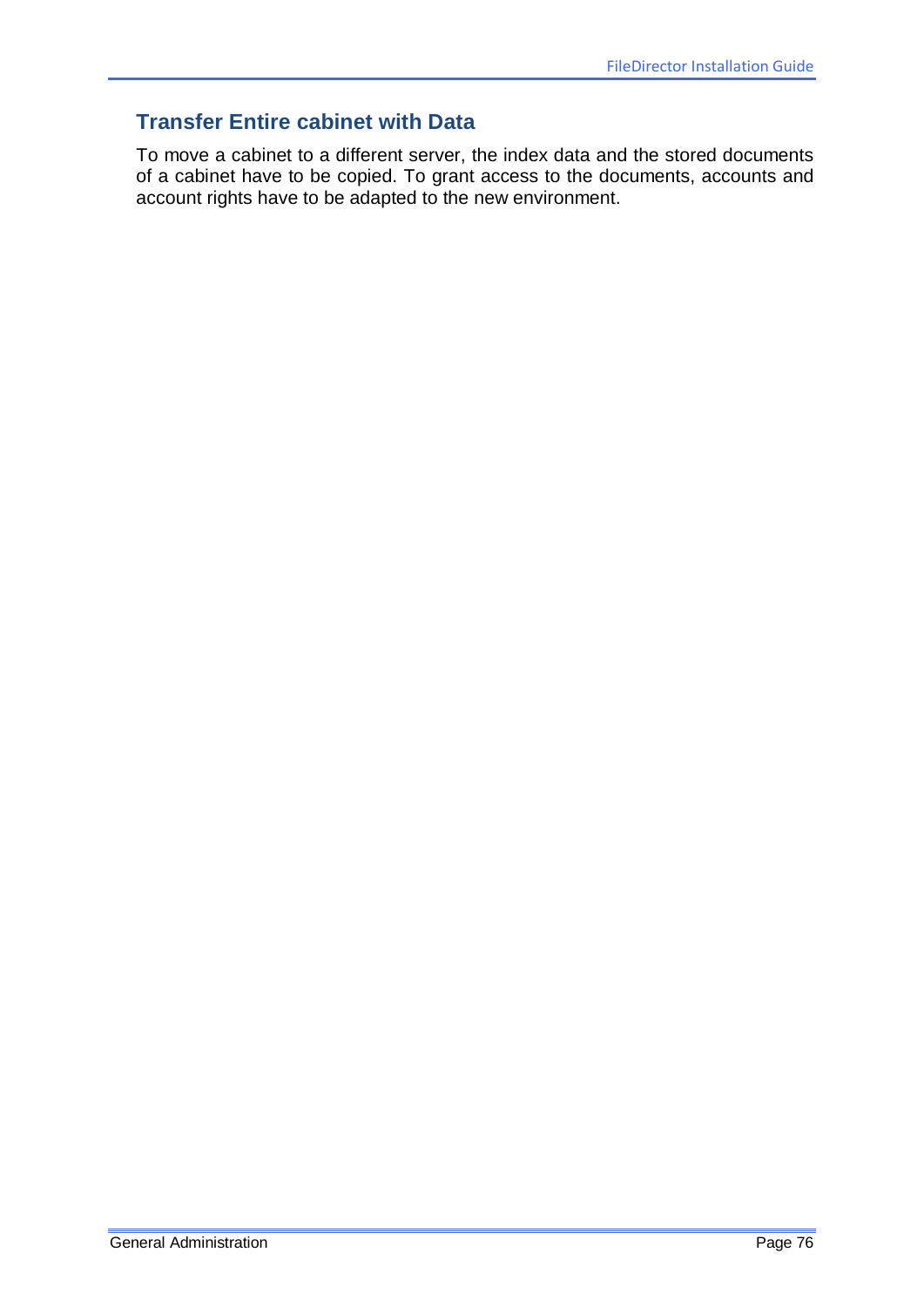If a cabinet is moved to a new FileDirector version, the cabinet may have to be updated.

Copy database and transaction.log Copy data directory of cabinet (default=filedirector.data) Connect database in new SQL server environment Register cabinet in FileDirector Enterprise Manager Run cabinet update in Director Enterprise Manager If necessary - adjust cabinet rights Configure storage pool

#### *Notes on FDConfig:*

*The database FDConfig stores general configuration information, and also information on all registered Cabinets. The configuration on a different server will be different. It is recommended not to copy the original database but to create a new database FDConfig using the Config Utility.*

### **Copy Database**

Document index data is stored in the cabinet database. The database consists of the database itself (.mdf) and the transaction log (.ldf). These files are located in the path specified in the Configuration Utility

The 8 character ID of the cabinet is used. In the database directory you will find:

FD\_XXXXXXXX.mdf FD\_XXXXXXXX.ldf

Where *XXXXXXXX* denotes the ID which is displayed in cabinet properties in FileDirector Enterprise Manager.

#### *Notes*

*Whilst SQL server accesses the databases the files cannot be copied. The server access must be switched off if these files need to be copied. This can be done by:*

*a) Stop SQL-server-agent*

*(This is not recommended during normal working hours, because it stops database activities. No retrieval or storage is possible.)*

*or*

*b) Configure a scheduled backup task in SQL server to backup the database. Copy the backup database.* 

### **Copy FileDirector.Data**

The *filedirector.data* directory is the default directory for a storage pool. It contains image and XML data of the documents stored in a cabinet. A subdirectory is created for each cabinet named with the cabinet ID: FD\_XXXXXXXX.CAB

In order to retrieve documents of a moved cabinet in the WinClient the directory with the Cabinet documents must also be copied to storage pool of the target server.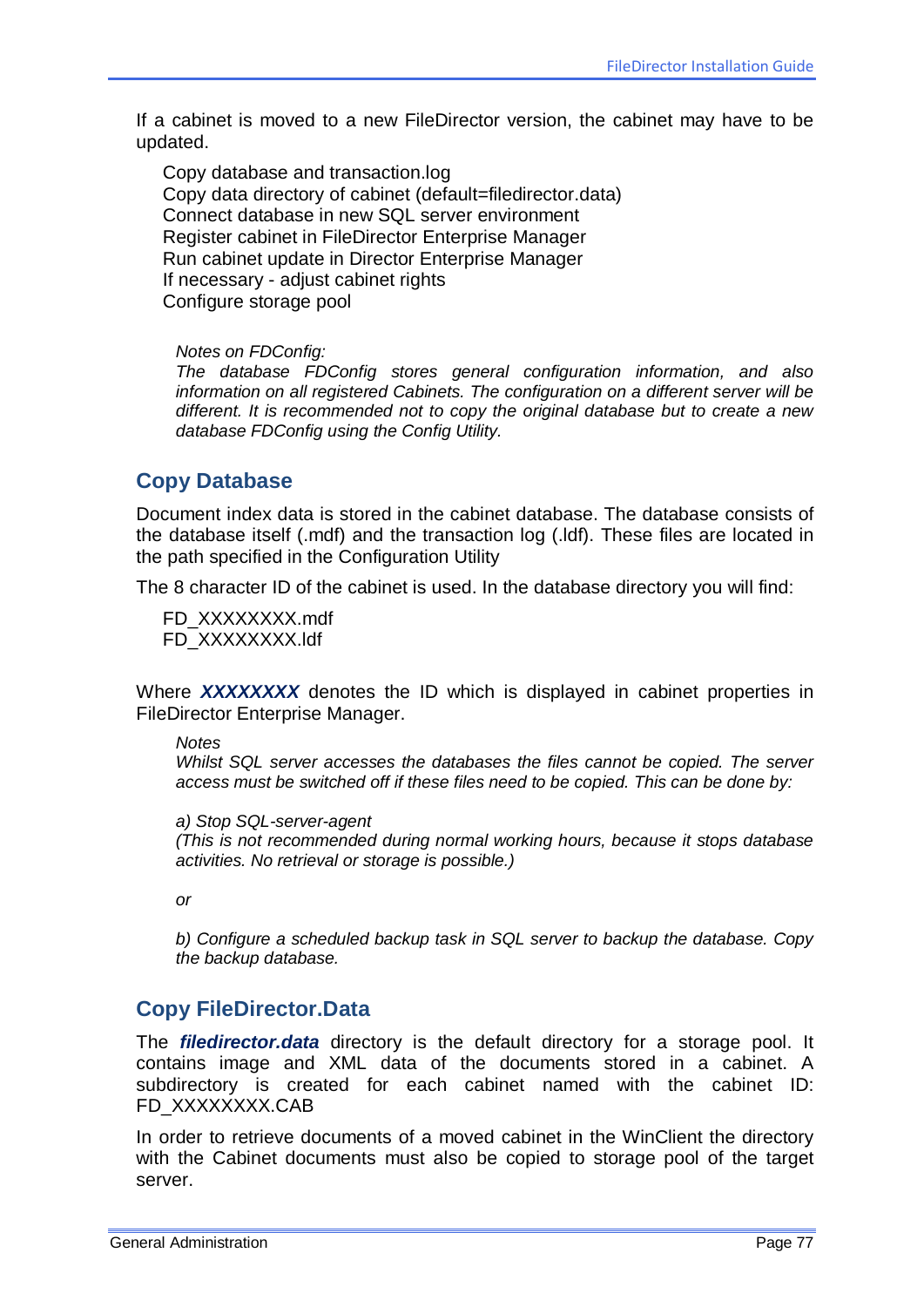### **Connect database**

Before a cabinet can be registered in FileDirector, the database must be connected within SQL server.

Start SQL server Management Studio on the target server select the SQL group where FileDirector is configured. Right-click on *Databases* and select *all tasks → Connect database*. Select the mdf-file of the database to be connected in the displayed window. The transaction log is automatically selected as well after the mdf file is selected. In this window the authentication method for the database access can be specified. If you use windows authentication no settings have to be made. If you complete these settings, the database will then appear in the list of databases of the SQL server.

### **Register Cabinet in FileDirector**

If the database is connected in the SQL Server it can then be registered to the target FileDirector Server. Open FileDirector Enterprise Manager and right-click on *Cabinets*. Select properties and the database can then be registered as a Cabinet.

### **Database Update**

If the cabinet was created using an earlier version of FileDirector and is then moved to a newer version, a database update must be performed. This can be done within Cabinet properties.

### **Configure rights of new cabinet**

In the previous environment/network other users might have been assigned to the cabinet or even the administrator might be from a different domain. It is possible that there are no rights on the cabinet even under administrator account of the new environment.

Open the cabinet database in SQL Management Studio,. right-click on the table *Cabrights* and select *Edit Top 200 rows* The Group *fd-admins* is displayed. This group was created in the old environment and is listed as *Domain name\fdadmins*. If necessary rename the domain name to the new domain name. After this change, the administrator account of the new system is accepted for this cabinet.

#### *Notes*

*Rights cannot be granted directly in the database.*

*If all records are deleted from the table* **CabRights** *in SQL Enterprise Manager, the current user, who must be in the group* **fd-admins** *is automatically added to this list with full rights once a cabinet is reregistered with FileDirector Enterprise Manager.*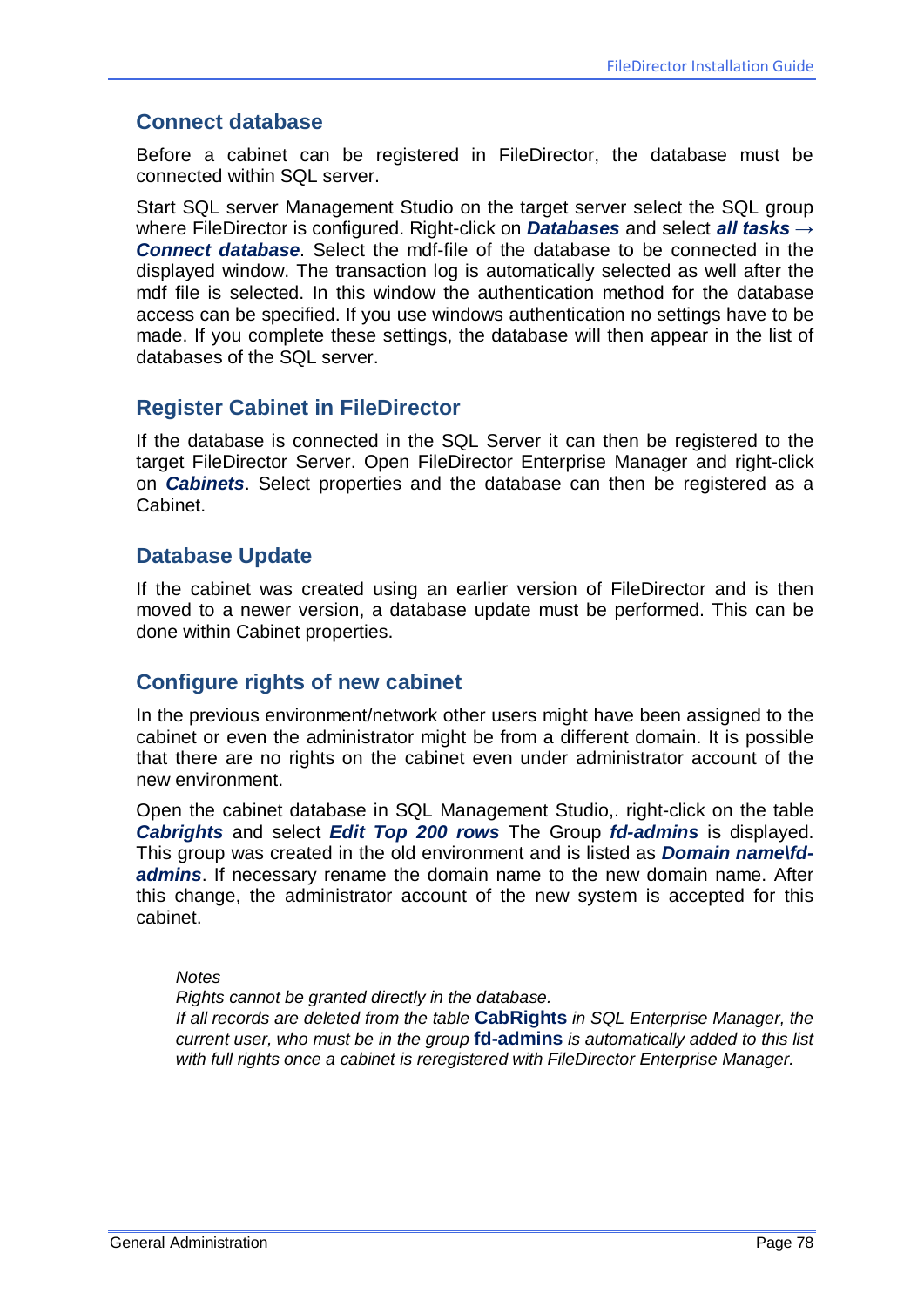## **Adjust storage pools**

In order to display documents in the WinClient, the FileDirector Server must be able to find the stored documents. If the storage pools are configured differently on the new system compared to the old system, the documents will not be found.

Open the cabinet in FileDirector Enterprise Manager and check if the path settings of the storage pools point to the stored data, which were copied to directory \filedirector.data. If this directory is stored on a network device, the account fdserver must have full access.

## **Proxy server settings**

If a proxy server is used in an enterprise, this can be specified in the settings in Internet Explorer.

Open Internet Explorer and select *Tools → Internet Options → Connections* then select LAN settings and enter the settings of the proxy server. When a proxy server is used, the settings are displayed here. FileDirector then uses these settings. Under Advanced… addresses can be specified which should bypass the proxy server.

### **Proxy server with password**

If a proxy server with password is used, FileDirector will log on to the proxy server using FileDirector's authentication method – either basic authentication or integrated windows authentication.

### **Possible manual setting**

To avoid a configuration in Internet Explorer, this setting can be deactivated in special cases and manual specifications can be done. These settings can be done in the app.xml configuration file of the FileDirector WinClient and the Enterprise Manager.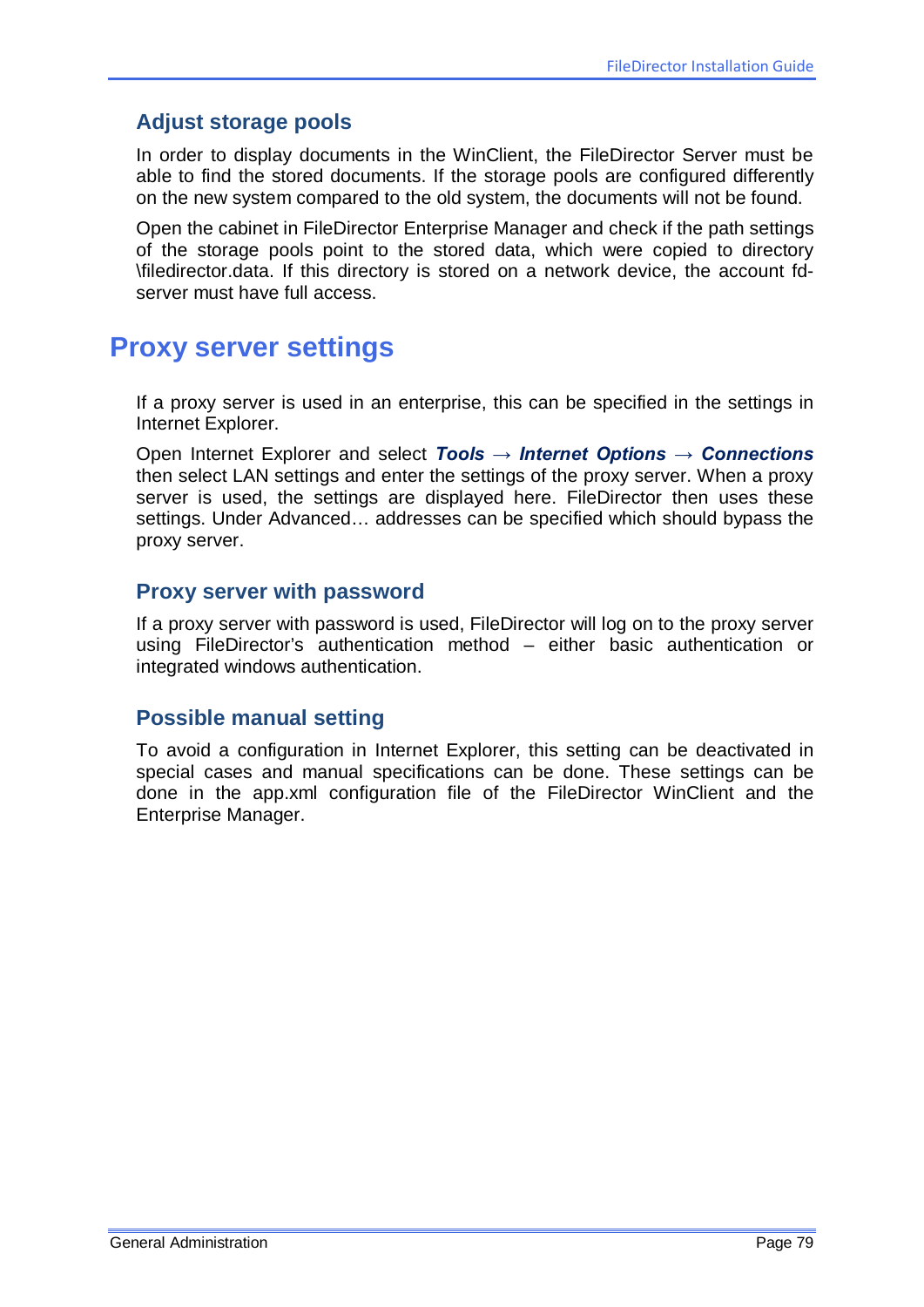Enter the following section at the relevant position of the config file, which is located in the relevant program path:

```
\ltadd key="....." />
  </appSettings>
  <system.net>
   <defaultProxy>
    <proxy
usesystemdefault="false" 
proxyaddress="http://192.168.0.43:8080" 
bypassonlocal="true" 
    />
    <bypasslist>
        <add address="http://[a-z]+\.spielberg\.de/" />
    </bypasslist>
   </defaultProxy>
  </system.net>
```
</configuration>

With the **setting usesystemdefault="false"**, the system setting of Internet Explorer is ignored and with *bypassonlocal = "true"* the setting for *Bypass proxy server for local addresses* is configured. Under *proxyaddress* the proxy server is specified. In the section *bypasslis*t a list of addresses can be specified, which can bypass the proxy server.

If the proxy server is bypassed for local addresses, the performance of FileDirector is enhanced, because not all communication must be passed through the proxy server.

### *Separate Settings in WinClient despite Proxy Settings:*

The proxy is bypassed for the WinClient despite the proxy settings for the Internet if the entry below is set in the app.xml of the WinClient.

```
<add key="IgnoreIEProxySettings" value="true" />
```
This option can be set on the server in Setups\WinClient\app.xml for Rollout for all later installed Clients.

### **Taking over settings during installation**

If these settings should be automatically written into the configuration files during the installation of the WinClient or Enterprise Manager, this section must be copied to the file *APP.XML* in the installation directory of both applications, with the default path being:

*Program Files\Spielberg Solutions GmbH\FileDirector Server\Setups.*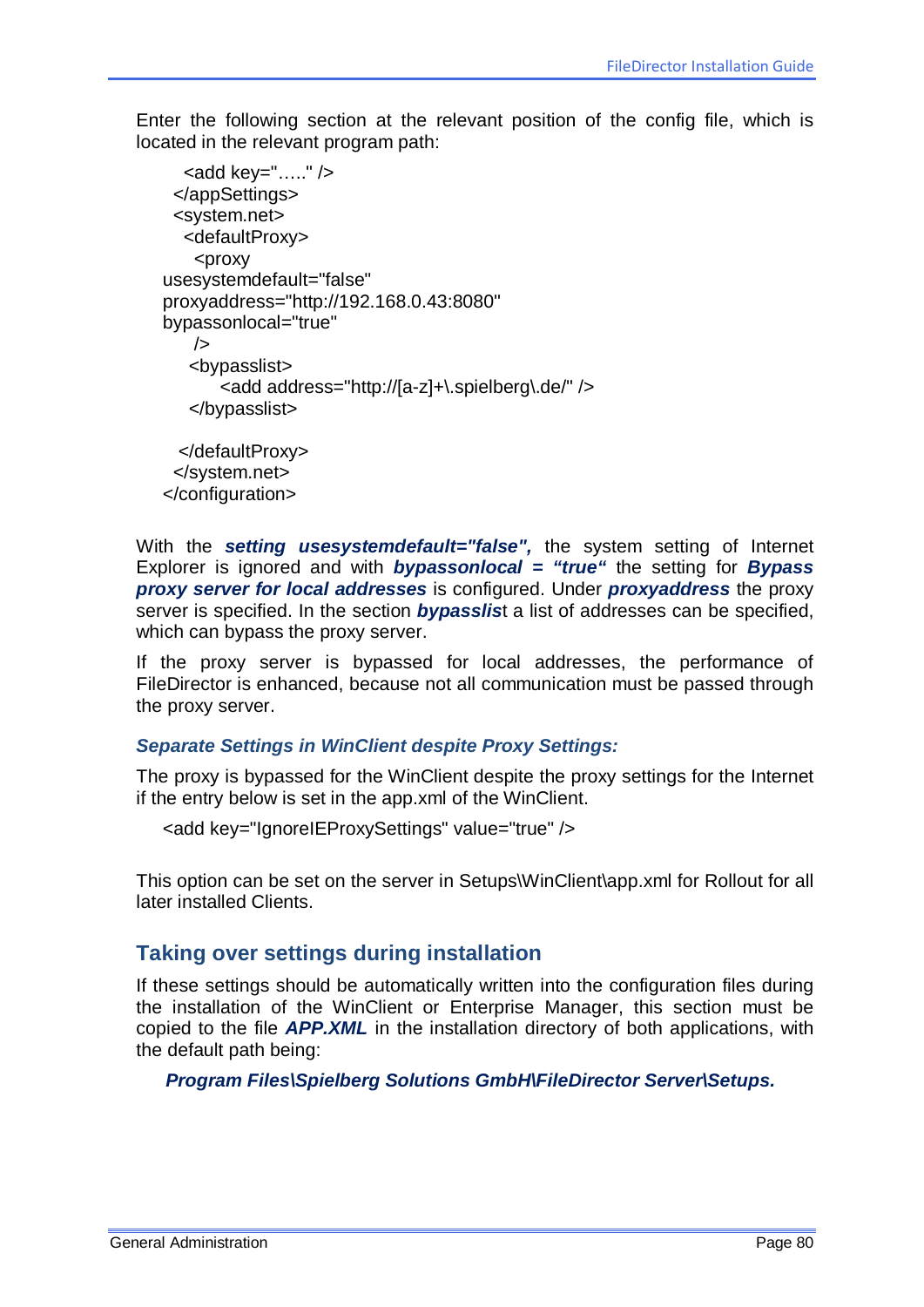## **Change TCP-port (http: port 80)**

By default port 80 is used for FileDirector. If the default port is changed, the port in the IIS settings for the default web page must be changed.

Example: If the TCP-port is set to *82*, the connection with the WinClient or Enterprise Manager can only be successful if the port in the URL to the server connection is entered.

The server connection to the Enterprise Manager or WinClient must be entered as below:

#### *http://servername:82/filedirector*

*Notes*

*The change of a port could be useful for maintenance jobs. You can make sure that no user can login FileDirector if maintenance or an update is being carried out, because the URL with port should be configured at every client. Once maintenance work is complete, the port can be set back to the old setting.* 

## **Information about users and groups**

As a basic principle, the group's fd-admins, fd-scan, fd-scan-named, fd-user, and fd-user-named are required.

The group with the FileDirector users must be a member of one of these groups.

To add the users to the cabinet security, the groups must be imported using Enterprise Manager. During this import process the users are written to the table *accounts* in the configuration database FDconfig.

A user will be imported at the time when the user logs in to FileDirector for the first time.

#### *Example:*

In a company you have the group *Secretariat*. This group has to have access to data in FileDirector and must have specific rights within the cabinet. To assign these rights add the group to one of the fd-groups (e.g. fd-scan) and import the group fd-scan using Enterprise Manager.

Once that is done, the users and groups are available in Enterprise Manager to set permissions within the cabinet security.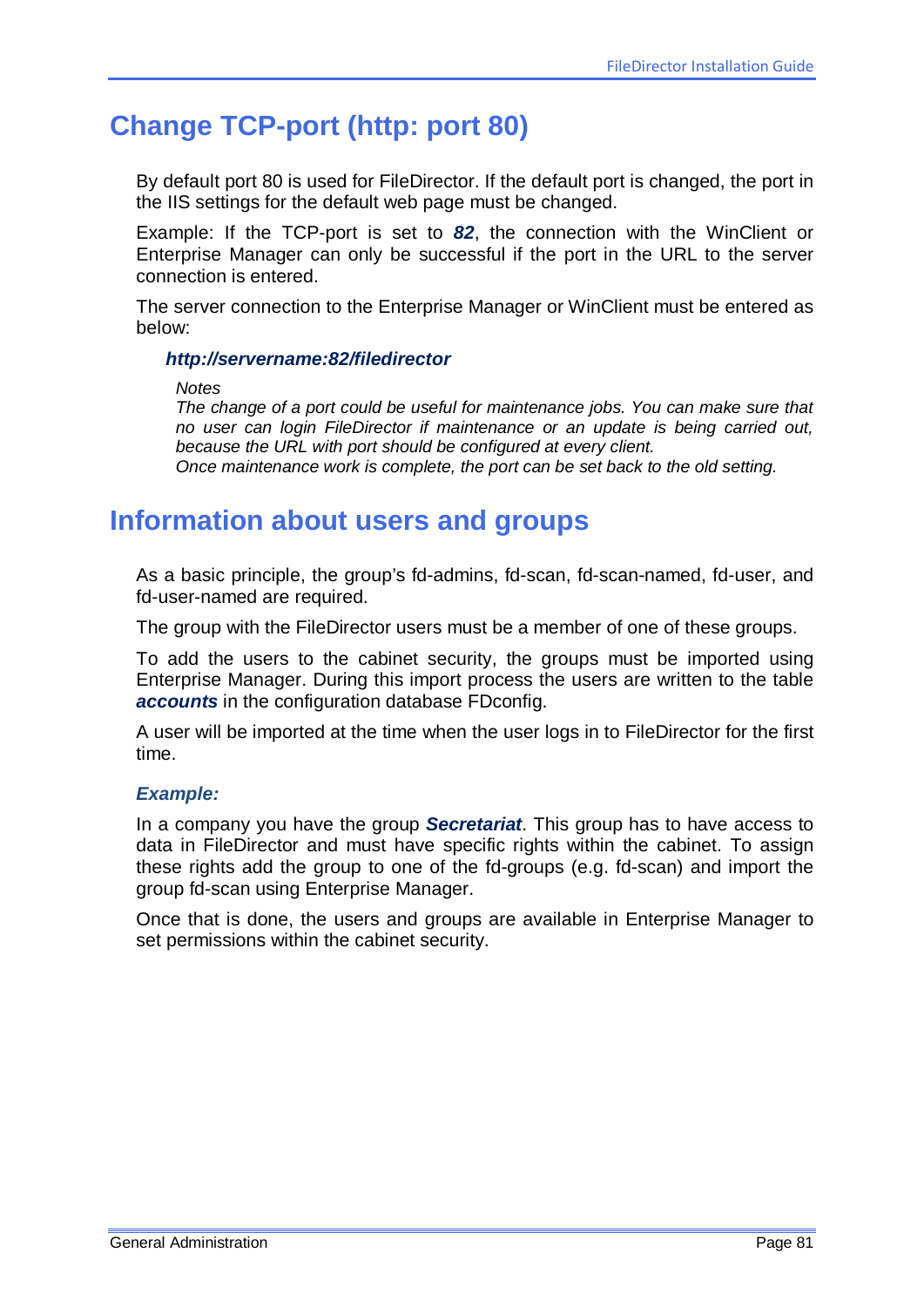## **Notes for the server test**

## **Login with password for Windows 2003**

If Windows authentication is used, under normal circumstances the login window is not displayed. If the window is displayed Windows authentication has failed and basic authentication is used instead.

If the server is tested with *http://ipaddress/filedirector* or with *http://Server-Name/filedirector* and, although Windows authentication is used, a login window appears, the server is possibly installed with the windows option *Internet Explorer Enhanced Security Configuration*

If the server is tested with *http://localhost/filedirector,* the login is processed without a password window.

If the enhanced security for Internet Explorer is installed, the browser does not send the user information and Windows authentication cannot be used.

### **Impersonation Error in: Global.WriteMini**

If the message *Impersonation error* appears during the server test the login of the user *fd-server* was not successful.

#### *Server Audit trail*

The login procedure of the FileDirector Server is saved in a log file.called *fdserver.log,* and is written in the folder *Windows\temp\filedirector\server*. The file has a timestamp for every server start.

Here you can possibly find hints to an incorrect start of the server.

#### *Check the password of the fd-server:*

Depending on the settings, Windows 2003 Server requires a complex defined password. If, in the ConfigUtility, the user fd-server is created with a password which is not allowed because of the 2003 server complexity rules, the fd-server will have no access to the FileDirector Server.

The password should have a minimum length of 8 characters, and include a capital letter and/or a number. Parts of the user name are not allowed.

#### *Rules of complexity:*

- The password must not contain a part or the full account name of the user
- It must have a minimum of 8 characters.
- It must contain characters from three of the four following categories:
- Capital letters from A to Z
- Lower case letters from a to z
- Numeric based on 10 (0 to 9)
- Non-alphanumeric characters (e. g. !, \$, #, %)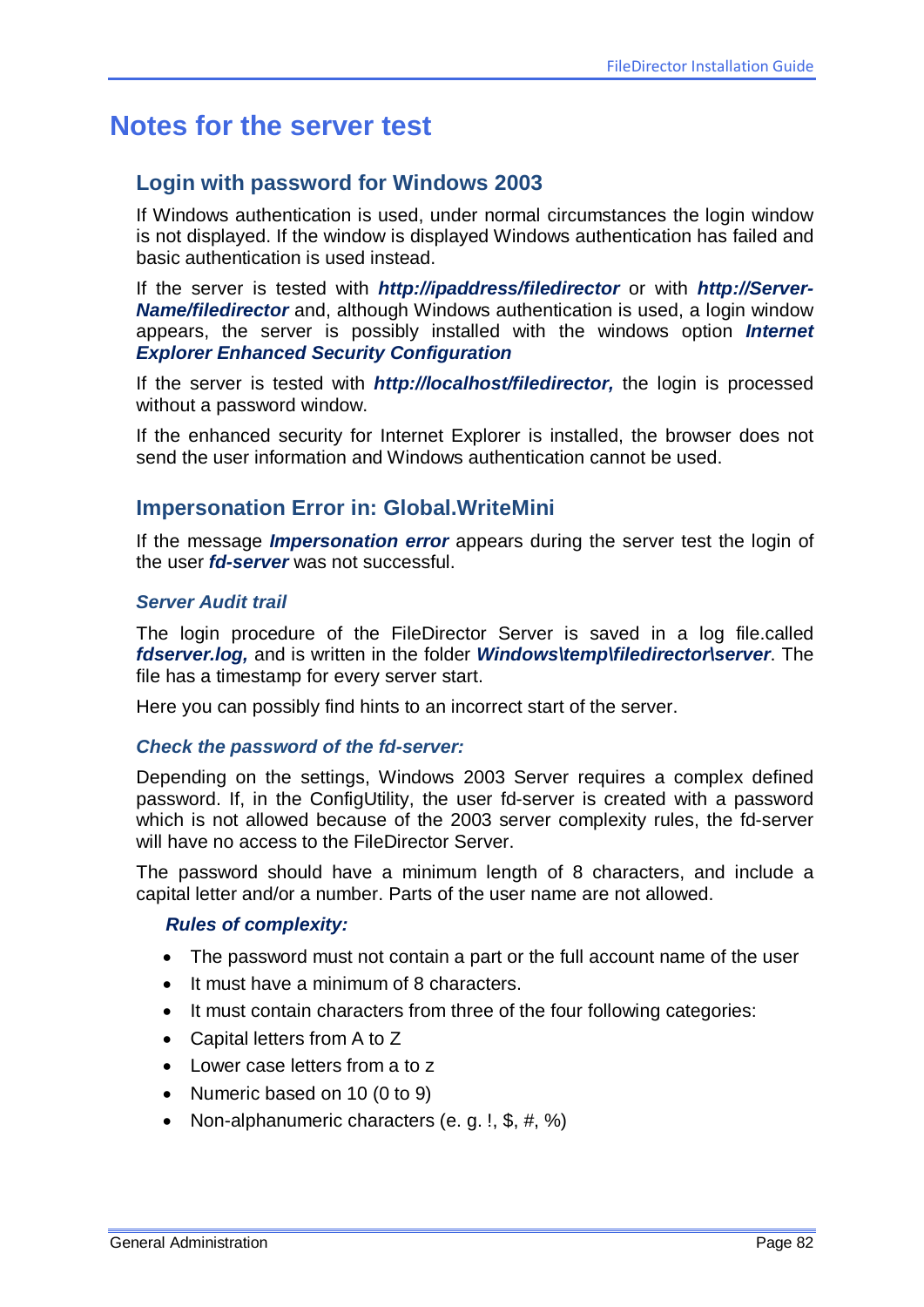### *Deleting user FD-Server and recreate with ConfigUtility*

To ensure that the password has been changed, delete the user fd-server that was created and recreate it with the ConfigUtility.

Log in as a domain administrator to delete the account.

Alternatively you can perform the following steps:

- 1. Open web.config
- 2. Delete fd-server password
- 3. Save web.config
- 4. Start the FileDirector ConfigUtility
- 5. Type in the password for the fd-server
- 6. Click OK
- 7. Run the FileDirector server test
- 8. Check the FDServer.log in the folder Windows\temp

If there are still errors during the login, you may find hints in this log file.

#### *Check the IIS settings*

For the FileDirector virtual directory, anonymous access should be disabled. Please read the chapter on the settings for the IIS.

#### *Check the .NET settings*

The .NET settings may not be correct. (Setting: Local system (2003) and respectively the entry in the machine.config for login as *system* instead of *machine* was not changed. Please read the chapter for the .NET settings.

#### *Internet Explorer Enhanced Security Configuration*

If the option *Internet Explorer Enhanced security configuration* is configured in the windows installation, this can cause problems during login. First install FileDirector without this option.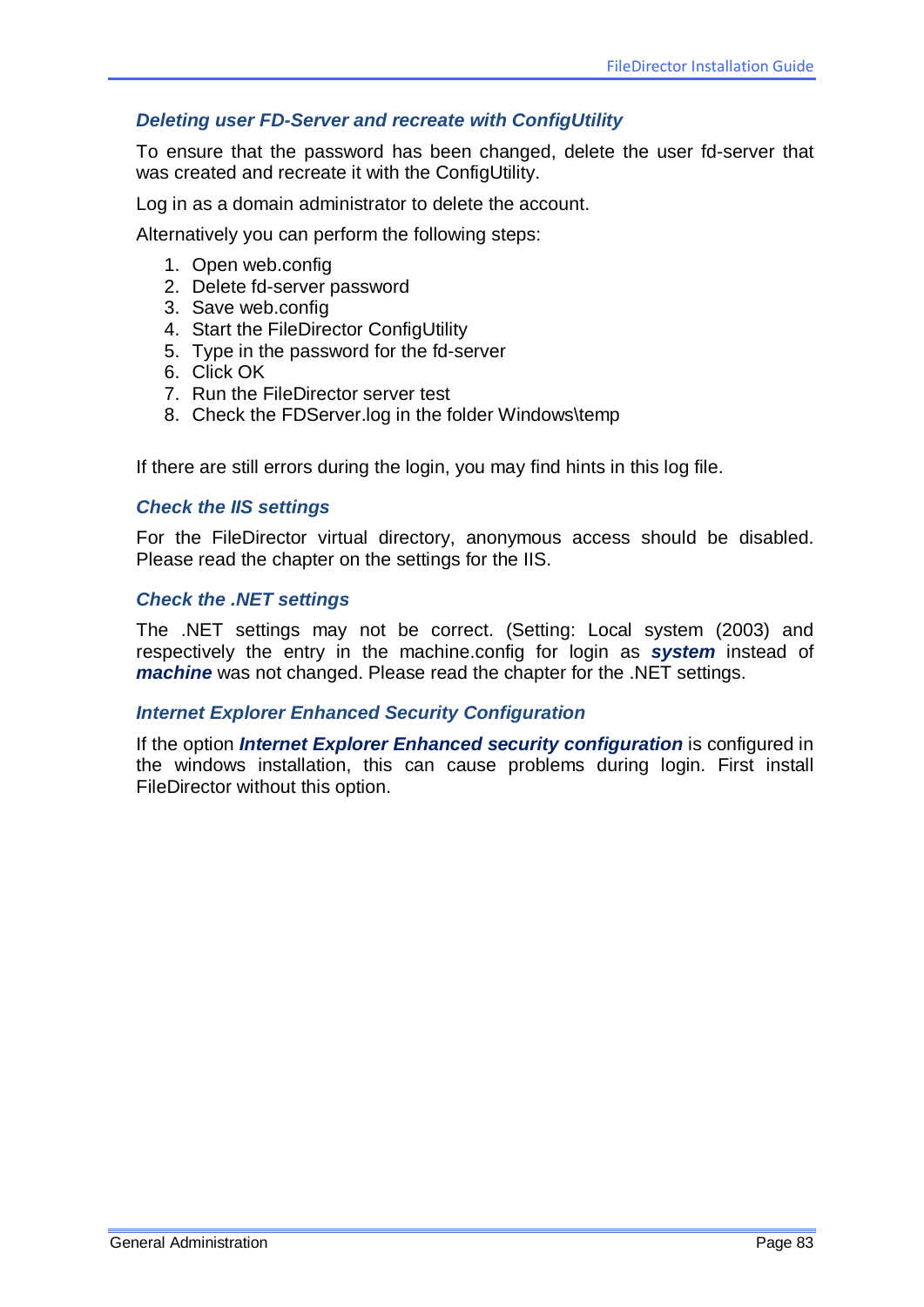# **Virtual Network Printer**

## **What is VNP?**

VNP is a virtual network printer, which converts print data sent to it into TIFF files and stores them in a defined location. From this directory data can be imported and stored in FileDirector.

For example, accounting software can automatically send the print data during a normal print job to VNP without a user having execute the VNP print.

Any user can print and store documents manually by printing to VNP.

VNP is mostly used for outgoing correspondence. If forms such as invoices or delivery notes are printed and always have the same structure and appearance then they can be recognised and indexed automatically by the FileDirector forms recognition and OCR.

Data is directly processed and stored in electronic form. There is no loss of quality when compared to scanning (scan quality, skewing) and indexing is more accurate.

## **VNP Installation**

VNP (Virtual Network Printer) is a device to create image files by printing to a special printer. These files can later be collected, and then stored and indexed automatically. The image files are stored as TIFF files created from print data.

### **Setup**

For VNP installation, run the VNPSetup.msi which is on the FileDirector CD and follow the installation instructions.

### **Directories**

Choose the path (shared path which can be accessed by the users). The folders *vnp\archive* and *vnp\bin* are created.

The folder in which data is archived from the VNP must be shared for FileDirector to import the data. The folder must be accessible for the user *fd-server*.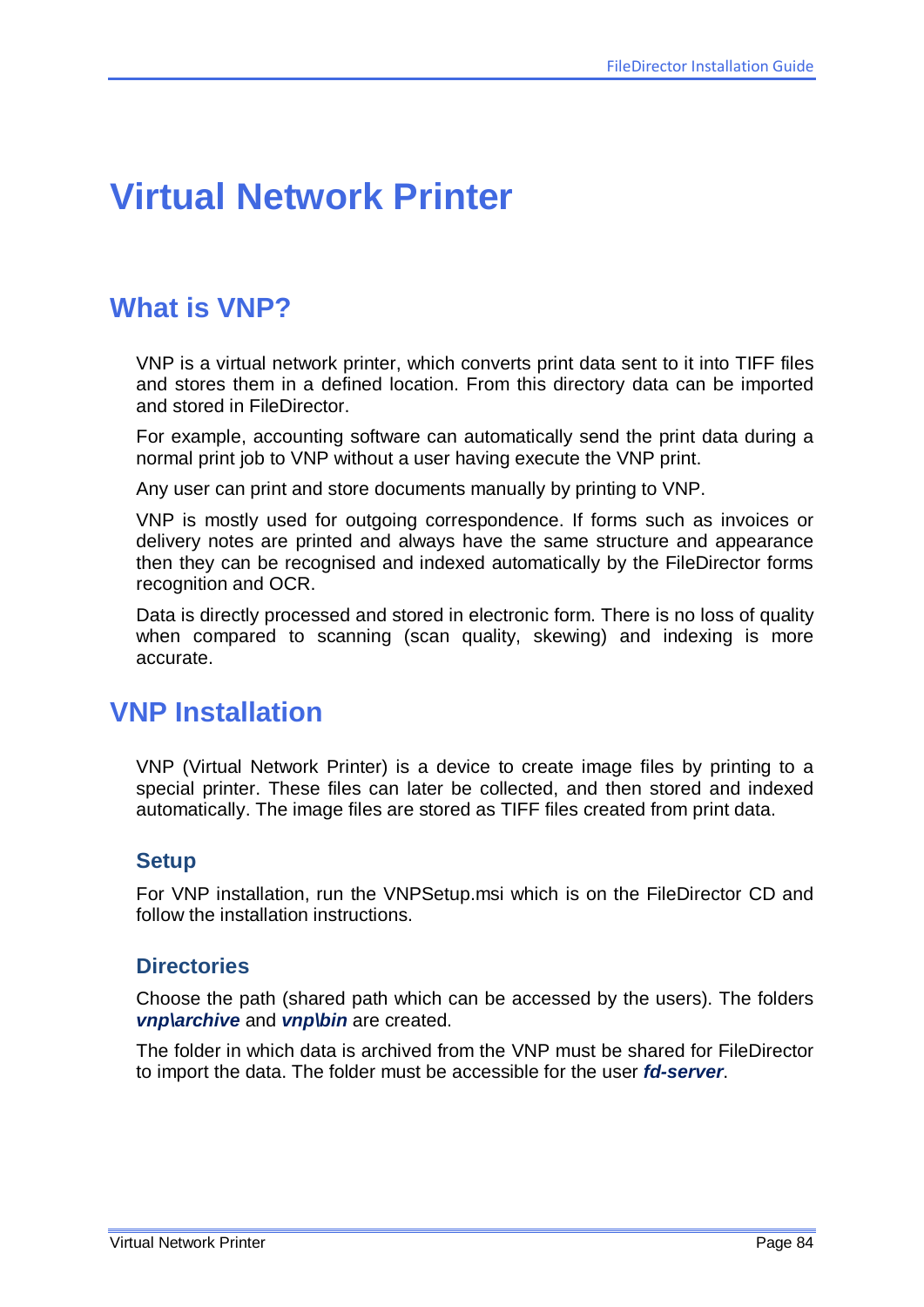## **Ports**

During the installation a port *VNP\_001* is created. The driver for the printer must be connected to this port. The port count is not limited.

### **Service and process**

After installation the service *MVPManager* is started.

## **Printer driver**

The VNP printer driver is located in the VNP application path. This printer creates a file \*.vtx containing the full text information of the data sent to the printer.

It is possible to use any other printer driver, for example HPLaserjet5. This offers other setting options but it is not able to create the additional full text information.

### **Installation of VNP printer driver:**

Installing the VNP printer is carried out in the same way as for any other printer.

- Select Devices & Printers
- Select Add a Printer
- Local Printer
- Choose existing port *VNP\_001* (VNP Forwarder)
- Select *Have disk* and browse to the VNP printer driver
- Select directory *VNP\ Driver* (vnpmpxdll.inf) on the CD

If VNP is to be used from Clients, it must be shared by clicking *Shared as ….* A test page should not be printed.

#### *Notes*

*The configuration of the ports must be done directly on the server, not using remote access.*

## **Configure VNP**

During the installation the start menu and a VNP icon is created on the desktop. Using this, the configuration tool is started and you can configure the archive folders and printer mappings.

### **Licensing**

To use the licence of FileDirector the VNP needs a licence file \*.fda. This is created if you load the FileDirector licence again using the ConfigUtility.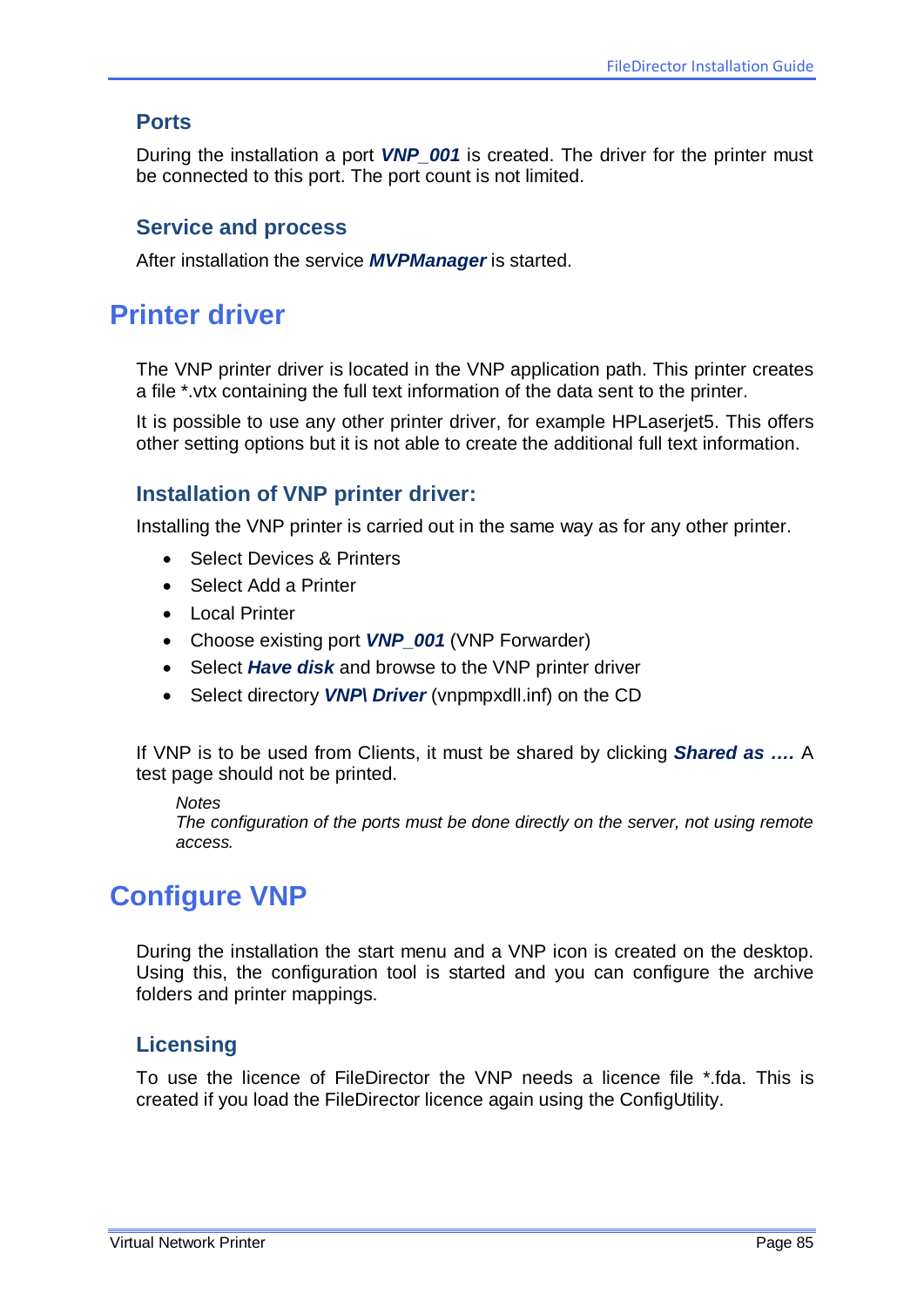## **RIP**

The memory for VNP is specified, it is controlled dynamically. This value should be set to 128 MB if large files are printed or higher resolutions are used.

If RIP memory is not sufficient, quality can be reduced, prints may not be complete or may contain stripes.

LPD Configuration

When LPD printing is used, the windows driver is not used. This setting is necessary when printing from UNIX clients.

Start LPD (VNP "listens" on port 515)

LPD is used when different clients send print jobs. With UNIX, communication with a printer is mostly done via port 515.

If a print job should be received via LPD, VNP can be set to be ready to pick up data on this port. In this case a printer will not send data via a PrintPlex port but will use a standard TCP/IP port.

## **Create TCP/IP port for printing from a client**

Setup a printer and create a new printer port for this printer:

- Select Devices & Printers
- Select Add a Printer
- Network printer
- Select the printer using IP address or Host name)
- Enter the IP address or the Host name
- Configure the port to use LPR

The byte counter should be enabled, so that VNP does not remain in status *being spooled.*

If VNP is being tested manually without configuring a printer, a spool file or print file (\*.spl or \*.prn) can be manually sent directly to that port:

At a command prompt

### *lpr S [IP-address of server] –P [name of waiting queue] <file name>*

*Notes*

*Ensure the port to be used for sending is open. Under certain circumstances this port is closed after installation of a service pack (XP SP2) and has to be opened again.*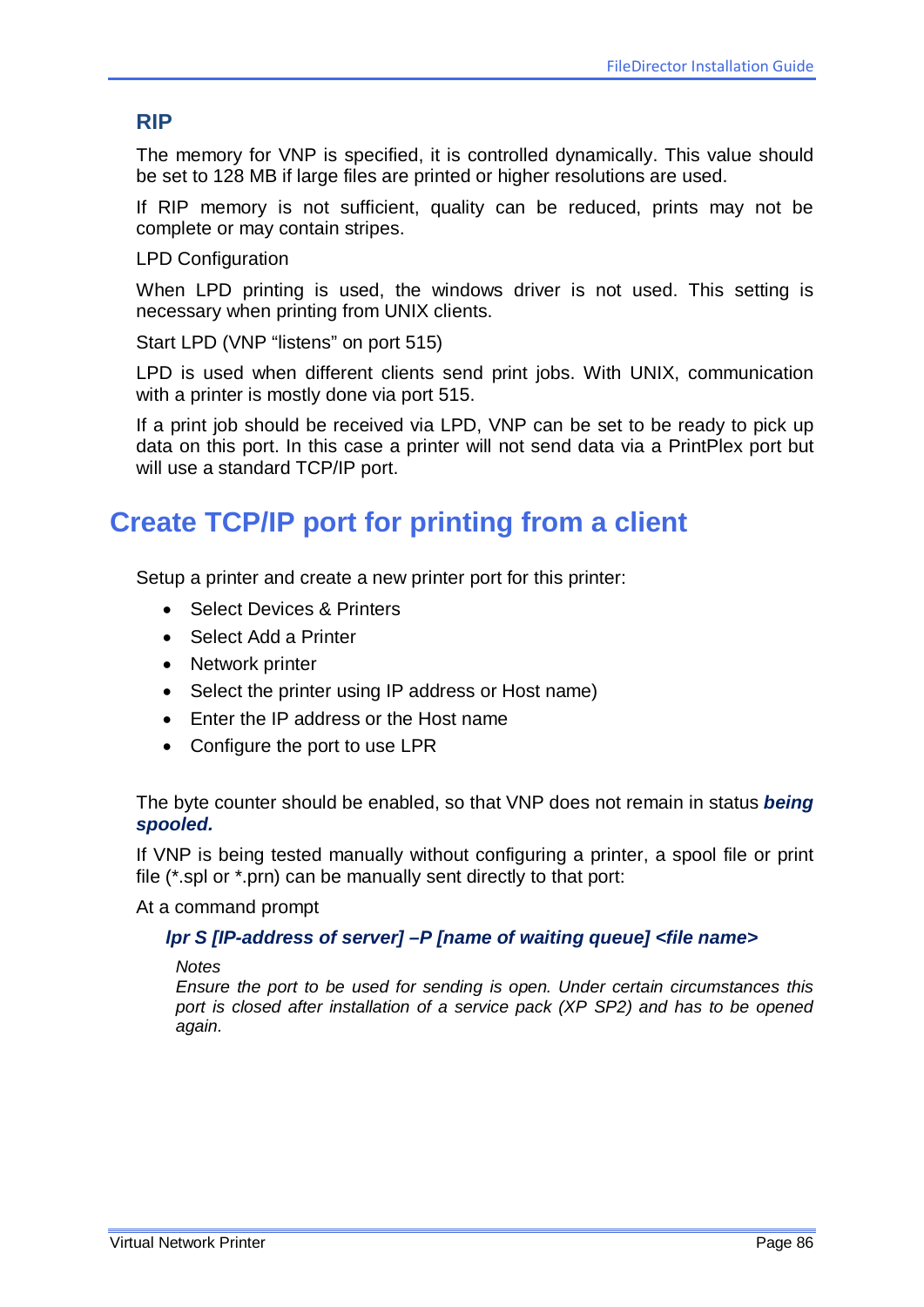## **Port printing**

If port printing is used, a TCP/IP port is the protocol is set to RAW. The standard port is 9100.

If port printing is activated in VNP, port 9100 is opened and configured to listen for data.

The different ports cannot be accessed individually using this setting.

It is possible for several jobs to be created when sending one file. Using port printing a specification can be made, how many bytes a job should contain as a maximum (Setting: Bytes per job).

If this value is set to *0* the job size is unlimited. This setting should be the default setting.

*Notes*

*Port printing should only be used in exceptional cases as there is no way to control whether a job was processed correctly. If no windows printer drivers can be used, printing with LPR is always preferred!* 

## **Output**

### *TIFF (full colour)*

Select this option if you wish VNP to create full colour images

#### *JPG Quality*

The JPG quality with which a document is created determines the size of a file. The better the quality, the larger the file. Set the desired JPG quality. 10 is the lowest quality level, 1 the highest.

## **Configuration of archiving storage**

### **Configuration of the archive path**

The print ports which were created during the installation can now be accessed.

By default, printing is directed to the port *VNP\_001*. This port is mapped to the default path *vnp\archive*. If you define additional ports for additional printers, these can be selected from the list and configured to different paths.

### **Concurrent printing and archiving**

To print at archive documents at the same time, select the *Print* option and choose the printer.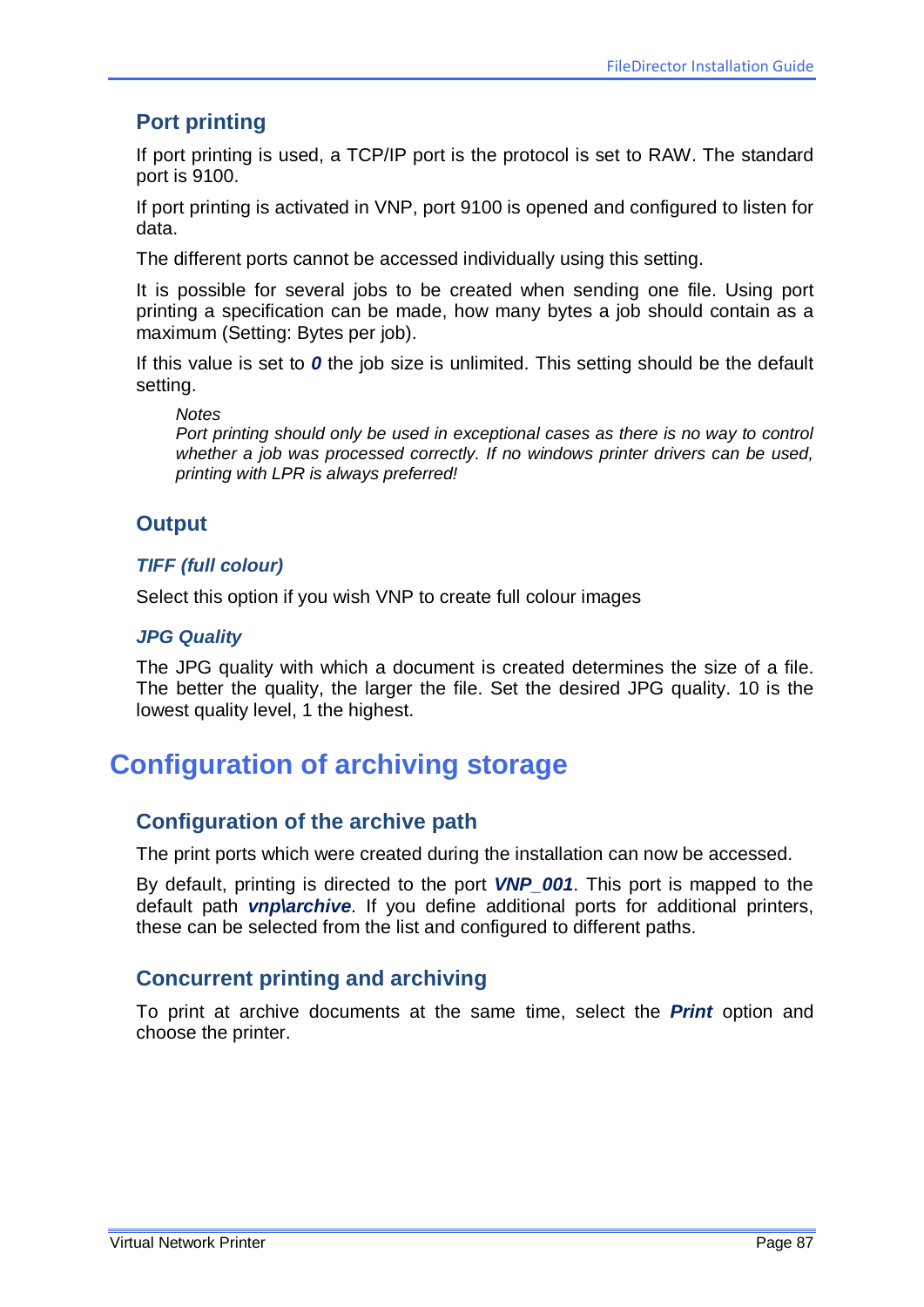## **Process of the VNP - Archiving**

A document is printed to the Virtual Network Printer (VNP01). This is connected to the port VNP\_001. For VNP\_001, the archive path vnp\archive\tiff1 is configured, where the printed file is saved in a subfolder as .tif - file. In addition to that the \*vtx file is generated, which contains the full text.

The second port VNP\_002 is configured to print during the archiving to a physical printer.

If the printer is configured, the ports can be mapped to the archive folders to which the data will be saved.

From these folders the data will be imported by FileDirector to the Cabinet.

### **VNP WebPanel**

Via the web panel it's possible to make configuration changes, for example, for different emulations.

## **Full text with VNP (.vtx - File)**

In addition to TIFF files, a .vtx-file is created. This is a file containing full text information derived from the electronic document. It contains the text information of the printed document and is used for full text searching instead of OCR recognition of the TIFF files.

There are no recognition errors because the text information is not collected by an OCR recognition process, but directly from the source data.

This is a big advantage for full text searching in East Asian languages, because the characters are directly copied from the document.

When importing documents, the full text information is automatically stored if a .vtx file is present. OCR recognition is not required.

Portrait and Landscape

The format is automatically recognised, if a document is printed. If e.g. in Word, a document is printed and the tiff file created, is automatically rotated in the VNP archive folder. Then documents can be read in landscape format in FileDirector.

## **Portrait and Landscape**

The format is automatically recognised, if a document is printed. If e.g. in Word, a document is printed and the tiff file created, is automatically rotated in the VNP archive folder. Then documents can be read in landscape format in FileDirector.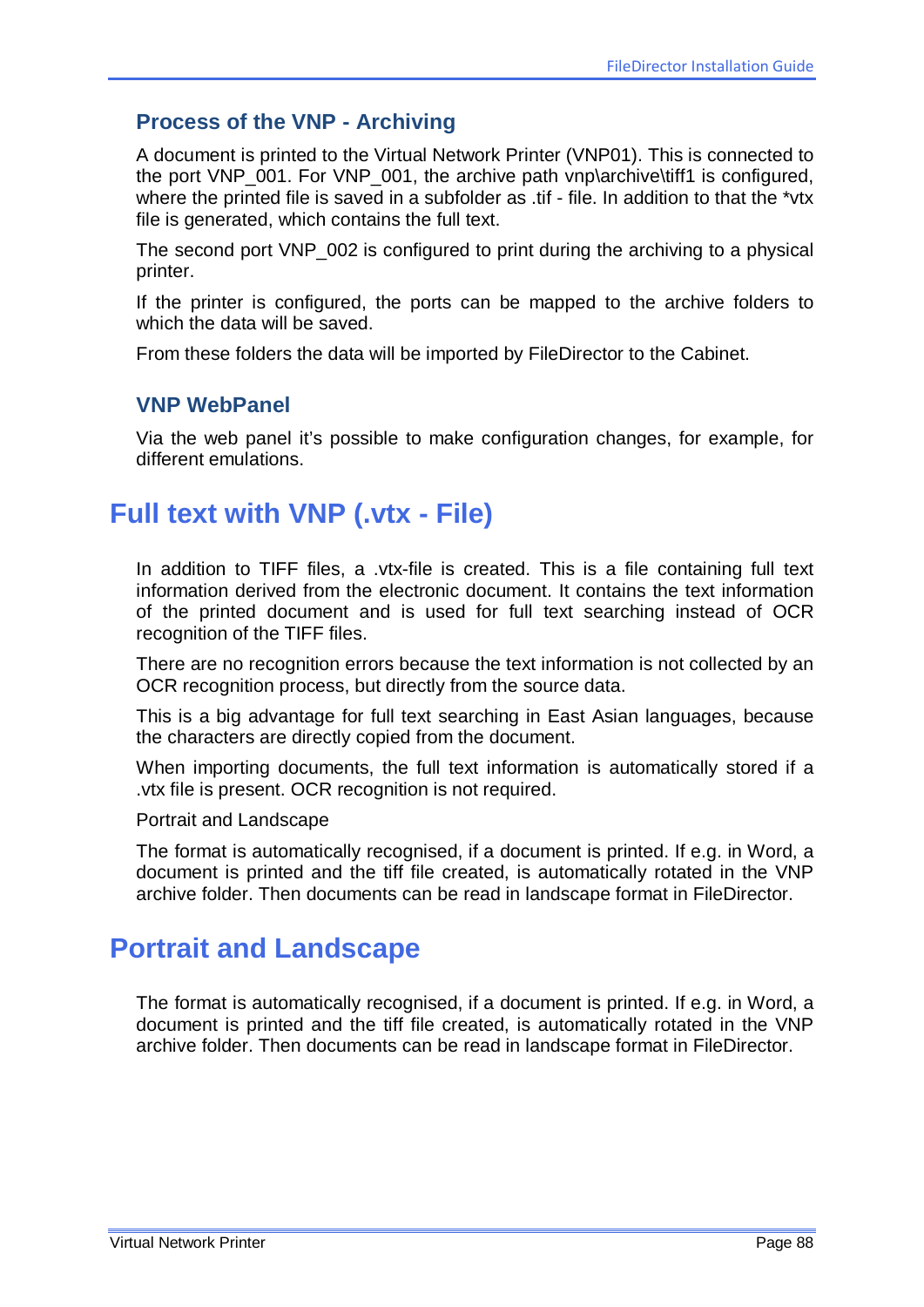## **Import of VNP- Data to FileDirector**

## **FileDirector File Import Scheduler**

VNP stores the converted print data as TIFF files in a defined archive directory. These documents are ready to be imported into FileDirector. The archive directory must be used as the source directory for a file import scheduler.

## **Setup OCR forms for VNP**

If OCR forms need to be created for documents which are printed with VNP, use a sample print document which was printed from VNP. The method to create forms is described in the Administration Guide.

#### *Setup procedure:*

Setup VNP and print a document, which should later be printed and automatically indexed.

Create an OCR form in Enterprise Manager and load the TIFF file from the VNP archive directory created by the sample print. Configure zones and identifiers for this form.

If the zones are recognised correctly, configure a *file import scheduler* using forms recognition to import the documents printed with VNP. See the procedure described in Administration Guide.

## **Administrative information to VNP**

The installation of VNP should be performed directly on the server and not using remote access, because additional print ports cannot be added when using remote access in Windows.

## **Rights**

#### *To the archive folder*

To ensure that VNP data from the archive folder can be imported by

The FileDirector scheduler, the user fd-server must have permissions to this folder. The user fd-server must be able to save, delete, move, copy and create folders.

### **Remove installation of VNP**

If VNP is uninstalled the configuration of the port VNP\_001 must be reconfigured after a new installation, because this port is automatically created during an installation and in an uninstallation it is automatically deleted.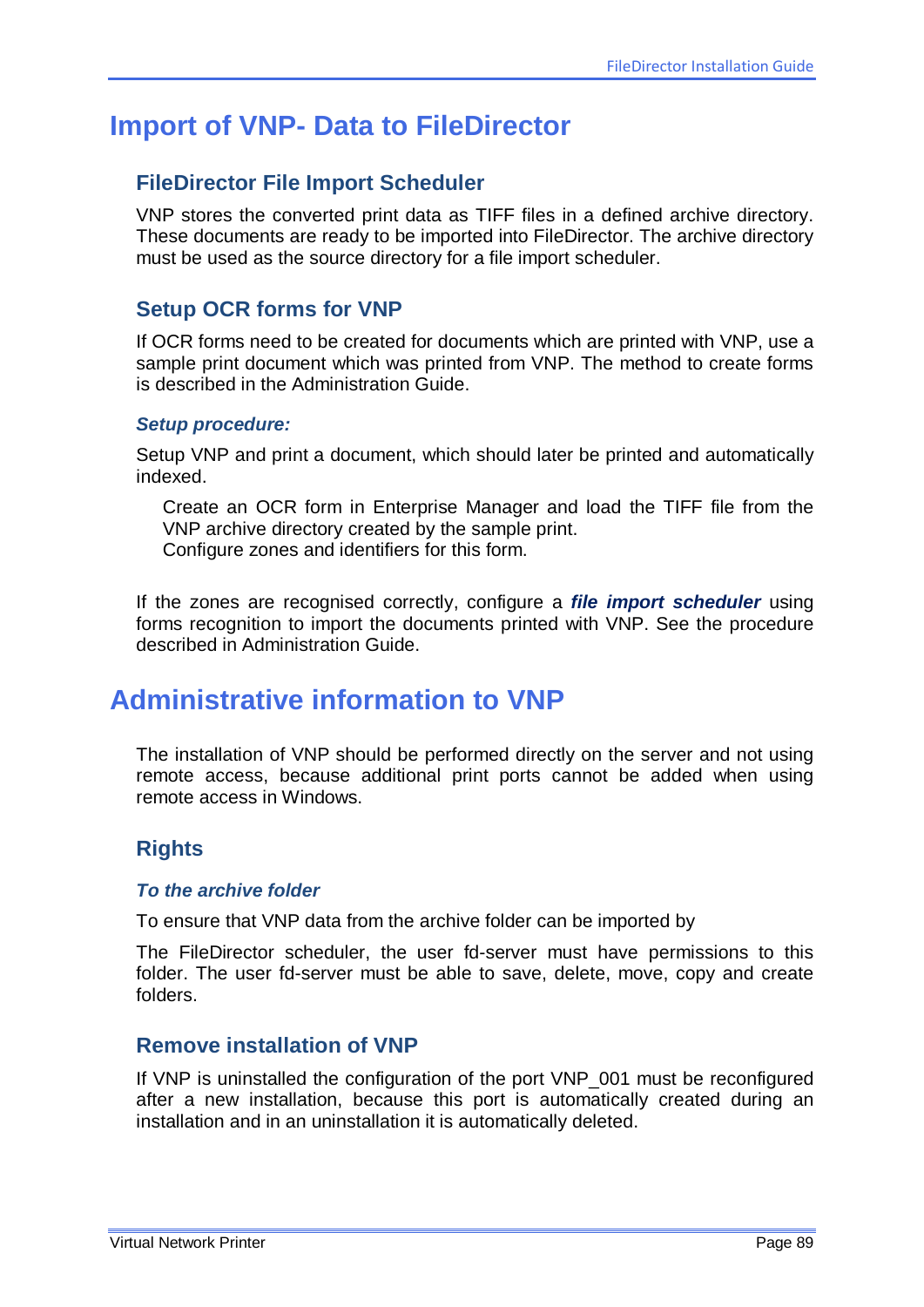## **Restart of the VNP Service**

The VNP installs the service *VNP Manager*. In case VNP needs to be restarted, it can be done via the Windows control panel.

## **VNP Update from Version 1.2.6 to 1.3.0 and higher**

When updating to the latest version of VNP, the previous installation must first be uninstalled first.

## **VNP Update to 2.6 and higher**

Changes from version 2.6

- Colour files can be stored as LZW compressed TIFF files
- JPG files can be stored using compression levels of 1 10
- Print resolutions of 100x100, 200x200, and 400x400 DPI can be selected in the printer driver.
- The creation of VTX files can be set in the printer driver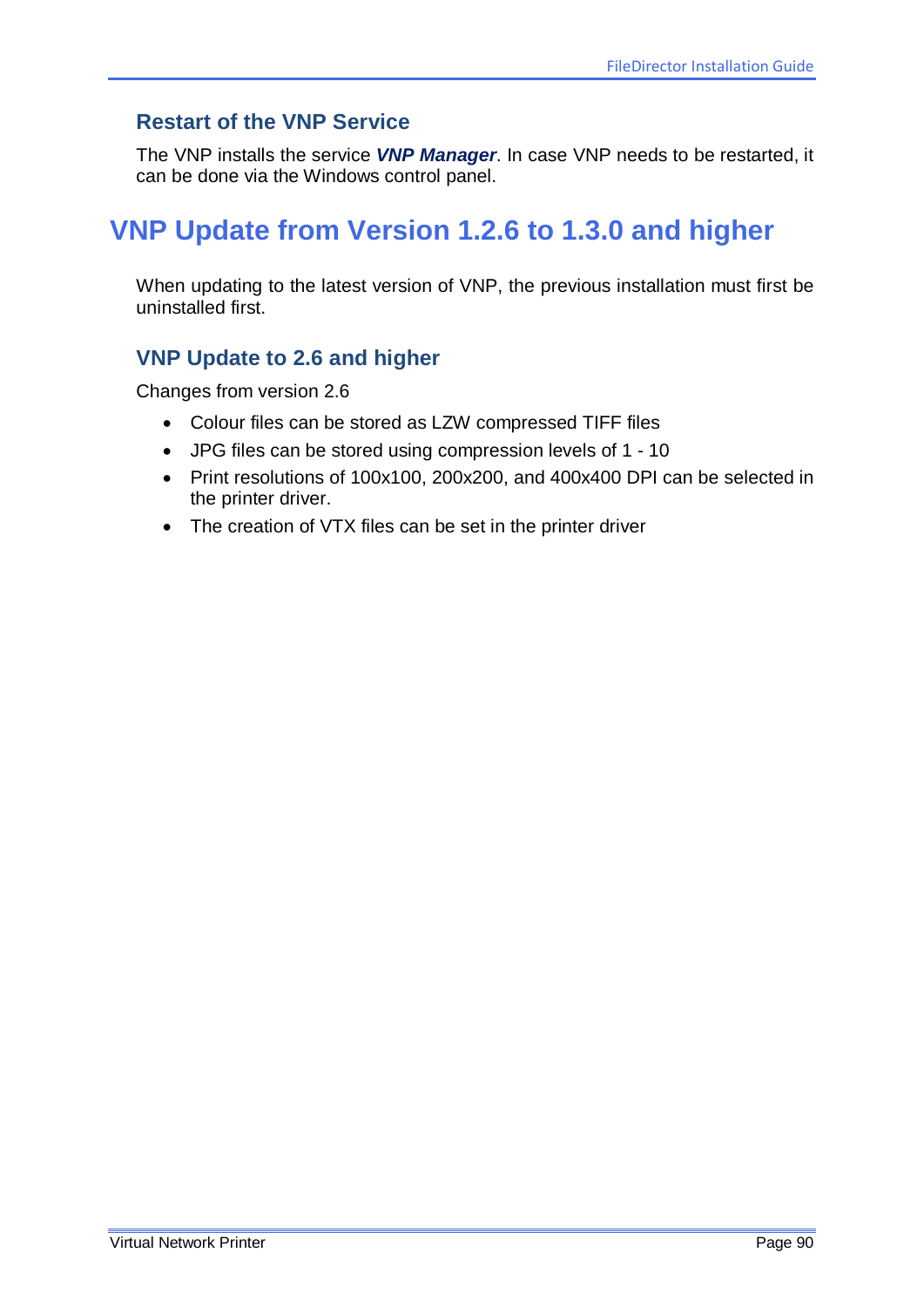# **Image Printer**

## **Overview**

The Image Printer is a printer driver which converts an electronic document to TIFF files which is then stored automatically to FileDirector. Index information can be applied to the documents prior to storing.

## **Installation with SetupIP.exe**

### **Installation**

If an Image Printer is already installed it must be uninstalled before the installation of the new one. If it has already been printed with the old image Printer, data can be blocked. It is better to restart the machine before the old driver is uninstalled.

The driver can be manually installed as before or the installation can be run using *FileDirector ImagePrinter Setup.msi*. The installation adds a local port named *FDPort*. With the FdimagePrinter.inf a printer driver is installed which is connected to the created port.

### **Operating systems**

The printer driver can be installed on 2003, 2008 and 2012 servers and Windows Vista, 7 and 8.

*Notes Resolutions can be set up to 400dpi. Windows Vista is not supported.*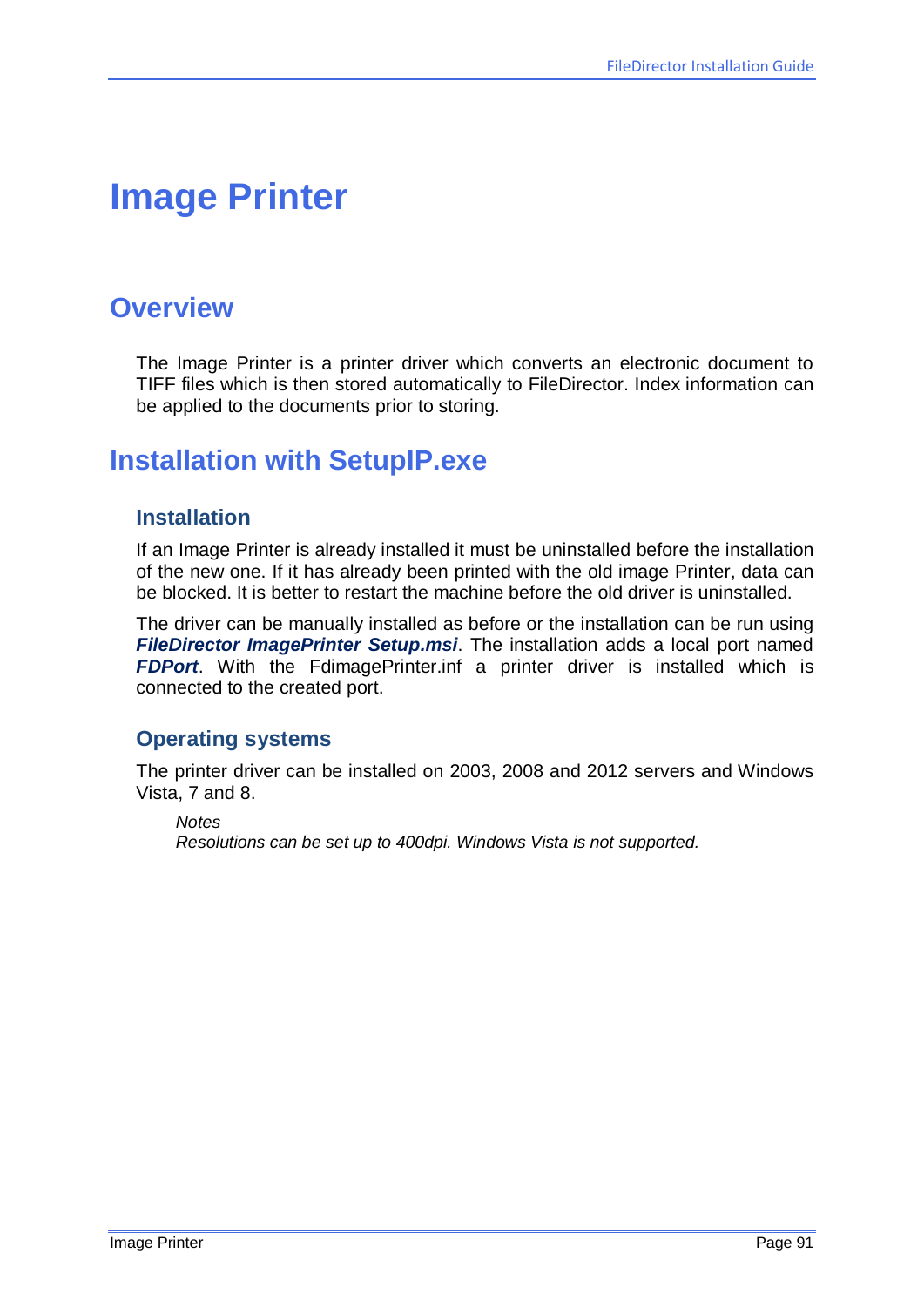### **Formats**

The Image printer supports formats such as A3, A2, A1 and A0 and resolutions up to 600 dpi.

Note that a lot more memory should is required when larger paper sizes and higher resolutions are used. This especially applies to printing with grayscale or colour.

#### *Notes*

*When possible, colour mode should automatically select black/white mode. It is possible that black/white pages are converted to grayscale during the print process and a large jpg file is created rather a Tiff.*

*For this reason you should switch to force S/W mode if large sized formats with colour are printed. Only one coloured pixel is enough and the s/w mode is not used but coloured mode.*

#### *Customised paper sizes*

To define paper sizes go to printer configuration:

*Start → Settings → Printers and Faxes*. In this window all available printers are listed. In the menu *File → Server properties* configurations for the local printers can be set. On the tab *Forms* an existing or new customised form with free size can be configured. The maximum size is  $137 \times 137$  cm. After saving the configuration this size can be used by all printer drivers which allow customised formats.

### <span id="page-91-0"></span>**Changed local cache for ImagePrinter**

The local cache of the WinClient is by default in *My documents*. In special cases this local cache is moved to another folder. If you work with the ImagePrinter, this needs to run the Index capture mask the pointer to the Office Link in the local cache.

See section → *[Relocate local cache when server profiles are used](#page-73-0)*

If the cache is moved, the ImagePrinter must also know where it can be found. This is set with an entry in the registry:

#### *Notes*

*Entries in the registry are only allowed to change by an administrator. Before changing anything in the registry, a backup needs to be created as these are important system settings.*

*Example: If the local cache is e.g. in E:\FD\_CACHE.*

*In the entry HKEY\_LOCAL\_MACHINE - SOFTWARE\FileDirector the new key*  **Image Printer** *must be created. In this new key a new string value* **redirect** *must be configured which is linked to the folder \OfficeLink.*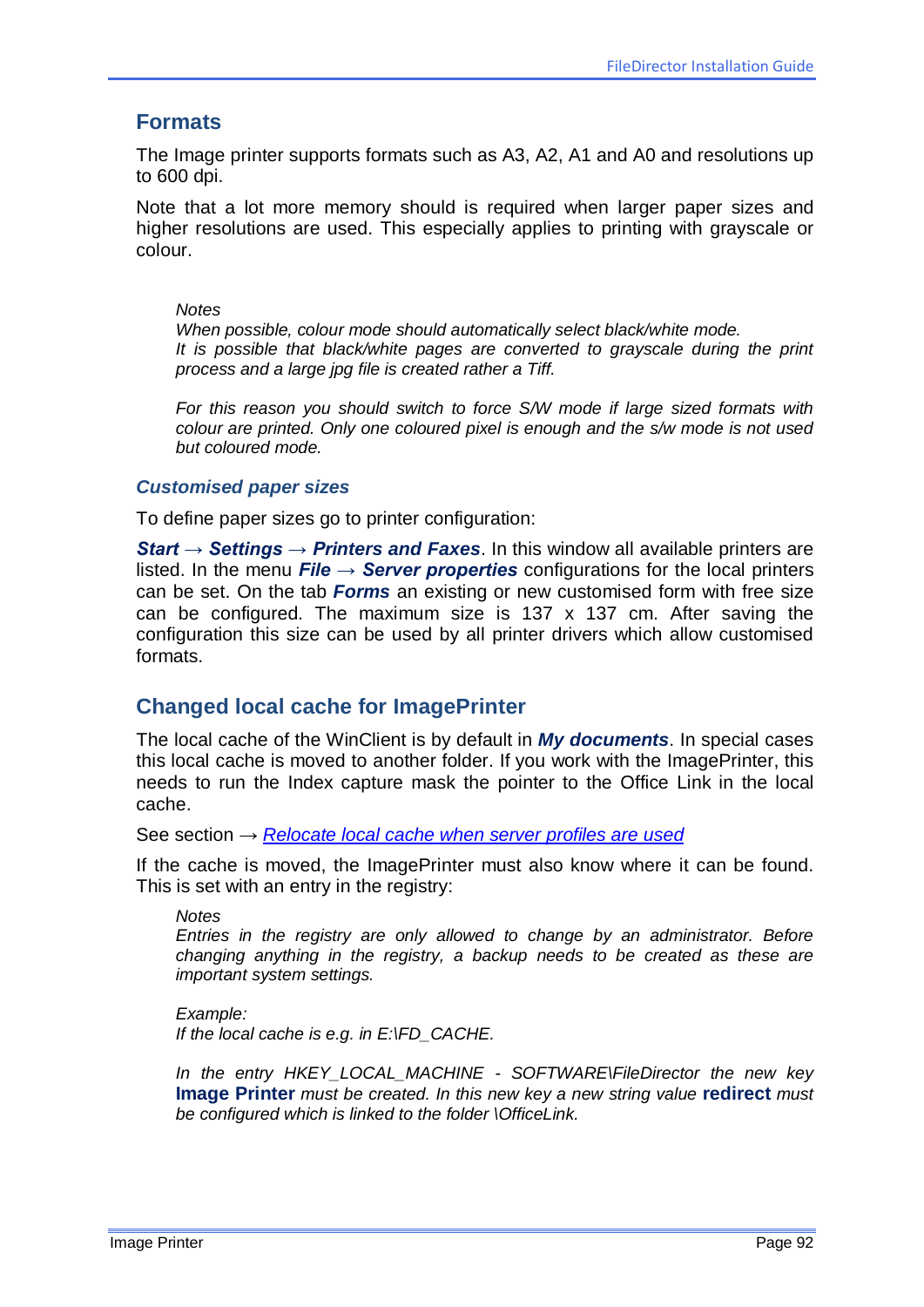## **Using ImagePrinter**

## **Requirement**

The WinClient must be installed on the workstation and the local cache directory for this printer must be present under:

### *\My documents\FileDirector\Office Link.*

The documents printed by Image Printer are initially stored here.

### **Print and Index**

Start the WinClient.

Open, for example Word, create a document and print it with Image Printer. The ImagePrinter index capture window appears:

#### *Split documents*

Using this function it is possible to split up multipage documents.

After selecting the split document button the multipage document is split into an equivalent number of single-page documents. For each of these new single-page documents created, a new capture window opens once the previous one is closed. This provides the option to index each page individually.

The resulting single-page files are put onto the local list of WinClient.

The index fields can be completed.

Selecting *OK* will store the documents in the local list of the user.

In this list the document can further be edited, changed and finally be checked in.

If several documents are printed with image printer the index can be transferred to all documents.

As an example, several delivery notes are printed with the Image Printer and a common field could be filled and selecting *Apply to all*, the documents can be sent to the local list and the empty fields can be filled.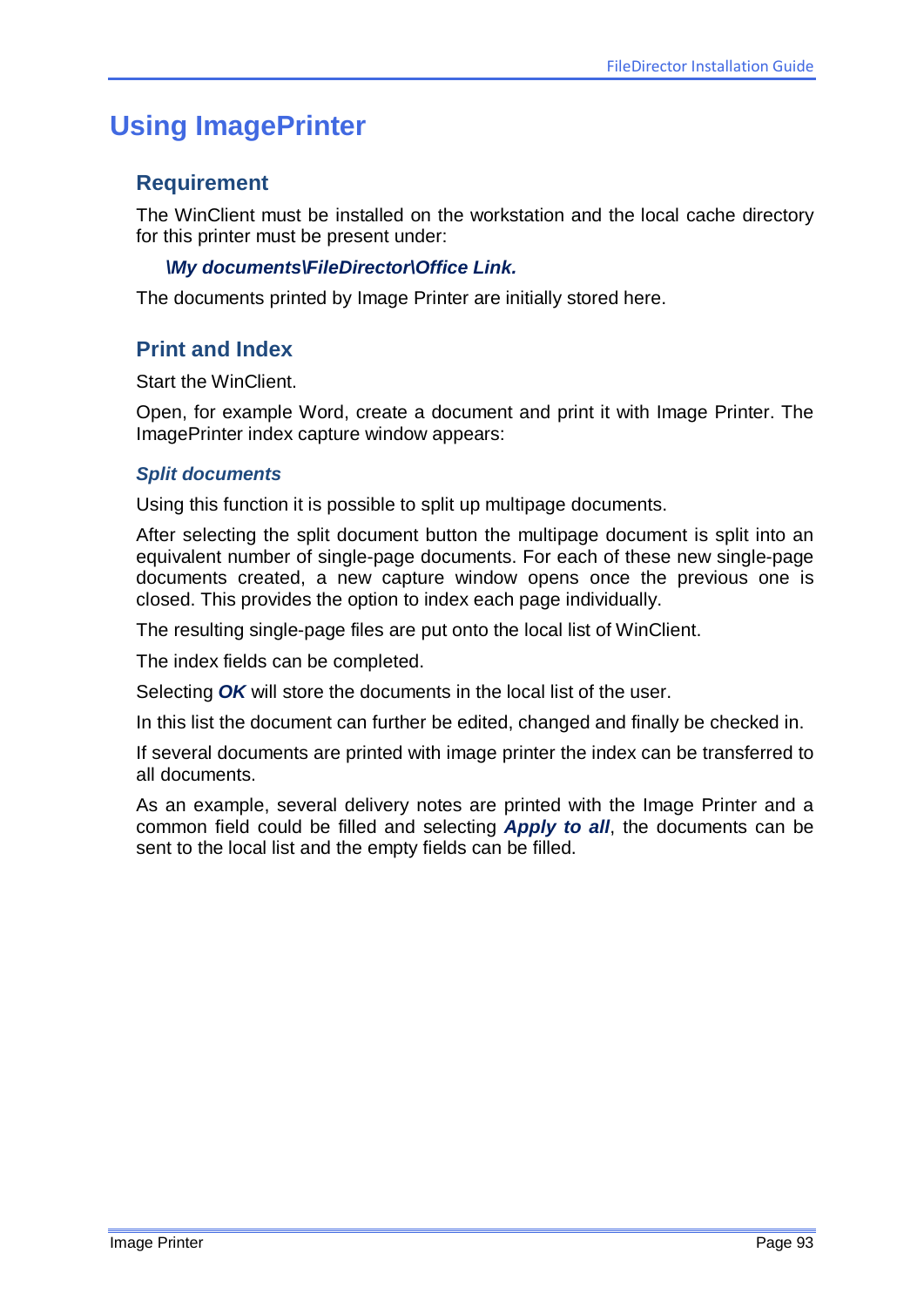# **FileDirector SharePoint Integration**

The FileDirector SharePoint Connecter will add the *Send to FileDirector* function in SharePoint. In addition, the FileDirector Web Parts *Web viewer*, *Full text search, Data view* and *Document Upload Manager* are integrated into **SharePoint** 

## **Requirements**

The SharePoint Connector can be installed on a system with the following components:

- .NET Framework 2.0
- SharePoint Server 2007 or 2010
- FileDirector Component Service

In addition, a FileDirector Server is needed. To create a document link in SharePoint or to use the FileDirector Web Parts, FileDirector WebServer is required. Both servers do not have to be installed on the same system.

## **Installation**

After starting the Connector setup the URL of the SharePoint server is displayed. If necessary, the address can be corrected. Then you can select the language in which the Web Parts are installed. Then the application directory of the FileDirector SharePoint Connector is displayed and can be changed. During the installation process a command window displays the progress of the FileDirector Web Part installation and integration into SharePoint. This installation sequence can take some time.

After a default installation, the FileDirector SharePoint Connector can be located here: *C:\Program files\Dieter Spielberg DMS GmbH\FileDirector SharePoint Integration*. A menu entry *SharePoint Connector* is placed in *Start -> Programs -> FileDirector*, and an icon is created on the desktop.

*Notes*

*The Connector will only be available when logged in using the same account used for the installation.*

## **FileDirector SharePoint Connector**

The FileDirector SharePoint Connector is used to configure the *Send to*  **FileDirector** functionality. The program has no influence on the FileDirector Web Parts.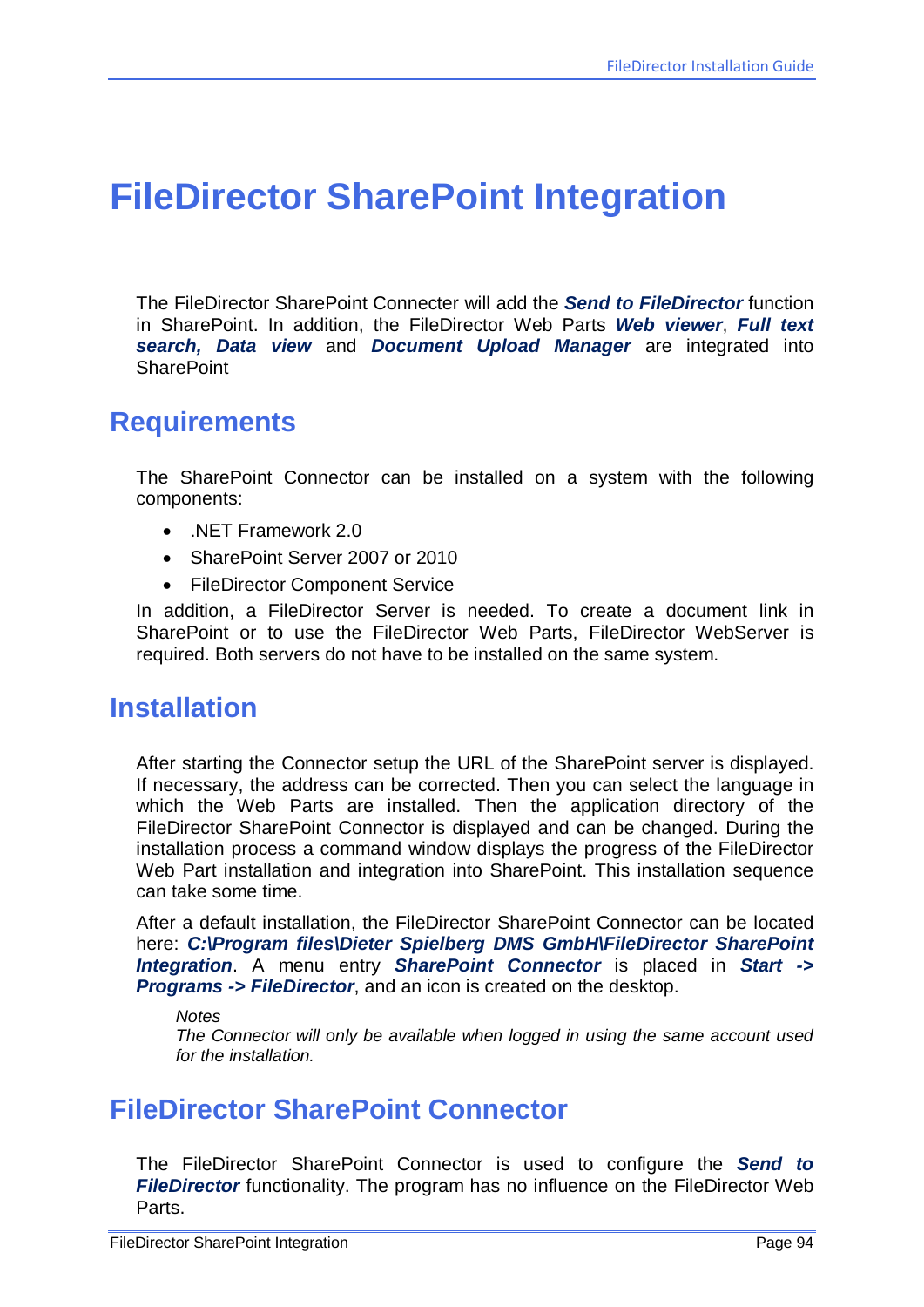Open *Start -> Programs -> FileDirector* and start the *SharePoint Connector.*  Select the *Connection* tab first. You can enter the addresses of the *FileDirector Server and WebServer*.

*Notes*

*You cannot configure a connection between SharePoint document lists and FileDirector Cabinets and document types without a connection to the FileDirector Server.*

Enter a FileDirector Server address at *Server URL*.

Select *Automatically log-in using current Windows account* when the Windows account of a SharePoint user is to be used for authentication. If this option is not selected, a log-on to the FileDirector Server is required for configuration. In addition, a log-on will be required for each send process later on.

The language used can be adjusted. Select a *Language* from the drop down list. The new language is applied after a program restart.

If you want to replace sent documents with a document link in SharePoint, you can add a *WebServer URL*. This is optional.

Using *Test connection* you can test whether the Windows user is a valid FileDirector user and has access to the FileDirector Server.

Now select the *Settings tab.* Here you set up the connections between SharePoint document lists and FileDirector Cabinets and document types.

First enter the *SharePoint Server URL* and click *Retrieve*. All available document lists on the SharePoint Server and their addresses are then displayed.

*Select all* and *Toggle selection* relate to the selection of list items. With *End*, all changes are saved and the program is closed. With *OK* you continue to the detailed connection settings for the selected SharePoint document lists.

Select all SharePoint document lists from which documents will be sent to FileDirector and click *OK*. The next screen allows you to connect SharePoint document lists to a Cabinet and Document Type.

Select a FileDirector Cabinet. The list of corresponding document types is shown. Choose a document type and all visible fields of the SharePoint document list are displayed. Alongside them are the fields of the selected Document Type. When you connect two fields, the contents of the SharePoint field will be written into the matching FileDirector field during the Send to FileDirector process.

*Notes*

*Ensure that the field types of SharePoint and the FileDirector index fields match. Otherwise the FileDirector server will reject the sent document.*

SharePoint document lists do not contain any keywords. Nevertheless you can connect a virtual SharePoint keyword list to a FileDirector index field with keyword list. If a document is sent from a folder or an entire folder is sent to FileDirector, keywords are created from the folder and subfolder name(s). Missing keywords are added to the keyword list in FileDirector.

If *Replace SharePoint file* is selected, the sent SharePoint files are replaced by a link to the document stored in FileDirector. You have to enter a FileDirector WebServer address in order to create a valid document link. If the option unselected or the FileDirector WebServer address is missing, the sent SharePoint files remain unchanged.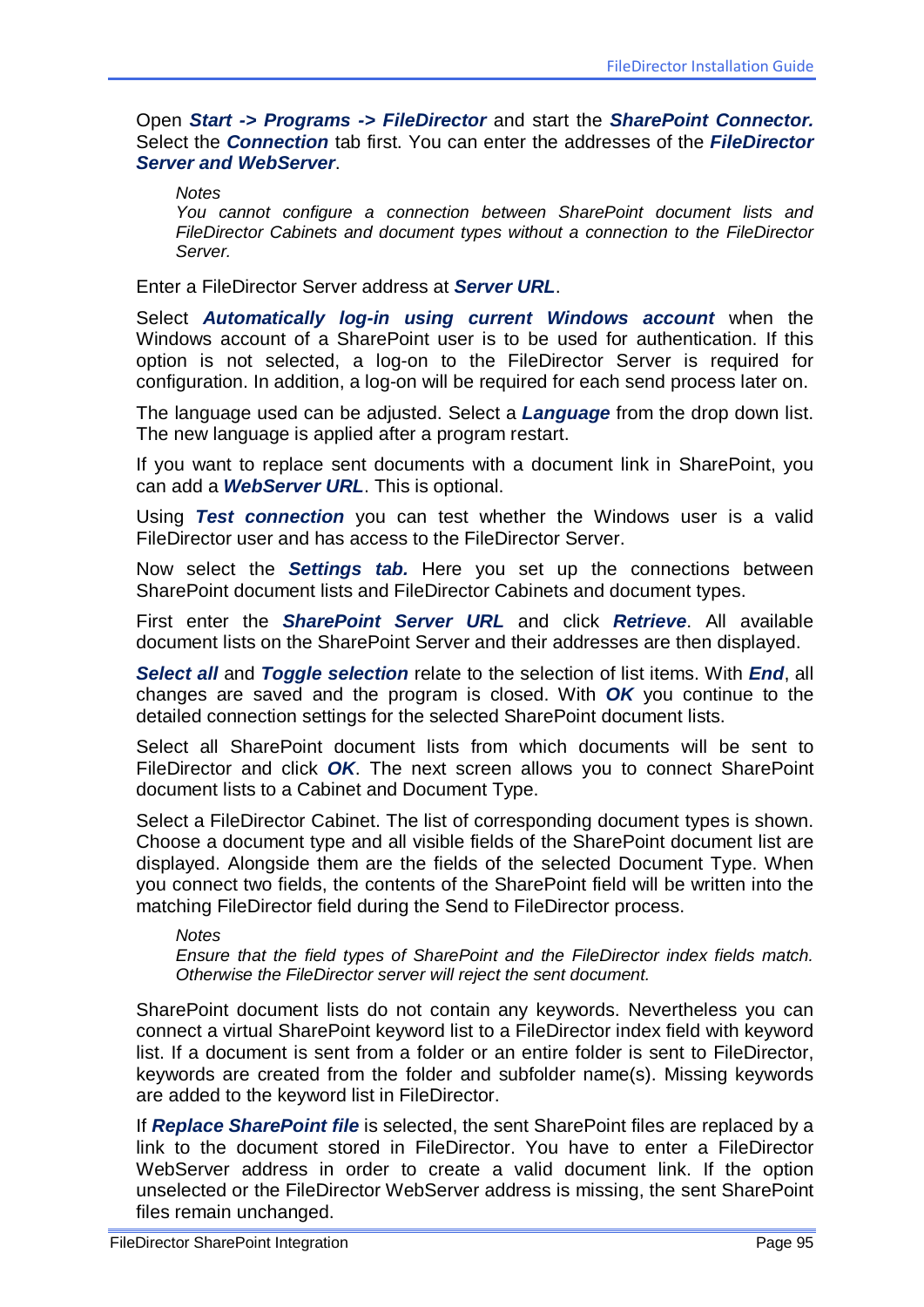*Notes*

*The document link encloses the FileDirector WebServer address. If the address is changed, the FileDirector document can no longer be displayed using this link. An address is changed by a new FileDirector WebServer address, when the document type of the document is changed or when the identifier of the document is renewed.*

Use *Previous* and *Next* to browse through the selected SharePoint document lists. *Apply to all* will copy the current settings to all following SharePoint document lists. If only one list has been selected, these buttons are disabled.

*Notes*

*SharePoint document lists can contain a different number of fields. Using* **Apply to all** *can lead to unwanted field connections.*

*OK* will return to the SharePoint document list display. *End* saves all settings and exits the program.

## **Send to FileDirector**

For each SharePoint document list connected with a FileDirector document type, you have to activate the *Send to FileDirector* menu entry in SharePoint. Browse to the corresponding SharePoint web page and follow *Site Actions -> Site Settings -> Modify All Site Settings -> Site Collection Administration -> Site Collection Features*.

The displayed list contains an entry *Send to FileDirector*. By activating the feature, the entry *Send to FileDirector* is added to the context menu of the document list.

Execute *Send to FileDirector* on a file and a FileDirector document is created from the file and its index information and sent to the FileDirector Server.

If a folder is sent to FileDirector, each file in the folder is sent as a single document. Files of existing sub folders are processed as well.

The transfer result (success or error message) will be displayed in SharePoint.

## **FileDirector Web Parts**

You can easily access FileDirector documents using FileDirector Web parts without having to install additional client software or to open a second web browser.

### **Add Web Parts**

Browse to the SharePoint web page to which you want to add a FileDirector Web Part. Select *Site Action -> Edit Page*.

All available Web Part zones are displayed. Select *Add a Web Part* to integrate a Web Part into a zone.

A list with available Web Part zones is displayed. The FileDirector Web Parts are listed in *Miscellaneous*. Select the FileDirector Web Part and click *Add*.

*Notes*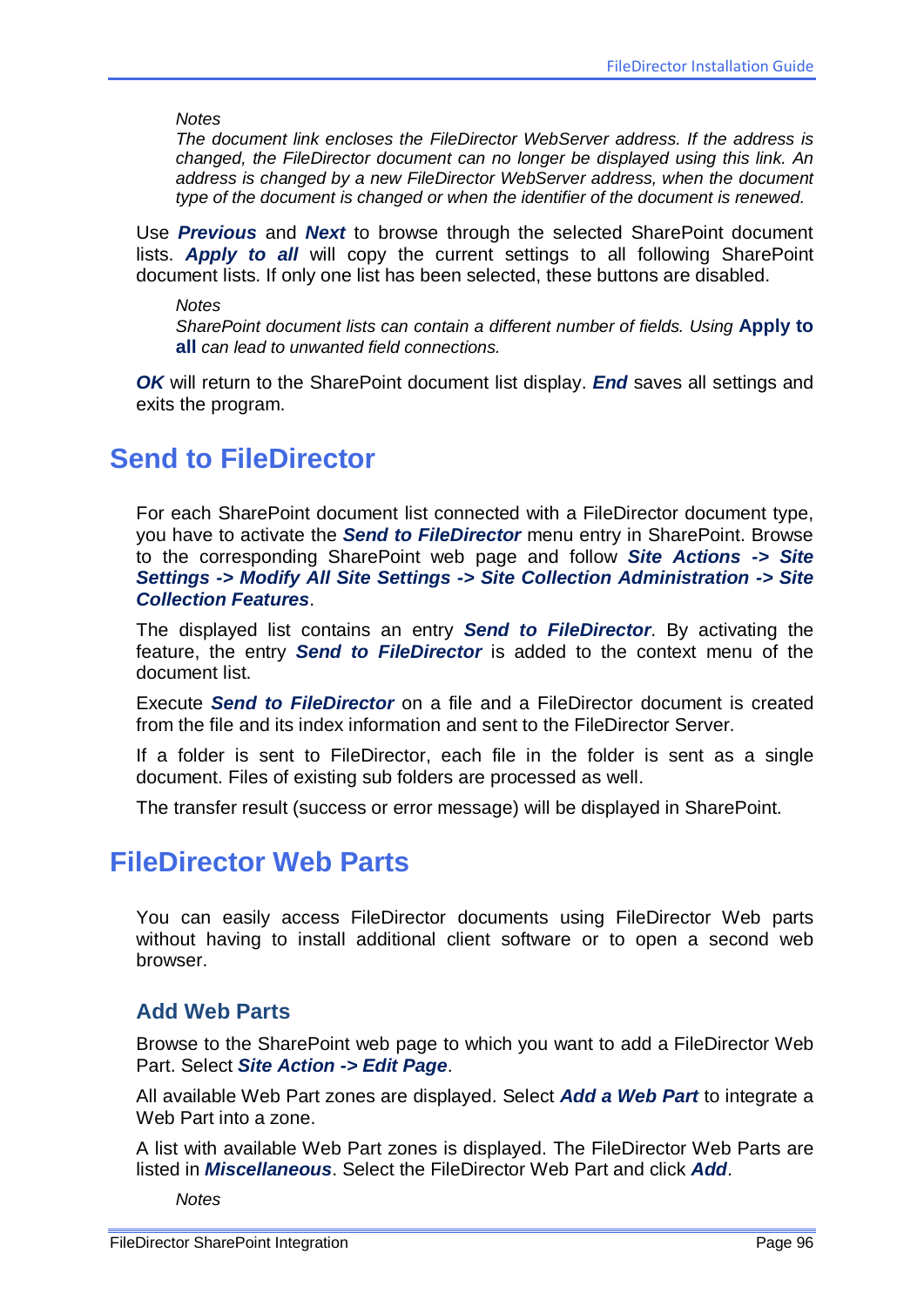*If the FileDirector Web Parts are not listed under Miscellaneous, you need to update the Web Part catalogue manually. Go to Site Actions -> Site Settings -> All Site Settings -> Galleries -> Web Parts -> New. Select the FileDirector Web Parts and click on Fill Catalog. The Web Parts are now available in the Web Part catalogue.*

If the Web Part is not placed correctly, you can move it with the mouse. Enter all necessary Web Part settings and publish the SharePoint web page.

*Notes Without further adjustments, the Web Part will adjust to the Web Part zone size. Since the display of documents needs a certain amount of space, please adjust the size of the Web Part sufficiently.*

### **FileDirector Web Viewer**

The File Director Web Viewer allows users to search and display FileDirector documents.

The message *No search result available* is displayed when no FileDirector WebServer address has been entered. To do so, select *Edit Web Part*. The settings section of the Web Part opens on the right hand side.

The WebServer address (*[http://myserver/filedirector/web/SharePoint](http://myserver/filedirector/web/sharepoint)*) is mandatory. As soon as a valid FileDirector WebServer address has been entered, the Web Part will display the search page of the FileDirector WebServer.

The Web Part settings *Cabinet ID* and *Document type ID* preselect a Cabinet and document type. Both values are optional.

### **FileDirector Full text search and Data view**

The full text search will generate a search request and forwards it to the FileDirector WebServer. The result is displayed in the FileDirector data view.

Two Web Parts are needed: *FileDirector fulltext search* and *FileDirector Data view*. These Web Parts have to be placed on the same web page, but not in the same Web Part zone.

To prepare both Web Parts for interaction, a connection has to be established. Select *Edit -> Connections -> Send FieldProvider to -> FileDirector DataView*.

#### *Notes*

*If the connection is missing, the data view displays following error: The FD Dataviewer is not connected with a FD fulltext search Web Part.*

After connecting, configure the settings of the FileDirector full text search Web Part. Select *Edit -> Edit Web Part*. The settings section of the Web Part opens on the right hand side. You need to enter the FileDirector WebServer address (*[http://myserver/filedirector/web/SharePoint](http://myserver/filedirector/web/sharepoint)*), a Cabinet identifier and the identifier of the document type you want to search in. This Web Part doesn't change its size, an adjustment is not necessary.

The FileDirector Data View has no FileDirector related settings. All information is retrieved through the Web Part connection. Since the display of documents needs a certain amount of space, please adjust the size of the Web Part sufficiently.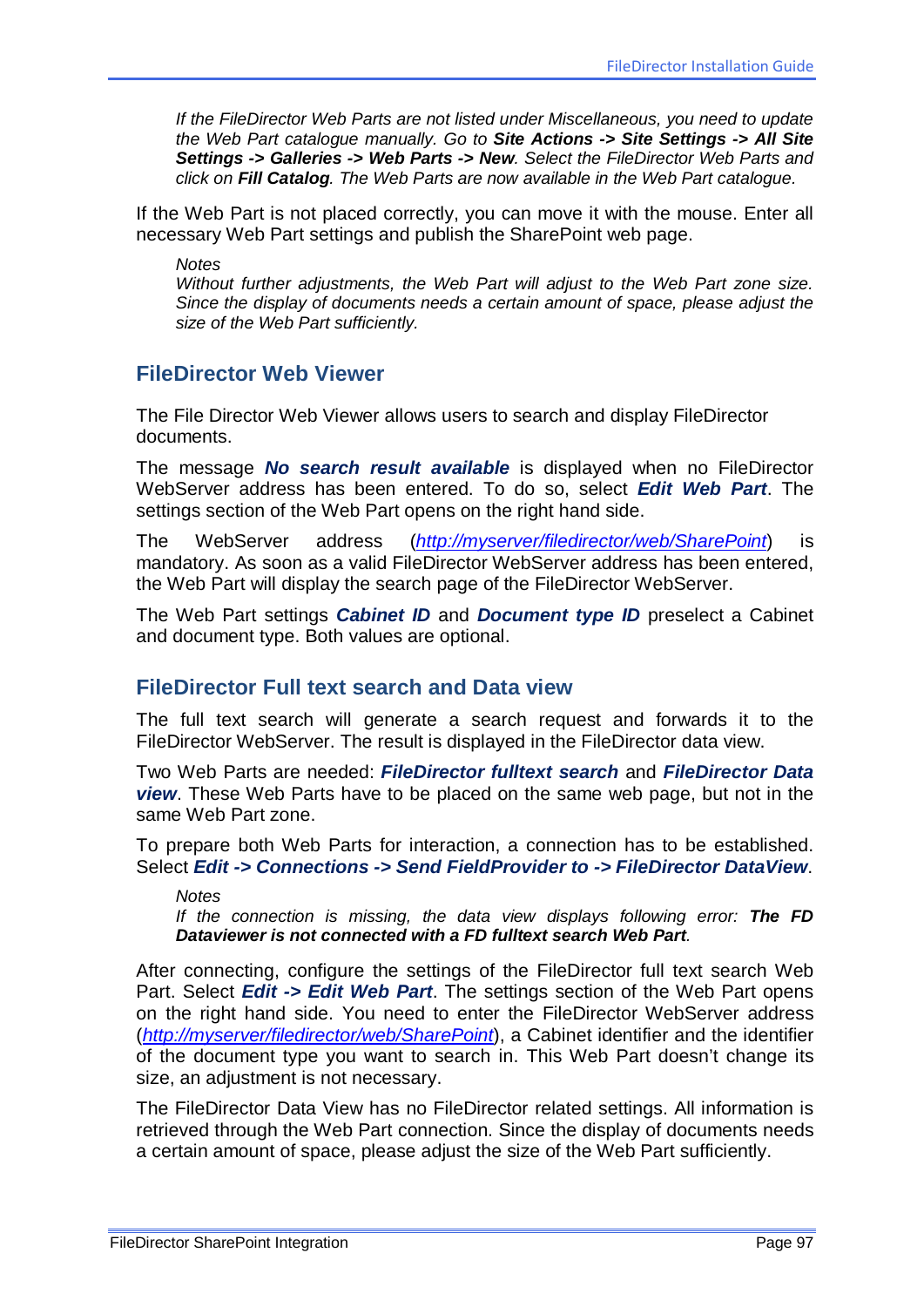The message *No search result available* displayed in the FileDirector Data View means, that the Web Part is connected, but no search has been executed yet.

*Notes*

*From FileDirector WebServer version 2.6 on the full text search web part is obsolete. FileDirector Web viewer displays a search page that already includes a full text search. WebServer still supports these Web Parts.*

### **FileDirector File-Upload**

This Web Part is able to send files to the FileDirector WebServer. A FileDirector document is created, which can then be indexed and checked-in.

After the Web Part has been placed into a zone, it needs to be configured. The message *No search result available* is displayed when no FileDirector WebServer address has been entered. To do so, select *Edit – Edit Web Part*. The settings section of the Web Part opens on the right hand side. Enter the FileDirector WebServer address (*[http://myserver/filedirector/web/SharePoint](http://myserver/filedirector/web/sharepoint)*). As soon as a valid address has been entered and saved, the file upload page is displayed in the Web Part. Since the display of documents needs a certain amount of space, please adjust the size of the Web Part sufficiently.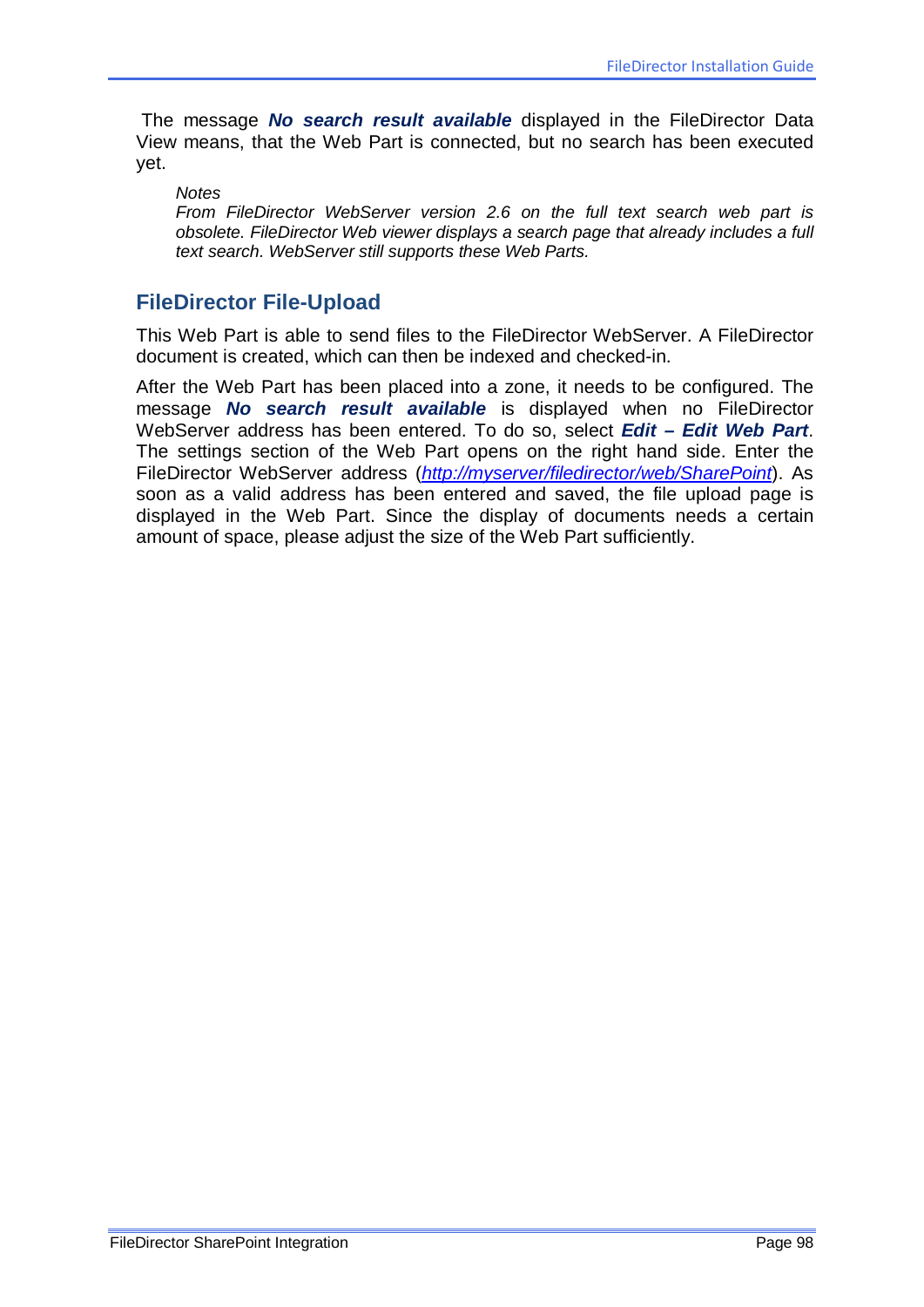# **FileDirector Synchroniser**

The FileDirector Synchroniser keeps documents in SharePoint lists and FileDirector document types at the same information level.

## **Requirements**

The Setup can be installed on a system with following components:

- .NET Framework 2.0 SP 2
- SharePoint Server 2007 or 2010
- FileDirector Component Service

Additionally, access to a FileDirector Server is needed. The server does not have to be installed on the same system.

## **Installation**

The setup will install all programs without user interaction.

After the installation a menu entry *SharePoint Synchroniser* will have been created in *Start -> Programs -> FileDirector*.

The Synchroniser Engine is installed into the directory *C:\Program Files\Dieter Spielberg DMS GmbH\FileDirector Component Service\Synchroniser Engine.*

## **Synchroniser Engine**

FileDirector Component Service needs to be restarted after the Synchroniser installation to start and monitor the Synchroniser Engine. Valid program settings can only be configured when the Synchroniser Engine is started.

The Synchroniser Engine will log on using *Local System* account.

Any errors that occur will be written into the Application section of the Event Viewer.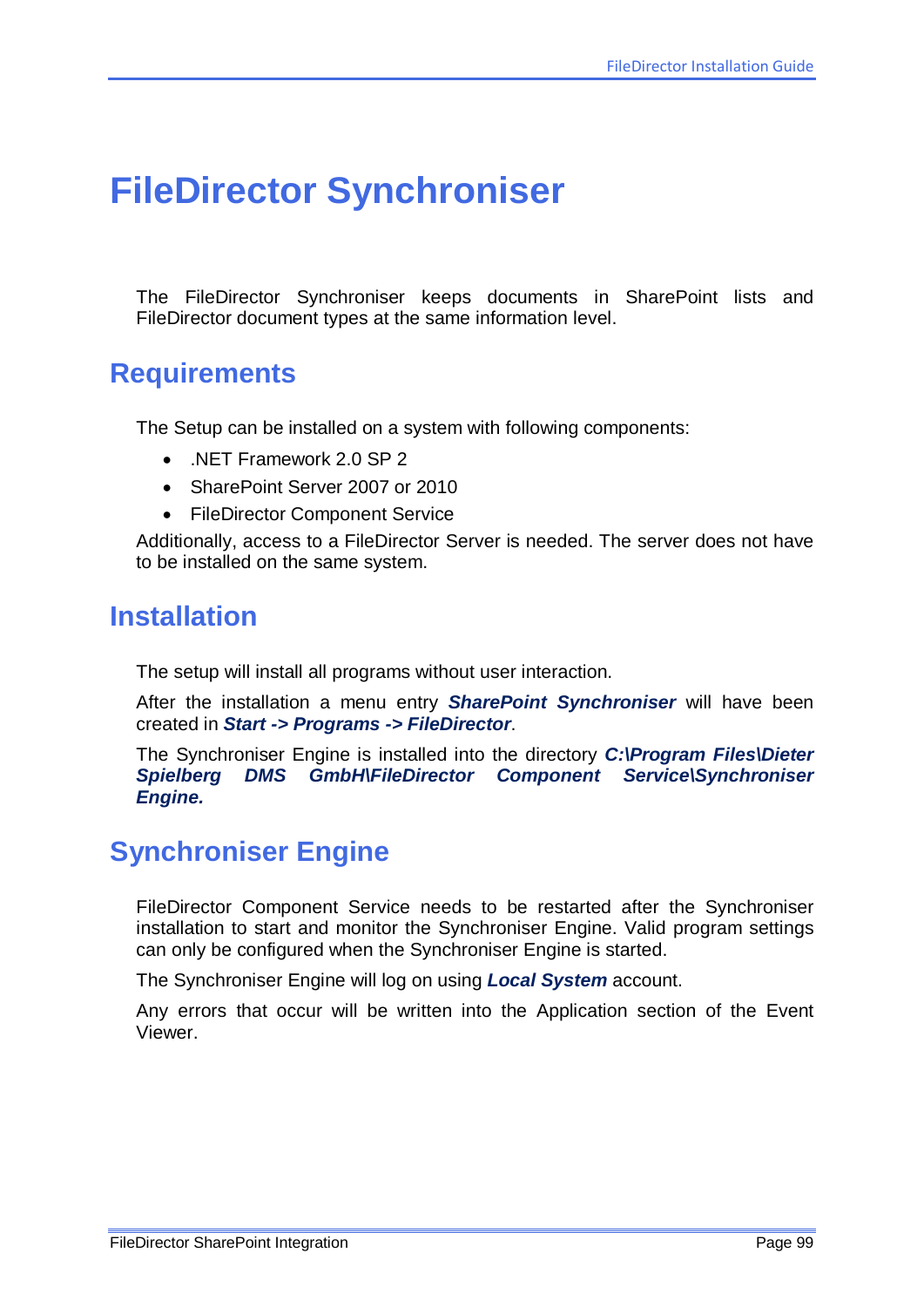## **Synchroniser**

The FileDirector Synchroniser is used to configure the synchronisation process.

#### Go to *Start – Programs – FileDirector* and start the *SharePoint Synchroniser*.

Before configuring the Synchroniser, you have to create two fields. They are mandatory for the synchronisation process.

Add a numeric index field to every FileDirector document type that is to be synchronised. The SharePoint documents numeric identifier will be stored in that field.

Add a text index field to every synchronised SharePoint document list. Revision data of the connected SharePoint and FileDirector documents will be stored in the field.

*Note Both fields must not be editable by users.*

For the best performance select

- SharePoint 2007: *Documents -> Settings -> Document Library Settings -> Versioning Settings*.
- SharePoint 2010: menu *Library Tools -> Library -> Library Settings -> Versioning settings.*

Browse to the section *Require Check Out*. Switch the option *Require documents to be checked out before they can be edited* to *Yes*. If this option is set to *No*, the Synchroniser will temporarily change this option during the synchronisation process.

Start the FileDirector Synchroniser.

*Notes*

*If the following message is displayed: Unable to connect to Synchroniser Engine. Please check your installation. The Synchroniser Engine hasn't been started. In this case restart the FileDirector Component Service.*

Select *Connection* tab. Here you can enter the connection to the FileDirector Server and set the synchronisation interval.

*Notes: SharePoint document lists and FileDirector document types cannot be linked without a valid FileDirector Server connection.*

Enter a FileDirector Server address at *Server URL*.

The language used can be adjusted. Select a *Language* from the drop down list. The new language is applied after a program restart.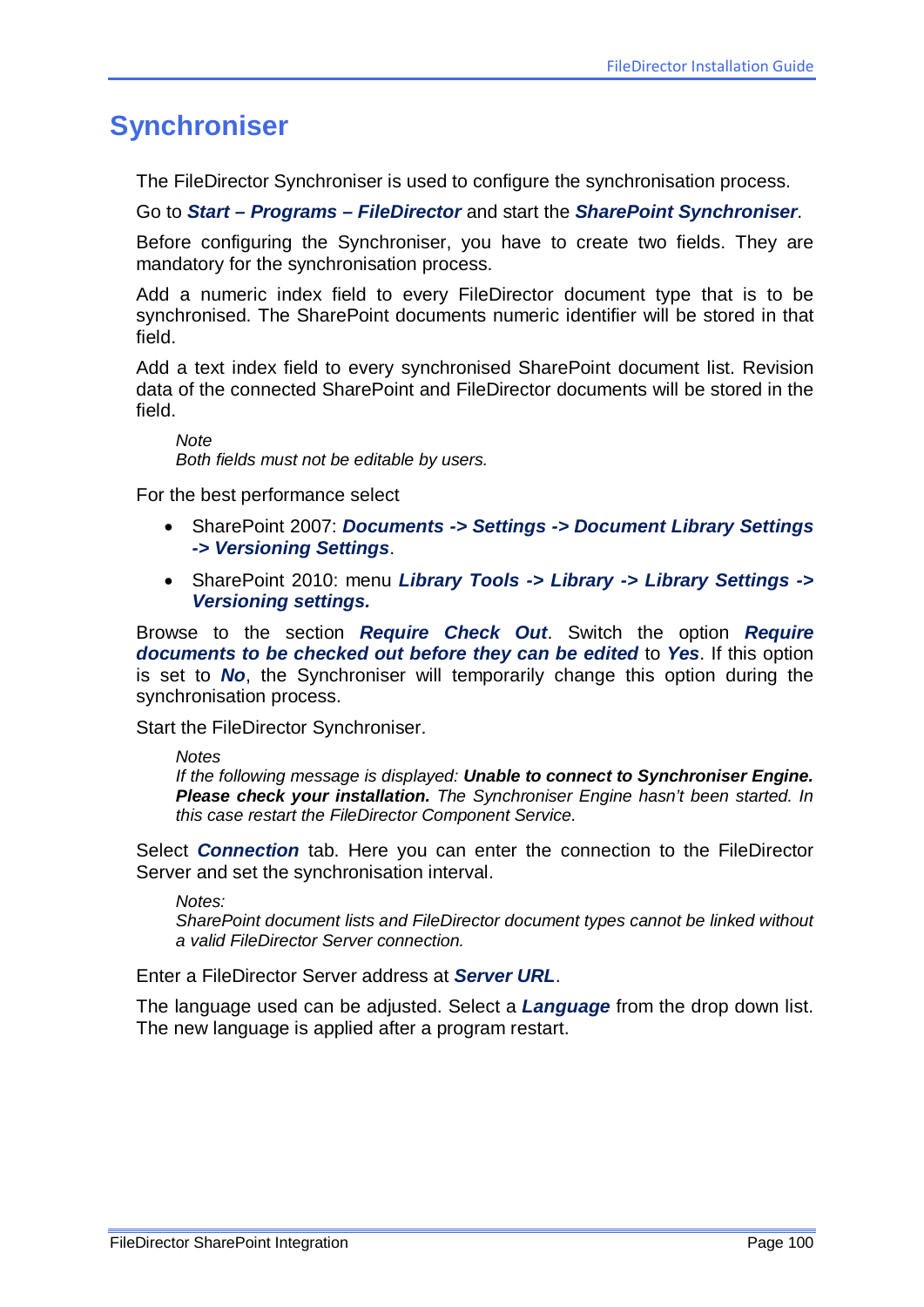With *Test connection* you can specify a user name and password. These credentials are used to log-on to the FileDirector Server and SharePoint Server. Do not use an internal FileDirector account, since the SharePoint Server will not accept it.

*Notes On the FileDirector side the user needs sufficient rights to create, edit, delete and, check-out documents. On the SharePoint side the user needs rights to: retrieve document lists create, edit, delete and check-out documents create, edit and delete in the database of the SharePoint SQL server*

With *Scheduler interval* you set up the timing of the Synchroniser Engine and its update frequency.

Select the *Settings* tab. There you can set up the connection between SharePoint document lists and FileDirector Cabinets and document types.

First enter the *SharePoint Server URL* and click *Retrieve*. All available document lists on the SharePoint Server and their addresses are displayed.

*Select all* and *Toggle selection* relate to the selection of list items. With *End* all changes are saved and the program is closed. With *OK* you continue to the detailed connection settings for SharePoint document lists.

Select all SharePoint documents to synchronise and click *Edit*. The next screen allows you to connect SharePoint document lists to a Cabinet and document type.

The current SharePoint document list name is displayed in the *SharePoint* section. You have to select two fields.

Select the index field from the document list to store the revision data for *Connect Field*.

## *Notes*

*Without this connection the synchronisation process will fail.*

For *Date field* select the *Create* or *Change* date of a document. This date will only be evaluated when the data to be synchronised indicates that a document has been changed in FileDirector as well as in SharePoint. In this case the date field will decide which document is used and which document is overwritten.

Then select a FileDirector Cabinet. The list of corresponding document types will be shown. Choose a document type.

#### *Notes*

*A FileDirector document type and a SharePoint document list must be uniquely connected. Each synchronised SharePoint document list has to be connected to a different FileDirector document type otherwise the relation is not retraceable.*